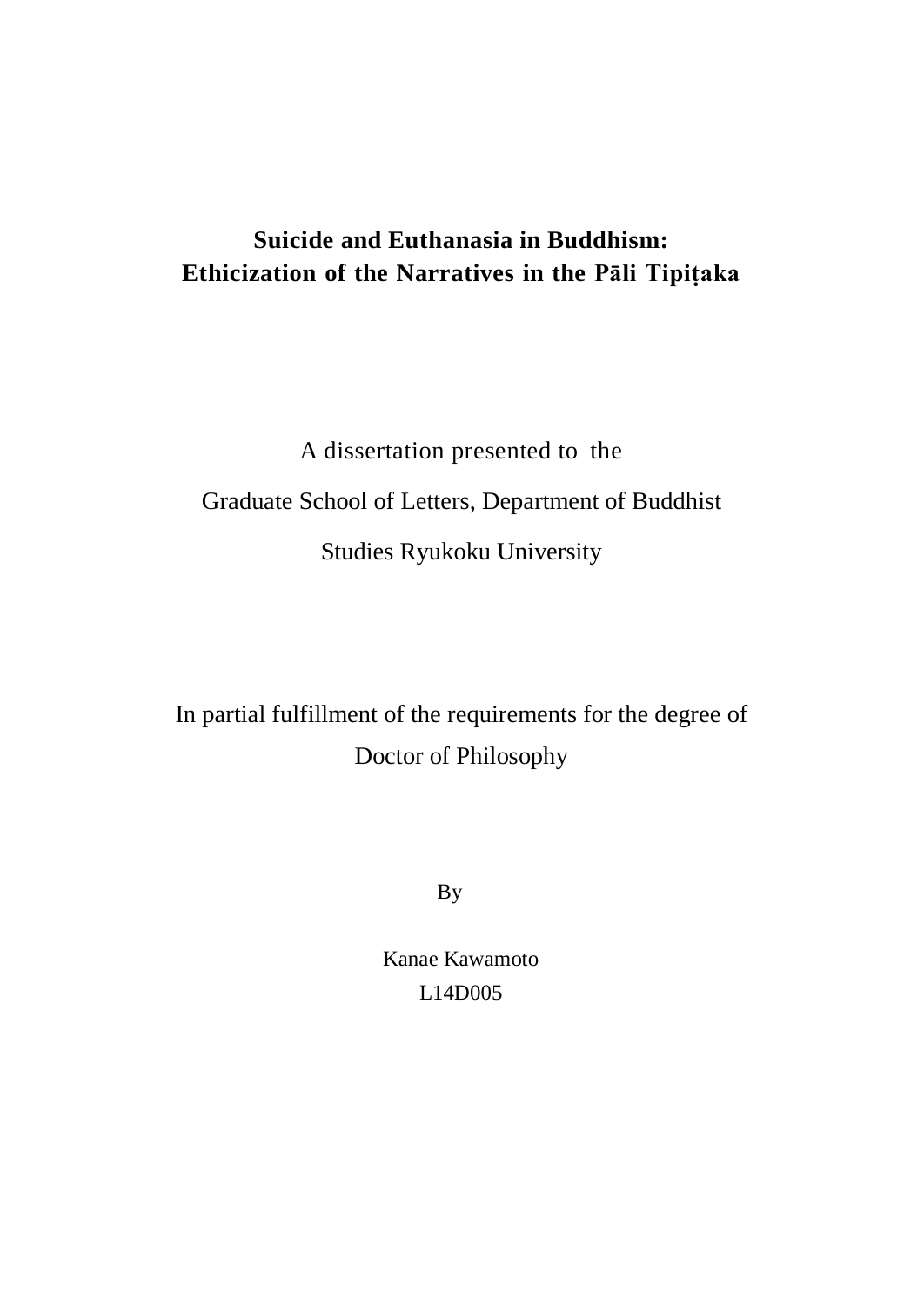# **Acknowledgements**

This dissertation, in which I have investigated the issues of suicide and euthanasia as my continual theme to be solved, is also bound up with the help and support of many people.I would like to thank the members of my dissertation committee at Ryukoku University, my advisors Prof. Yusho Wakahara and Dr. Eisho Nasu, for their expert guidance. I would also thank to Dr. Lisa Grumbach and Dr. Angela Dietrich for editing my (terrible) English.

Moreover, I received abundant useful suggestions from Dr. Jens Schlieter from the Institute of Religious Science, the University of Bern, through productive discussions while I was staying as a Visiting Fellow of the Japanese-Swiss Young Researchers' Exchange Programme.

I greatly appreciate all of their help which has made the field of my study so rich. Without their help, this thesis would never have seen the light of day.

> Kanae Kawamoto Kyoto, 2017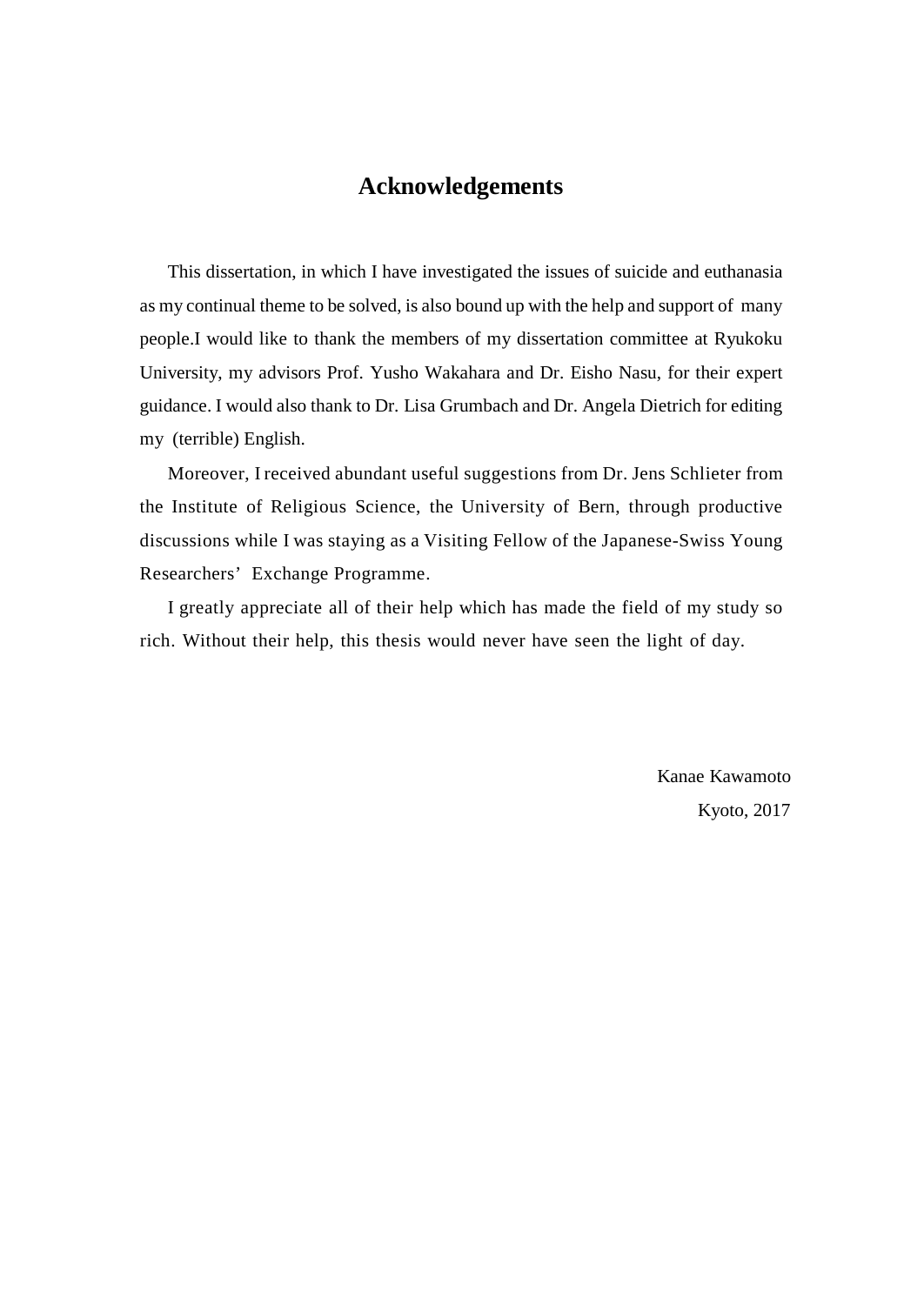# **Suicide and Euthanasia in Buddhism: Ethicization of the Narratives in the Pāli Tipiṭaka**

## **Table of Contents**

| <b>Table of Contents</b>                                           | $\mathbf{i}$     |
|--------------------------------------------------------------------|------------------|
| List of Tables                                                     | iii              |
| Conventions Used in this Thesis.                                   | $\overline{111}$ |
| List of Abbreviations.                                             | iv               |
| Introduction                                                       |                  |
| a. Outline of the study                                            | 1                |
| b. Background                                                      | 2                |
| c. Objectives                                                      | 7                |
| d, Literature Review                                               | 9                |
| e. Methodology                                                     | 19               |
| f. Outline of Each Chapter                                         | 19               |
| Chapter I: Killing and Buddhist Morality                           |                  |
| 1.1. Major Theories of Ethics in the West                          | 22               |
| 1.2. Morally Wholesome or Unwholesome Acts in Buddhism             | 25               |
| 1.3. Killing as an Unwholesome Act                                 | 29               |
| 1.4. Nibbāna and Morality.                                         | 33               |
| Chapter II: Monastic Suicides in the Suttas                        |                  |
| 2.1. Killing and Arahants                                          | 38               |
| 2.2. Similarities of the Three Stories                             | 40               |
| 2.3. The Plot of the Godhika-Sutta                                 | 42               |
| 2.4. Ethical and Soteriological Interpretations of Godhika's Death | 48               |
| 2.5. The Plot of Vakkali-sutta                                     | 52               |
| 2.6. Post-canonical Interpretations of the Vakkali-sutta           | 59               |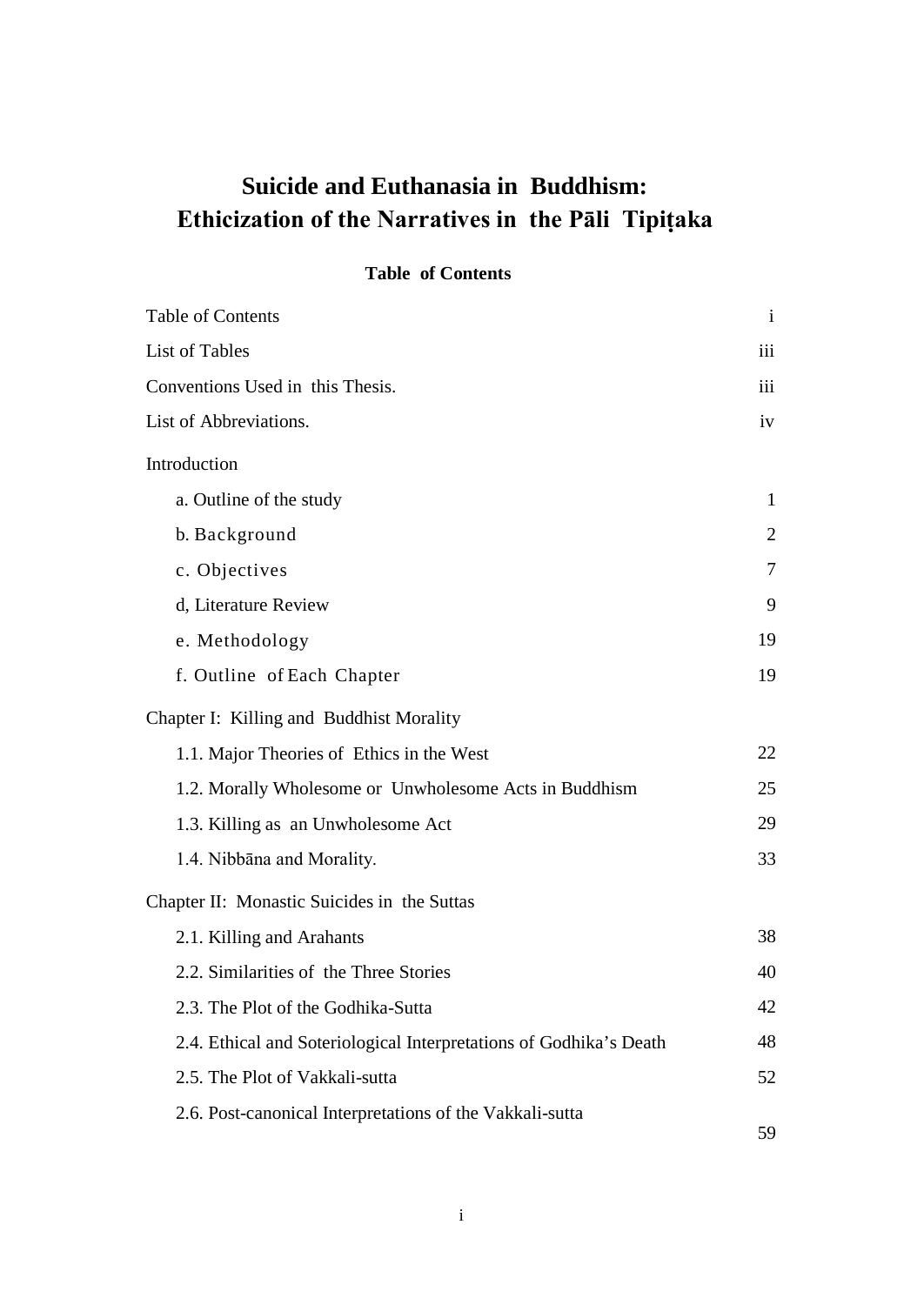| 2.7. The Plot of the Channa-sutta as Depicted in the Pali Canon                        | 60         |
|----------------------------------------------------------------------------------------|------------|
| 2.8. Controversies over the Channa-sutta in Buddhist Ethics                            | 68         |
| Chapter III: Self-sacrifice of the Bodhisatta in the Jataka Narratives                 |            |
| 3.1. Dāna Pāramī                                                                       | 72         |
| 3.2. Motives of the Bodhisatta's Self-sacrifice                                        | 75         |
| 3.3. The Motives in the Paññasa-jataka                                                 | 86         |
| Chapter IV: Suicide and Euthanasia in the Vinaya                                       |            |
| 4.1. The Plot of the First Sub-story                                                   | 100        |
| 4.2. Analytical Reading of the First Sub-story                                         | 108        |
| 4.3. Karmic Rationale<br>4.4. The Understanding of Destructive Karma in Theravada      | 117<br>121 |
| <b>Buddhism</b><br>4.5. Other Cases Relevant to Suicide or Euthanasia in the<br>Vinaya | 127        |
| Conclusion                                                                             | 133        |
| <b>Bibliography</b>                                                                    | 138        |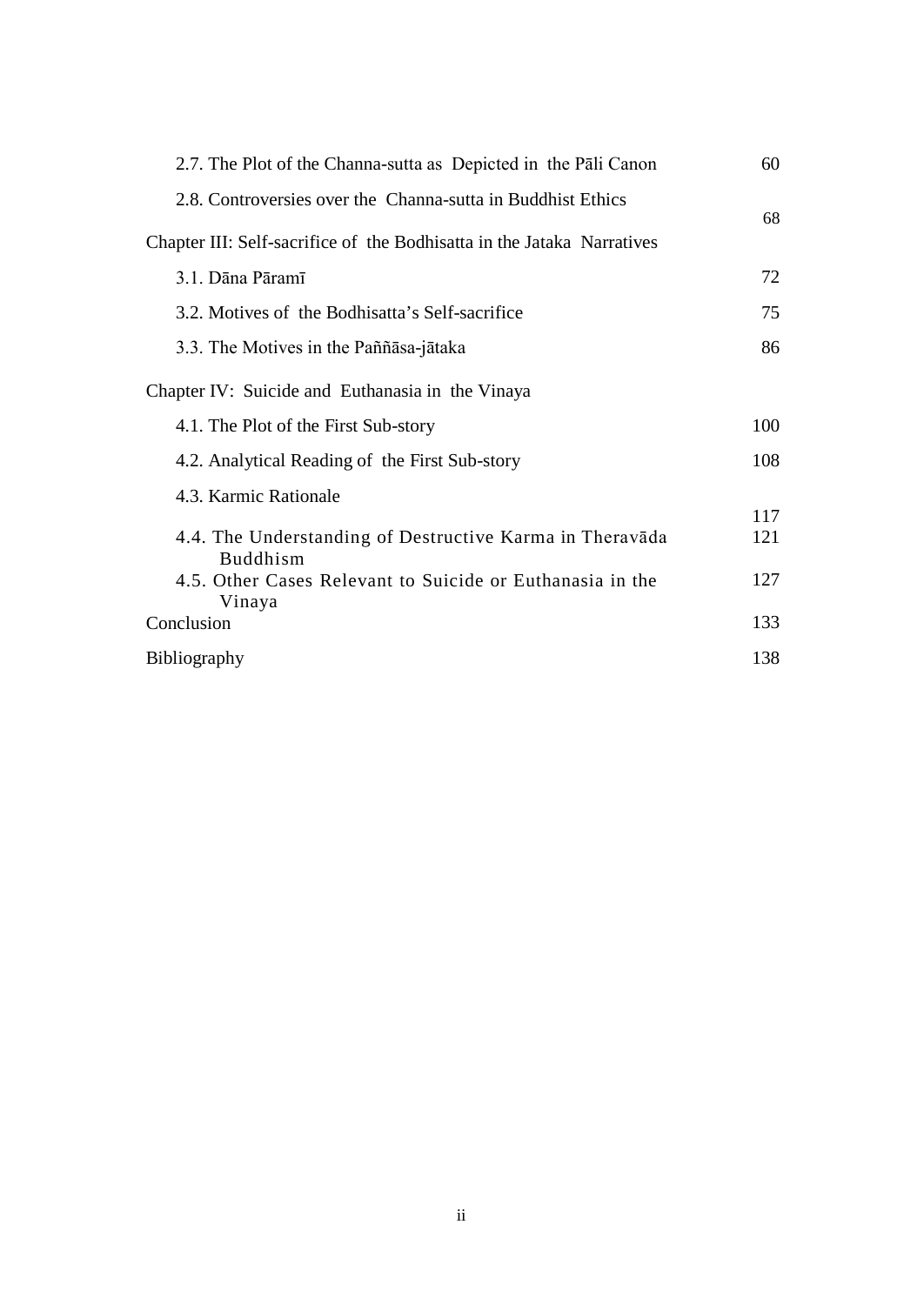# **List of Tables**

| Table 1. | Table 1 Stories in which the Bodhisatta practices self-<br>sacrifice In the Cariyapitaka and Khuddaka Nikaya | 76  |
|----------|--------------------------------------------------------------------------------------------------------------|-----|
| Table 2. | Table 2 Stories of self-sacrifice and the Bodhisatta's motives<br>in the Paññāsa-jātaka                      | 88  |
| Table 3. | Table 3 Three Major Scenes of the First Sub-<br>story for the Third Pārājika Rule                            | 101 |
| Table 4. | Table 4 The Other Cases in the Vinaya which are Comparable<br>with Euthanasia                                | 132 |

# **Conventions Used in this Thesis**

In order to avoid the readers' confusion, I mainly use *Pāli* forms throughout (e.g. Bodhisatta rather than Bodhisattva). However, when I am talking about Sanskrit titles of *Mahāyāna* sources as well as specific concepts found only in *Mahāyāna* Buddhism (e.g. *Amida* Buddha), the Sanskrit form is applied in preference to the Pāli. Moreover, I use the anglicised form 'karma' rather than '*kamma'* in *Pāli* when it is independent and not part of a compound or when it is not a citation from the *Pāli* texts.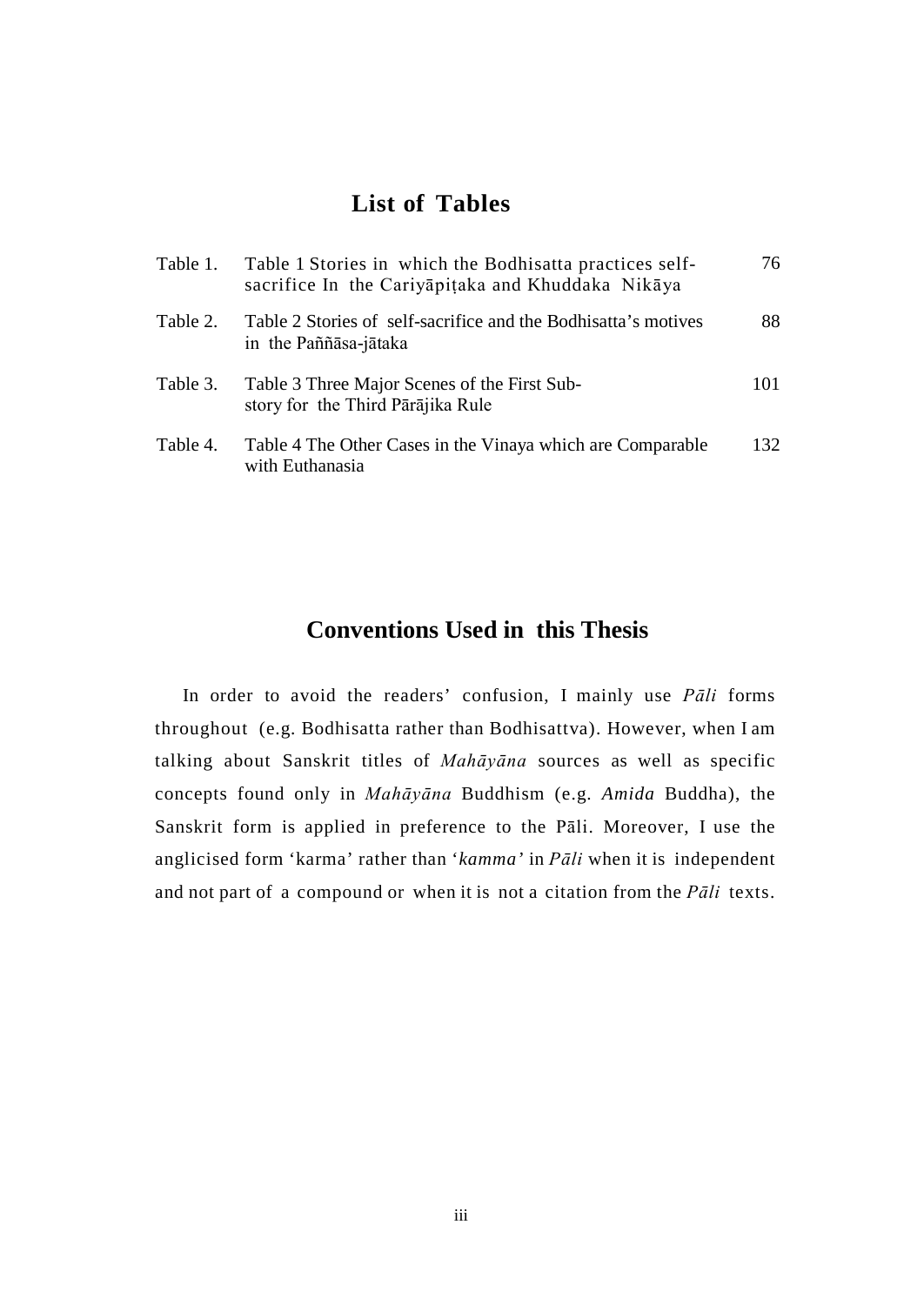# **List of Abbreviations**

In quoting the Pāli sources, references are given according to the volume and page number of the Pali Text Society (PTS) edition.

A : Aṅguttaranikāya Abhidh-s : Abhidhammatthasaṅgaha D : Dīghanikāya Dhp : Dhammapada Dhp-a : Dhammapada-aṭṭhakathā Ja : Jātaka (-aṭṭhakathā)  $K:$ Khuddakanikāya  $M:$ Majjhimanikāya Mil : Milindapañha S : Saṃyuttanikāya SA : Saṃyuttanikāyaaṭṭhakathā Th : Theragāthā Th-a : Theragāthāatthakathā Vibh: Vibhaṅga Vin : Vinayapiṭaka Vin-a : Vinayapiṭakaatthakathā Vism : Visuddhimagga Yam : Yamakapāli

Yam-a : Yamakapāli-aṭṭhakathā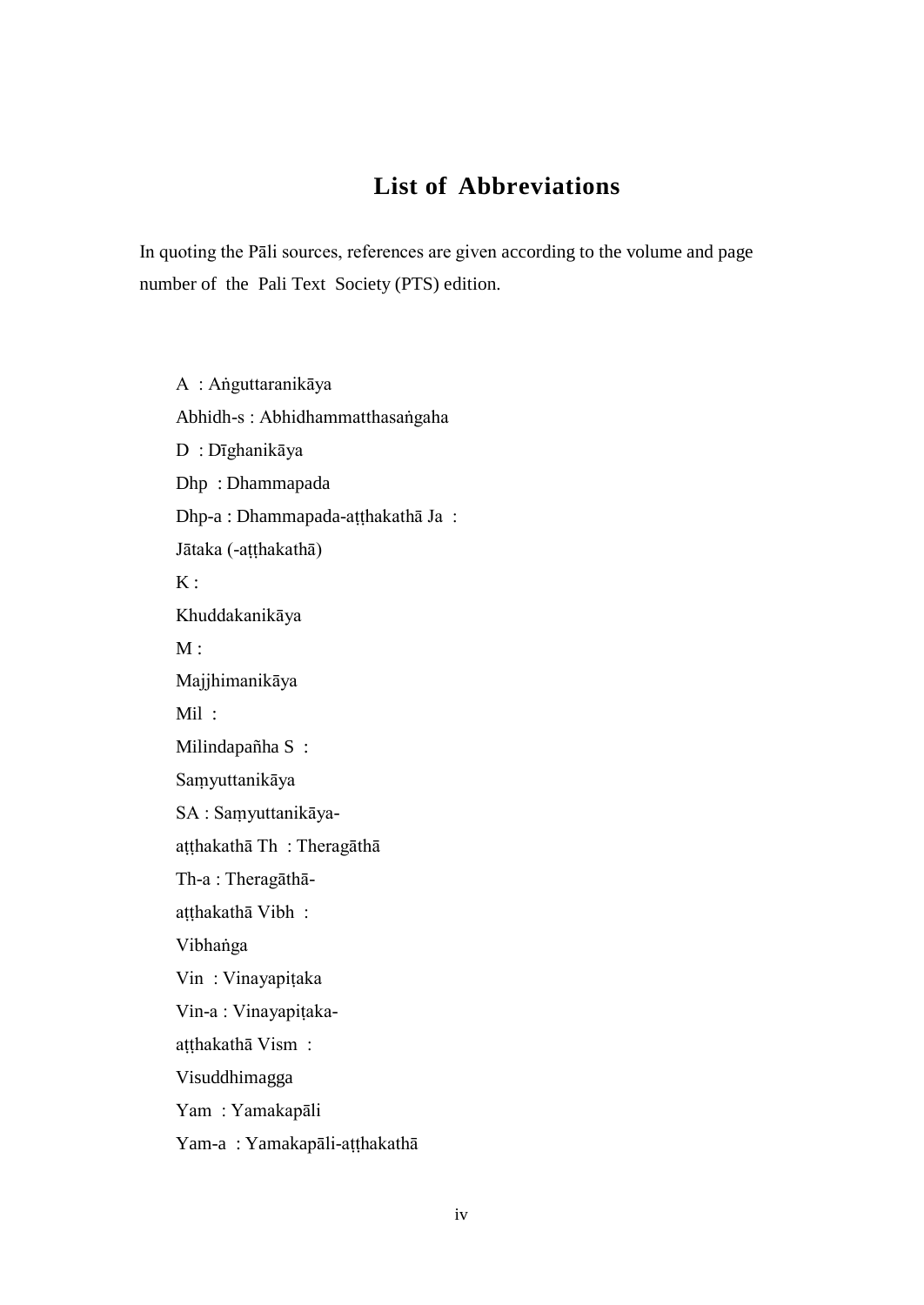Example: 1) Vin iii 82.  $Vin =$ Vinayapiṭaka iii  $=$  Volume 3 82 = Page 82

Example: 2) J-a 12.

J-a = Jātaka- aṭṭhakathā  $12 =$  Verse 12

Other abbreviations:

ed.: Edited by et al. : Et alia/ and others ibid. : Ibiden/in the same book trans. : Translated by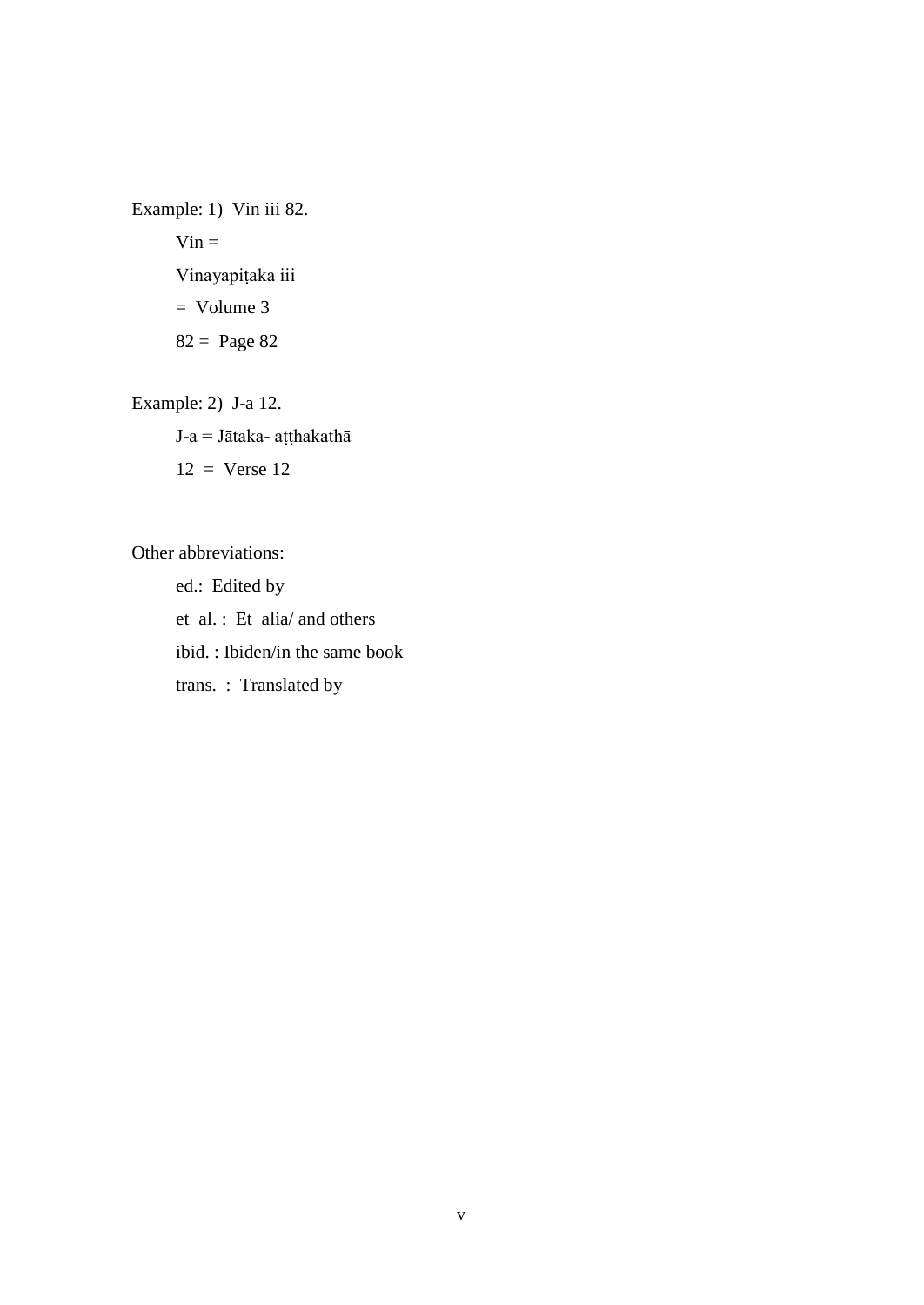# **Introduction**

### **a. Outline of the Study**

This dissertation is the product of researches into how stories (jatakas?) onfound in the Pāli Buddhist texts depicts the aacts of self-killing such as suicide and euthanasia. The purpose of this research is to understand how their ethical interpretation in secondary works, ranging from Buddhaghosa's commentaries to modern publications of Theravāda Buddhism, have developed by referencing important Buddhist concepts, especially karma (kamma in Pāli).— I call the this process ethicization.

Some of the stories in the Pāli Tipitaka, for example, those on monastic suicide in the suttas and the background stories concerning the prohibitions against murder in the Vinaya, have been important references to understand Buddhist morality and ethics. However, this dissertation doesis not concerned with research into suicide and euthanasia as ethical issues from a Buddhist perspectives. Instead, forin order to understanding their ethicization, I pay careful attention to the storylines, characters, and their dialogues in these texts. The stories that I examine are theconcern suicide cases of occurring in the background stories of the tatiya-pārājika in the Vinaya texts, the suttas about Godhika, Vakkali, and Channa, and also the cases of self-sacrifice by the Bodhisatta in the jātaka narratives. In particular, I analyzes what parts of these stories have been emphatically interpreted in favorlight of ethicization by later authors so that these texts progressed negative views of suicide and euthanasia,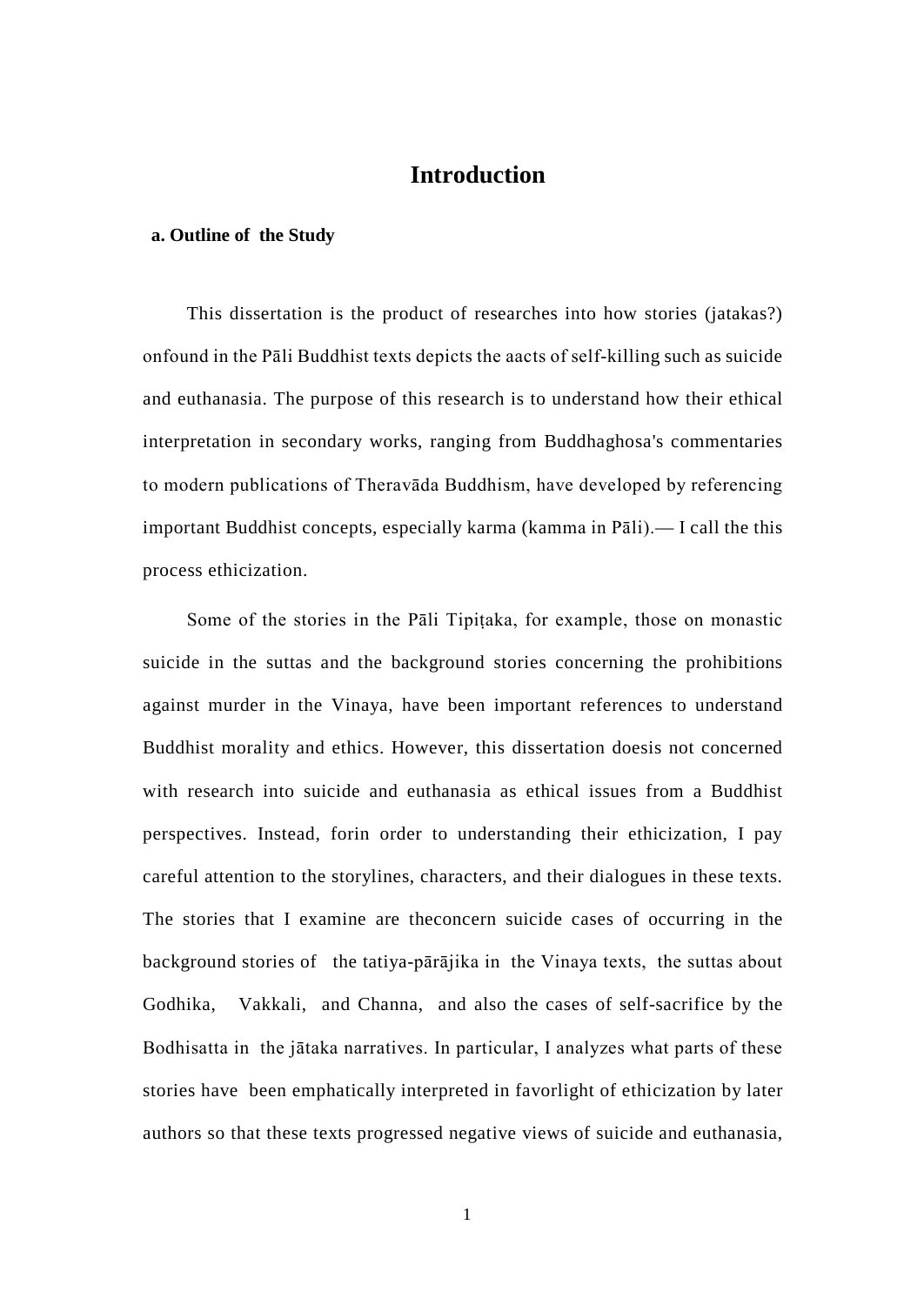which consequently came to be used as a warnings against these acts from a Buddhist perspectives.

My procedureresearch began begin withby reading the texts in the Pāli Tipiṭaka just as narrratives without considering the later commentarial interpretations. The reason for doing it isconducting my study in this way is that I needed to understand their storylines, themes and messages, which are indiependent of the interpretations of the later compilators of the canon and its commentaries. Then I compared the original texts with the later interpretations including modern studies on Buddhist ethics.

### **b. Background**

Suicide and euthanasia are viewed as belonging in the same moral category as murder on most occasions, as they are all involved in the act of taking a human life. However, in this thesis, I also explore the differences which exist among these three.

The French sociologist Émile Durkheim, who authored *On Suicide*, formulated the following definition of suicide: "'Suicide' is the term applied to any case of death resulting directly or indirectly from a positive or negative act, carried out by the victim himself which he was aware would produce this result." $1$ 

In the eyes of the law in every country, murder is absolutely a punishable act in recognition of the intrinsic value of everyone's life after birth. However,

<span id="page-8-0"></span> <sup>1</sup> Durkheim, *On Suicide*, (2006:19).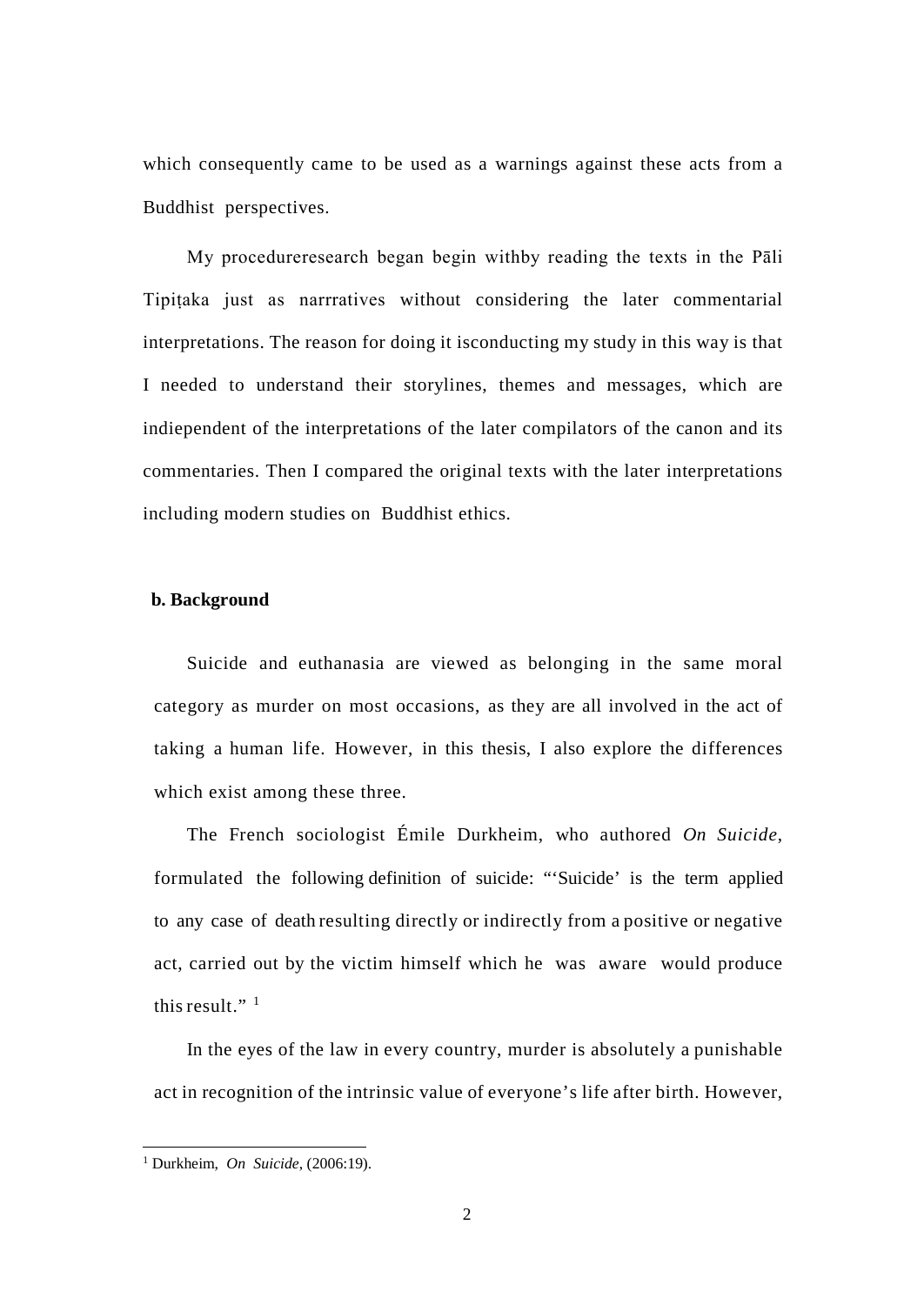it would appear that the same sense of injustice can be applied to the act of intentionally ending one's own life or assisting someone's voluntary death. The moral legitimacy of suicide by its very nature exists in a no man's land somewhat aside from murder because of its ambiguity whereby the victim also plays a double role as the victimizer. For this reason, suicide is not legally equated to murder in most countries.

In regard to suicide, the principles of each religious tradition differ as to whether it can be affirmed or proscribed from an ethical and moral perspective. The Roman Catholic Church, for instance, disapproves of the act of suicide as a form of killing in violation of the Fifth Commandment. [2](#page-9-0) Furthermore, both Catholicism and Protestantism prohibit suicide because it is a sacrilegious act based on the concept that human life is not owned by a human being but rather is considered divine under the authority of the creator God. Not only is suicide forbidden within the strict moral sanctions of the religious compact, but both the Catholic and Protestant tradition also declare that such misdeeds will bring punishment in the afterlife.

Unlike these Christian views, Buddhism recognises no sole creator God besides harbouring a different worldview altogether. Yet, the general evaluation of suicidal acts in Theravāda Buddhist countries in Southeast Asia are as negative as the attitudes of Christianity. Many Buddhists in Myanmar and Thailand, for instance, are often afraid that one suicidal deed will result in five hundred repetitions of suicide in one's future rebirths. This fear does

<span id="page-9-0"></span> <sup>2</sup> See §§ 2258–80 of Catechism of the Catholic Church,

<sup>&</sup>lt; http://www.vatican.va/archive/ENG0015/\_INDEX.HTM >.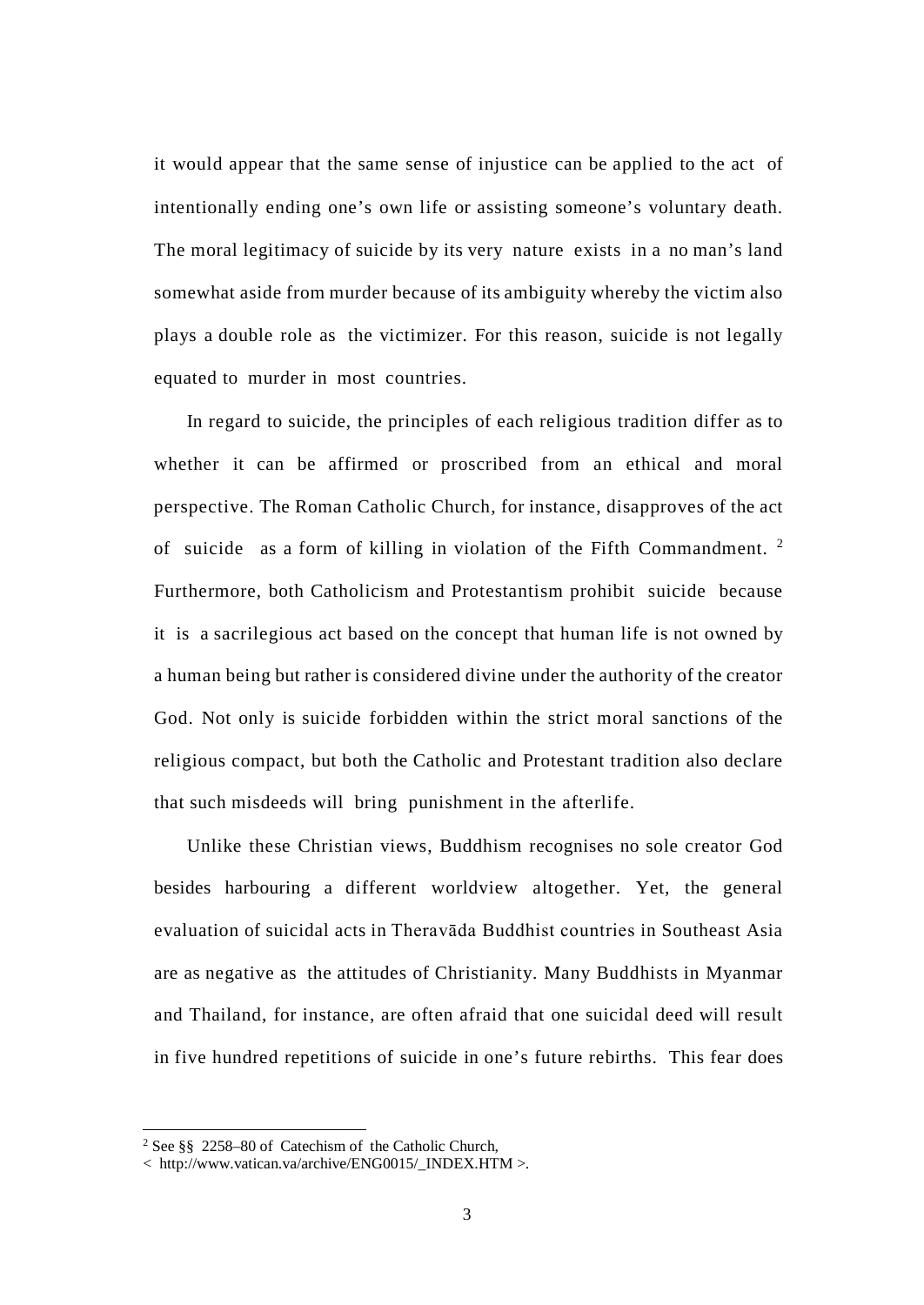not derive from mere folk beliefs, but rather from one of the narratives in the *Pāli Sutta*, the *Matakabhatta-jātaka*. [3](#page-10-0) This story warns of the potential karmic fruition of evil deeds [rather than the virtuous altruism of the Bodhisatta – unnecessary, best to delete this part].

The *Matakabhatta-jātaka* relates that a Brahmin in his past life had once killed a goat in a sacrificial ritual. Due to the retribution governing even this single act, he was repeatedly subject to rebirth as a goat and had his head cut off five hundred times. In the Burmese Buddhist context, the karmic result of killing another (regarded as an unwholesome act) is linked with the anticipated karmic consequence of suicide. At the same time, it is to be noted that such negative interpretations do impart moral attitudes acting to prevent suicide in the Theravāda Buddhist tradition.

As regards the act of euthanasia, on the one hand, it requires another person to assist in someone's death, just as the case of a doctor helping a patient considered physician-assisted suicide. Under these conditions, euthanasia might be identified as being closer to the act of murder than of suicide per se. According to general ethical classifications, euthanasia is differentiated into two modes, active and passive. The active mode of euthanasia hastens another's death deliberately as, for example, by lethal injection. In the passive mode, one person leads another to death by omitting a necessary action such as offering food or medical treatment. As such, the actual means of euthanasia

<span id="page-10-0"></span> <sup>3</sup> Ja 18. (K-a i 166-8). I am grateful for the assistance of Ven. Vūpasanta, lecturer at the International Theravāda Buddhist University, Yangon, 2013. She showed me her |Master's dissertation in which she examines the connection between this jātaka narrative and Burmese understanding of suicide.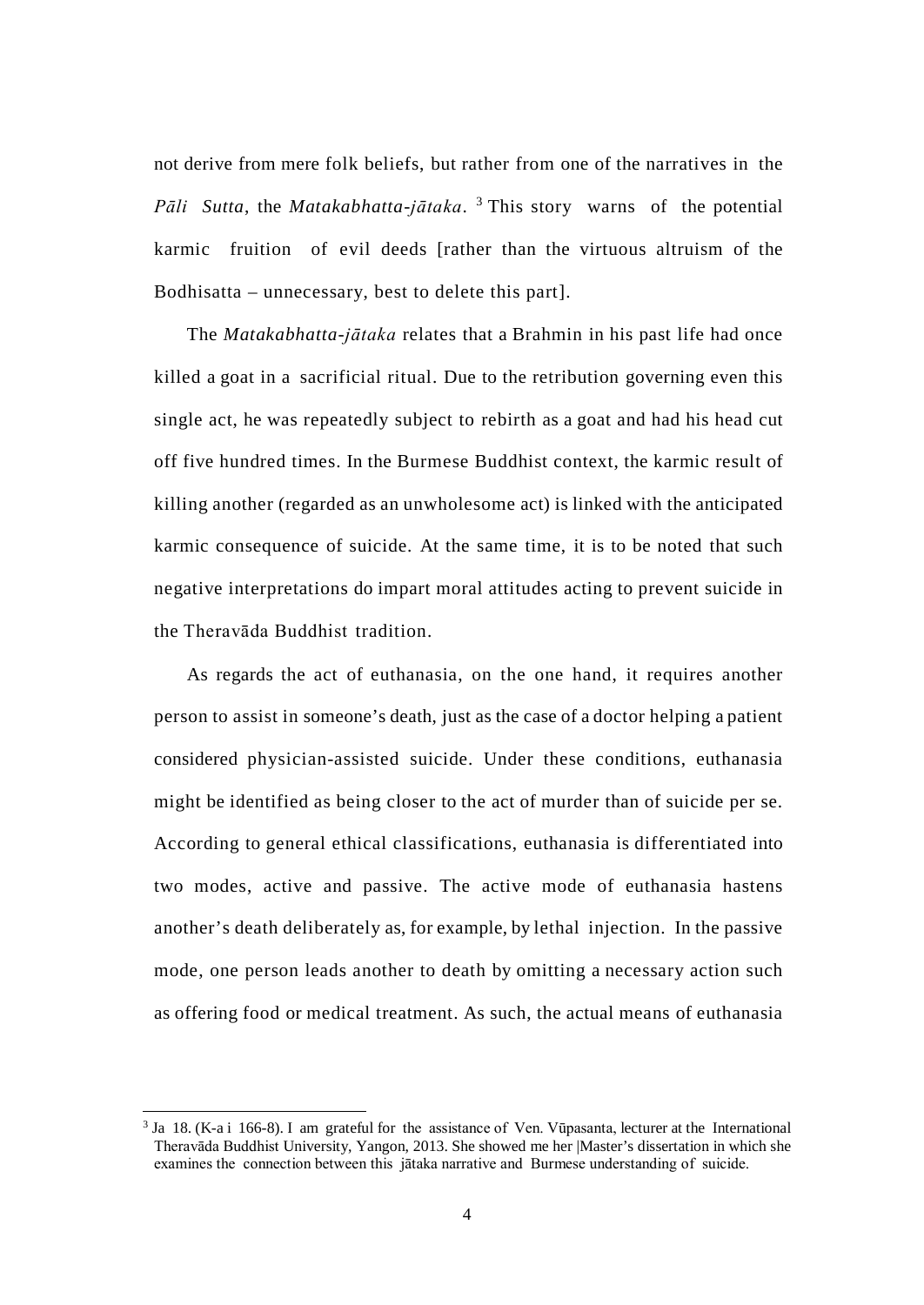can be classified into the three types:  $(4)$  $(4)$  $(4)$  voluntary, (2) involuntary, and (3) non-voluntary. In the medical context, for example, voluntary euthanasia means that a doctor agrees to the patient's wish to die and provides the patient with the means of terminating his or her life. Involuntary euthanasia occurs when the doctor intentionally facilitates the means to end the patient's life against the patient's wishes. In the case of non-voluntary euthanasia, the patient is incapable of either requesting or rejecting the doctor's lethal actions, as the patient is either in a state of coma or may, for example, be suffering from dementia.

In contrast to the issues and concerns regarding suicide and euthanasia in modern society, some cases of self-killing in Buddhism have been viewed as being inseparable from spiritually high motives or outcomes. These deaths should not be equated with the desperate suicide cases often witnessed in modern society. Since Buddhism never supports the idea of harmfulness to living beings, taking one's own life is generally regarded as an unwholesome act resulting in karma bringing a negative result in the future. Moreover, assisting the death of someone who is severely ill, as is propagated by proponents of euthanasia today, is considered to be absolutely identical to the act of killing in most Buddhist teachings.

However, some stories of monastic suicide and the self-sacrifices enacted by the Bodhisatta have raised controversy. Buddhist commentaries on the Pāli *Tipitaka* as well as modern studies were undoubtedly designed to strengthen moral attitudes in order to prevent Buddhists from copying these acts of self-

<span id="page-11-0"></span> <sup>4</sup> Keown, *Buddhism and Bioethics* (2001:168-f).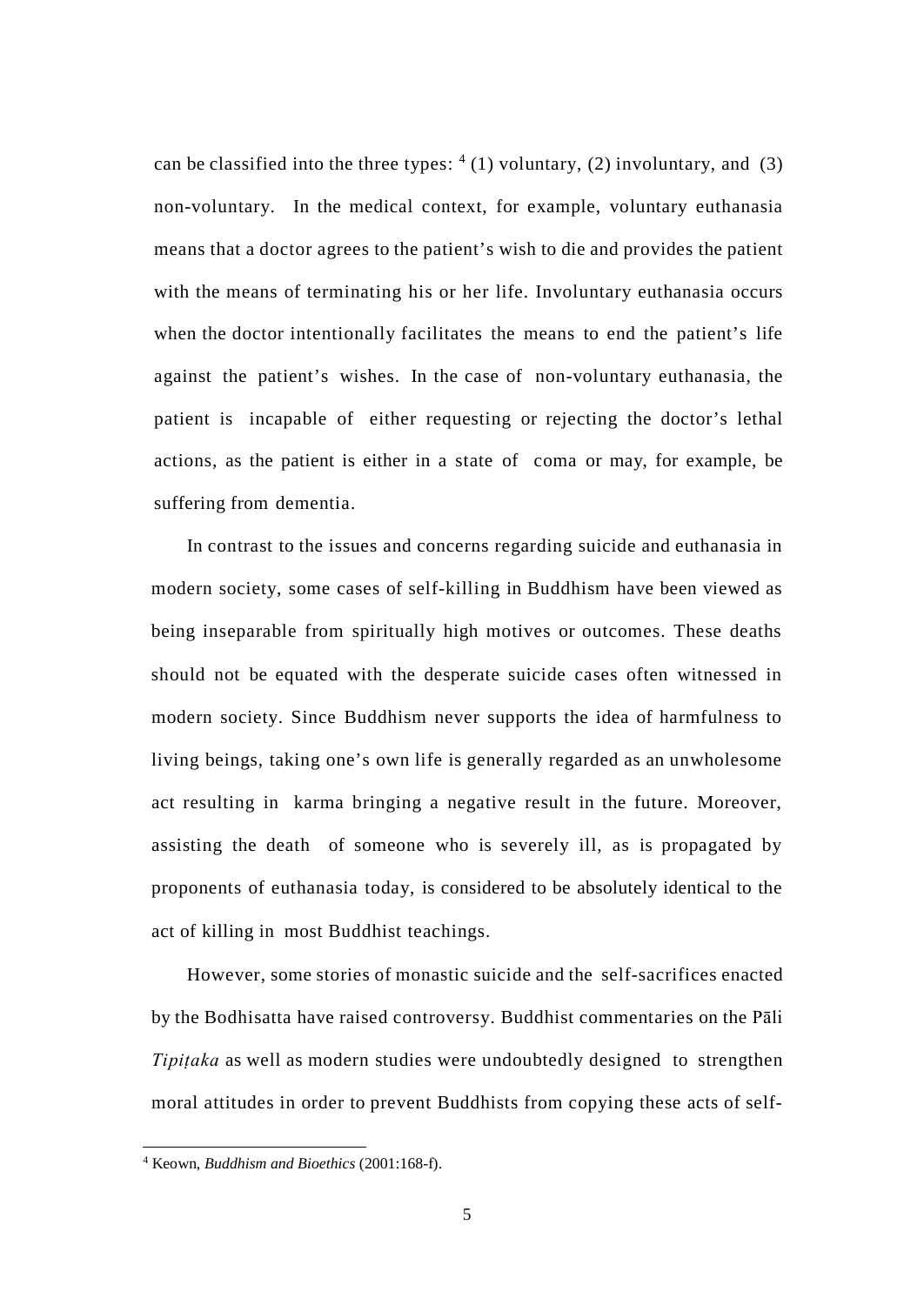killing as depicted in their original texts. Buddhaghosa, the renowned commentator of the Pāli *Tipiṭaka,* seems to have rationalized the negative interpretations of these acts by using the concepts of karma and mind processes, both of which are generally emphasized in later works such as the *Abhidhamma* and the *Visuddhimagga* in order to deem both suicide and euthanasia as unwholesome acts. Therefore, Buddhaghosa's effort in this regard can be viewed as constituting an attempt to see how the ethicization of these acts has occurred.

In the West, ethics requires universal theories that can be applied to wider cases as I have discussed some major ethical theories in Chapter 1. Western studies in Buddhist ethics have also examined the Buddhist canon in an attempt to derive universal Buddhist attitudes towards suicide and euthanasia.

It begs the question, whether their attempts have been successful. While Buddhism does consistently place moral value in regard to life, there are various inconsistent descriptions on these topics scattered throughout the canon. For example, the Buddha explains the same topic, such as happiness or human relationships, in completely different ways depending on who is being addressed, their situations, and their capacities for understanding the *Dhamma*. Just as a doctor gives the most suitable treatment and medication to each patient according to their needs, so the Buddha gives the best answer to a questioner according to that person's current state and potential for growth. This multiplicity of perspectives represents Buddhism's strength, but it may have also created confusion for those seeking a unified code of Buddhist ethics.

6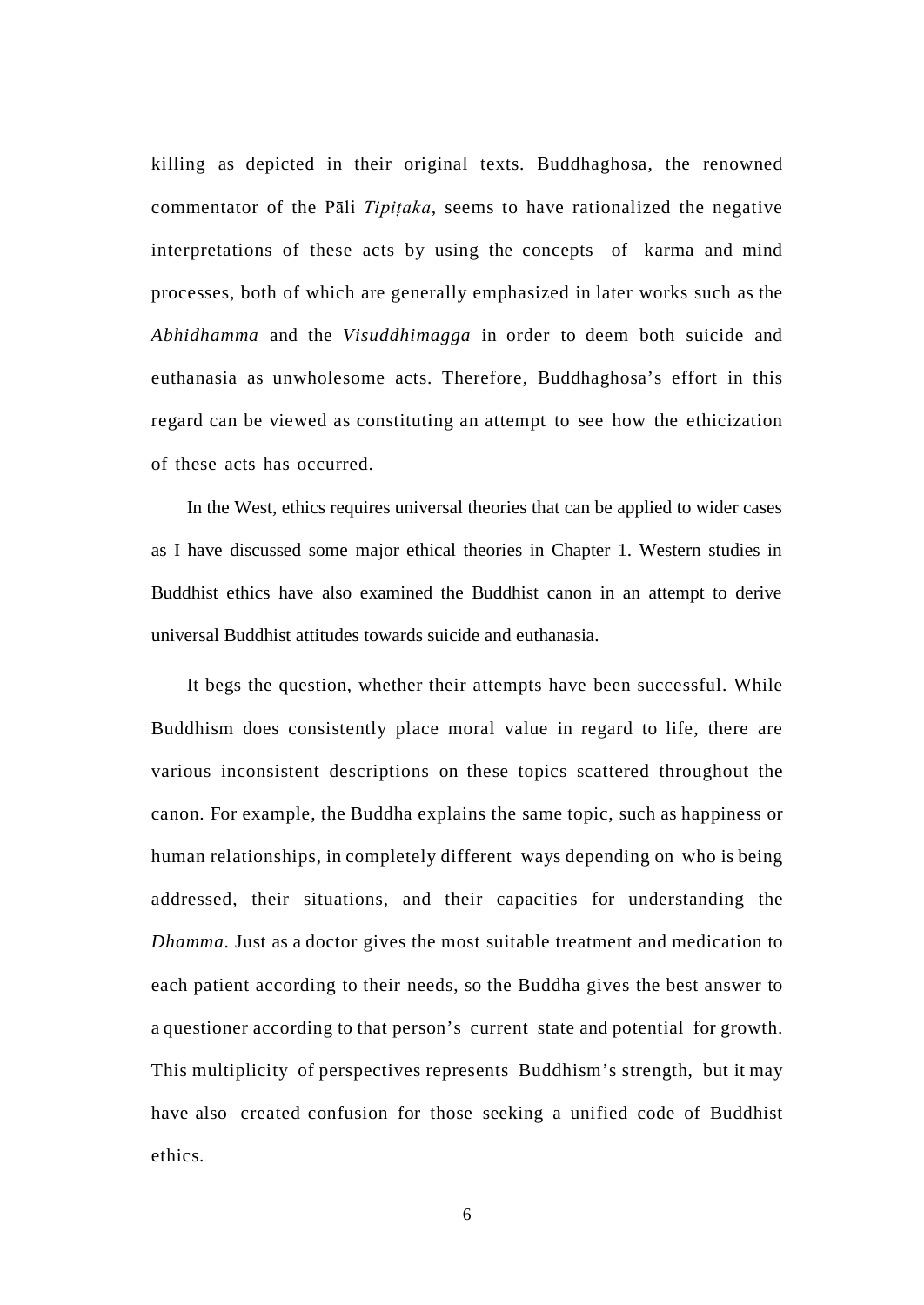This characteristic feature of variations in the Buddha's instructions should not be disregarded when reading texts relevant to suicide and euthanasia. Rather, there is no doubt that one must pay attention to situational differences. The Buddha's reaction to each story may be positive or negative due to the situational differences surrounding the persons in the story. The commentaries have fielded interpretations in combination with other Buddhist concepts in order to harmonize events or to unify the results in the context of each of these events and the results appear to be in conflict with other positions articulated in the Pāli *Tipiṭaka*. Indeed, the commentators' efforts seem to have contributed to perspectives seeking to prevent suicide and euthanasia particulary as driven by one's emotional motives.

However, a more careful reading of each of the self-killing stories as a selfcontained narrative or drama reveals a somewhat different understanding of these texts, which have otherwise been read only as sources for Buddhist ethical studies. Since each story has its own plotline with a soteriological motivation, one case of suicide in a certain story should not be applied universally to modern cases of suicide or euthanasia. Rather, a careful reading of these original stories without any biased filter of the commentarial interpretation shows that the essential messages of these stories differ dramatically from the moral ones.

#### **c. Objectives**

In the present context, I do not attempt to examine Buddhist ethics in regard to the issues of suicide and euthanasia. Instead, my aim is to analyze how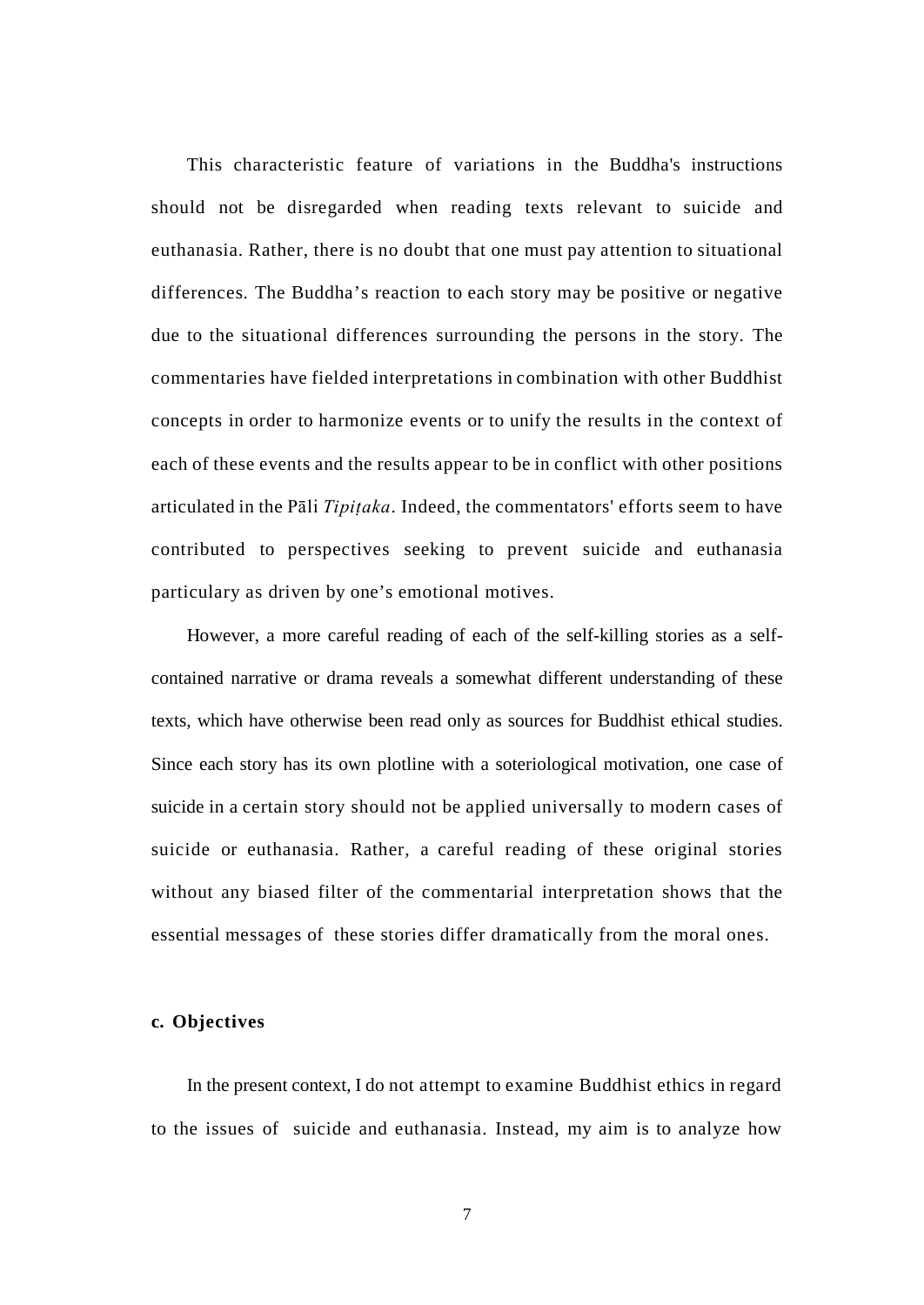these acts concerning self-killing have contributed towards the discourse surrounding ethicization by commentators and researchers continuing up to the modern day. My objectives for this research can thus be subdivided into the following three tasks.

First, I focus on the acts of killing which are categorized as morally unwholesome in the Pāli *Tipiṭaka* in order to examine how "Buddhist ethics" have been constructed in modern scholarship. In my discussion, I criticize the tendency to apply the Western hermeneutics of ethics to the Indian Buddhist situation because Buddhist moral views in the Pāli *Tipiṭaka* should rather be constructed based on Indian hermeneutical ideas of situations and relationalities. Furthermore, in regard to how Buddhism establishes an act as morally good or bad, I examine the episodes in which the Buddha teaches how to differentiate wholesome (kusulla) from unwholesome (akusulla) actions. I also examine the texts concerning killing in the *Pāli Tipiṭaka* in order to establish a general understanding of killing in Buddhist morality.

Second, I pay careful attention to the stories that have relevance to the issues of suicide and euthanasia in the *Sutta* and the *Vinaya*. Specifically, I read these texts as narratives in order to focus on the roles that the stories, especially in regard to their characters, their dialogues, and their situations play in both the development and the outcome of the plots. The texts in which monks commit suicide or are involved in assisting someone's death are controversial sources for understanding moral values on suicide and euthanasia in Buddhism. However, I argue that the themes of these stories lie not in the acts of suicide or killing but in other factors, and therefore that it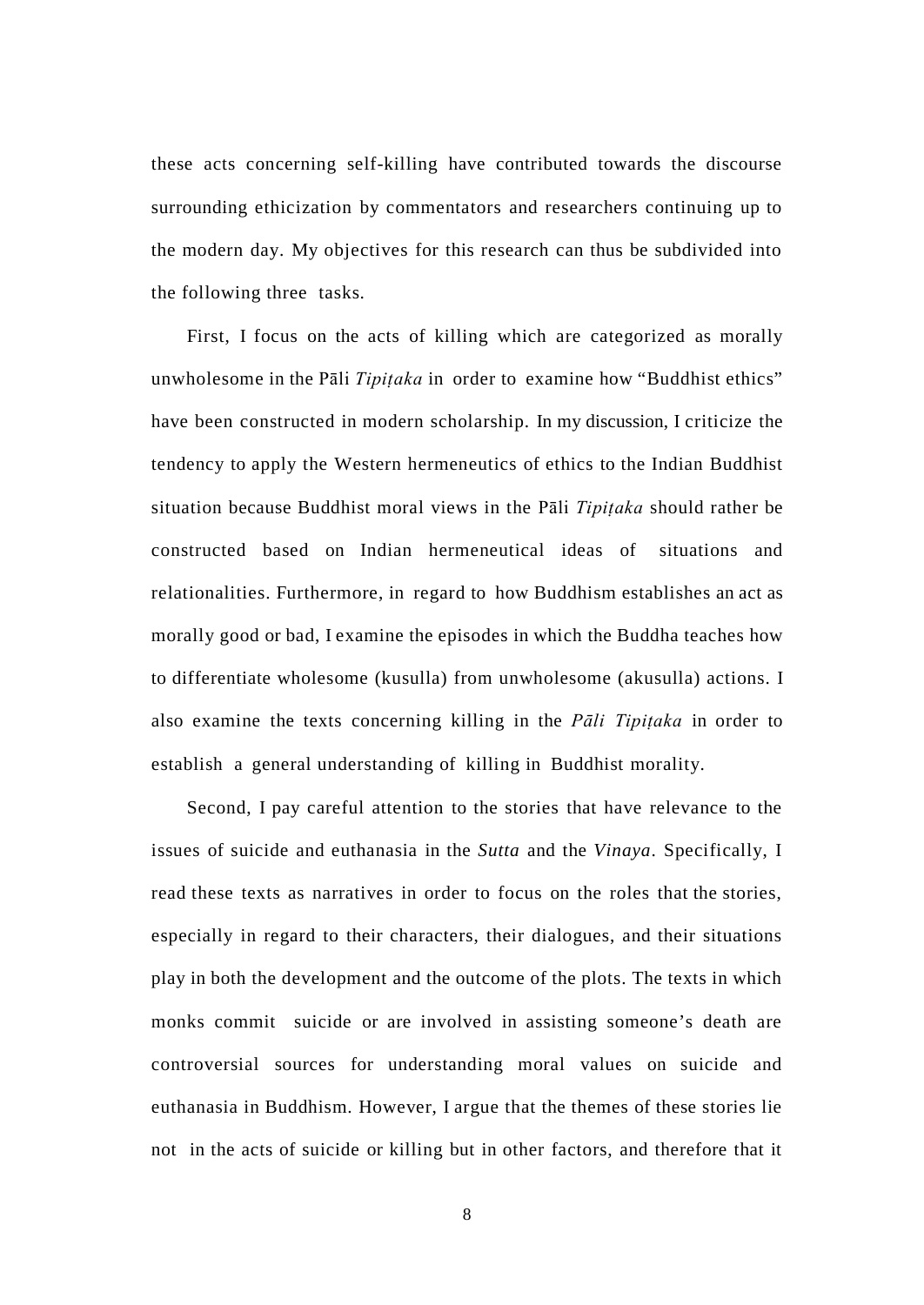may be a mistake only to regard the stories or to seek to deduce Buddhist moral attitudes to suicide and euthanasia from these sources alone.

Third, I analyze differences among the commentaries of these and later texts including extra-canonical ones, and examine how they developed Buddhist moral interpretations in combination with other philosophical concepts relating to karma and mental factors often seen in the *Abhidhamma*  and the *Visuddhimagga.* These interpretations should have been aware of the controversial elements seen in the stories and attempted to explain or harmonize these differences in order to create ethical standards in Buddhism. I also examine how the ethicization of these stories has resulted in bifurcations and sometimes confusions in modern Buddhist studies on suicide and euthanasia.

## **d. Literature Review**

Scholarly studies on suicide in the context of the Pāli *Tipiṭaka* have been largely conducted in the West. I have studied Theravāda Buddhist ethics as regards suicide in my paper "Buddhism and Suicide: Right Attitude towards Death" and my master's thesis "Ambiguity of Karmic Fate and Voluntary Death: Suicide Cases in Theravāda Buddhism and Japanese Society." In Buddhism, killing is on any occasion absolutely considered to be an unwholesome action.

However, the question as regards Buddhist ethics is whether killing should also include that of oneself and, overall, whether or not suicide is even ethically wrong in Buddhism. In the context of the *Vinaya* rules, it appears that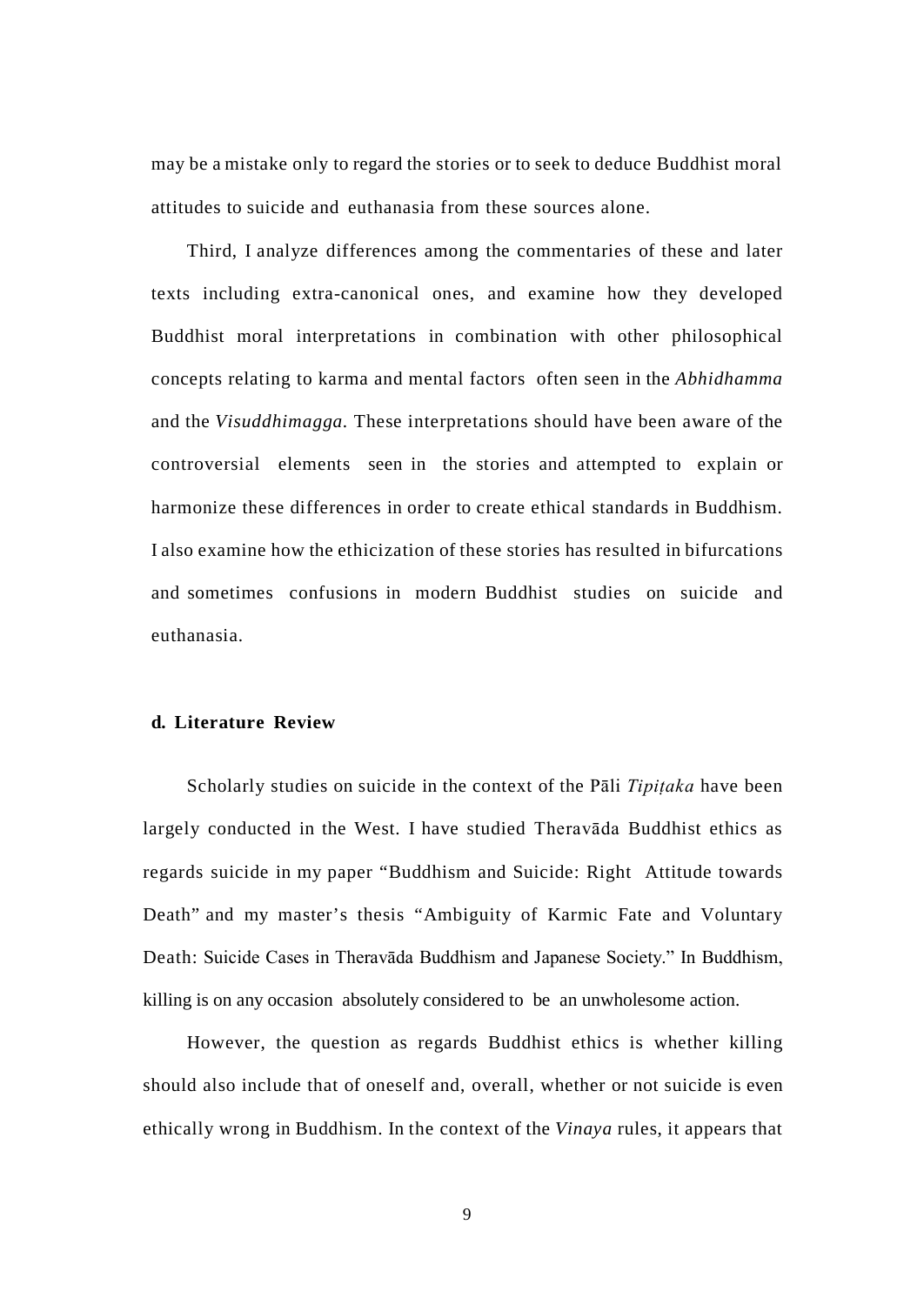the Buddha proclaimed prohibitions on murder, assisting someone's suicide, and praising the benefits of death, but not clearly on suicide itself.

Scholarship on Buddhist ethics has generally concluded that Buddhism holds negative views toward suicide and euthanasia. However, some controversy ensued when Étienne Lamotte commented that suicide is not considered an offence under the *Vinaya* rules on the grounds that the *Vinaya*  regulates only monks' behavior when it comes to maintaining harmony in the *saṅgha*. [5](#page-16-0)

Two specialists in Buddhist ethics are, however, critical of the act of suicide, in opposition to Lamotte's conclusion. One is Damien Keown, who is well known for his paper on the case of Channa, a monk who committed suicide as described in the *Channa-sutta*. After Keown examined the original *sutta* and the commentary, he elucidated the whole picture surrounding Channa's death and then explored a possible normative position on arahants' commiting suicide. [I will discuss Channa's suicide in Chapter II – put in a footnote]. In his discussion, Keown applied two terms, 'exoneration' (one's act being exempt from punishment) and 'condonation' (one's act being allowed) in considering the Buddha's declaration that Channa was liberated after his suicide. In his response, Keown states: "the Buddha's concluding remark becomes not an exoneration of suicide but a clarification of the meaning of an ambiguous word in a context which has nothing to do with ethics." <sup>[6](#page-17-0)</sup> In his conclusion, Channa's death could be considered as suicide by an ordinary

 <sup>5</sup> Lamotte," Religious Studies in Early Buddhism" in *Buddhist Studies Review* (1987: 214).

<span id="page-16-0"></span><sup>6</sup> Keown, 'Buddhism and Suicide: The Case of Channa,' in *Journal of Buddhist Ethics* (1996:24).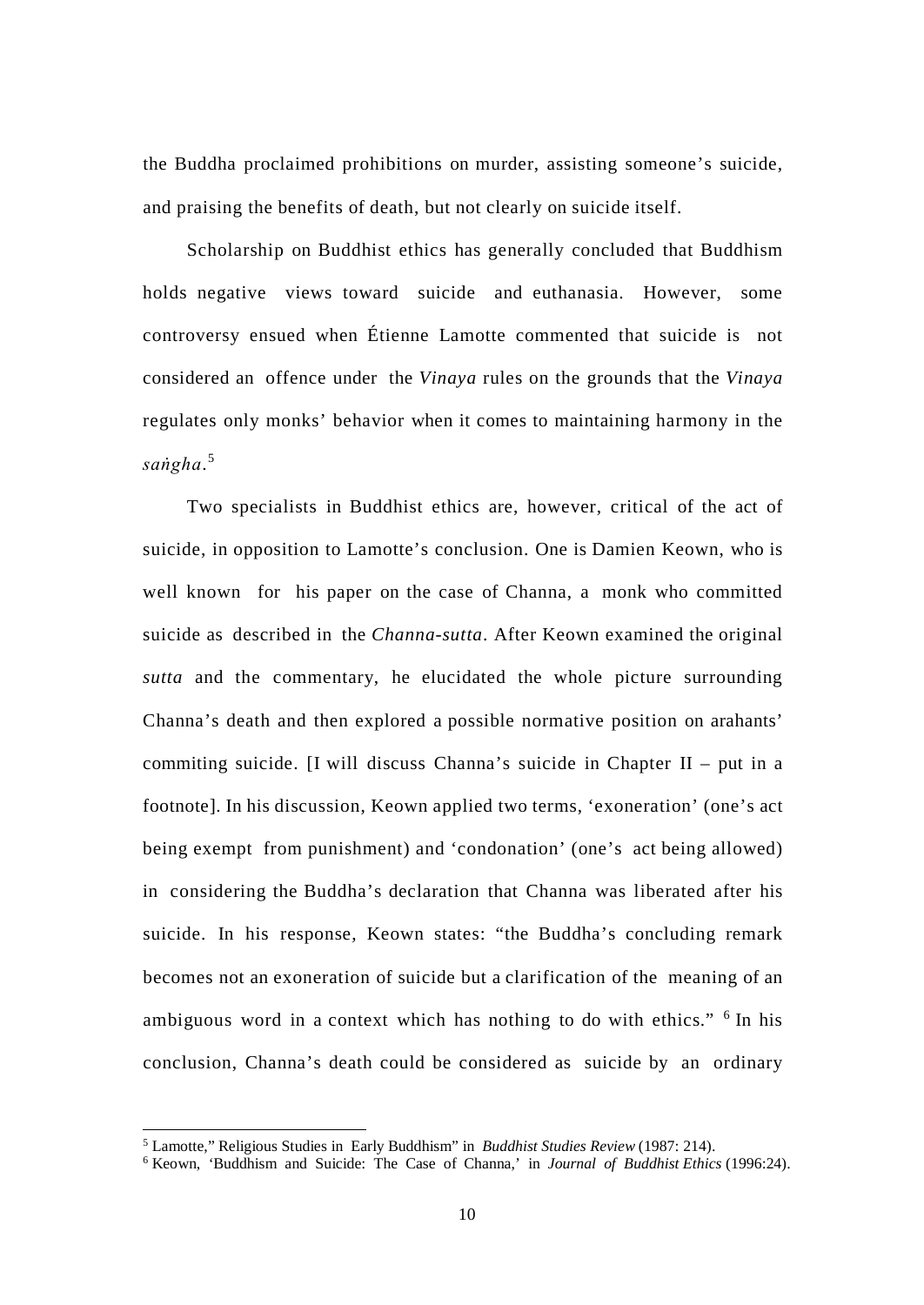person, though not by an enlightened person, and should not be 'condoned' from a Buddhist moral viewpoint.

Keown also mentions the ten factors suicide is contrary to: 1) the principle of *ahimsā*, as it is an act of violence; 2) the First Precept; 3) the third *pārājika* (prohibition of murder); 4) the statement that "arahants do not cut short their lives" described in the *Milindapañhā*; 5) the great value of human life, [and it also prevents a missionary contribution to others as a *Dhamma*  expert – doesn't make sense]; 6) the fulfilment of one's allotted life span; also suicide is; 7) a form of the three cravings, namely, self-annihilation (*vibhava taṇhā*); 8) associated with the methods rejected by Buddhism for the eradication of craving; 9) beyond dispute an act of self-torture that one should abstain from; 10) immediately denounced by Sāriputta when Channa first confided his intention of suicide.

The second scholar is Peter Harvey, the author of one of the most significant overviews of Buddhist ethics, *Introduction to Buddhist Ethics* especially as most modern studies on suicide and euthanasia have relied on his study. Harvey considers the combined concept of rebirth and karma as forming basic Buddhist morality culminating in the ultimate goal of *nibbāna*. [7](#page-18-0) In the chapter 'Suicide and Euthanasia', he illustrates many different types of suicide cases in the Pāli Canon. Similarly to Keown, he was critical of suicide in Buddhism, demonstrating that, in the context of the major Buddhist moral principles, it should not be allowed as follows: (1) Suicide due

<span id="page-17-0"></span> <sup>7</sup> Harvey, *Introcution to Buddhist Ethics* (2000:13-f).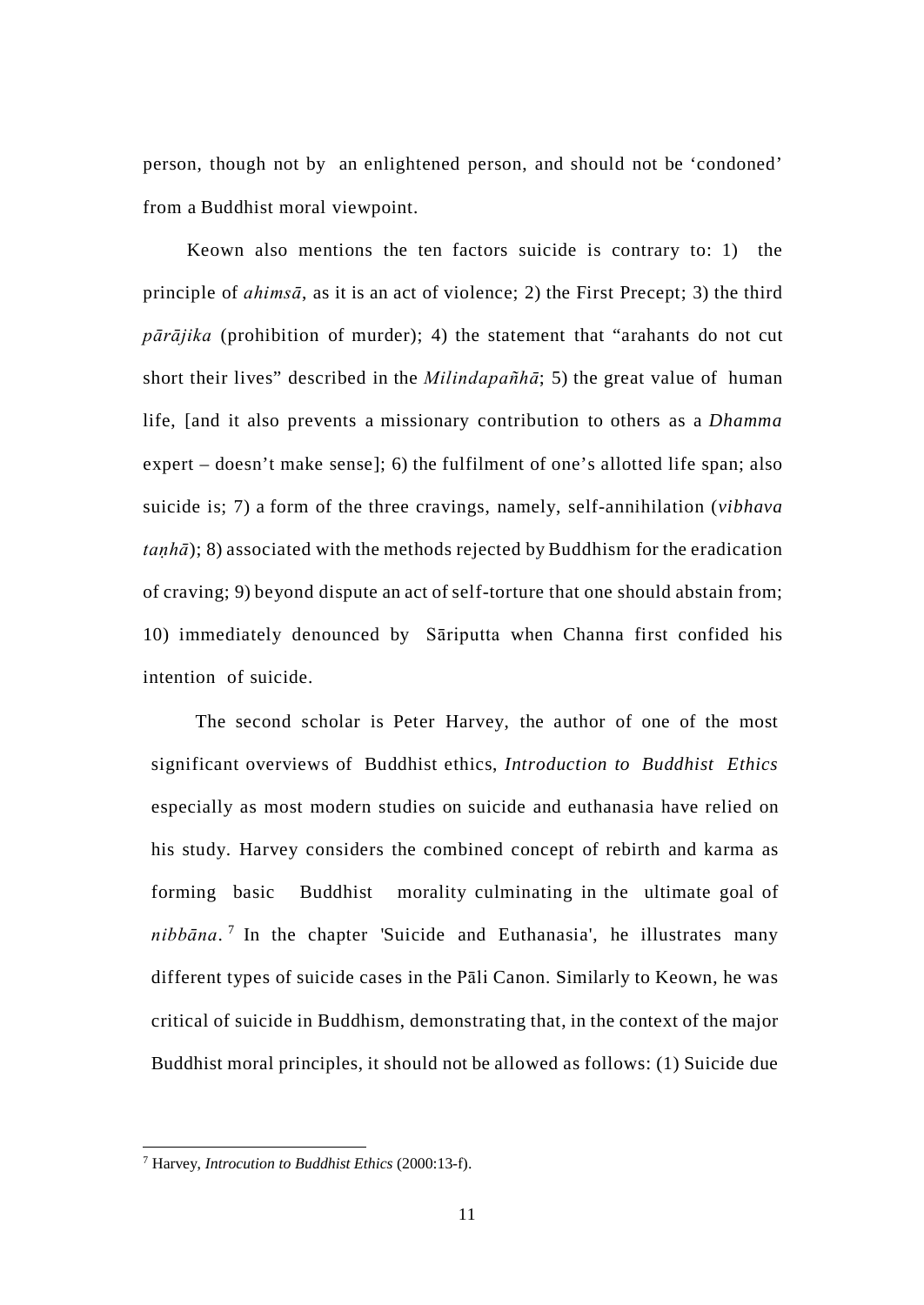to escapism is an ineffective act triggered by craving for annihilation; (2) dying with an agitated mind diminishes the accumulation of good karma and the opportunity for a 'precious human rebirth'; (3) the monastic rules (the *vinaya*) refer to the serious prohibition of suicide, murder, and even assisting suicide; (4) even the few cases of monks who killed themselves to attain arahantship (the highest enlightenment in Theravada Buddhism) are unwise acts driven by remorse. In addition, Harvey also regards two exceptions as not relevant to normal suicide cases. One is the self-sacrifice of the Bodhisatta (Buddha-to-be) to assist others in the attainment of ideal Buddhahood, as often seen in Mahāyana Buddhist ideas. The other is the case of self-immolation by Mahāyana Buddhist monks just prior to the Vietnam War. [8](#page-19-0)

Harvey's viewpoint has yet to be further refined. First in regard to his statement (3) as to whether the third *pārājika* rule (the prohibition of murder) includes the act of self-killing, is still ambiguous. [In Chapter 4, I examine the original text in comparison with the commentary – footnote]. In this context, the commentary provides several reasons to justify both the Buddha's selfseclusion that resulted in his not being able to stop the monks' suicides, and their deaths as an unavoidable outcome when applying the function of destructive karma (*upaghātaka kamma* or *upacchedaka kamma*). In this context, those monks' acts of killing others and even themselves did not result in the accumulation of unwholesome karma, but acutally were constituted by

<span id="page-18-0"></span> <sup>8</sup> Harvey, (2000: 286-292).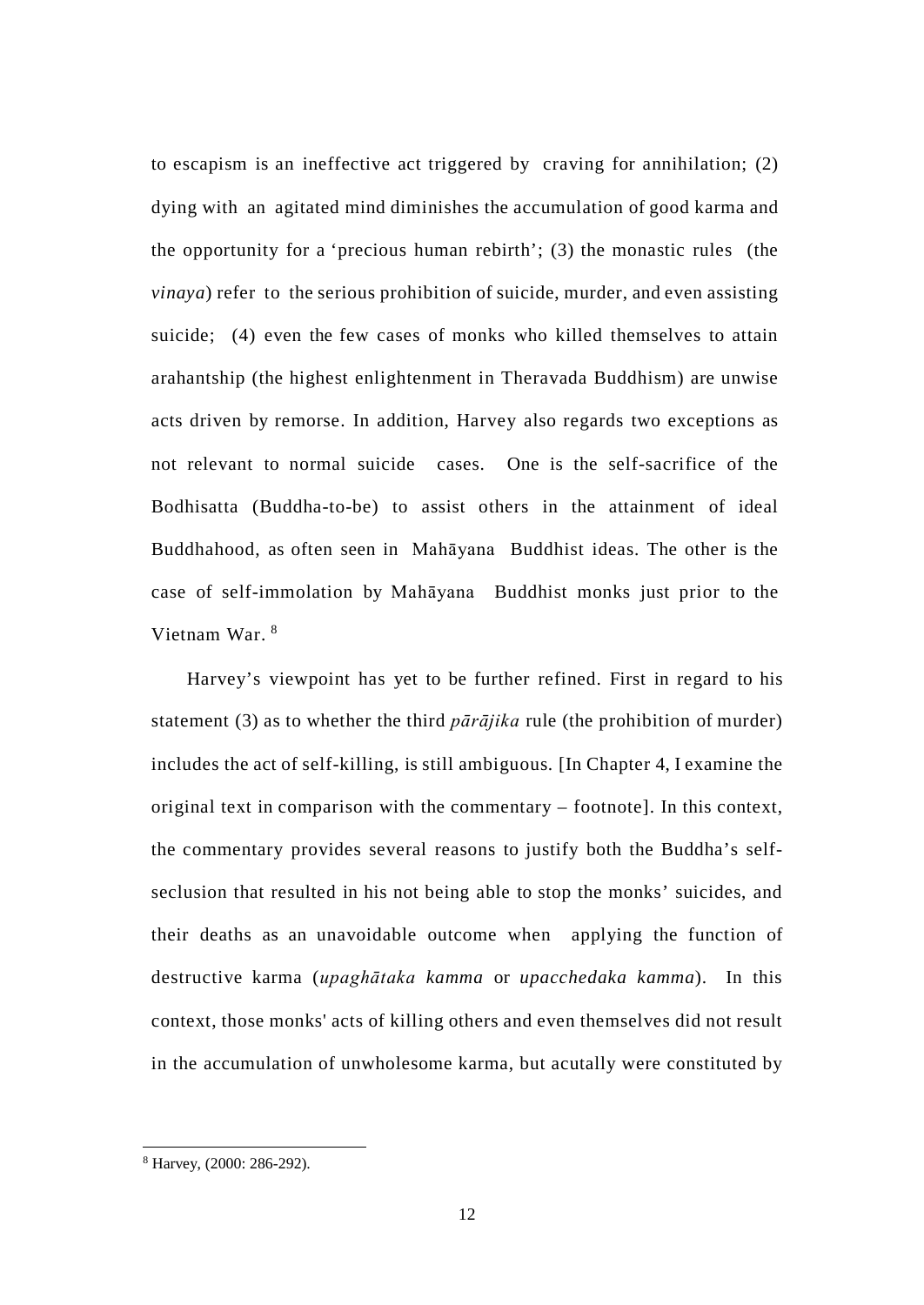the resultant karma due to their past unwholesome karma, which ultimately caused their (karmically viewed) unadvoidable death.

My second question concerns the two exceptional cases that Harvey proposed. The first, that of self-sacrifice by the Bodhisatta in the *jātaka*  narratives (the Buddha's previous lives), is not criticized as an unrecommended death, but is even generally glorified among Buddhists. While the perfection of offering (*dāna-pārami*) in Buddhist discourses places giving one's life on the most supreme level, copying such altruistic suicide is not similarly recommended by modern Buddhists. I examine this issue inChapter 3 in order to further clarify the true motives and meaning of his self-sacrifice.

These previous studies can be viewed as having resulted from evolving Buddhist ethical views on suicide and euthanasia, and the attempt of corolating the issues of suicide and euthanasia with other non-violent Buddhist sentiments [However, each of their analyses resulted in searching for ethical views of suicide and euthanasia at any cost. – I would delete this, it isn't clear] When these cases of suicide and euthanasia are described in the *Sutta* and the *Vinaya*, the characters in each of the stories act, talk, suffer, practice the training, attempt suicide, or commit it. Indeed, the stories progress in a consistent flow just like a drama on the stage.

<span id="page-19-0"></span>In respect to the study of the Bodhisatta's self-sacrifice, Sheravanichkul, who specializes in Thai Buddhist literature, has examined the collection of the *Paññāsajātaka* consisting of 61 stories which are popularly preserved in Southeast Asia. This non-canonical collection contains a higher content ratio of selfsacrificial stories than are contained in the orthodox *jātaka* stories in the *Pāli* 

13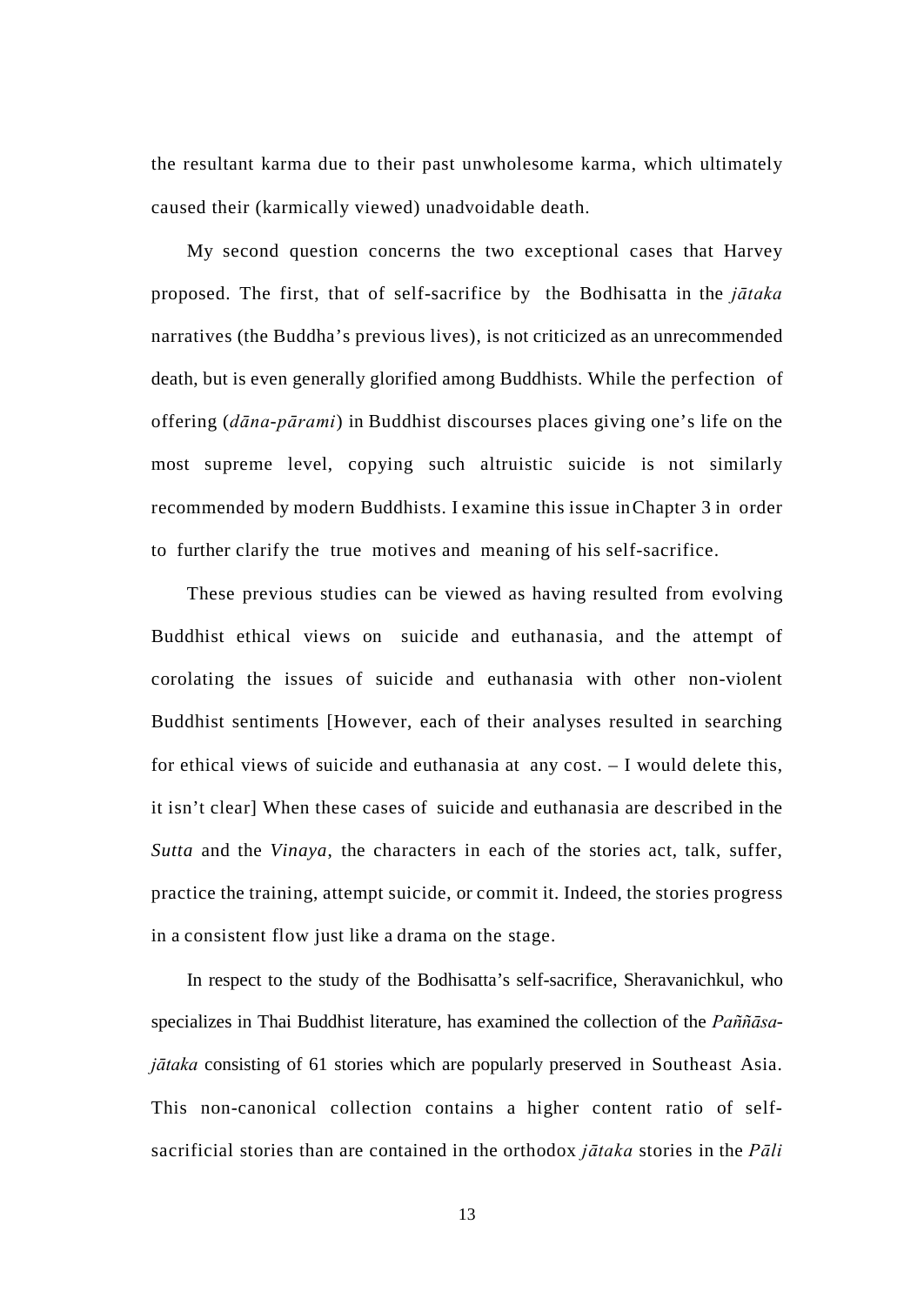*Tipiṭaka*. Sheravanichkul compares the *Paññāsa-jātaka* with the orthodox collection, and also examines the reason for the increase in self-sacrifice stories in the *Paññāsa-jātaka*. [9](#page-20-0) Although the acts of hasting one's death are basically discouraged in the Pāli *Tipiṭaka* and also in modern Theravada Buddhism, the self-sacrifice of the Bodhisatta to save others' lives is emphasized in the *Paññāsa-jātaka* in a postive context. According to Sheravanichkul, this emphasis on the act of giving demonstrates the meritorious significance of the perfection of generosity (*dāna pāramī*). He also examines the self-immolation case of two Thai monks in early nineteenth century Thailand, in which they burned themselves to death as an offering to the Buddha, thereby expressing their aspiration for the attainment of Buddhahood. He relates this case of the two monks to the importance of the gift of the body being viewed as a compassionate practice. His conclusion points out that the Bodhisatta's internal gift is the symbolisation of one's strong faith and devotion to the Triple Gem (Buddha, *Dhamma*, and *Saṅgha*), although such voluntary death can merely be a metaphorical idealization and symbolization of *dāna-pāramī*.

Chronologically, Sheravanichkul's analysis is based on Reiko Ohnuma's compherensive studies of the Bodhisatta's self-sacrifice. Ohnuma has applied the concepts in the field of Indian Buddhist literature to the symbolic meanings of the Bodhisatta's self-sacrifice. The two terms in Sanskrit of the 'gift of the body' (*deha-dāna*) and 'self-sacrifice' (*ātma-parityāga*) correspond to

<span id="page-20-0"></span> <sup>9</sup> Sheravanichkul, "Self-Sacrifice of the Bodhisatta in the Paññāsa Jātaka" in *Religion Compass.* (2008:769–787).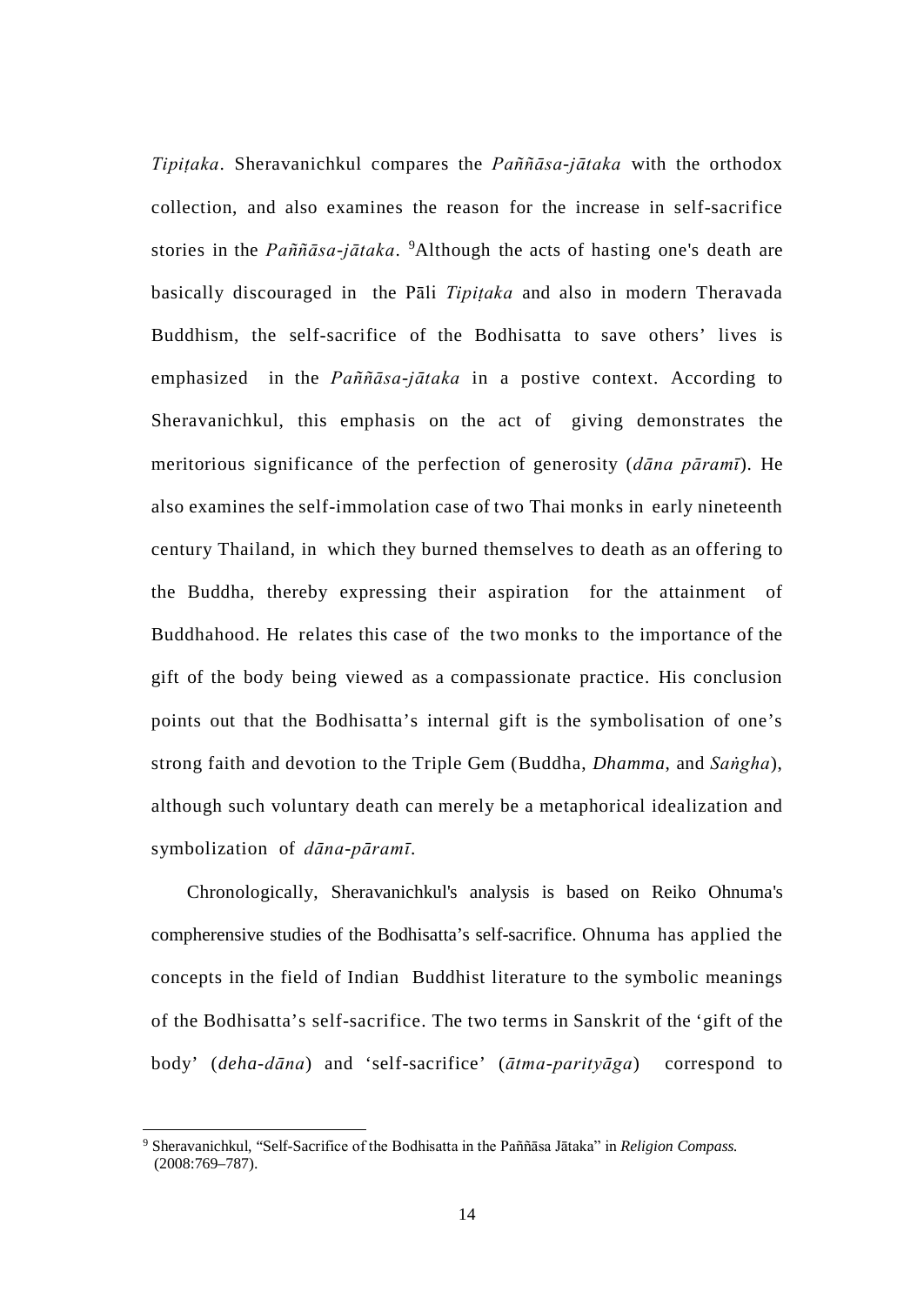inward or personal offerings (*ajjhattika-dāna*) in Pāli. She establishes a parallel contrast of the Buddha's gift of *Dhamma* and the Bodhisatta's gift of his body. <sup>10</sup>According to her interpretation, the former is used as an abstract 'tenor' and the latter a concrete 'vehicle' on a metaphorical level. Because the Buddha was considered a supremely perfect being out of reach of Buddhists in ancient times, after the Buddha's demise, these Buddhists may have imputed a realistic and emotional sense to the act of giving as exemplified by the Bodhisatta's self-sacrifice. She also argues that the Buddha's *Dhamma*  gift does not only take precedence over, but also embodies, the Bodhisatta's spiritual gift, and that from a shifting perspective on the *jātaka* tales those stories of self-sacrifice function as extended metaphors in which the vehicle (the Bodhisatta's gift) dominates over the tenor (of the Buddha's *Dhamma*  gift). Conversely, from a religious perspective, the stories are not simple metaphors but literal acts. In the former case, the Bodhisatta's gift of the body symbolizes the Buddha's gift of *Dhamma*, while this gift of the body transforms itself into the gift of *Dhamma* through the attainment of Buddhahood.

These two previous studies, Sheravanichkul and Ohnuma, are worth considering because they both emphasize the meaning of symbolization of the Bodhisatta's selfsacrifice. This symbolization seems to have developed for the purpose of preventing Buddhists from copying similar suicidal acts. Nevertheless, they also show a paradoxical fact: the more symbolization is emphasized, the more it appeals to

<span id="page-21-0"></span> <sup>10</sup> Ohnuma, "The Gift of Body and the Gift of Dharma" in *History of Religions*. (1998: 323–59).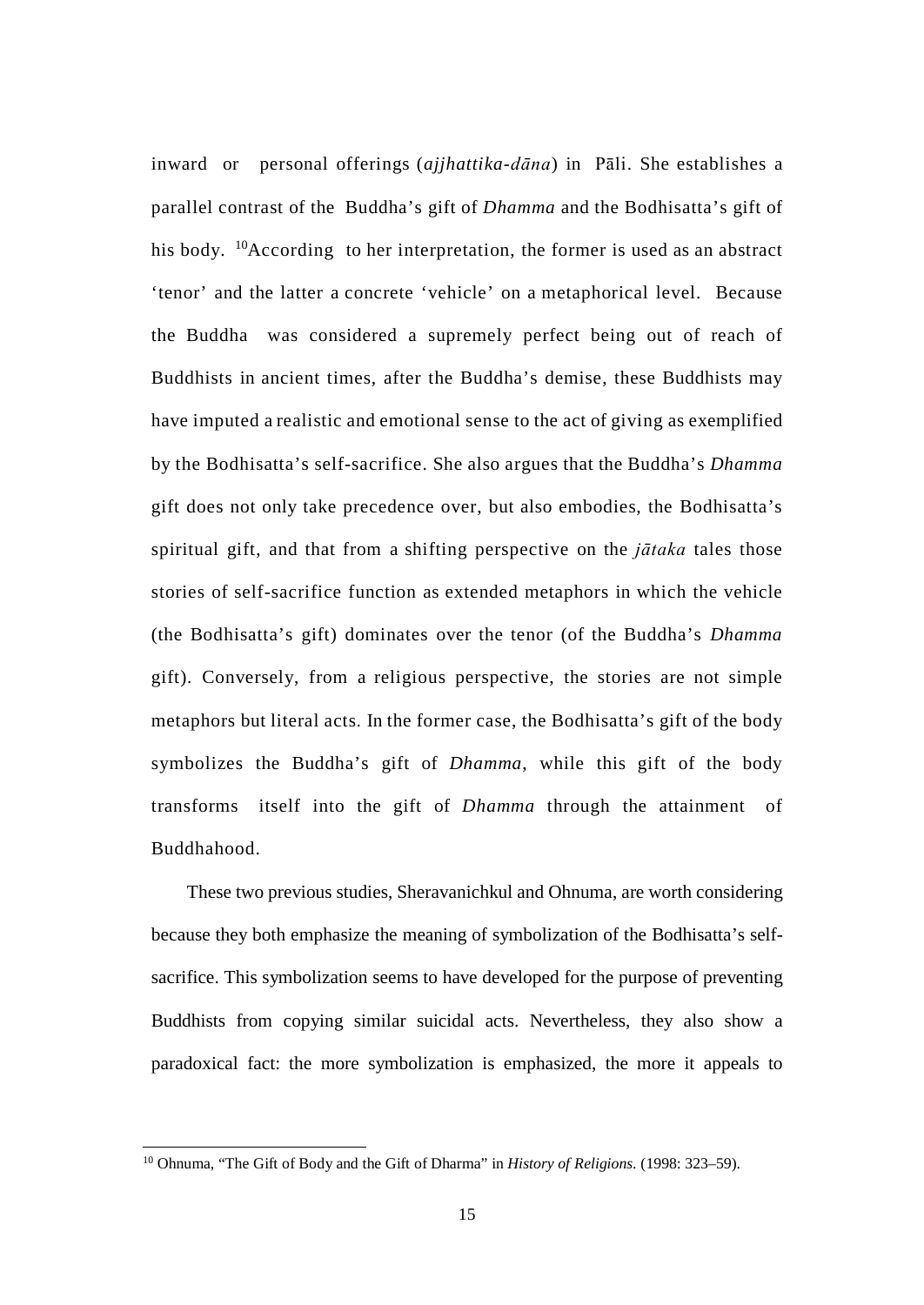Buddhists as the symbol is also an ideal. As in Sheravanichkul's reference to the cases of the two Thai monks, it appears that altruistic suicide or selfsacrifice as the perfection of *dāna-pāramī* will forever fascinate Buddhists. I examine this point further in Chapter 3.

Martin Delhey further articulates this dilemma  $11$  in his paper where he begins with two problems: does the deliberate choice of death have a value as intrinsic as life; and can suicide be judged in the same way as the killing of others, or is it different?  $12$  His analysis shows that there is an incoherent contrast between the *Vinaya* and *Sutta* in the different recensions. On the one hand, the Buddha strictly declares his disapproval of murder in the *Vinaya*, which does not precisely proscribe committing suicide. On the other hand, supported by Damien Keown's argument as I will examine in Chapter 2, taking one's own life before enlightenment is morally wrong although it may in fact lead to arahantship at the moment of death. Suicidal motivations in the stories of monks such as Godhika, Channa, and Vakkali repeatedly appear in the *suttas*. Delhey points out that suicide is not exactly prohibited in the *Vinaya* while suicide before enlightenment as seen in the *suttas* is morally wrong. His investigation further develops the interpretations of those monks' motivations in the post-canonical texts such as in Buddhaghosa's commentary and in the *Sarvāstivāda* ones from the viewpoint of harmful acts to others and karmic relevance. However, Delhy follows Harivarman's position in the *Tattvasiddhi* which justifies the third motivation of Godhika's suicide as an

<span id="page-22-0"></span> <sup>11</sup> Delhey, "Views on Suicide in Buddhism: Some Remarks" in *LIRI Seminar Proceedings Series.*  $(2006:25-64)$ .

<span id="page-22-1"></span> $12$  Ibid (26).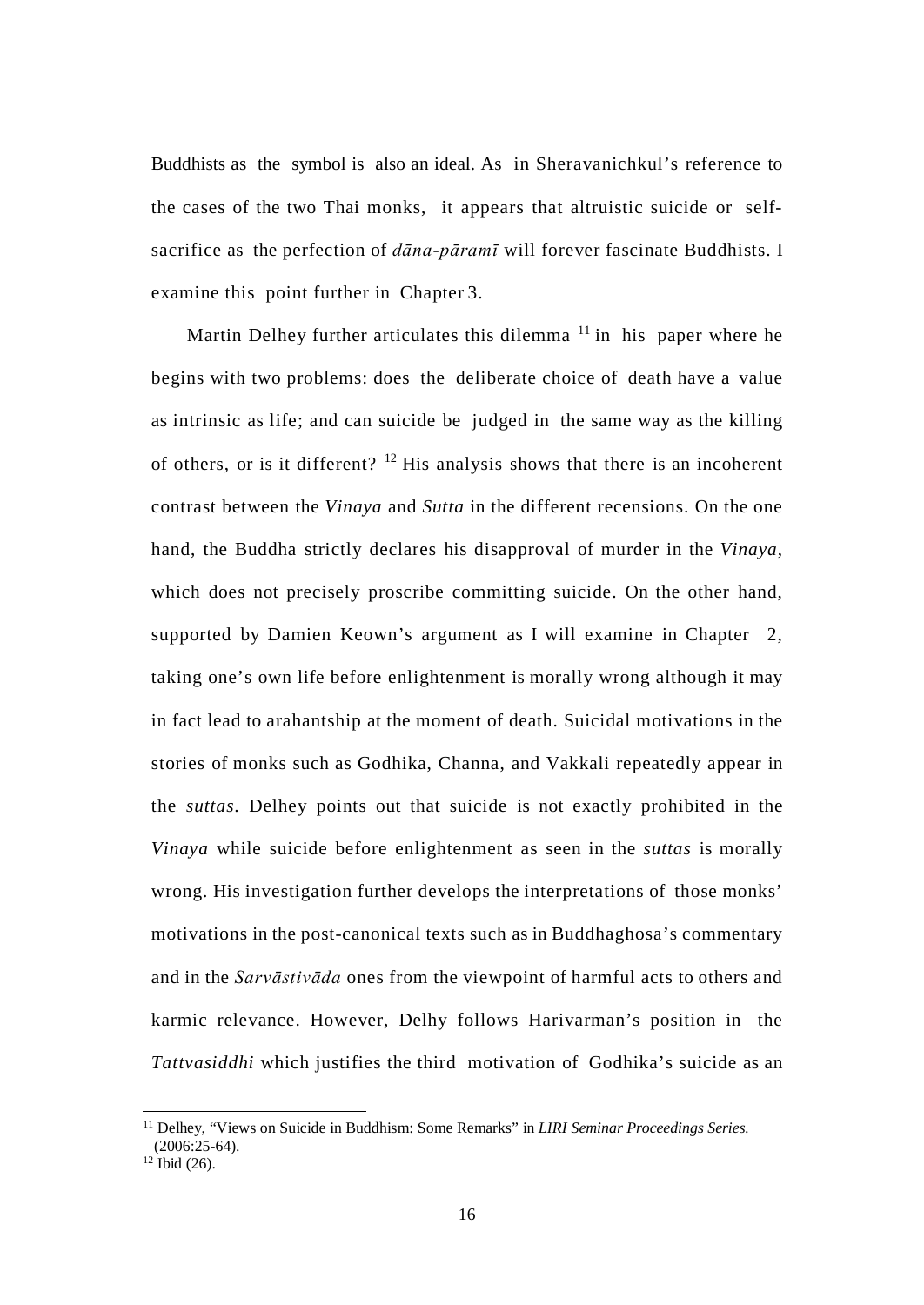act for the sake of salvation.

Delhey also examines a wide range of Mahāyana Buddhist texts. His analysis of the jātaka narratives is supported by Ohnuma's argument on the Bodhisatta's self-sacrifice that suggests that figurative glorification is praised more than the actual altruistic acts. Delhey also refers to the cases of self-immolation by monks and nuns in medieval China, which are recorded in the Chinese text as the act of worship. In the case of Pure Land Buddhism, Delhey refers to the case of a particular adherent who committed suicide in hope of an earlier rebirth in the Pure Land embraced by Amida. Finally, Delhey discusses the views of Buddhist leaders in the modern world such as Thich Nhat Hanh, the Dalai Lama, Daisaku Ikeda, and so forth.

Delhey's conclusion can be summed up into the following seven ideas. First, suicide is not seen to be equated with the act of killing of other living beings because the act is not harmful to others, and also the cases of monastic suicide are quite ambiguous to be morally judged. Second, Delhey interprets the concept of ahiṃsā in a way dissimilar to most Western experts on Buddhist ethics. While most of the Western experts see more value of life in consideration of the wrongness of killing, in which the victim will revenge the culprit in the afterlife. From the ethical viewpoint, suicide should be discouraged along with the concern for the welfare of other living beings. However, Delhey speculates that the concept of karmic retribution plays a more important role in the negative understanding of suicide than ahiṃsā. Third, suicide should be valued as to whether the aim derives from the attainment of liberation as the ultimate soteriological goal. Fourth, the mental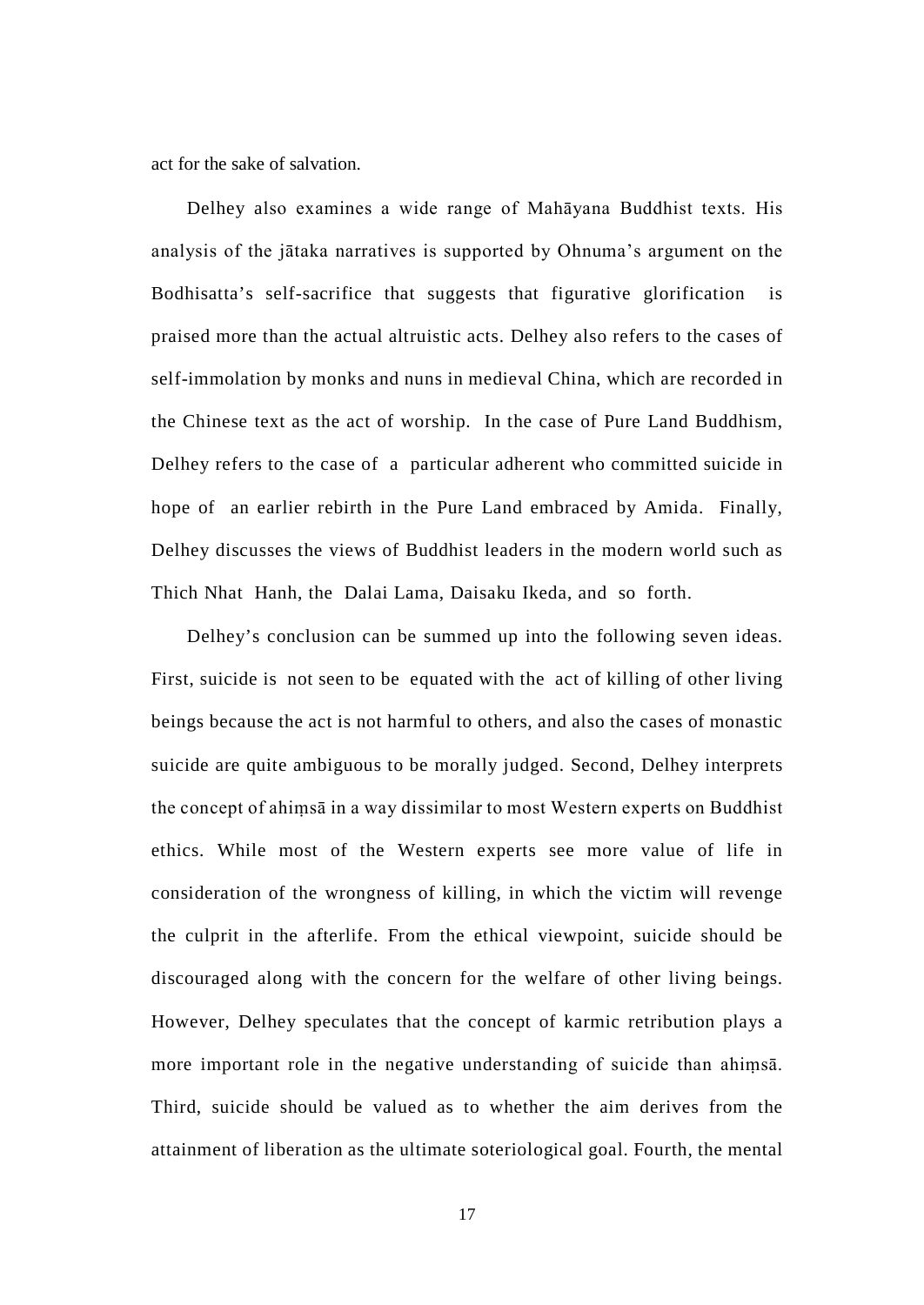state at the very moment of committing suicide is the crucial factor. Fifth, the Vinaya rules certainly perform a preventive power against suicide for monks and nuns living in the saṅgha. Sixth, suicide due to escapism is not permissible and Buddhism must have reasons for it. Seventh, one of the contemporary Mahāyāna Buddhist attitudes regarding suicide is that all living beings, as they have Buddha-nature, should not do harm to each other.

Delhey's study goes into deeper analysis for careful differentiation of the cases of suicide in order to avoid shallow generalizations of them as each of the caseof suicide and euthanasia must be differently considered. The Buddha flexibly teaches others according to situation, the person's capacity of understanding, social state (monk or laity), and so on. If the Buddha does not criticize a case of suicide, it does not mean it can be applied to all other cases. Therefore, I agree with his way of careful examination.

My aim in this dissertation is, however, not to understand each of the actsof suicide and euthanasia as described in the the Pāli Tipitaka as a mere source for ethical judgement. Rather, my interest turns towards observing how and why the ethical way of reading them has developed. Moreover, I expect to find a new possible understanding of these acts by paying attention to reading them as narratives, not merging with the later commentarial interpretations with esoteric and philosophical concepts as the commentaries adopted for ethicization of the acts of suicide and euthanasia in the Pāli Tipiṭaka.

18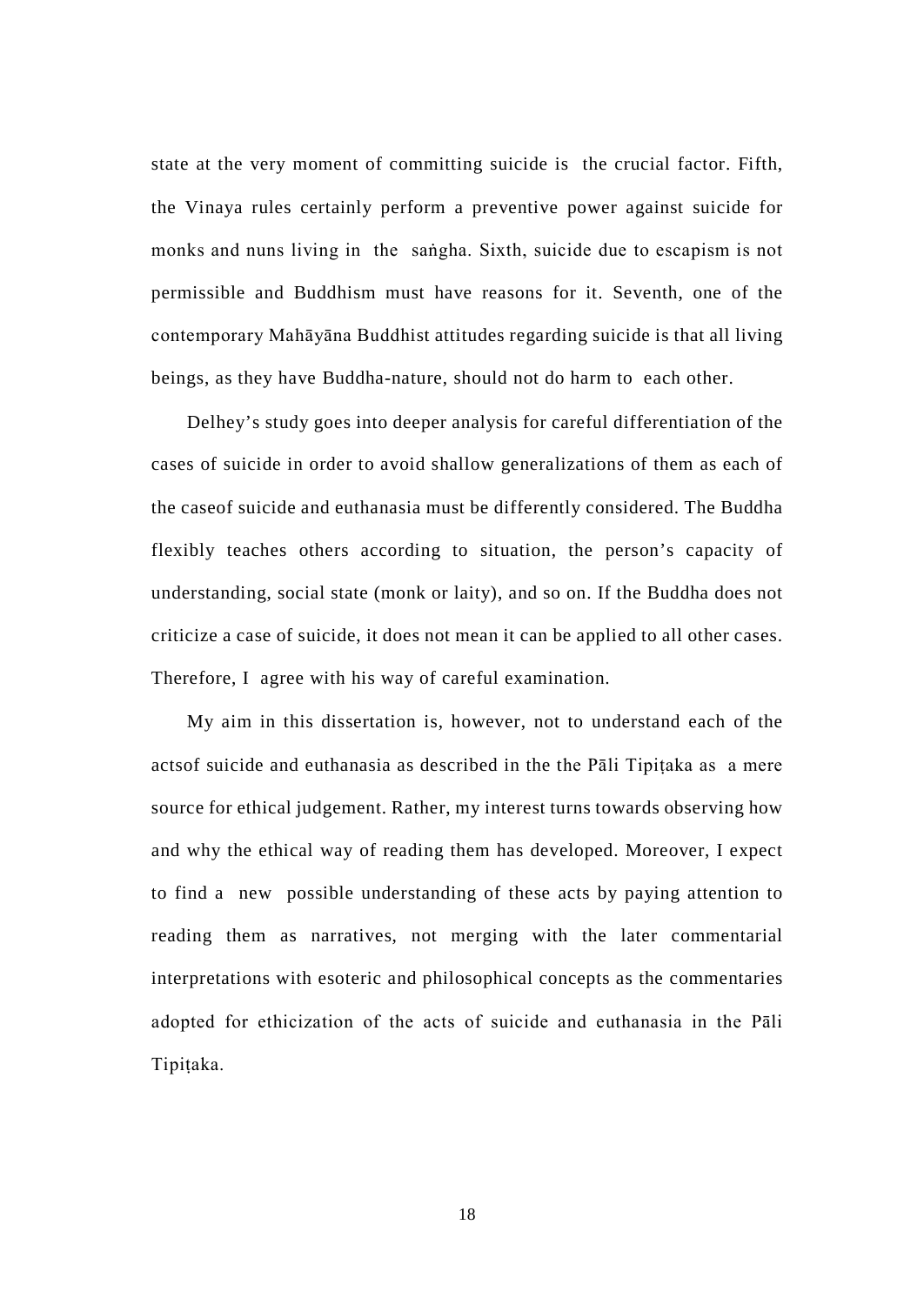### **e. Methodology**

I undertake a review of all relevant material of the Pāli *Tipiṭaka* and the commentaries supplemented by the available English translations. With regard to research of the ethical principles, I will examine the part of prohibition of murder (*tatiya-pārājika*) and its commentary (the *Samantapāsādika*). The study of monastic suicide and self-sacrifice by the Bodhisatta includes the revision of narratives in the *Sutta* and commentaries. For the analysis of destructive karma, I will use the *Abhidhamma* in the *Pāli Tipiṭaka*, which systematizes the working of karma and its manifestation in one's future rebirth. In addition, I will introduce a small amount of field research and available publications on demonstrating practical attitudes of Theravāda Buddhist monks towards suicide and euthanasia in Myanmar and Thailand.

### **f. Outline of Each Chapter**

My examination can be divided into three portions in accordance with the sequential chapters. In Chapter 1, I begin with ethical concepts common in the West and also general Buddhist ethics. This chapter also examine what is wholesome or unwholesome in the light of Buddhist morality. My examination shows that the act of killing is absolutely an unwholesome act, and further discusses how Buddhist morality understands suicide and euthanasia as acts of killing.

In Chapter 2, I begin my examination of three monastic suicides, such as

19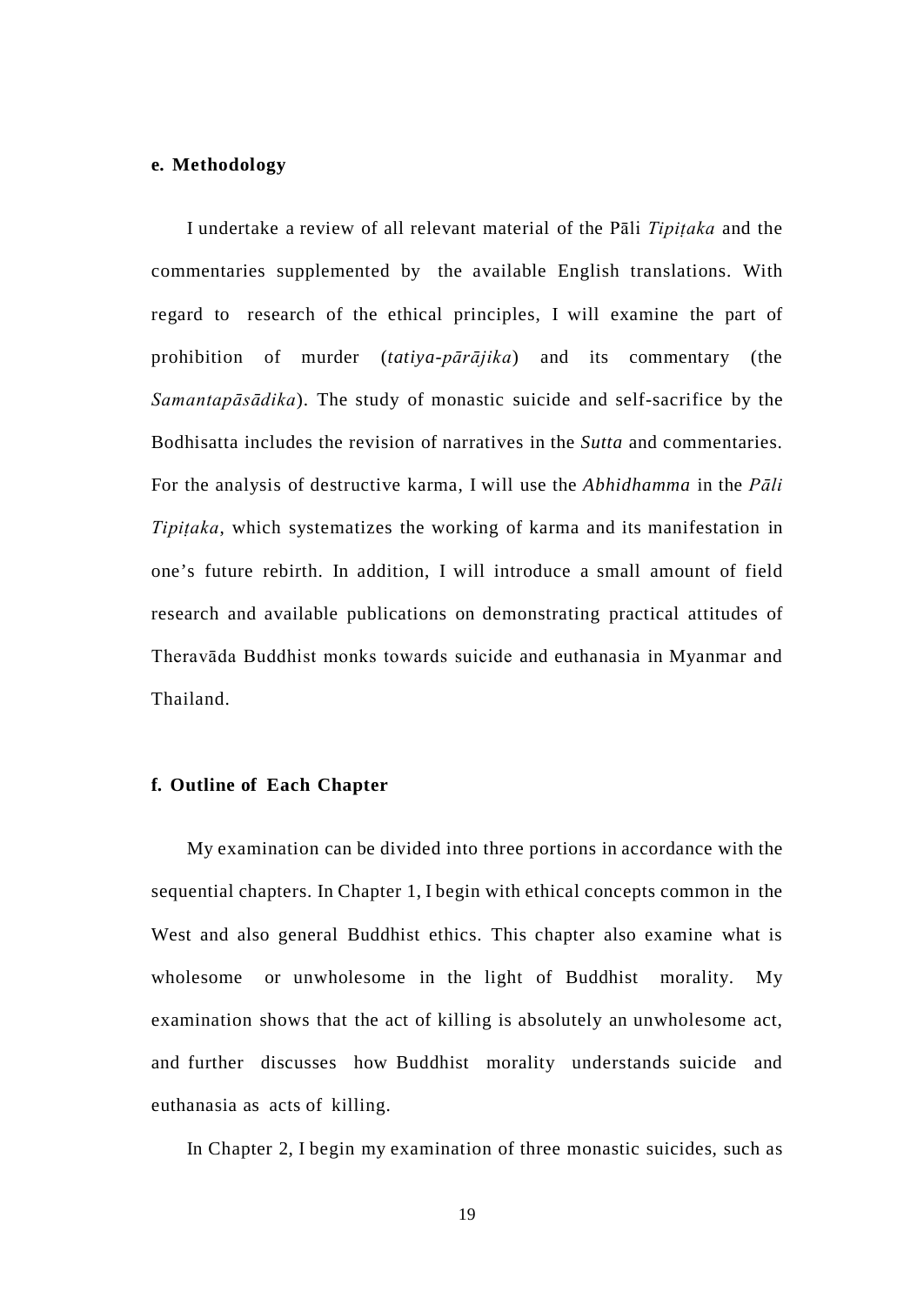the cases of Godhika, Vakkali, and Channa in the Pāli *Sutta*. This chapter

shows the essential themes surrounding these three monks. Due to the combination of suicide and arahantship, which seems to contradict other moral ideas in Buddhism, these three stories have often been discussed as important references to look for ethical standards on suicide in Buddhism. Instead, I interpret these discourses as narratives, focusing on the 'process' of their life story. Furthermore, this examination underscores the importance of the progressive dialogues in the stories between each of the three monks, the Buddha, and the other important characters including Māra, deities, and two of the Buddha's great disciples Sāriputta and Mahācunda. Their dynamic depictions have been neglected by previous researches because of their interests in ethicization of Buddhist views on suicide.

As another important source of studies on suicide, the *jātaka* narratives about the Bodhisatta's self-sacrifice have inspired ethical understanding for Buddhist researchers. Chapter 3 focuses on these *jātaka* stories in the Pāli *Sutta* compared with the famous extra-canonical texts of the *Paññāsa-jātaka*. The purpose of this examination is to see the emphasis of the motives of the Bodhisatta's self-sacrifice, which should be changed for ethicization of his altruistic acts.

Finally, Chapter 5 examines the background stories of the third *pārājika*  rules in the *Vinaya*. In studies on Buddhist ethics, the *Vinaya* is often referenced first as it offers regulations on Buddhists' behaviors. However, I deliberately set this examination in the last chapter in order to emphasize my intention to see the development of ethicization by karmic rational by reading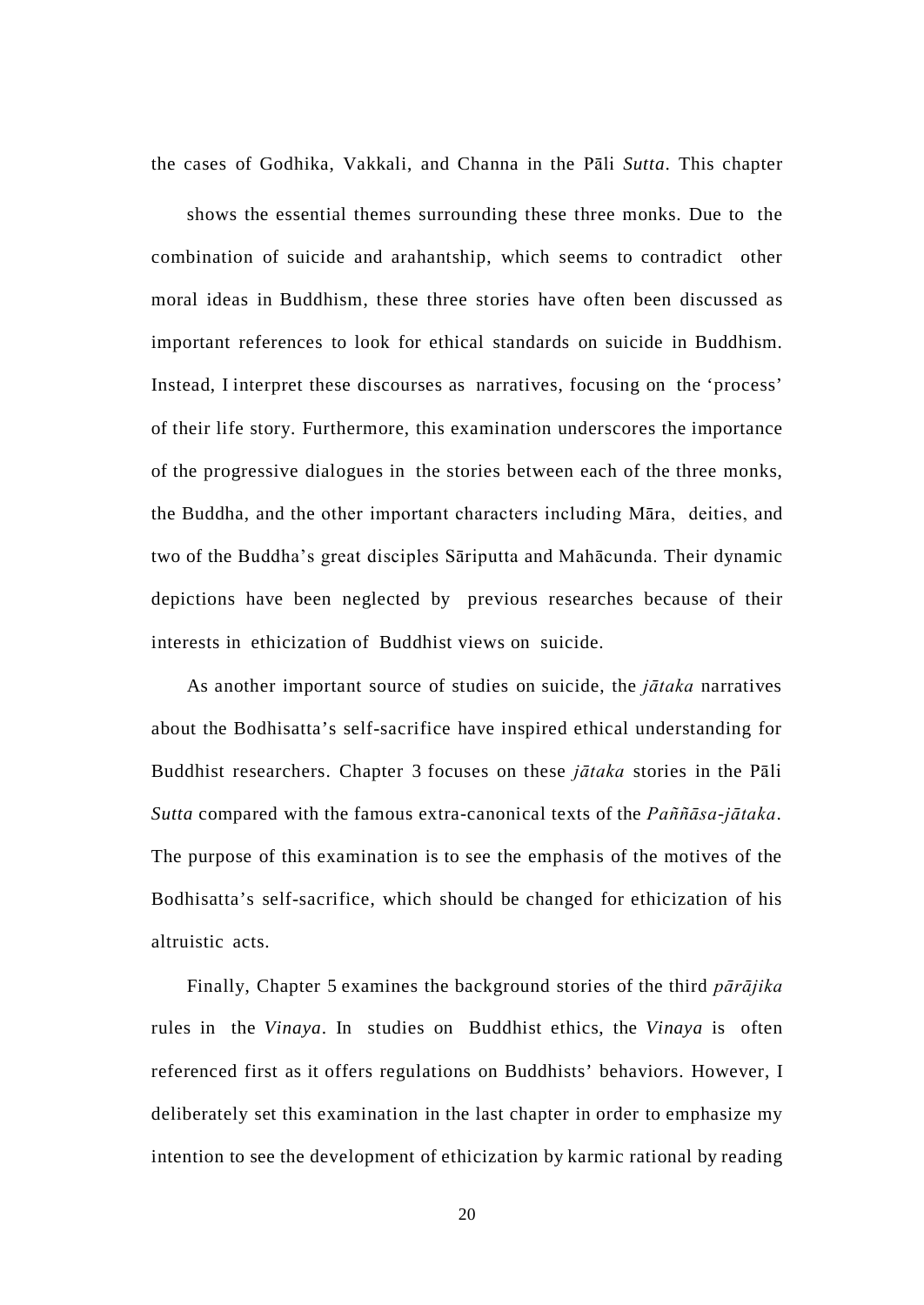all the relevant texts as narratives.

In my conclusion, I summarize my discussion and the major results drawn in each chapter. I also give some suggestion for future research to be crystallized.

I hope my findings in this dissertation shed a light on the ambiguity or confusion over ethical standards in Buddhism. I also hope my way of reading the texts inspire Buddhist researches that focus on ethical issues.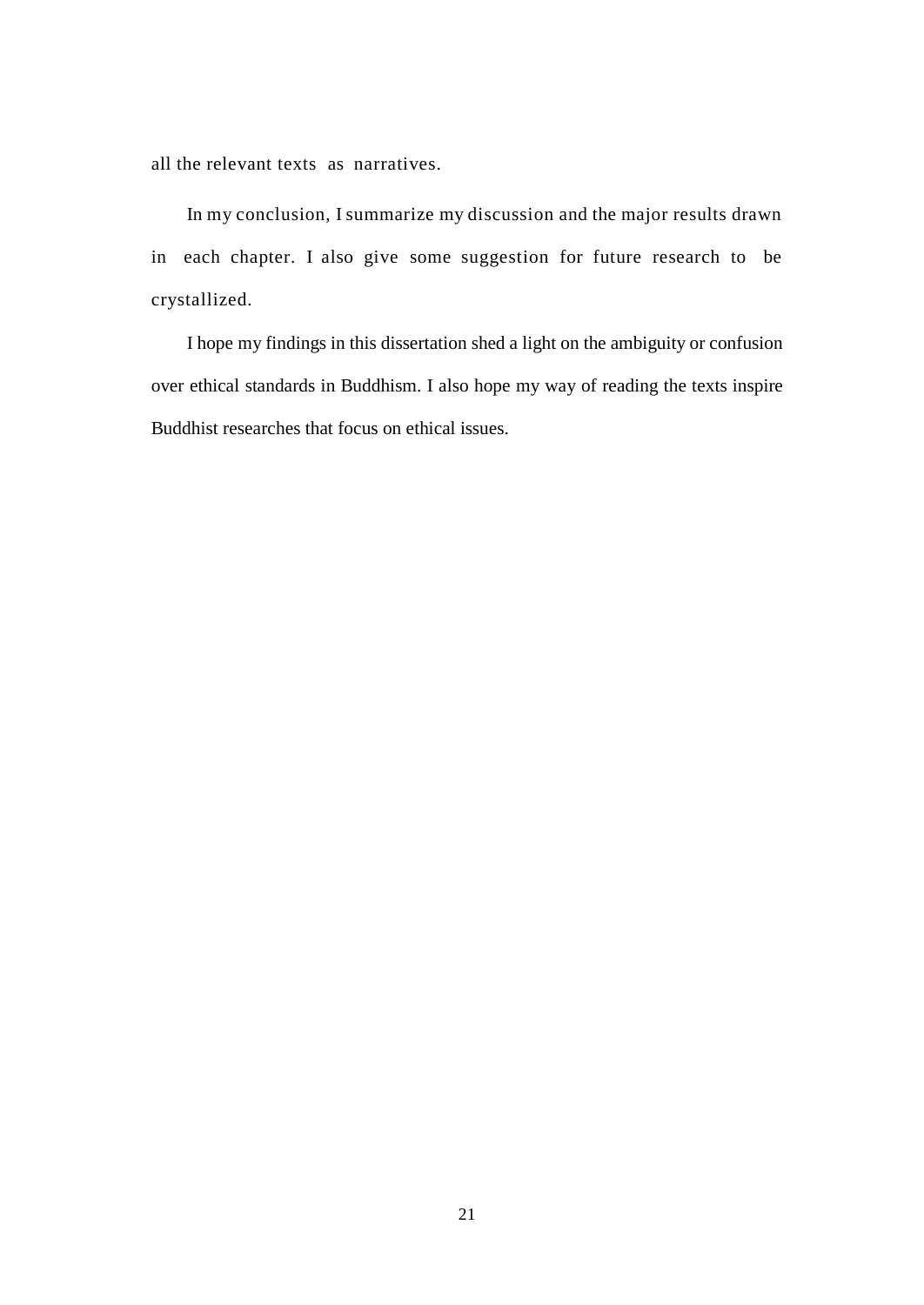# **Chapter I**

## **Killing and Buddhist Morality**

Chapter 1 investigates the basic ideas of ethics in the West, especially Buddhist ethics that they consider. I first discuss major previous studies on Buddhist ethics. Second, I show the classification of wholesome and unwholesome acts in order to understand basic moral values in Buddhism. Consequently, this leads to the understanding of killing as an unwholesome act yet leaves us with the question of whether the act of killing includes self- killing.

### **1.1. Major Theories of Ethics in the West**

The three major ethical theories in the West are consequentialism, deontology, and virtue ethics. In his book on Buddhist ethics, Charles Goodman especially applies consequentialism to the fundamental ethics of Buddhism. [13](#page-28-0) He provides many different examples applied to modern life.

In consequentialism, one should choose an action that produces the best consequence. Consequentialist views consider the right based on the good. However, the evaluation of the good can often be misjudged. He refers to the example of "George

<span id="page-28-0"></span><sup>&</sup>lt;sup>13</sup> Goodman, *Consequences of Compassion: An Interpretation and Defense of Buddhist Ethics* (2009:45).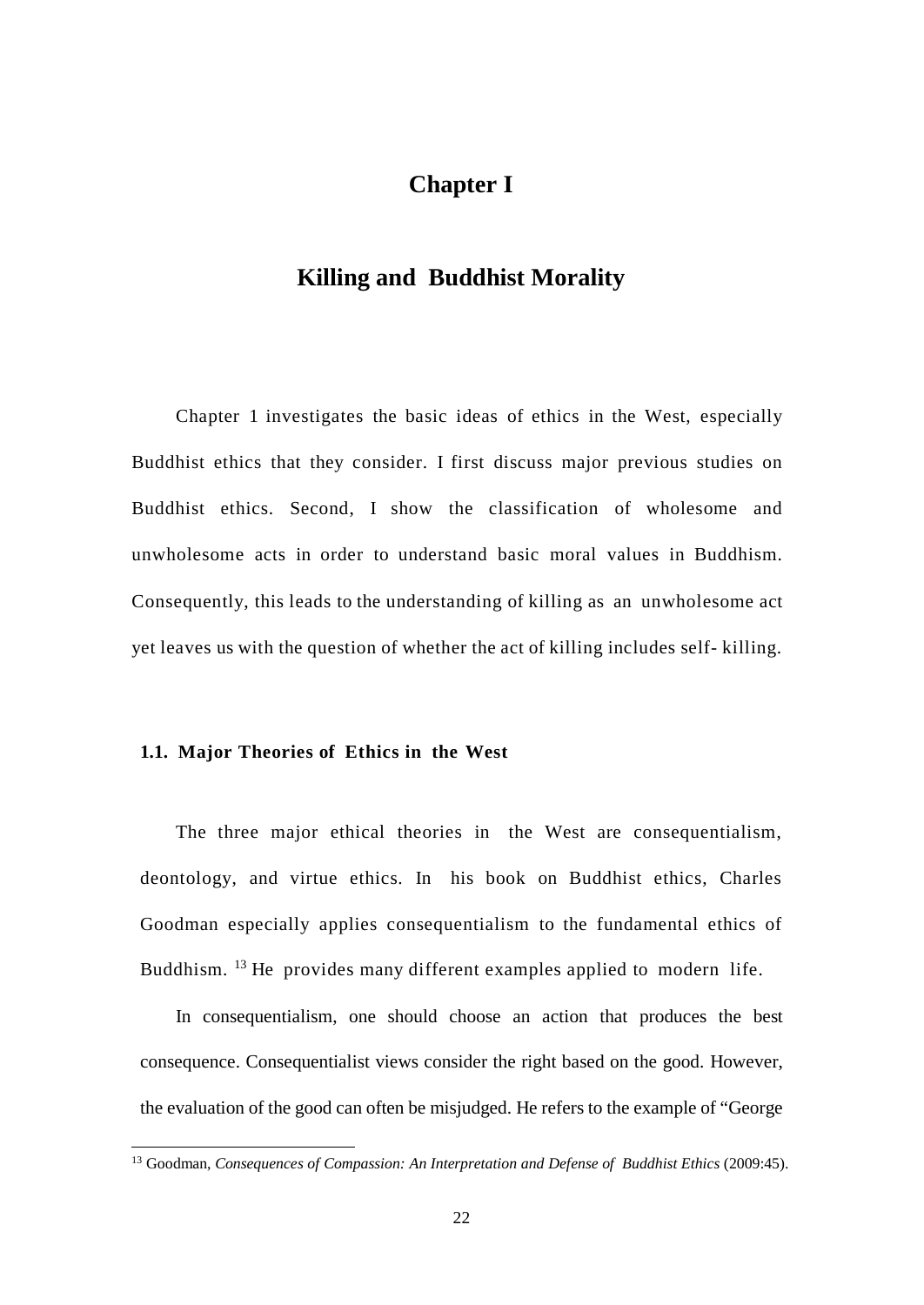the Chemist," used by Bernard Williams. [14](#page-29-0) George, who has a family and is looking for a job, receives a job offer at a high salary. This job is, however, to develop chemical and biological weapons. Even if he refuses this offer, another talented chemist can willingly accept it in order to develop more harmful weapons. Goodman claims that consequentialist views should encourage George to accept it because in the larger framework of the future, George can raise his family with his salary, and the nations of his country's enemy can escape an attack by more devastating weapons developed by another chemist. In this context, Goodman divides the concept of consequentialism into two types of act consequentialism and rule consequentialism. The former places precedence on the outcome brought by the act. Thus, George must accept the job in order not to let it be given to a vicious chemist who might kill more lives. In making a decision according to rule consequentialism, however, George should follow the universal rule that would bring the best outcome, and if the production of harmful weapons is prohibited as a universal rule, George should refuse the job according to the rule. <sup>[15](#page-29-1)</sup>

The theory of deontology was proposed by Emmanuel Kant. Deontological ethics must absolutely observe some moral rules in great consideration of human rights in virtue of humanity even if violating those rules can produce better consequences. In this sense, deontology is opposed to consequentialism.

<span id="page-29-0"></span> <sup>14</sup> Goodman, (20009:27).

<span id="page-29-1"></span> $15$  Ibid,  $(28-f)$ .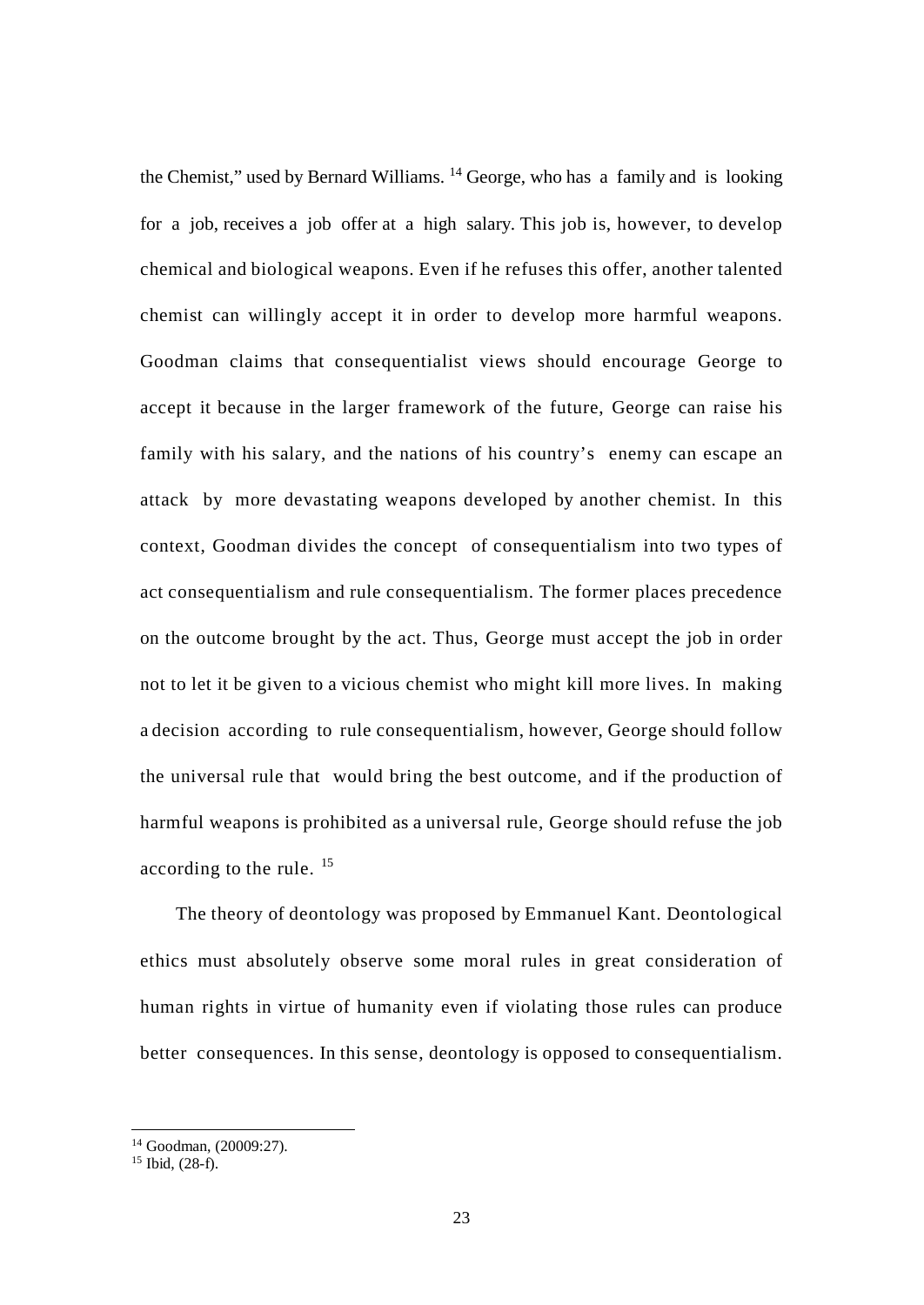For making a contrast between these two theories, Goodman gives an example: aliens fly down to the earth by spaceships. They request the American president to hand over a man named Joe in exchange for not incinerating some cities including Washington, D.C. Their purpose in taking Joe is to perform fatal experiments on him. Consequentialists may hand Joe over to the aliens. However, deontologists would reject the proposition if there is a universal rule for one person's right to life even if it results in more people's deaths. [16](#page-30-0) While these two theories require society to establish a 'system of moral principles,' [17](#page-30-1) virtue ethics, addressed by Aristotle, emphasizes 'practical wisdom' to make different decisions according to different considerations. Virtue in this context is happiness for human beings and living well. Virtue ethics values the virtue that a person conceives within her/himself as a form of activity that can be kept throughout one's entire life including the skills habits, and attitudes. <sup>[18](#page-30-2)</sup>

Considering these characteristics of the three ethical theories, Goodman suggests 'that Buddhist ethics accepts some form of consequentialism or that they advocate a version of virtue ethics.<sup> $19$ </sup> His argument is reasonable in a sense. First, Buddhist morality is supported by the idea of cause and effect linked to the basic Buddhist notion of karma. In terms of virtue ethics, virtuous acts in Buddhism are linked with wholesomeness achieved by observing

<span id="page-30-0"></span> <sup>16</sup> Goodman, (2009:36).

<span id="page-30-1"></span> $17$  Ibid, (37).

<span id="page-30-2"></span> $18$  Ibid,  $(37-9)$ .

<span id="page-30-3"></span> $19$  Ibid,  $(45)$ .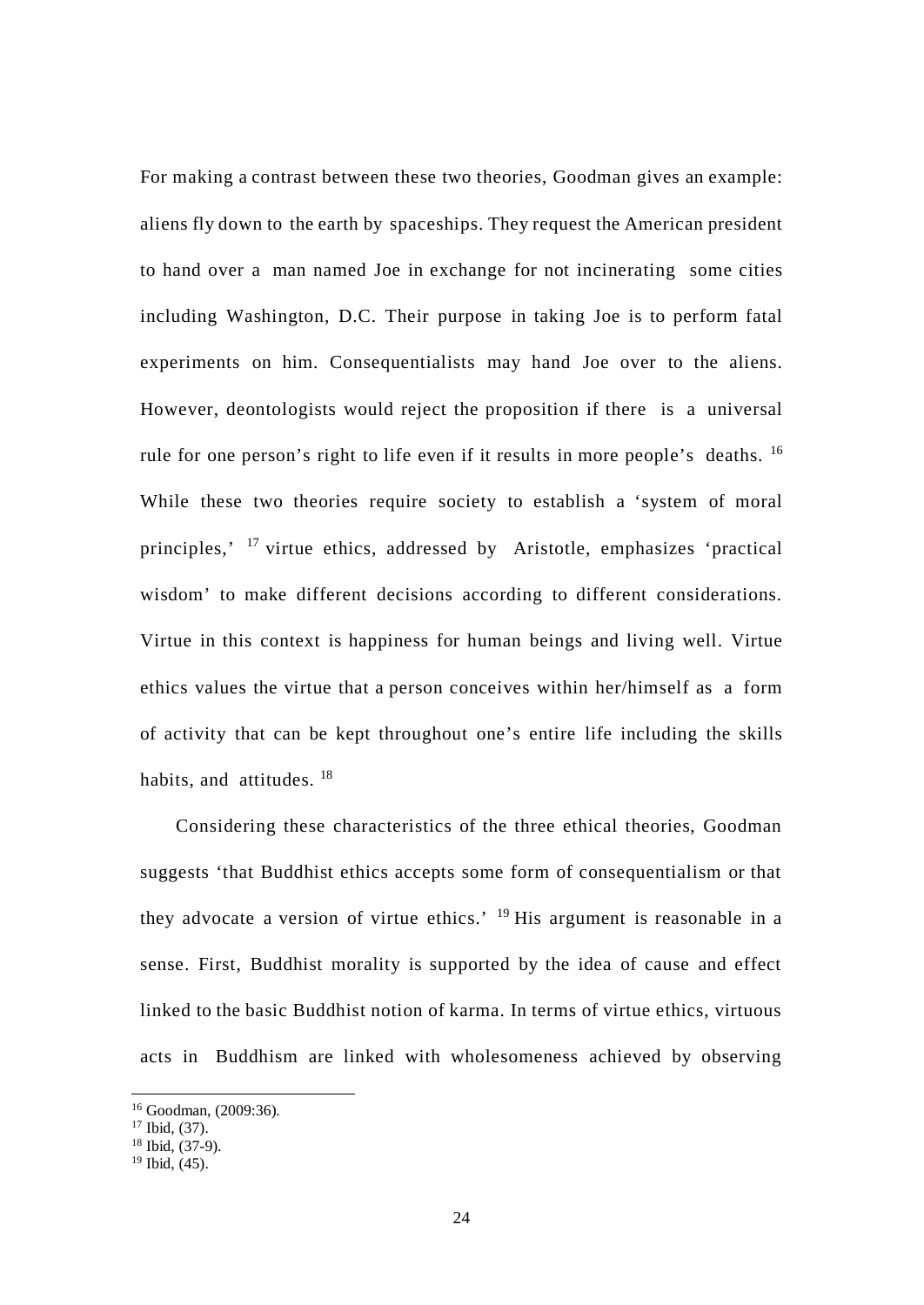morality (*sīla*) and virtuous qualities (*guṇa*). However, the idea of consequence in Buddhist morality is often the outcome not of short-sighted goals but considering a far distant future brought by karmic fruition. In addition, in the Buddhist view virtuous or wholesome acts necessarily bring agreeable results. Therefore, applying these two different Western ethical theories to Buddhism still does not cover the understanding of the entirety of Buddhist morality. Buddhist morality is not concerned with universal theories as in Western ethics, but rather takes into account various options and outcomes according to specific situations.

### **1.2. Morally Wholesome or Unwholesome Acts in Buddhism**

What are morally good acts in Buddhism? Wholesome karma can include even mental states, not only one's physical acts. Moreover, in the concept of morality, a major consideration in decision-making is how the act affects others, or what kinds of relationships are held with others.

The attitude is based on one's role in interpersonal relationship with their community, not on individualistic one. This idea is called role ethics and often discussed as the ethics of Confucianism. [20](#page-31-0) This ethical theory is based on a person's role in family and society. This orientation of one's behaviors is also discussed as generally seen in Eastern Buddhism. However, it can be similarly

<span id="page-31-0"></span> <sup>20</sup> Fraser, et al, *Ethics in Early China: An Anthology* (2011:17-35).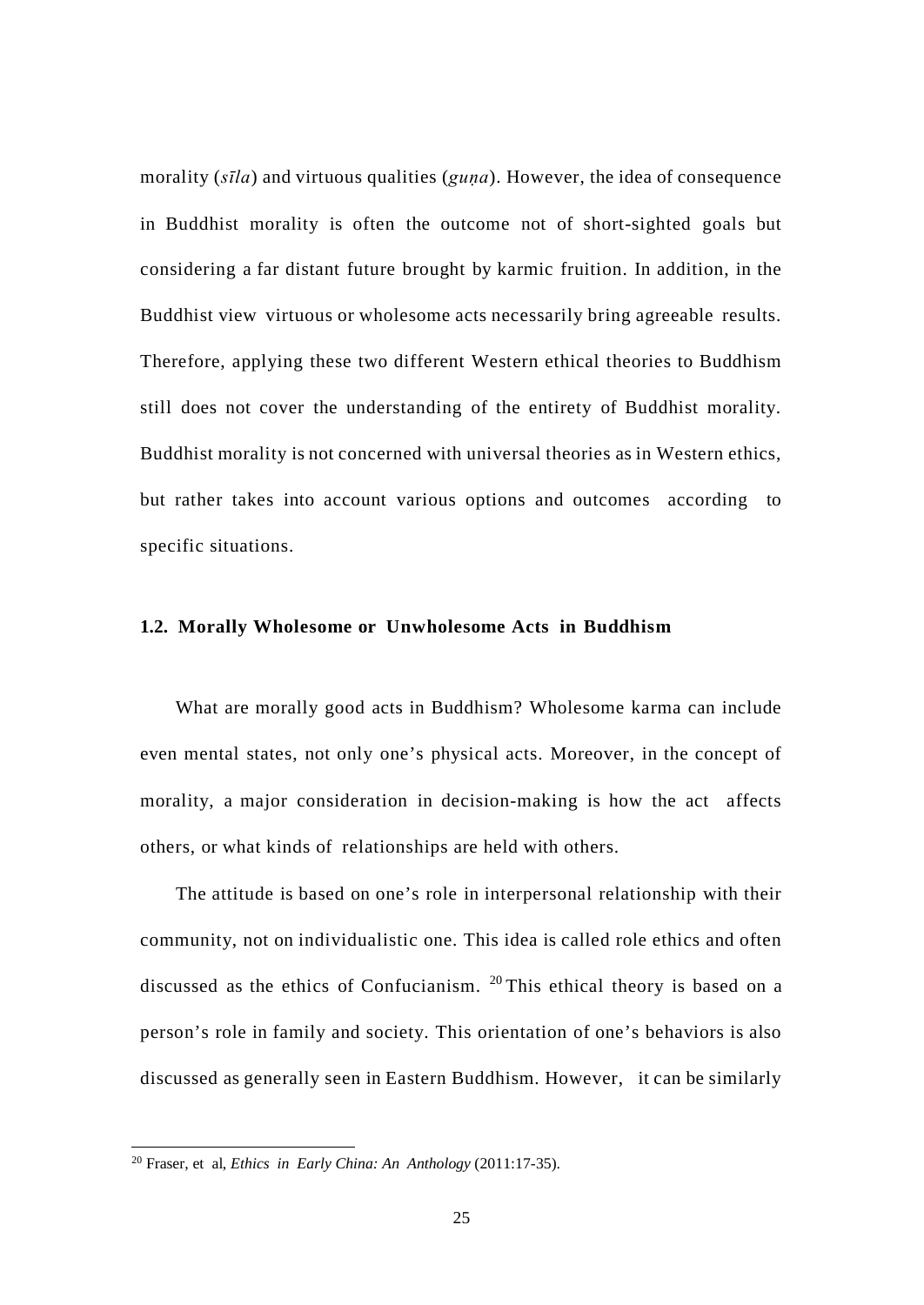applied to Buddhist traditions in early India and also Theravāda Buddhism in Southeast Asia.

A well-known example of Buddhist attitudes toward moral decisionmaking is the Buddha's admonishment to his son Rāhula in the *Amba-laṭṭhikarāhulovāda-sutta* in respect to how to reflect on wholesome or unwholesome acts of speech. [21](#page-32-0) Whatever verbal, bodily, or mental action is done, the Buddha teaches Rāhula, one should reflect upon whether it is harmful to oneself, to others or to both. For example, the Buddha states the definition of unwholesome acts by body:

Yad - eva tvaṃ Rāhula kāyena kammaṃ kattukāmo hosi tad - eva te kāyakammaṃ paccavekkhitabbaṃ: Yaṃ nu kho ahaṃ idaṃ kāyena kammaṃ kattukāmo idam - me kāyakammaṃ attabyābādhāya pi saṃvatteyya, parabyābādhāya pi saṃvatteyya ubhayabyābādhāya pi saṃvatteyya, akusalaṃ idaṃ kāyakammaṃ dukkhudrayaṃ dukkhavipākan - ti. [22](#page-32-1)

Rāhula, whenever you want to do a bodily action, you should contemplate the bodily action: I want to do this bodily action, but would the bodily action function as harmful to myself, harmful to others, or harmful to both? Would this bodily action be unwholesome, to cause

<span id="page-32-0"></span> $21$  M i 414-7.

<span id="page-32-1"></span> $^{22}$  M i 415.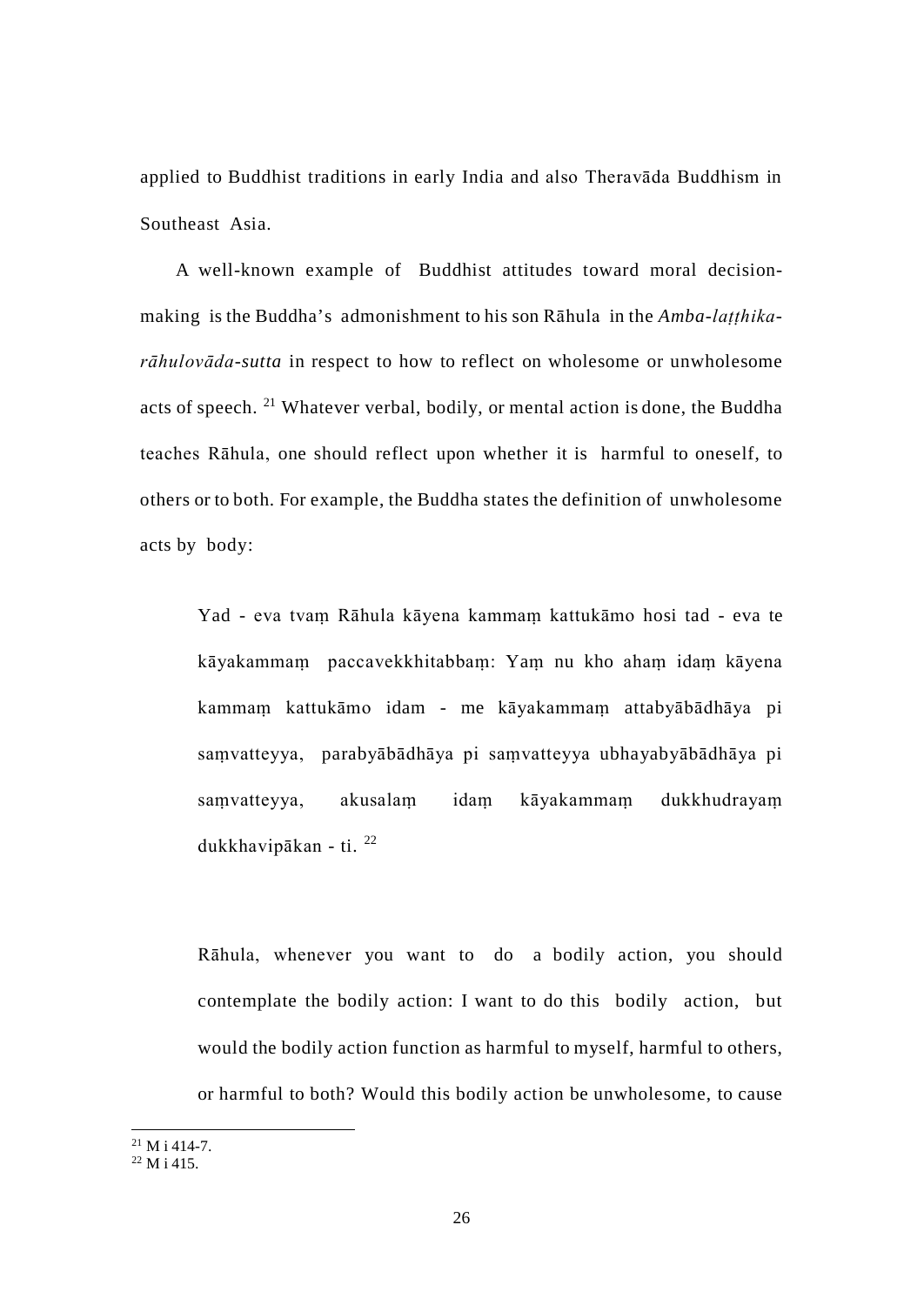pain, to result in pain?

If one' act from any of bodily, verval or mental actions can hurt any of the above three kinds of persons it should be anunwholesome action, which both causes and results in suffering. If cannot, it is a wholesome action, which both causes and results in happiness.

Self-killing such as suicide and euthanasia is harmful to oneself, but not to others if one dies alone. It is yet unclear that this understanding is applied to the disapproval of suicide and euthanasia.

Another example is similar in respect to its emphasis on relationships with others. In the *Bāhitika sutta*, King Pasenadi asks Ānanda about unwholesome behavior to be avoided. <sup>[23](#page-33-0)</sup> Their dialogue is worth considering as it demonstrates Buddhist moral attitudes towards others according to each type of act, bodily, verbal, or mental:

Katamo pana bhante Ānanda, kāyasamācāro opārambho samaṇehi brāhmaṇehi viññūhīti?.

Yo kho, mahārāja, kāyasamācāro akusalo.

Katamo pana, bhante, kāyasamācāro akusalo?

Yo kho mahārāja, kāyasamācāro sāvajjo.

<span id="page-33-0"></span> $23 \text{ M}$  ii 112.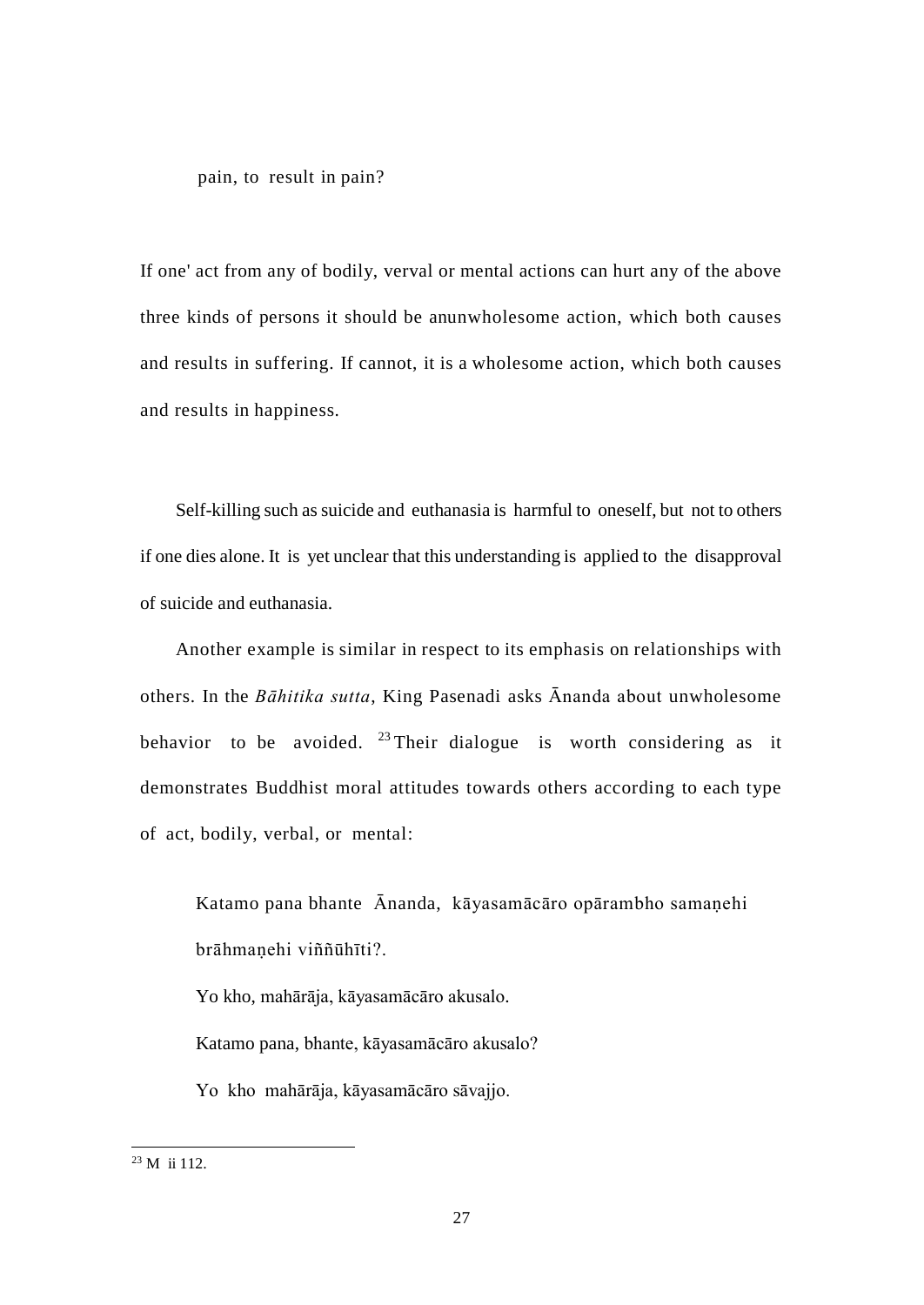Katamo pana, bhante, kāyasamācāro sāvajjo?

Yo kho, mahārāja, kāyasamācāro savyāpajjho.

Katamo pana bhante, kāyasamācāro savyāpajjho?

Yo kho, mahārāja, (kāyasamācāro) dukkhavipāko.

Katamo pana, bhante, kāyasamācāro dukkhavipāko?

Yo kho mahārāja, kāyasamācāro attabyābādhāya pi saṃvattati, parabyābādhāya pi saṃvattati, ubhayabyābādhāya pi saṃvattati; tassa akusalā dhammā abhivaḍḍhanti, kusalā dhammā parihāyanti; —evarūpo kho, mahārāja, kāyasamācāro opārambho samaṇehi

brāhmaṇehi viññūhīti. [24](#page-34-0)

"Now, venerable Ananda, what kind of bodily conduct that wise recluses and brahmins censure?"

"Great king, any bodily conduct that is unwholesome."

"Now, venerable, what kind of bodily conduct is unwholesome?" "Great king, any bodily conduct that is blameworthy."

"Now, venerable Ananda, what kind of bodily conduct is blameworthy?"

"Great king, any bodily conduct that is harmful."

"Now, venerable Ananda, what kind of bodily conduct is harmful?" "Great

<span id="page-34-0"></span> <sup>24</sup> M ii 114.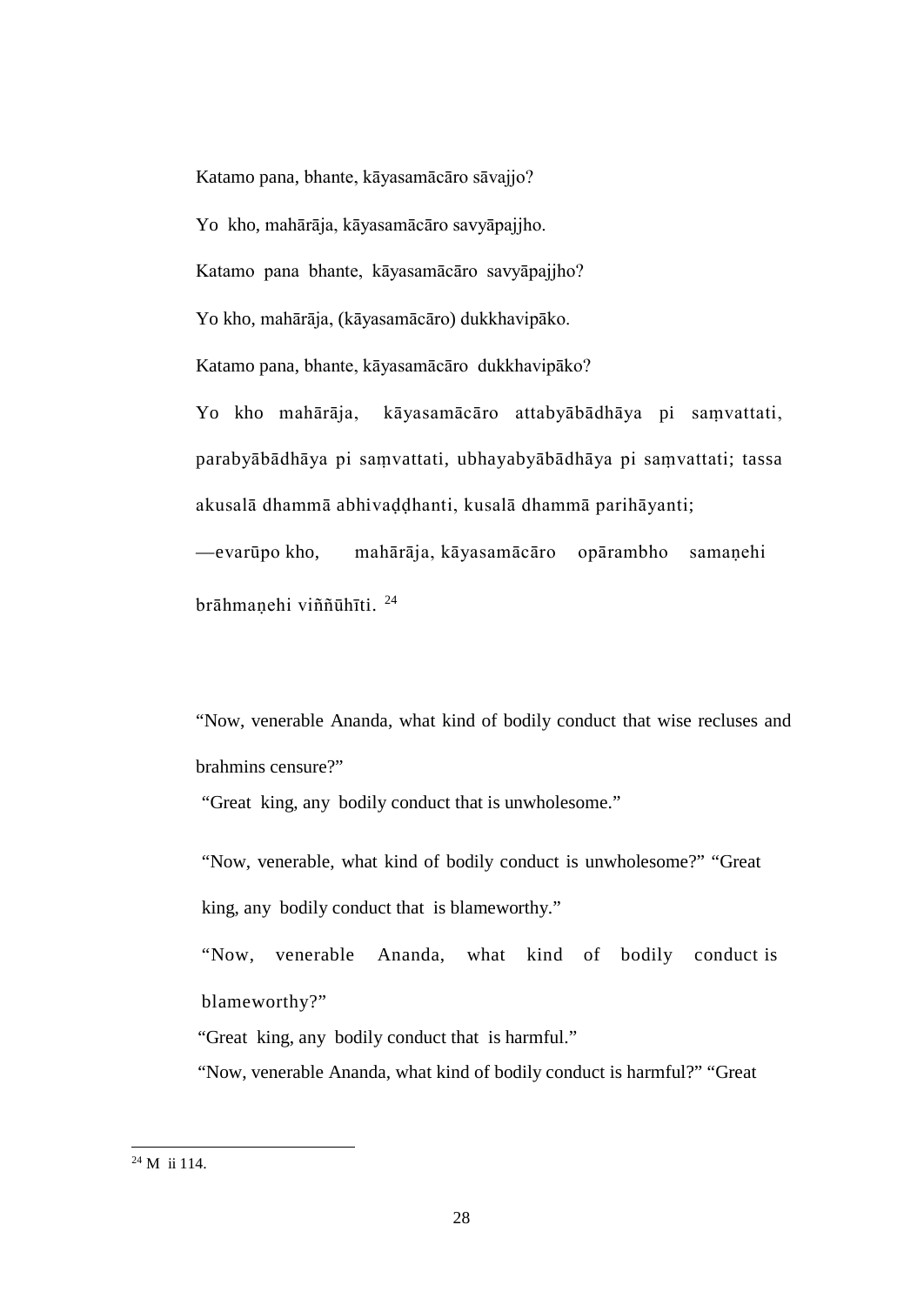king, any bodily conduct that brings painful results."

"Now, venerable, what kind of bodily conduct brings painful results?" "Great king, any bodily conduct that brings affliction to oneself, or affliction of others, or affliction to both. From this (conduct), unwholesome *dhammas* increase and wholesome *dhammas* decrease. Great king, such bodily conduct is censured by wise recluses and brahmins."

This dialogue similarly defines wholesome and unwholesome acts of speech and mind in relation with their effects to others. These two discourses teach the importance of interpersonal relationships concerning morality. However, suicide and euthanasia at least do not harm others, though these acts may cause others to feel mental anguish.

### **1.3. Killing as an Unwholesome Act**

In contrast, killing is always considered to be harmful and is explicitly defined as an unwholesome act. Killing (*pāṇāti-pātā*) is one of the Five Precepts (*pañca-sīla*) that form the moral foundations of general Buddhists including the laity. All Buddhists should abstain from killing. [25](#page-35-0) The Buddha in the *Sammādiṭṭhi-sutta* of the *Majjhima-nikāya* gives instruction for achieving

<span id="page-35-0"></span> $^{25}$  D iii 235. Pañca sikkhāpadāni. Pāṇātipātā veramaṇī, adinnādāṇā veramaṇī, kāmesu micchācārā veramaṇī, musā-vādā veramaṇī, surā-meraya-majja-pamādaṭṭhānā veramaṇī.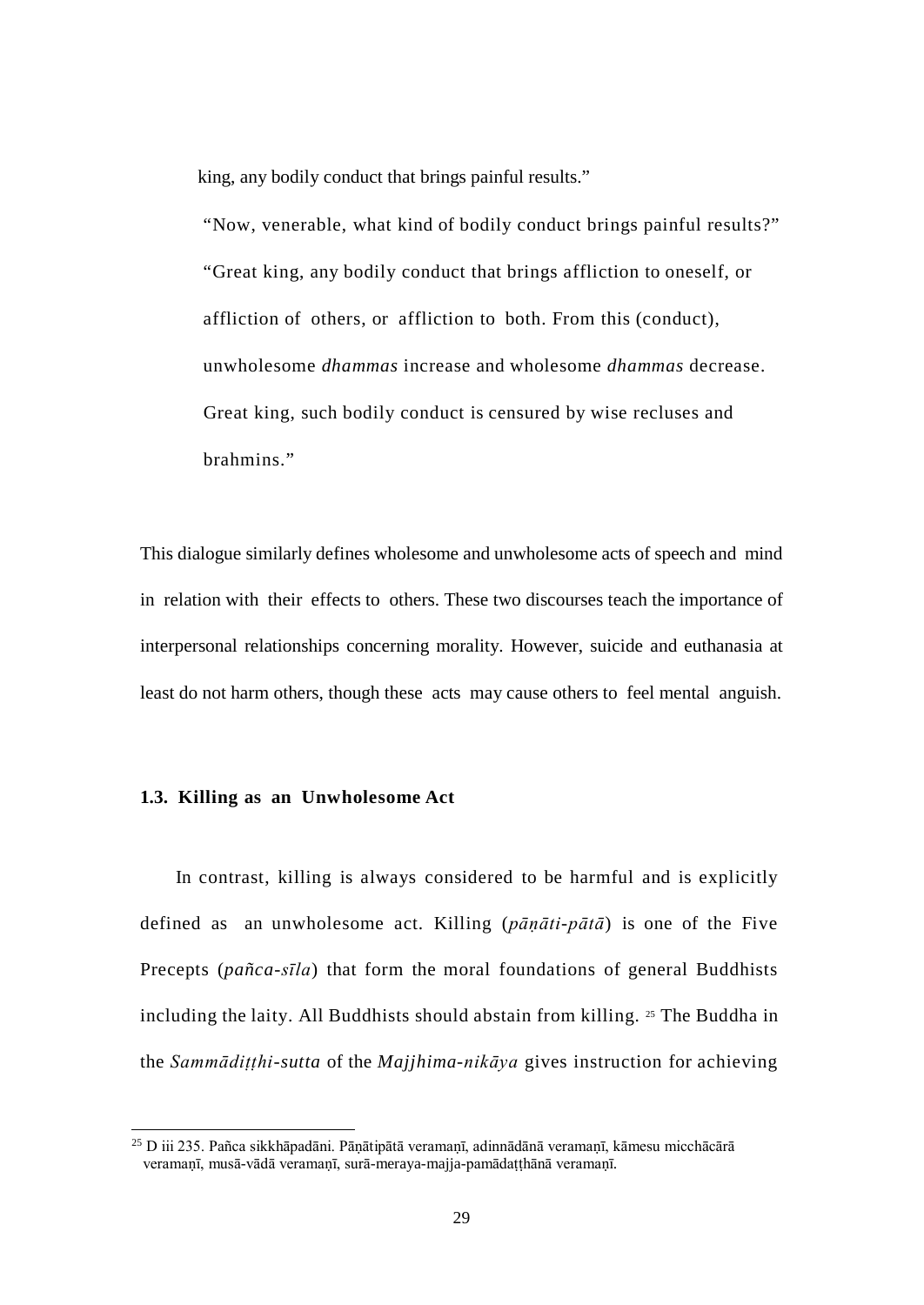Right View, one of the elements of the Eightfold Noble Path, which eventually leads a monk to the achievement of the true *Dhamma*. In this context, Right View includes the discernment of the wholesome and the unwholesome, and their roots. Killing is enumerated as one of the unwholesome acts.  $26$ 

In regard to the definition of killing, the commentary on the *Sammādiṭṭhi-sutta*  provides some further explanation:

"...pāṇassa atipāto pāṇātipāto, pāṇavadho pāṇaghātoti vuttaṃ hoti. Pāṇoti cettha vohārato satto, paramatthato jīvitindriyaṃ. Tasmiṃ pana pāṇe pāṇa-saññino jīvitindriyupacchedakaupakkamasamuṭṭhāpikā kāyavacī-dvārānaṃ aññataradvārappavattā vadhakacetanā pāṇātipāto. So guṇavirahitesu tiracchānagatādīsu pāṇesu khuddake pāṇe appasāvajjo, mahāsarīre mahā-sāvajjo. Kasmā? Payogamahantatāya. Payogasamattepi vatthu-mahantatāya. Guṇavantesu manussādīsu appaguṇe pāṇe appasāvajjo, mahāguṇe mahāsāvajjo. Sarīraguṇānaṃ pana samabhāve sati kilesānaṃ upakkamānañca mudutāya appasāvajjo, tibbatāya mahāsāvajjoti veditabbo. Tassa pañca sambhārā honti pāṇo, pāṇasaññitā, vadhakacittaṃ, upakkamo, tena maraṇanti. Cha payogā

<span id="page-36-0"></span> <sup>26</sup> M i 46-f. Yato kho, āvuso, ariyasāvako akusalañ - ca pajānāti akusalamūlañ - ca pajānāti, kusalañ - ca pajānāti, kusalamūlañ - ca pajānāti, ettāvatā pi kho āvuso ariyasāvako sammādiṭṭhi hoti, ujugatā 'ssa diṭṭhi, dhamme aveccappasādena samannāgato, āgato imaṃ saddhammaṃ. Katamaṃ pan' āvuso, akusalaṃ, katamaṃ akusalamūlaṃ, katamaṃ kusalaṃ, katamaṃ kusalamūlaṃ: Pāṇātipāto kho āvuso, akusalaṃ, adinnādānaṃ akusalaṃ, kāmesu micchācāro akusalaṃ, musāvādo akusalaṃ, pisuṇāvācā akusalaṃ, pharusā vācā akusalaṃ, samphappalāpo akusalaṃ, abhijjhā akusalaṃ, byāpādo akusalaṃ, micchādiṭṭhi akusalaṃ.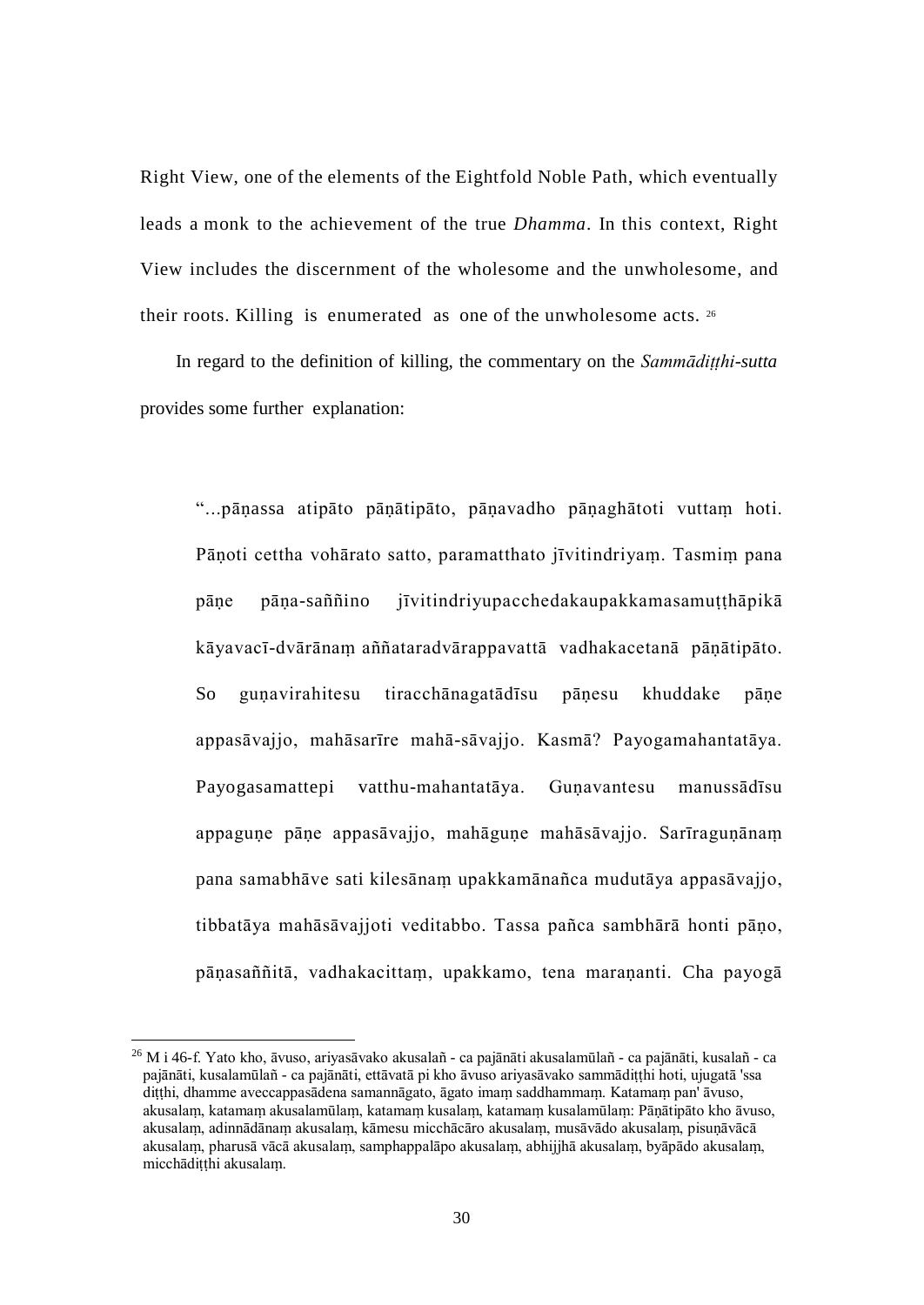sāhatthiko, āṇattiko, nissaggiyo, thāvaro, vijjā-mayo, iddhimayoti. Imasmiṃ panettha vitthārīyamāne atipapañco hoti, tasmā naṃ na vitthārayāma, aññañca evarūpaṃ. Atthikehi pana samantapāsādikaṃ vinayatthakatham oloketvā gahetabbo." <sup>[27](#page-37-0)</sup>

Killing breathing beings is regarded as *pāṇātipātā*, the destruction of breathing beings. Here, a breathing being is the 'generally-said being' and also has a life-faculty in an ultimate sense. Thus, killing is that one perceives it (the object) as a breathing one and has the will to kill it, as expressed through body or speech, occasioning an attack that cuts off its life-faculty. That action, in regard to those without good qualities (*guṇa*) [such as] animals, etc., is of lesser fault when they are small, greater fault when they have a large physical frame. Why? It is because of the greater effort involved. When the effort is the same, (it is greater) because the object (*vatthu*) (of the act) is greater. In regard to those with good qualities [such as] humans, etc., the action is of lesser fault when they are of few good qualities, greater fault when they are of many good qualities. But when the size or good qualities are equal, the fault of the action is lesser due to the (relative) mildness of the mental defilements and of the attack, and greater due to their intensity. Five

<span id="page-37-0"></span> <sup>27</sup> M-a i 198-f.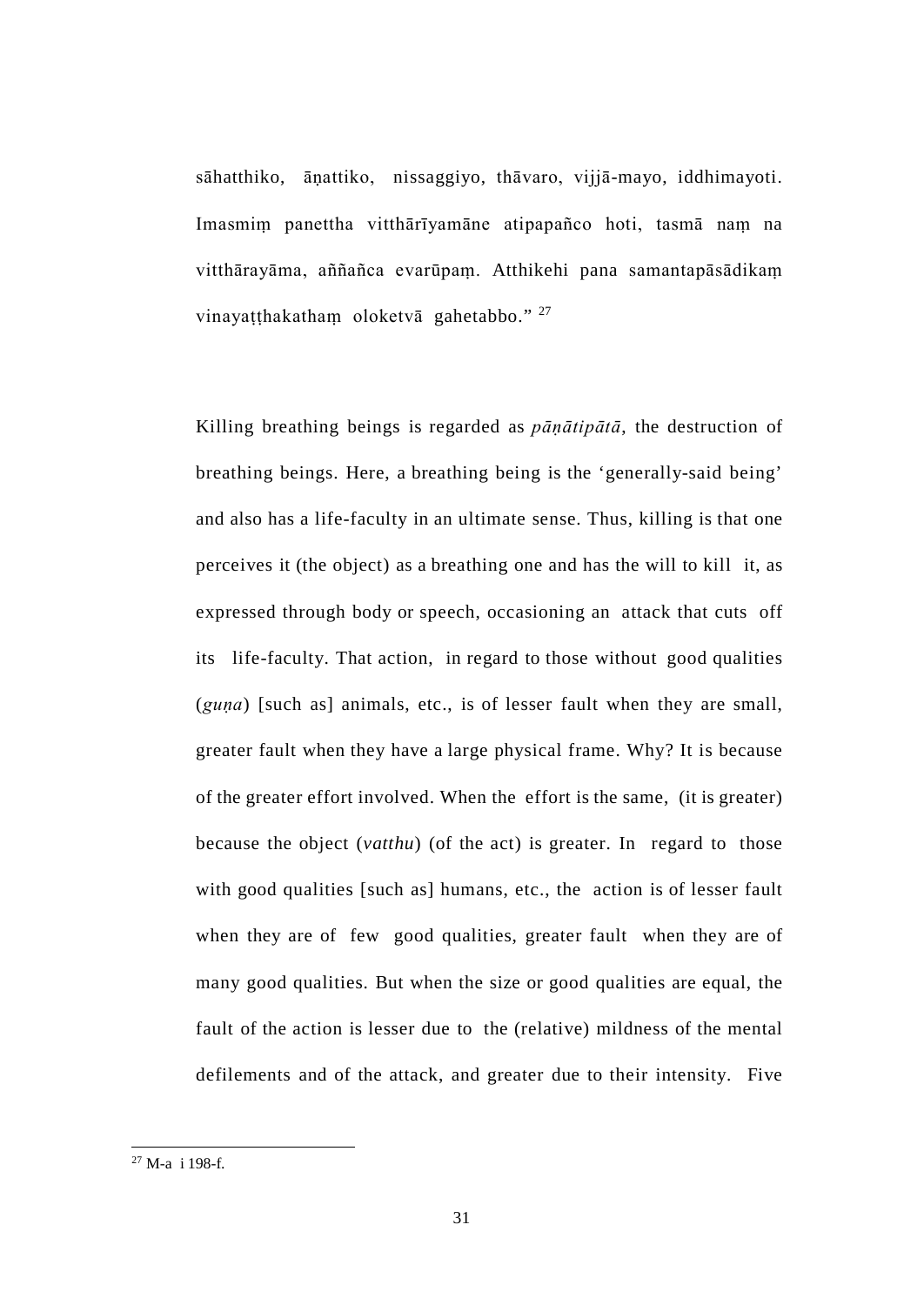factors are involved: a living being, the actual perceiving of a living being, a thought of killing, the attack, and death as a result of it. There are six methods: with one's own hand, by instigation, by missiles, by contrivances (traps or poison), by sorcery, and by psychic power.

In this statement, several issues are presented for deciding the degree of unwholesomeness of an act of killing. First, killing a human being—i.e., murder—is worse than killing an animal. Killing a virtuous person is worse than killing a less virtuous person. Killing with a lot of mental defilements or in a cruel way is more blameful. The five factors (*pañca aṅgāni*) are also defined for the completion of killing: (1) The being object (which is killed) must breathe (*pāṇa*), (2) the actor who kills perceives the object as living (*pāṇasaññitā*), (3) the actor has the intention to kill the object (*vadhaka-citta*), and then (4) the actor strives (*upakammati* or *vāyamati*) to kill until (5) the object ends up dying (*marati*). [28](#page-38-0)

*Pānātipāta* is also one of the ten unwholesome acts (*akusalakammapatha*). Some acts of *akusalakammapatha* overlap with those of the Five Precepts including killing. [29](#page-38-1) Commiting any of the ten *akusalakammapatha* are conducive to unwholesome karmic results.

<span id="page-38-0"></span> $28$  The commentary of Majjhima-nikāya enumerates the fourth quality as upakkama. The other two commentaries (See Kh-a i 221, Kh-a 51) do similarly. However, in the version in Kh-a 31, the fourth quality is described as vāyamati: "Aṅgatoti ettha ca pāṇātipātassa pañca aṅgāni bhavanti – pāṇo ca hoti, pāṇasaññī ca, vadhakacittañca paccupaṭṭhitaṃ hoti, vāyamati, tena ca maratīti."

<span id="page-38-1"></span><sup>29</sup> Dasa akusalakammapathā. Pāṇātipāto, adinnādānaṃ, kāmesu micchācāro, musā-vādo, pisuṇā vācā, pharusā vācā, samphappalāpo, abhijjhā, byāpādo, micchā-diṭṭh. (Diii 269). *Akusalakammapathā* are found in several different texts such as D iii 291, and A v 263, Vibh 392.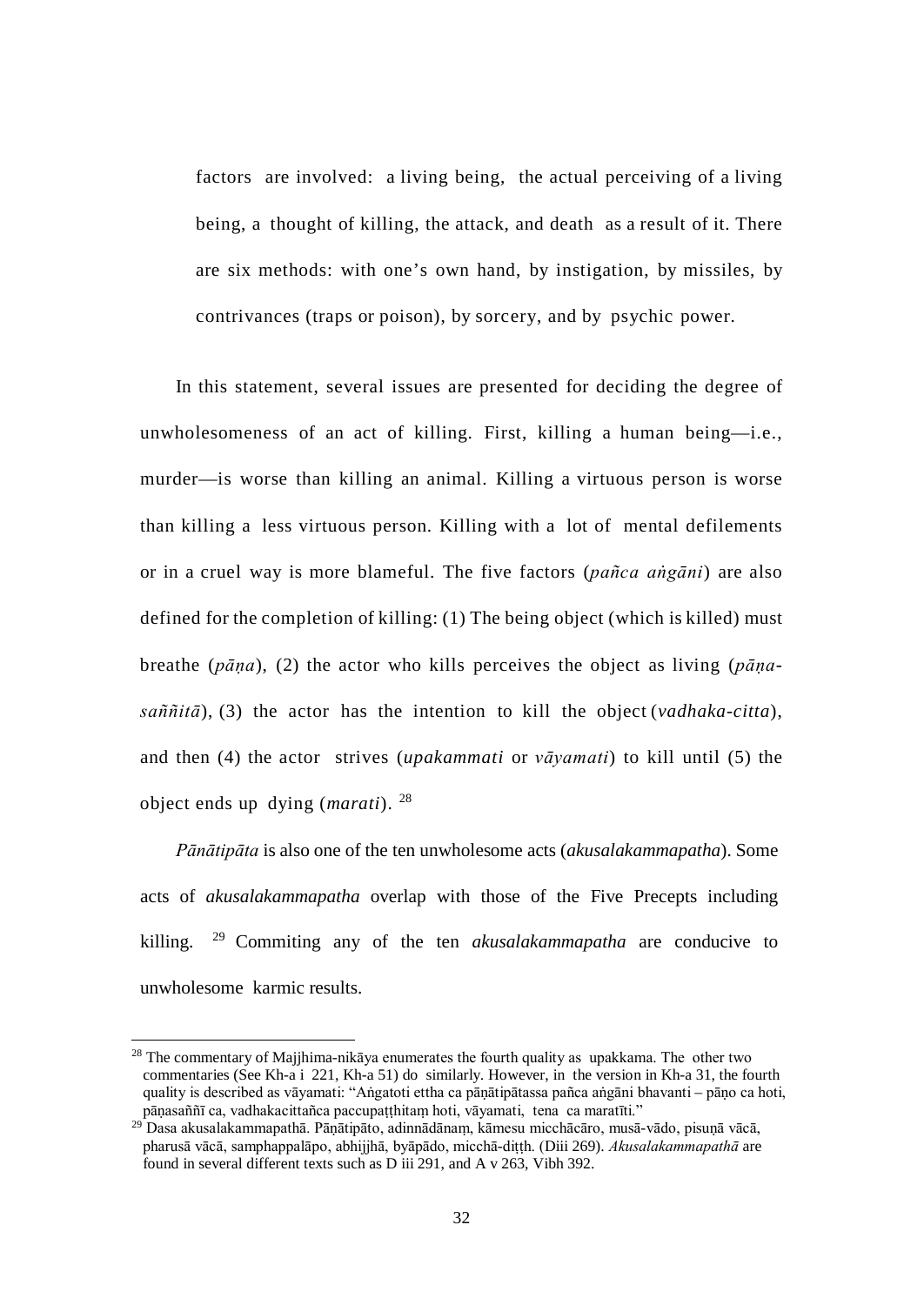In the *Abhidhamma*, each action of *akusalakammapatha* corresponds to its respective unwholesome root (*mūla*) and consciousnes.

In this context, the volitional killing (cutting-off of the life faculty) is intrinsically rooted in hatred  $(dosa)$ . <sup>[30](#page-39-0)</sup> In this sense, any act of killing is necessarily accompanied by a spiteful feeling. Therefore, even killing oneself must be conducted with a feeling of hatred, and therefore, suicide, of necessity, constitutes an unwholesome act.

## **1.4. Nibbāna and Morality**

Wholesome karma is not necessarily connected with the effect of one's actions on others. Monks' seclusion in meditation is regarded as spiritually higher than their social life. In respect to the relationship with others, Sompran Promta examines selfishness and altruism in his book on Buddhist ethics. [31](#page-39-1) He states that if an act that seems to be selfish is performed not for self-interest but for *nibbāna*, it is not deemed selfish. It can also be applied to the case of Prince Siddhattha who leaves his family and palace for the ascetic life, whereby his motive was to attain enlightenment.

Promta cites the story of Potthila, a monk who is well-learned and skilled in teaching others. Despite Potthila's learning and help for others, the Buddha calls him "Tuccha Poṭṭhila" (blank palm-leaf) as he is merely a blank notebook to record

 <sup>30</sup> Vibh 392.

<span id="page-39-1"></span><span id="page-39-0"></span><sup>31</sup> Promta, (2008:53-62).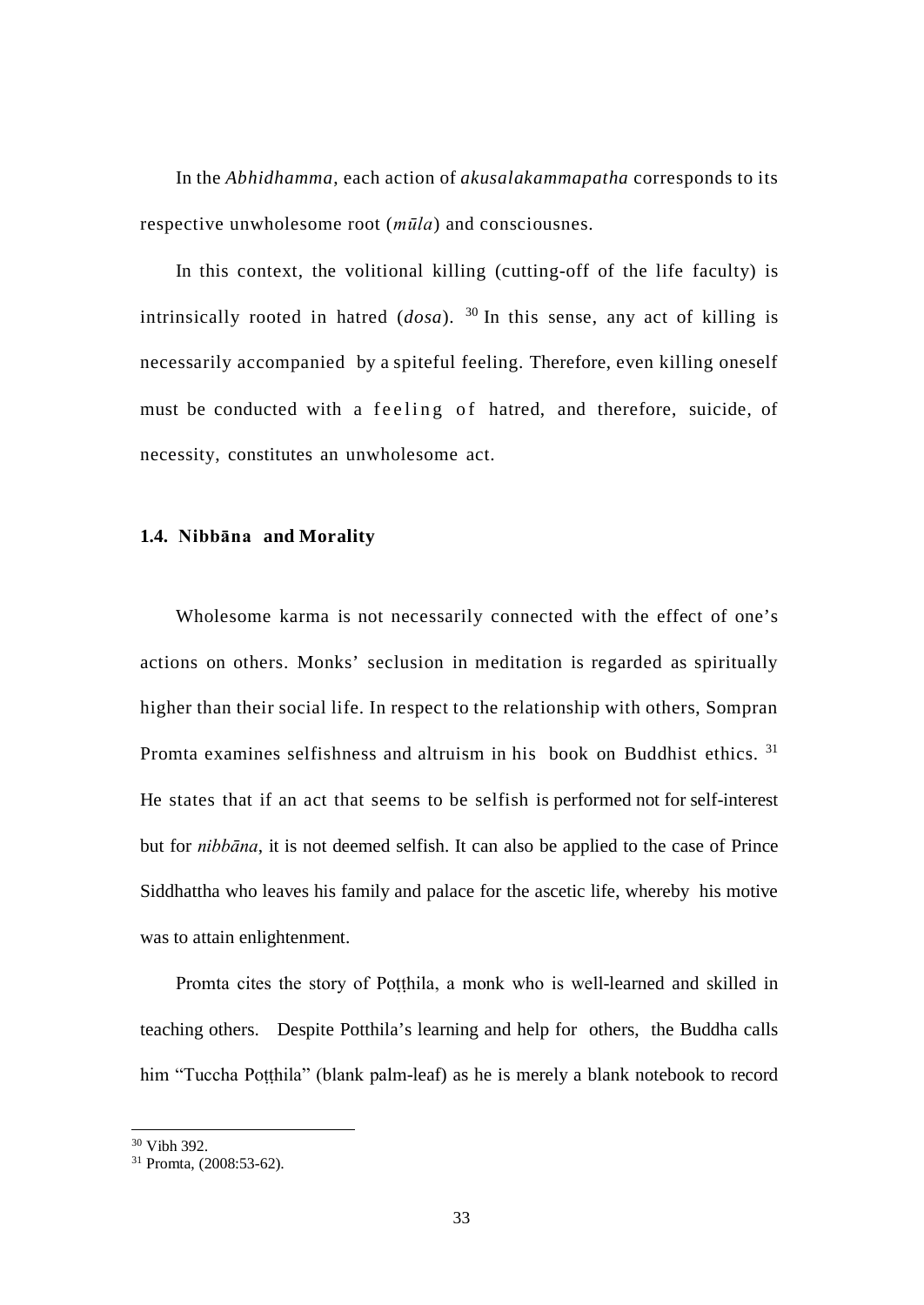the Buddha's teaching, which suggests that he should go to the forest for meditation practice. The point of the episode is that Poṭṭhila should not follow merely scholarly pursuits and act as 'a recorder to help others with learning the teachings, like a manuscript,' but should devote himself to higher spiritual aims. Motivated by the Buddha's suggestion, Poṭṭhila meditates in the forest and consequently attains arahantship.

Promta's argument also has relevance for the cases of monastic suicide that I will examine in Chapter 2. Each of the three monks who commit suicide leaves the community of monks for secluded meditation practice and finally attains liberation. Although the consequent result is that each of the three monks kills himself with a knife, I will argue that their cases should not be considered in the same way as suicides committed by ordinary people who live in modern society.

Promta also refers to stories in which the Bodhisatta performs an act of selfsacrifice. According to Promta, these acts are not to be considered as selfish but as altruistic ones. The Bodhisatta decides on an act of self- sacrifice in order to save or lead others to greater understanding. Because the aim of buddhahood is to lead other beings to enlightenment, it should not be confused with general cases of suicide in modern society. This means that a monk's training in seclusion or suicide for a spiritual purpose that is related with enlightenment should be considered as higher than worldly activities even though these are beneficial to others in society. In other words, monastic training is considered to be beyond ordinary moral values. I will show in Chapter 3 how this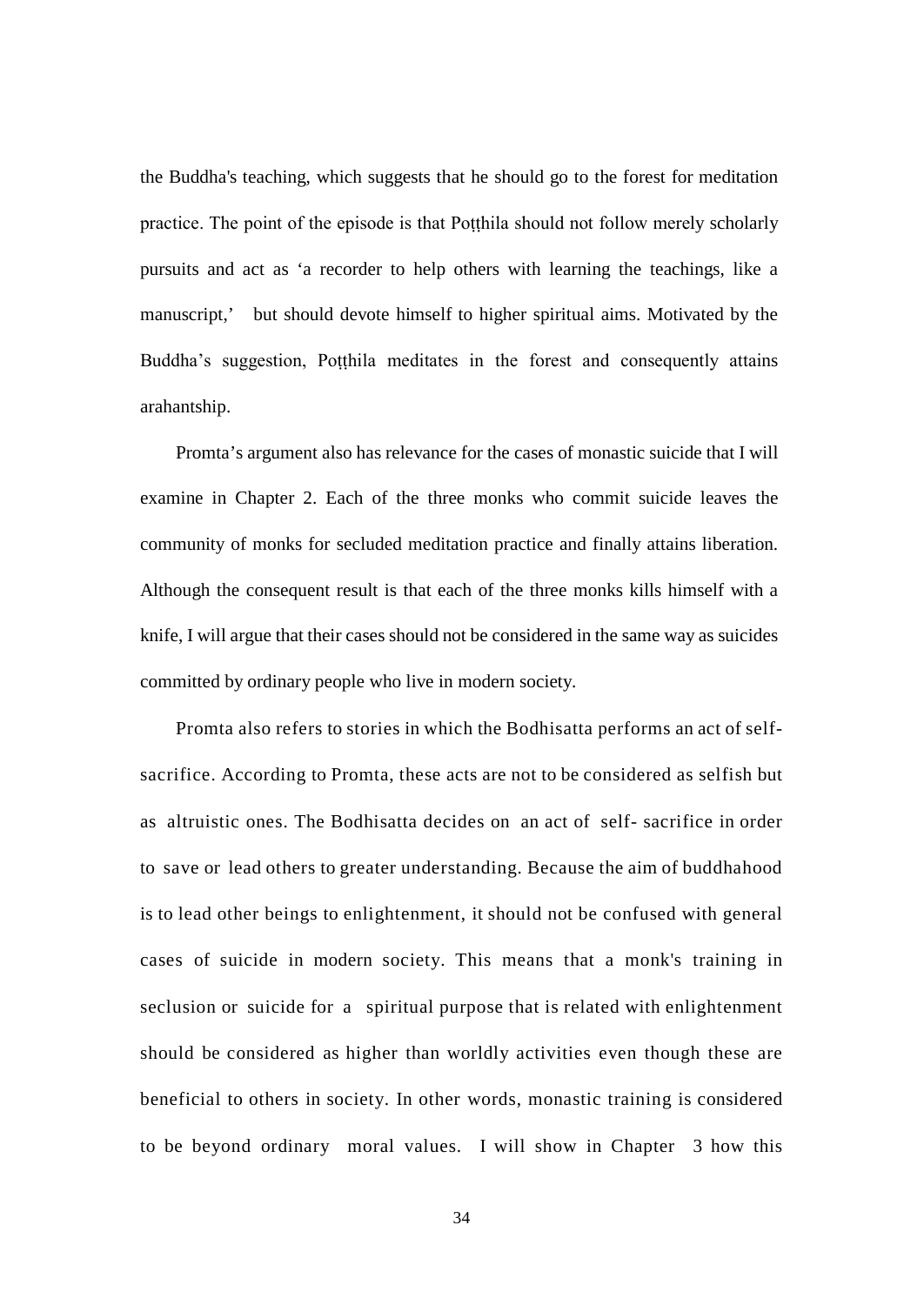differentiation has ethicized or developed the understanding of suicide and euthanasia in Buddhism, which could therefore be intended to detract Buddhists from making a careless decision to undergo self-killing.

It should be noted that general Western ethical theories have sought for a system that functions universally, and has even attempted to apply them to Buddhist morality. However, spiritual wholesomeness in Buddhism may transcend ethical rules and values that work in general society. Instead of applying the major ethical theories, I suggest that taking situational factors into consideration could be compatible with Buddhist moral ideas. In situation ethics, though fundamentally based on Christian theology - as Paul Tillich states that God's unconditional love is the ultimate law,  $32$  - there is seen to be flexibility in Buddhism in regard to the relationship between an act and morality. Joseph Fletcher, the author of *Situation Ethics,* states: "The situational factors are so primary that, according to Gertrude Stein's dying words, "circumstances alter rules and principles". <sup>[33](#page-41-1)</sup> Therefore, decisionmaking derives from God's undefined love which is said not to have a universal system, but serves simply as a "method of situational or contextual decision-making.""<sup>[34](#page-41-2)</sup>

However, my main purpose in this dissertation is not to examine the acts of suicide and euthanasia described in the Pāli *Tipiṭaka* as the study of Buddhist

 <sup>32</sup> Tillich, *Systematic Theology* (1953:152).

<span id="page-41-1"></span><span id="page-41-0"></span><sup>33</sup> Fletcher, *Situation Ethics* (1966:29).

<span id="page-41-2"></span><sup>34</sup> Fletcher, Introduction by James F. Childress in *Situation Ethics* (1996:2).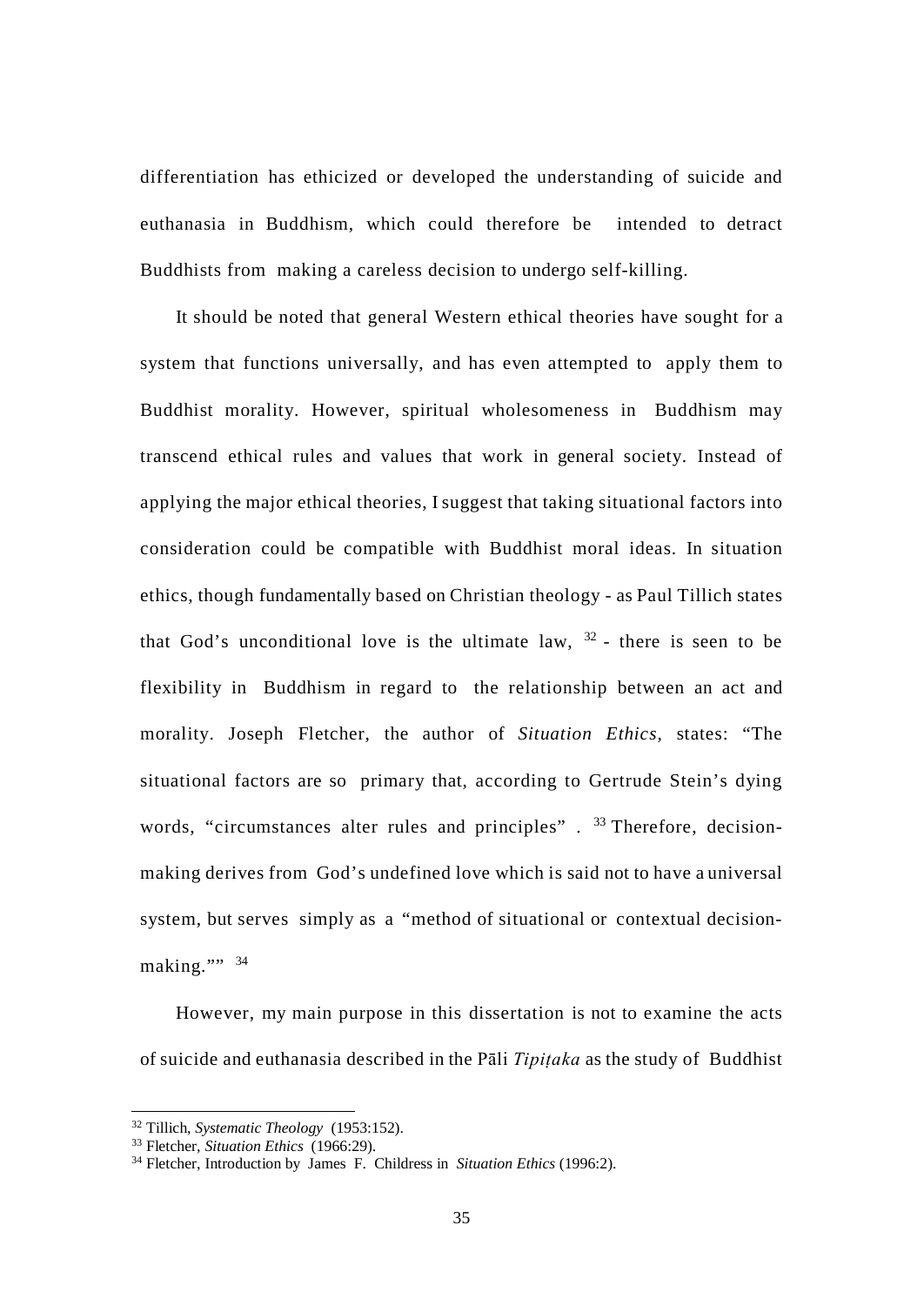ethics as I declare in my Introduction. Instead, my purpose is in seeing the process of ethicization regarding suicide and euthanasia in the Pāli scriptures. For this purpose, I analyse the narrative characteristics of each of the relevant stories accordingly.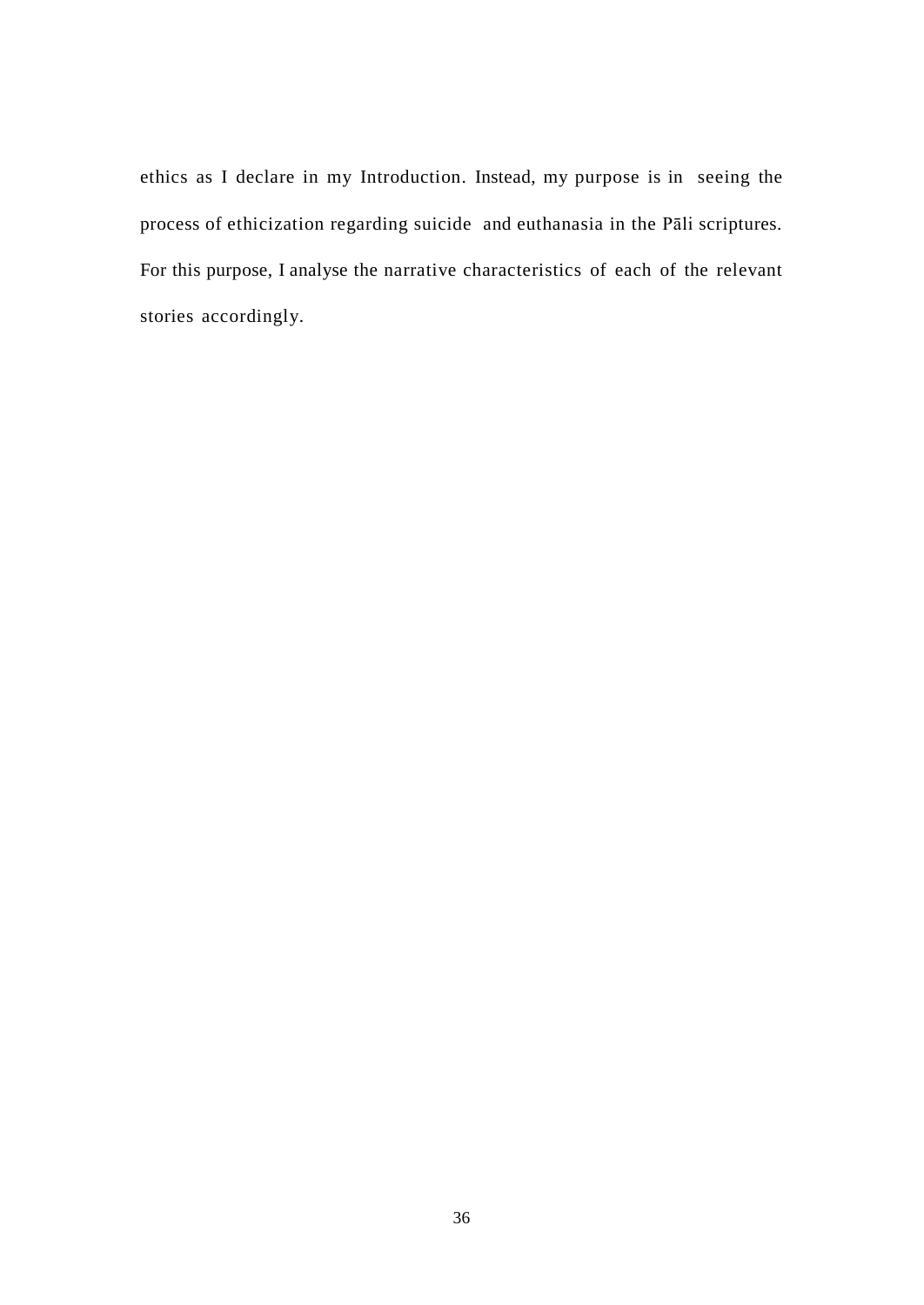# **Chapter II**

## **Monastic Suicides in the Suttas**

Monastic suicides are mentioned repeatedly in the suttas. There have been reliable references when modern Buddhist studies mostly in the West discuss the moral values connected with self-killing or suicide. My aim in this chapter is to examine these essential themes in the discourses of three monks in the Pāli Sutta: Godhika, <sup>[35](#page-43-0)</sup> Vakkali, <sup>[36](#page-43-1)</sup> and Channa. <sup>[37](#page-43-2)</sup> I also briefly compare Buddhaghosa's commentaries with some relevant Chinese discourses . In this chapter, I reexamine the main themes of these discourses in order to evaluate the suicides of these three monks in a more comprehensive and systematic framework with reference to the other Pāli texts such as the *Vinaya* and *Abhidhamma*.

By considering the main themes of these discourses, I demonstrate that there is no consequentialism regarding the act in terms of pros or cons, or right or wrong. Instead, I attempt to discuss something transcending a dualistic ethical judgment, to be understood intrinsically in different ways in regard to religion or art. Therefore, I interpret these discourses similarly to the way a drama or theater performance would portray them, by paying attention to the

 <sup>35</sup> S i 120-122.

<span id="page-43-1"></span><span id="page-43-0"></span><sup>36</sup> S ii 119-124.

<span id="page-43-2"></span><sup>37</sup> S iv 55-60 as the *Channa-sutta*; M iii 263-266 as the *Channovāda-sutta*.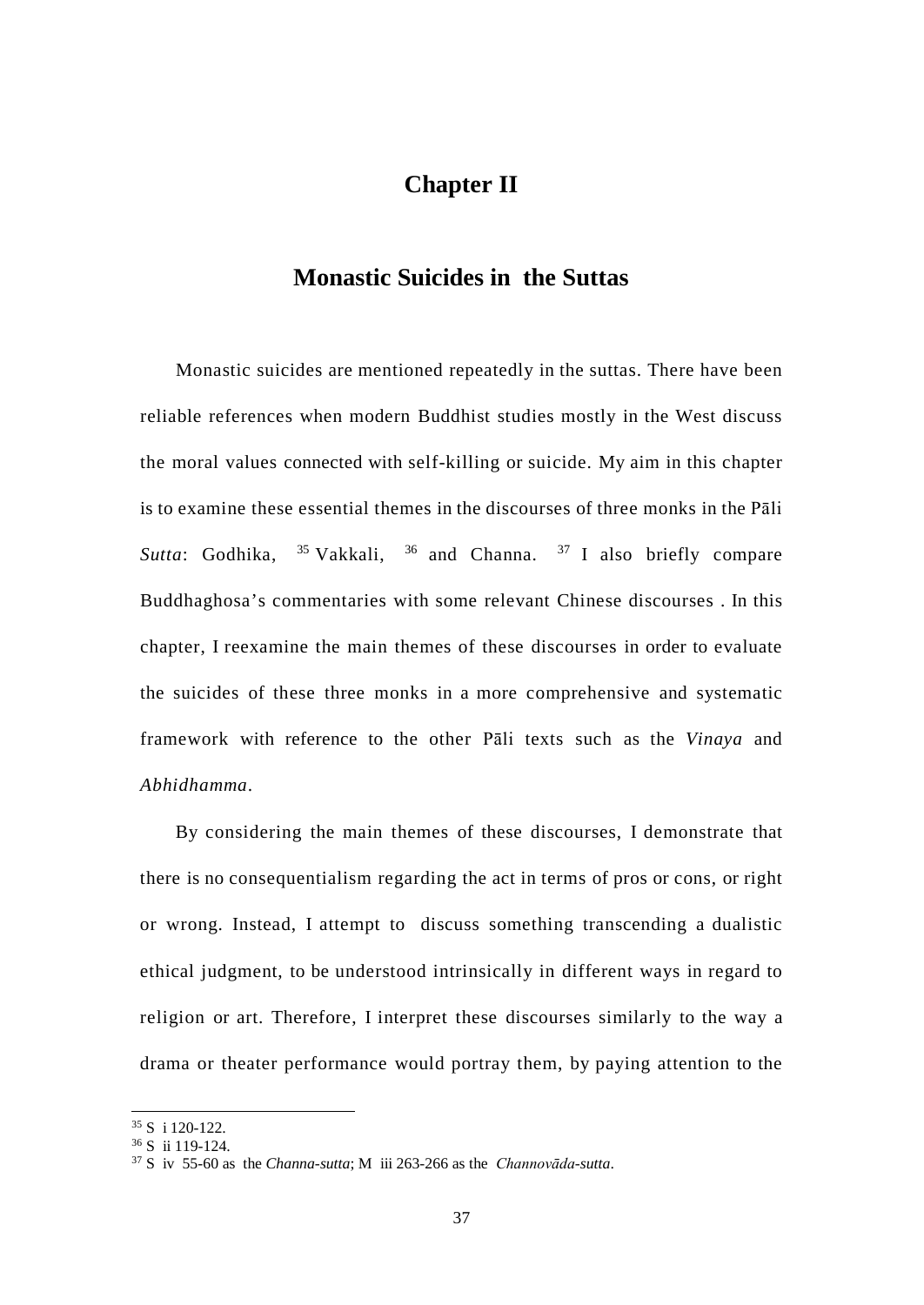'process' of the story, i.e., how each monk lives as a human being just as we do, how he yearns for suicide when being confronted by intense pain or suffering, and how he finally strives for *nibbāna* at the end. Furthermore, the focus of dramatic factors in each story embosses the importance of the progressive dialogue in the stories between each of the three monks, the Buddha, and other important characters including Māra, some deities, and two of the Buddha's great disciples,i.e.,Sāriputta and Mahācunda.

## **2.1. Killing and Arahants**

Although each of them killed themselves with a knife, the Buddha declared their liberation after their deaths. Since killing is understood as an absolutely unwholesome act that the enlightened should never commit, suicide seems never to be permissible as a means of one's own salvation. Due to this incongruent combination of suicide and liberation, therefore, these three stories have often been studied as imporant texts for seeking ethical precepts on suicide in Buddhism.

The *Abhidhamma* mentions, for example, that an arahant eradicates all defilements and an act of self-killing by an arahant does not include any evidence of an unwholesome-rooted consciousness. This notion is also related to the case of Cakkhupāla, a blind monk who unintentionally steps upon insects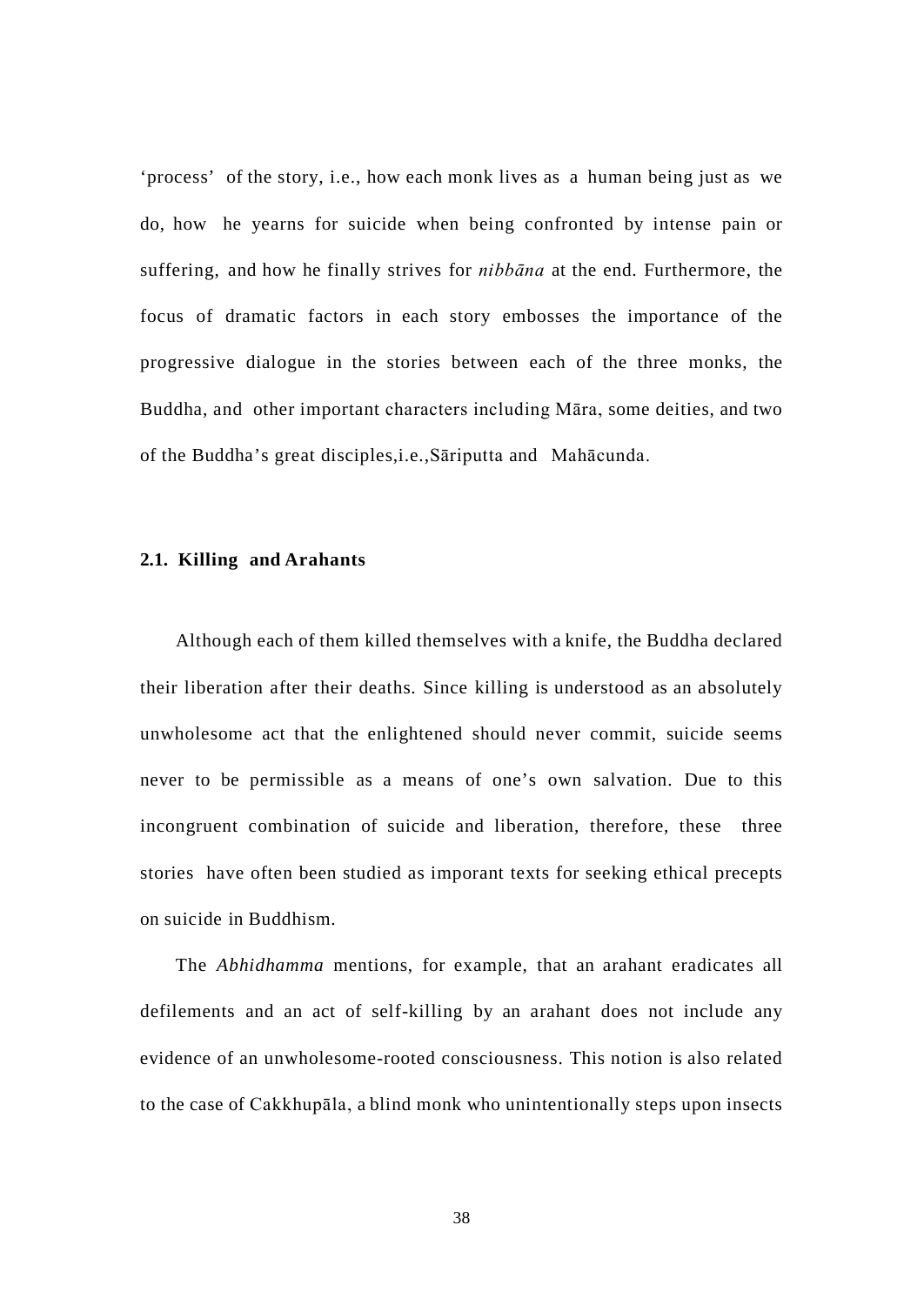during walking meditation at night. <sup>[38](#page-45-0)</sup> The other monks find the insects dead the next day and report it to the Buddha. Contrary to those monks' critical reports, the Buddha said: just as they did not see him killing, so also Cakkhupāla did not see those living insects as he is blind, and thus it proves that he had no intention of killing them and is consequently quite innocent because he had already achieved arahantship. In this context, an arahant's act of killing is differentiated from an ordinary person's act of killing, while killing generally constitutes absolutely unwholesome karma.

However, killing oneself in the three *suttas* is not be identical with the case of Cakkhupāla. As proof of this, Buddhaghosa, the author of the commentary of the Pāli *Tipiṭaka*, had to reconcile the doctrinal inconsistency between these three stories with negative views on suicide in the other texts. By applying different philosophical concepts often seen in the *Abhidhamma* and the *Visuddhimagga*, he explained that these three monks were not truly arahants until they slashed their necks with a knife. Following Buddhaghosa's interpretation, modern Buddhist studies have paid attention to the 'timing' the very moment when the monks actually became arahants—to better evaluate the question of suicide in Buddhist ethics. These studies have focused almost exclusively on the act of suicide itself to the detriment of other possible readings or interpretations of these stories.

<span id="page-45-0"></span> <sup>38</sup> Yam-a 1.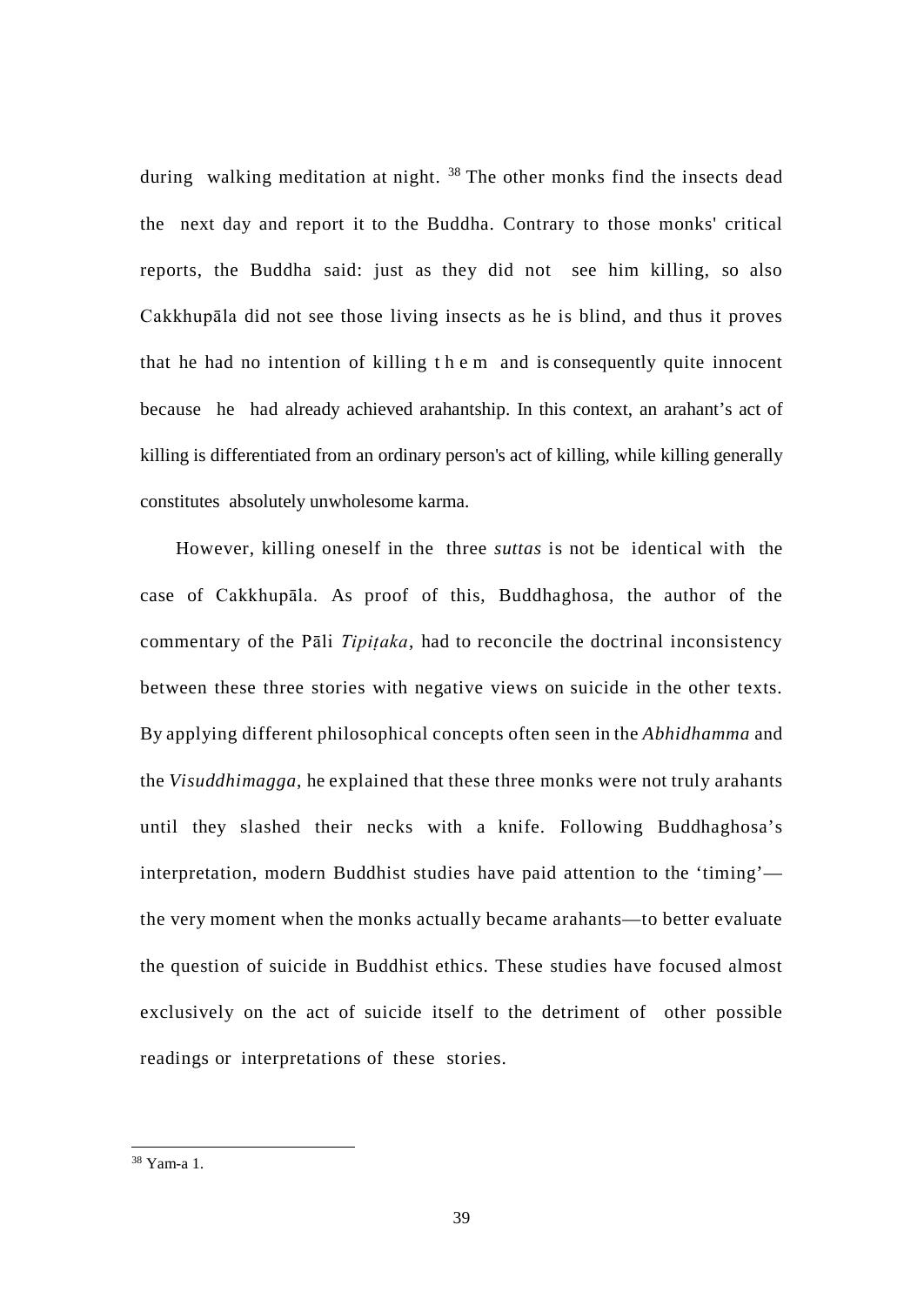## **2.2. Similarities of the Three Stories**

The three stories of Godhika, Vakkali, and Channa have some common characteristics. First, though similar to all other discourses, each account of these discourses progresses through dialogues or reflective subvocalization (silent self-talk) uttered by the different characters. Such a form of progression, which studies on Buddhist ethics have hitherto been unware of, enhances the dramatic elements of the narratives. The key difference between the discourse and a play, however, is that we can only understand these narratives by reading or listening to them and not as an audience would watch a play with actors on stage in chronological order. Rather, in these discourses the chronological relationship between the dialogues and the actions is not clear, and this confusion seems to have lead to the added interpretations through the commentaries. However, the three discourses devote more space to what the characters say than to what they do. Thus I focus on how each of the stories reflects the emotions of the characters through their dialogues.

Second, the general plot of the three stories is the same. The main character is a monk who has a suicidal intention due to a certain problem, but the other important character (two characters in the case of Channa) plays a role in dissuading him from committing suicide or testing the steadfastness and his motives. Nevertheless, in each case the monk eventually dies, and each of the stories ends with the Buddha's declaration that the monk who has died is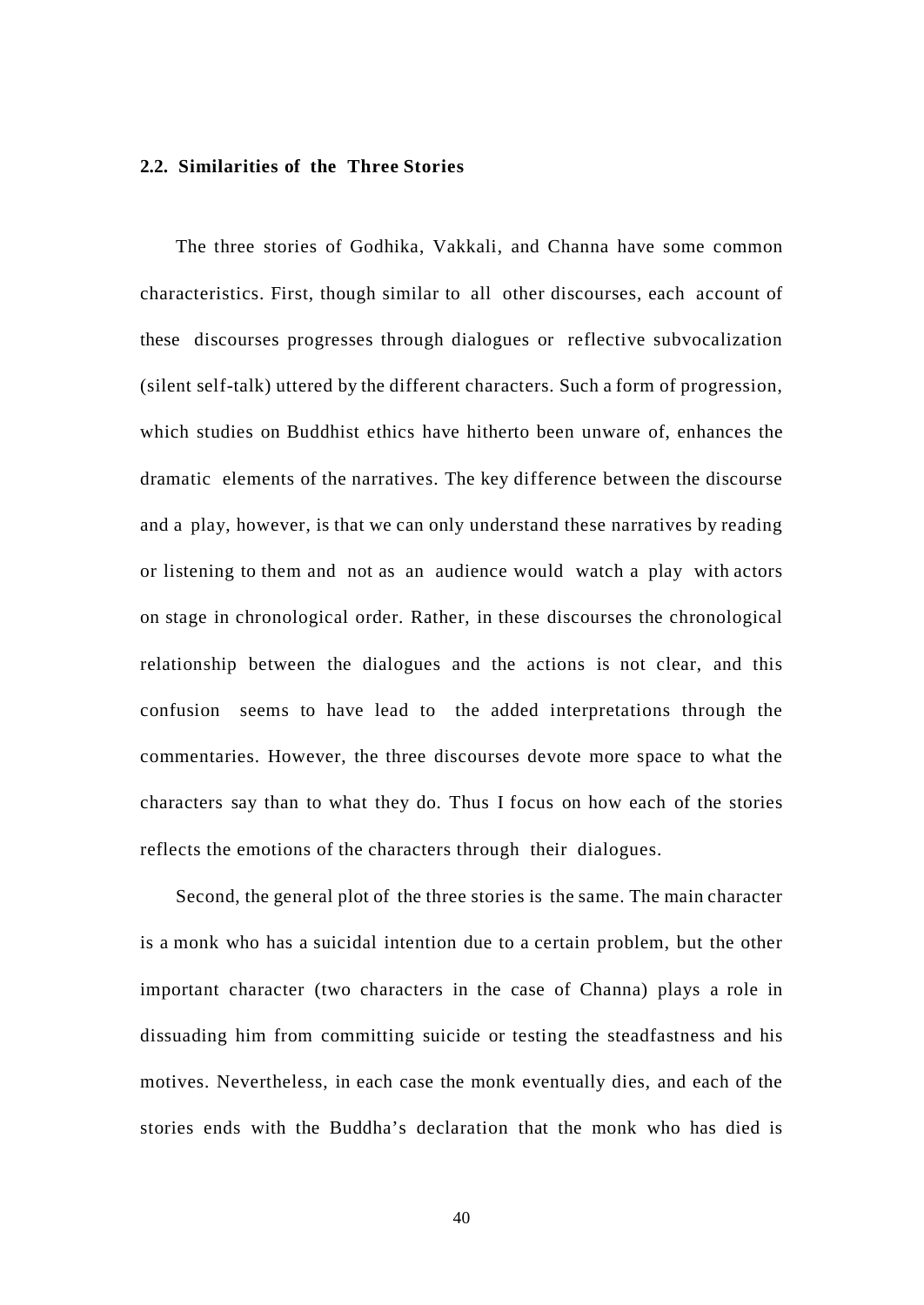liberated. Yet none of the three discourses depicts how the monk dies and what happened at the very moment of his death.

Third, in his commentary on the three discourses, Buddhaghosa attempted to add similar interpretations to reconcile the discrepancy with the Buddhist negative view of killing as seen in most parts of the Tipitaka. He first emphasizes that the three monks were not arahants at the point when they decided to die, but that they were under the illusion of being arahants at that time because of their own conceit. Buddhaghosa also intentionally elaborates on the very moment when each attempts suicide (according to Buddhaghosa's commentary, all three are described as having killed themselves with a knife thereby cuting their own throats). Buddhaghosa says that this act was linked to a negative emotion such as pain and fear, which an arahant never suffers from and which proves that they all still had some mental defilements. The monk in question is said to have instantaneously turned his attention to the observation of his physical senses, and it consequently leads him to liberation. [39](#page-47-0) The process of moving from the conceit of imagined arahantship, to the realization of this misconception, to the observation of negative emotions, and finally to their liberation is common to all three stories.

In my examination of each of the three discourses, I first explain the general plot described in the text of the Pāli *Sutta*. Second, I analyze the interpretation in the commentary and the relevant issues arising therefrom in

<span id="page-47-0"></span> <sup>39</sup> SA i 182-5 in the case of Godhika; SA ii 313-5 of Vakkali; S-a ii 371-3 of Channa.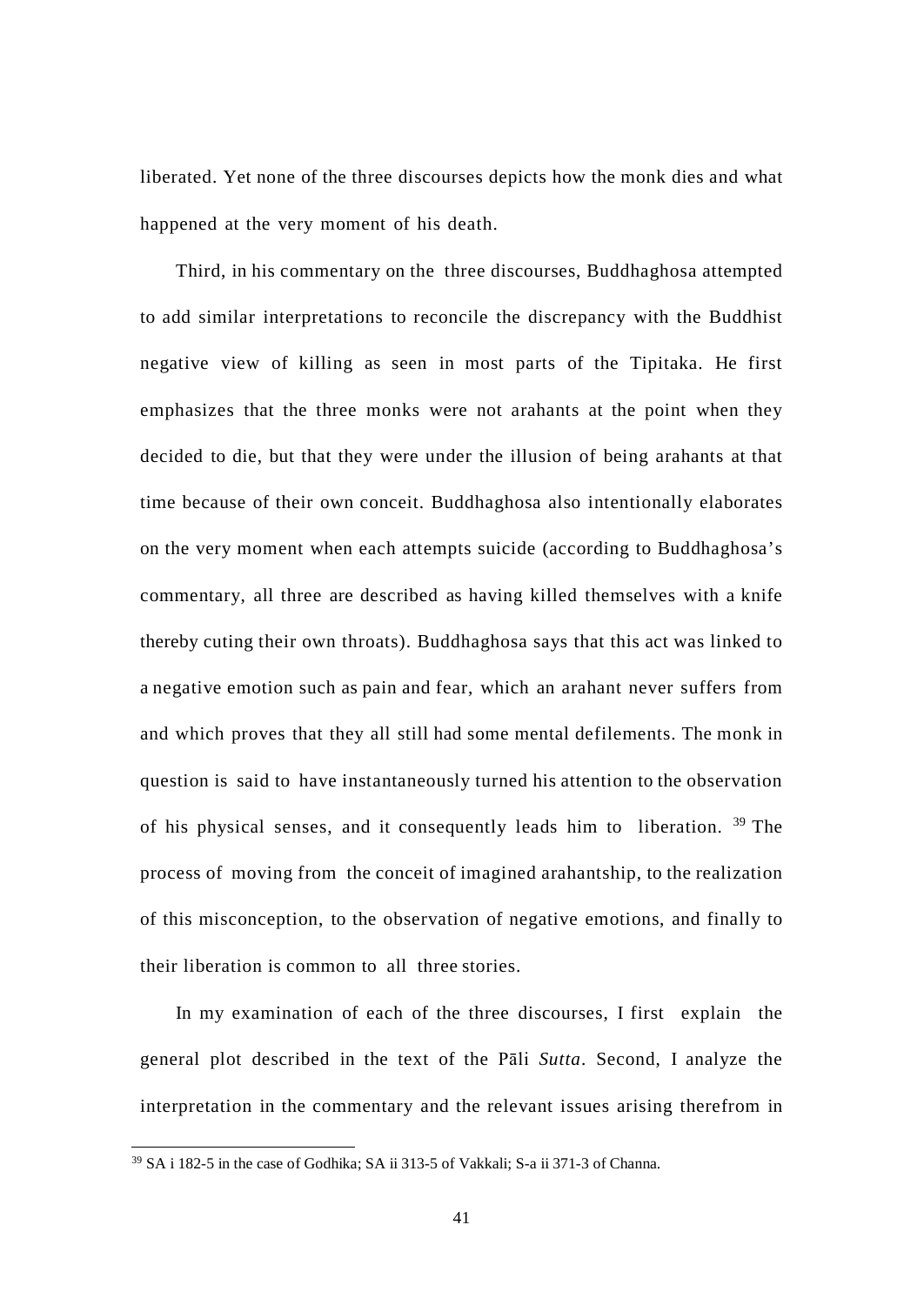modern Buddhist ethics. Third, without any reference to ethical concerns seen in the commentaries and in previous studies on Buddhist ethics, I demonstrate that it is the major theme found in each of the stories itself, which values the process of how each of the three monks actually lived.

## **2.3. The Plot of the Godhika-Sutta**

The *Godhika-sutta* demonstrates the theme that a Buddhist, including a highlytrained monk like Godhika, is always in danger of being trapped by unwholesome feelings or by the tempter Māra, and for this reason one should never neglect Buddhist practice until the very end of one's life.

The story of Godhika progresses between two places in Rājagaha: place (A) the Black Rock on the Isigili Slope where Godhika stays, and place (B) the Squirrel Sanctuary where the Buddha stays. Mount Isigili is a place noted for ascetic practices often associated with lethal pain, originally where the Jains practiced self-annihilation. [40](#page-48-0) Therefore, it is possible that Buddhists also connected this place with the suicide of not only Godhika but also Vakkali, as well as possibly with the murder of Moggallana by brigands. <sup>[41](#page-48-1)</sup>

The *Godhika-sutta* begins with the scene of Godhika's meditation practice on the Isigili Slope (Place A). To be precise, the first dialogue is Godhika's

<span id="page-48-0"></span> $40$  M i 91ff. For an extensive discussion about how the characteristics of Jain asceticism differ from Buddhist practice, see Bronkhorst (2006:15-22).

<span id="page-48-1"></span><sup>41</sup> Ja v 125f; DhA iii 65.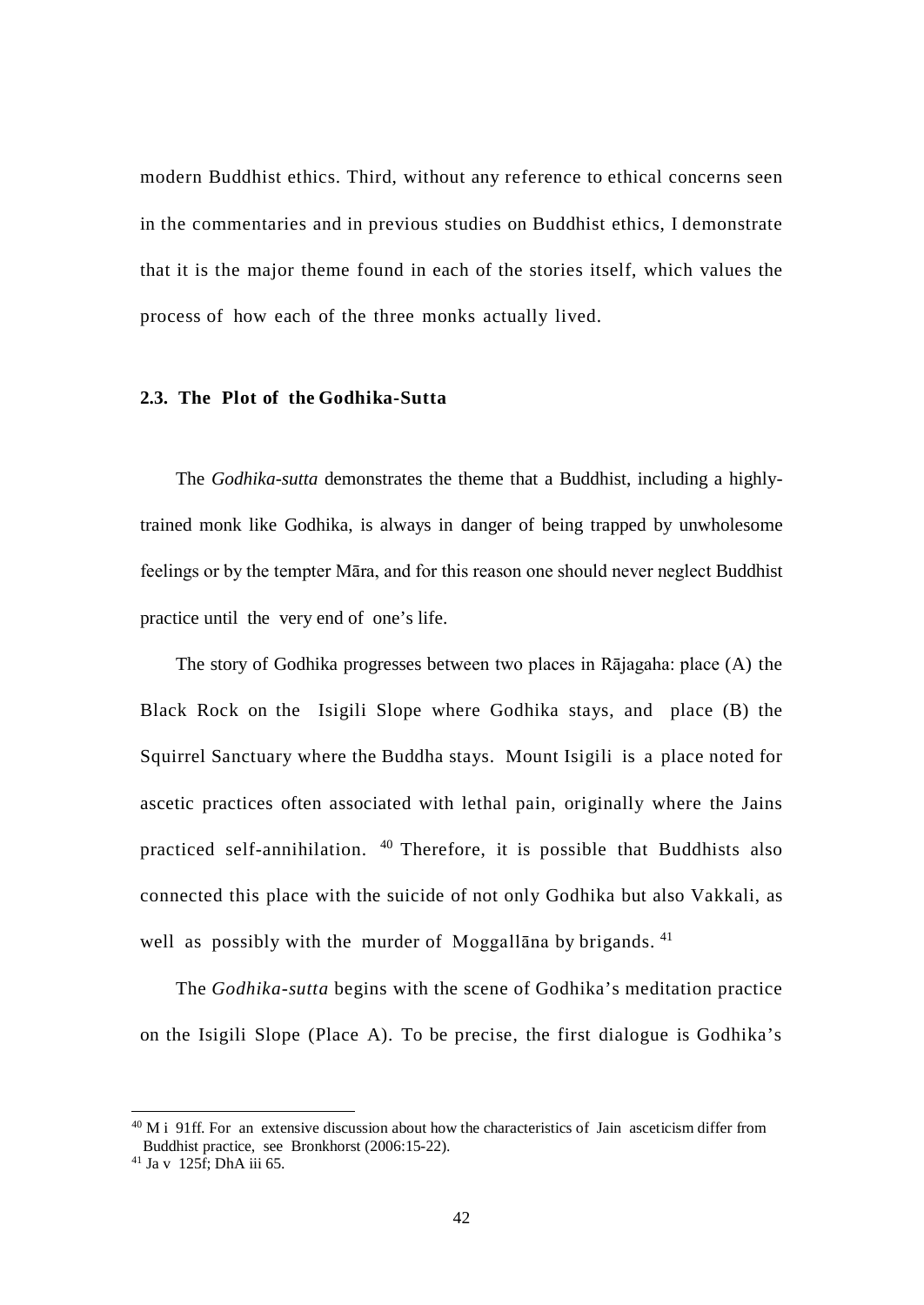silent speech to himself just like a soliloquy in a drama. His ardent effort enables him to attain temporary *cetovimutti* (liberation of mind) six times, but he is unable to sustain it. He fails to succeed at temporary *cetovimutti* the first time, second time, third time... The repetition of the same failure depicts how gradually his feelings of disappointment deepen like the waves in the ocean. Depressed from repeated failures, the following concept occurs to him:

...yāva chaṭṭhaṃ khvāhaṃ sāmayikāya cetovimuttiyā parihīno.Yannūnāhaṃ satthaṃ āhareyyanti. [42](#page-49-0)

## [Godhika]

"Six times already, I have fallen away from temporary liberation of mind. Let me use the knife." [43](#page-49-1)

After Godhika's depressing subvocation, Māra notes his suicidal intention as the scene moves from place  $(A)$  to  $(B)$ . In this scene, the dialogue between the Buddha and Māra is featured. Māra plays an important role [44](#page-49-2) in encouraging the Buddha to go to Godhika, and in the ending of the story. Māra surreptitiously approaches the Buddha in order to discourage Godhika from

<span id="page-49-0"></span> $^{42}$  S i 121.<br> $^{43}$  Bodhi (2000:213).

<span id="page-49-2"></span><span id="page-49-1"></span><sup>44</sup> Māra's nature in the canon is that of a dramatic character like a villain. Guruge says the role of Māra is the poetical imagery or allegorization of temptation: "That is precisely why almost all the accounts of Māra's temptations in the Pāli Canon are in verse, fully or partially, and the conversations with Māra invariably are recorded in verse." (Guruge 1997:4).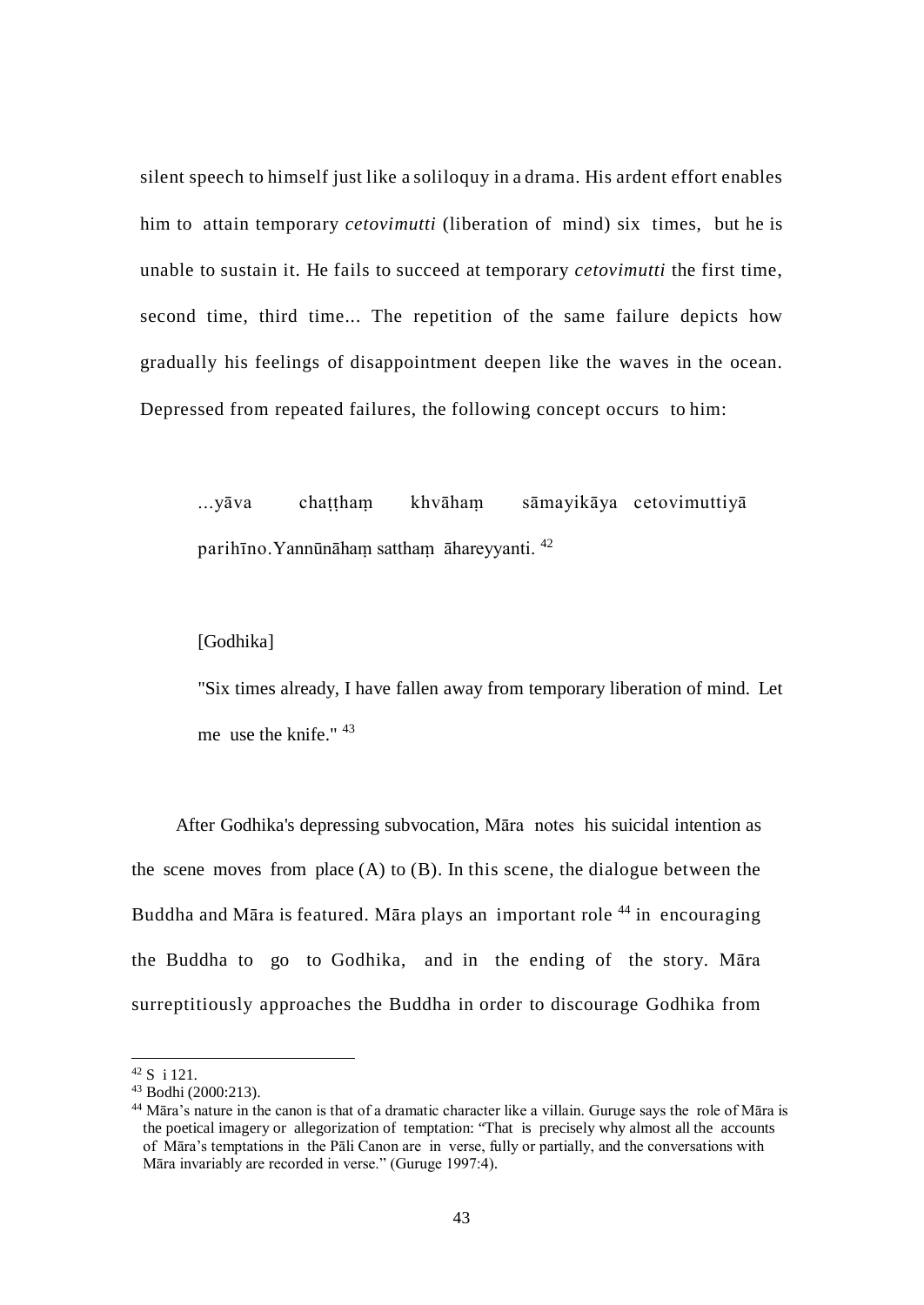committing suicide. It may be difficult to understand why Māra intends to prevent Godhika's death, as Buddhism generally does not encourage killing and Māra symbolizes death and destruction. The discourse does not mention the reason at all which will be discussed in due course.

Māra often appears in order to vocally coax out the Buddha or his disciples to the abandonment of the secluded trainings in different scenes in the canon. However, in this dialogue Māra uniquely repeats outward compliments for the Buddha, concealing his true agenda. The following rhetorical appellatives for the Buddha enhance both a mysterious and a comical tension, evoking the scene in which Mephistopheles tempts Faust to make a bargain.

> Mahāvīra mahāpañña iddhiyā yasasā jalaṃ, Sabbaverabhayātīta pāde vandāmi cakkhuma.

Sāvako te mahāvīra maraṇaṃ maraṇābhibhu,

Ākaṅkhati cetayati taṃ nisedha jutindhara.

Kathaṃ hi bhagavā tuyhaṃ sāvako sāsane rato, Appattamānaso sekho kālaṃ kayirā janesutāti. [45](#page-50-0)

<span id="page-50-0"></span> $45 S$  i 121.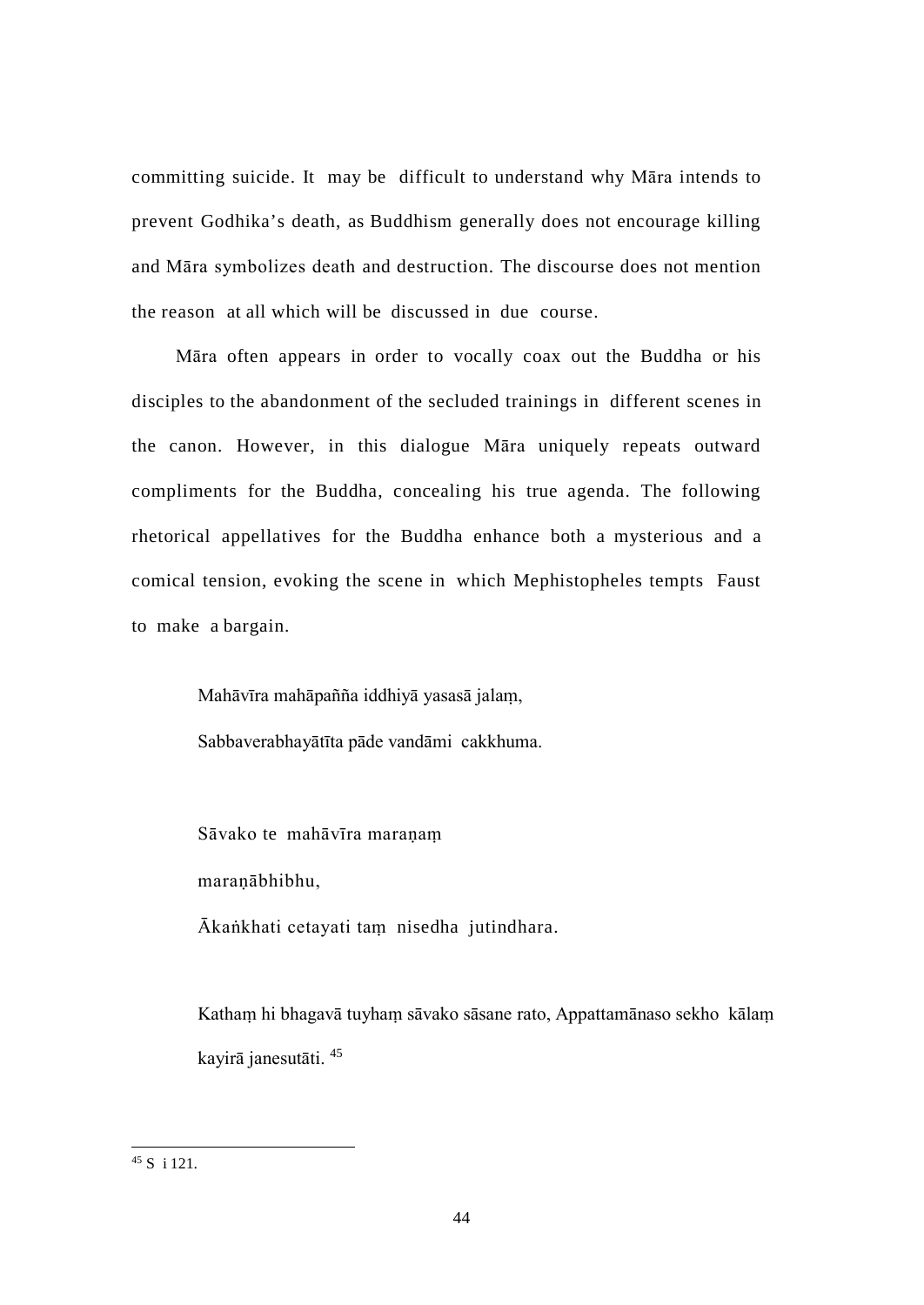## [Māra]

"O great hero, great in wisdom, Blazing forth with power and glory! I worship your feet, One with Vision, Who has overcome all enmity and fear."

"O great hero who has vanquished death,

Your disciple is longing for death.

He intends [to take his own life]:

Restrain him from this, O luminous one!"

"How, O Blessed One, can your disciple—

One delighting in the Teaching,

A trainee seeking his mind's ideal—

Take his own life, O widely famed?" [46](#page-51-0)

When these verses are uttered at place (B), the discourse relates, "At that time, Godhika took up a knife"  $47$  at place (A). The Buddha immediately recognizes Māra's intent and dismisses him with the following verse in reply:

Evaṃ hi dhīrā kubbanti nāvakaṅkhanti jīvitaṃ samūlaṃ

<span id="page-51-0"></span> <sup>46</sup> Bodhi (2000:213).

<span id="page-51-1"></span> $47$  Ibid.  $(213)$ .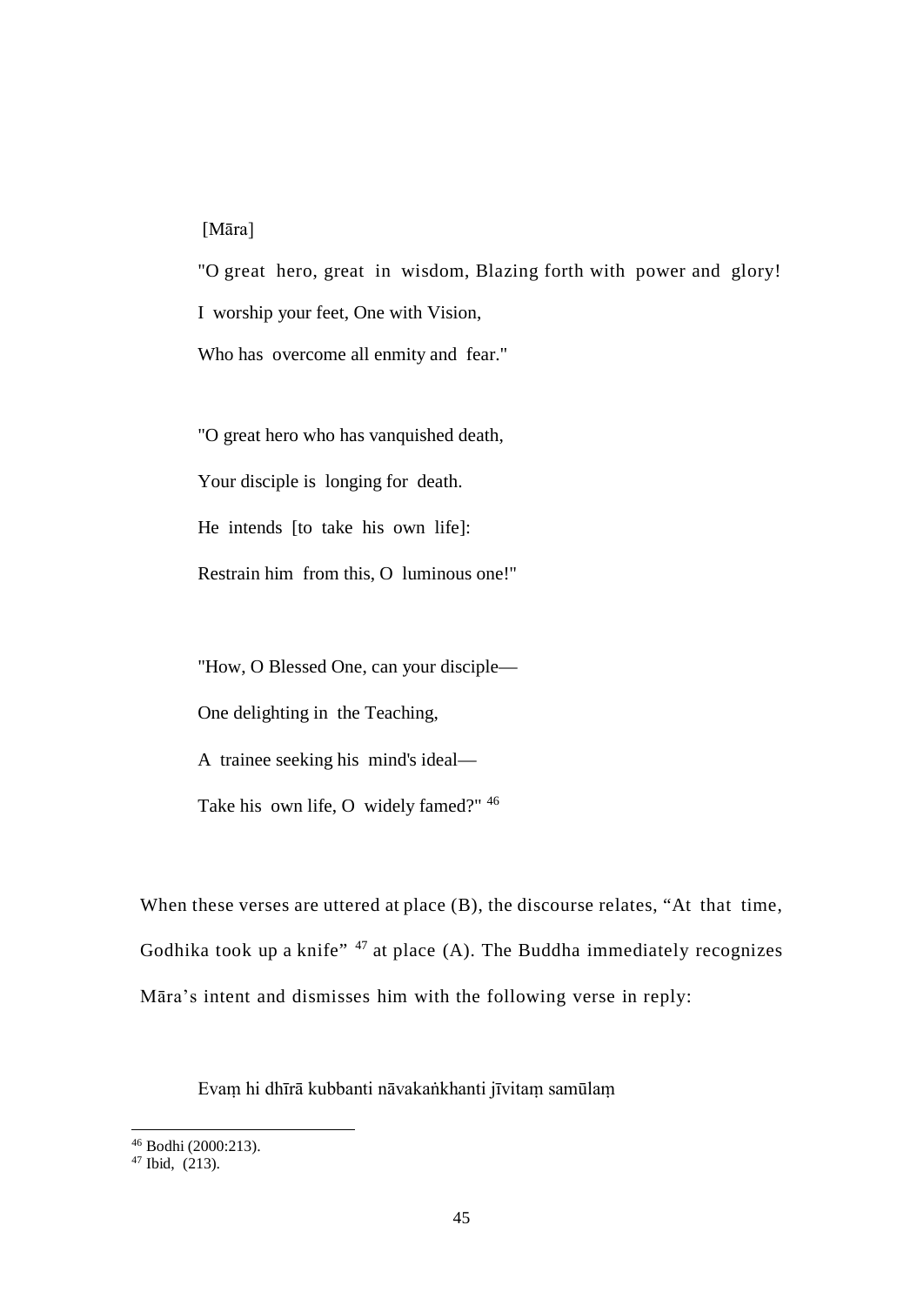tanham abbuyha Godhiko parinibbutoti. <sup>[48](#page-52-0)</sup>

[The Buddha] "Such indeed is how the steadfast act: They are not attached to life. Having drawn out craving with its root, Godhika has attained final Nihhāna<sup>"</sup>

In this context, when Māra is talking to the Buddha at place  $(B)$ , the Buddha is simultaneously aware of both Godhika's suicide and liberation, which have occurred at place (A). However, it is uncertain whether the Buddha predicted these two acts beforehand.

In the last scene, the Buddha moves from place (B) with the other monks to place (A) where Godhika has died. They see something like black smoke going in different directions. It is Māra searching for Godhika's consciousness (*viññāṇa*) because Māra assumes it has already left his body. The Buddha tells the other monks that Godhika's *viññāṇa* cannot be found as he has already entered *nibbāna*. Māra drops the lute held beneath his arm, and disappears from the scene as he has lost all hope of capturing Godhika's mindstream prior to his having achieved *nibbāna*.

<span id="page-52-0"></span> <sup>48</sup> S i 122.

<span id="page-52-1"></span><sup>49</sup> Bodhi (2000: 214).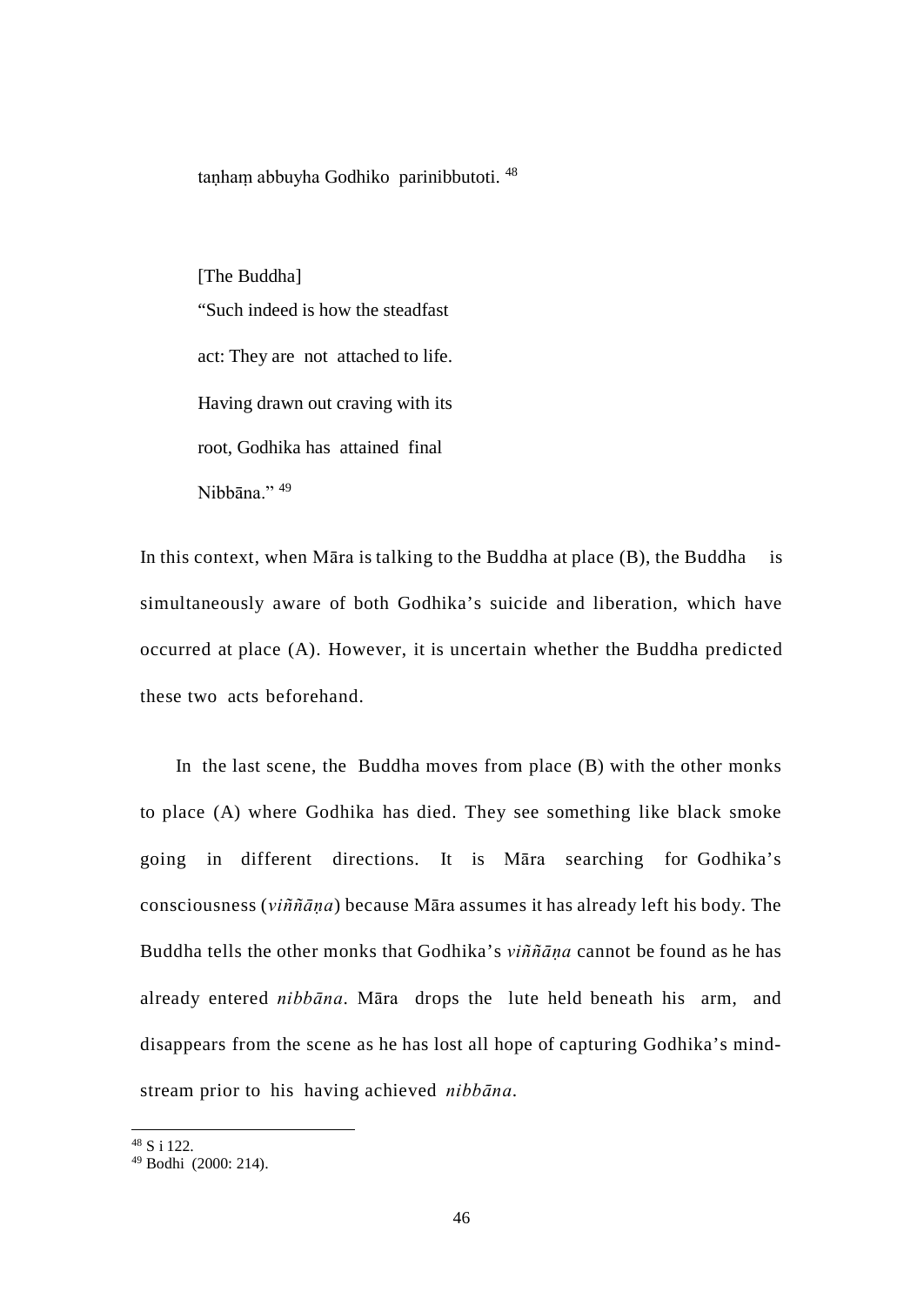uddhaṃ adho ca tiriyañca disā-anudisāsvahaṃ

anvesaṃ nādhigacchāmi Godhiko so kuhiṃ gato ti.

jetvāna maccuno senaṃ anāgantvā punabbhavaṃ, s

samūlam tanham abbuyha Godhiko parinibbuto ti. <sup>[50](#page-53-0)</sup>

[Māra] "Above, below, and across, In the four quarters and in between, I have been searching but do not find Where Godhika has gone."

[The Buddha]

"Having conquered the army of Death, Not returning to renewed existence,

Having drawn out craving with its root,

Godhika has attained final Nibbāna." [51](#page-53-1)

Although the term Death (*maccu*) in the first line of this verse is often used as a synonym for Māra and Yama, [52](#page-53-2) here it does not indicate Māra who asks about Godhika's rebirth. Rather, the phrase "having conquered the Army of Death" (*maccuno senā*) implies the self-discipline of monks who train in

<span id="page-53-0"></span> <sup>50</sup> S i 122.

<span id="page-53-1"></span><sup>51</sup> B.Bodhi (2000:214-f).

<span id="page-53-2"></span> $52 S$  i 156; Sn 357.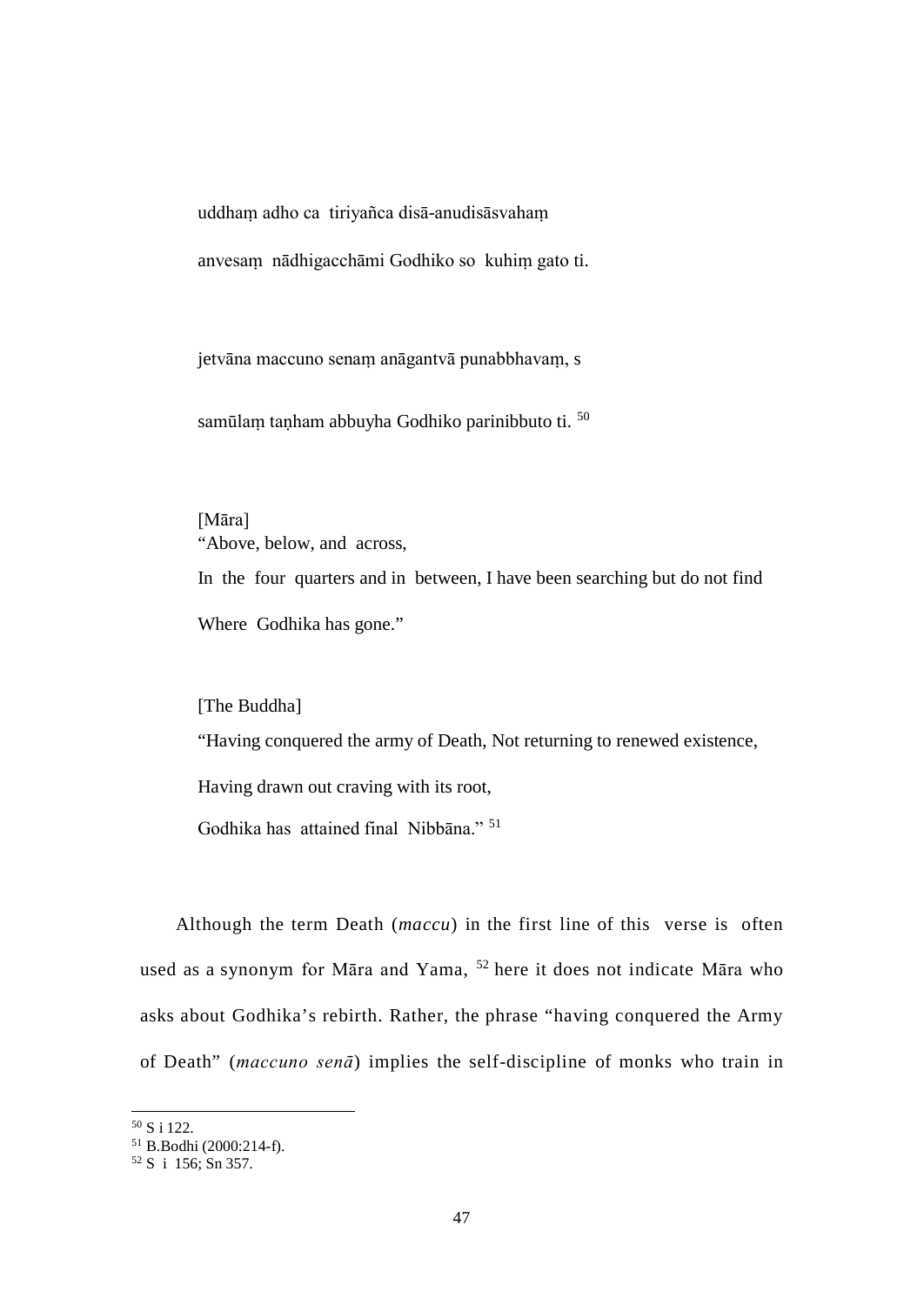seclusion.  $53$  Paradoxically, in this context Godhika's [loss by – what do you mean by this?] *maccuno senā* should suit Māra's true aim, the prevention of Godhika from achieving liberation.

However, the discourse gives no reference to the connection between death and *viññāṇa*. What is depicted throughout the story is Godhika's diligent practice, his disappointment, Māra's temptation, the Buddha's immovable attitude, and finally the Buddha's declaration that Godhika has indeed attained *nibbāna*.

## **2.4. Ethical and Soteriological Interpretations of Godhika's Death**

Godhika's suicide, at first glance, does indeed seem to be driven by a negative motive such as disappointment due to his failures, which should be counted as unwholesome karma from a Buddhist ethical viewpoint, and therefore it should not have culminated in his achievement of *nibbāna*. In his comprehensive study on suicide in Buddhism, Martin Delhey addresses these difficulties to "determine whether Godhika had attained release when he came to his decision and committed suicide or whether he became an arhat only afterwards in the moment of death." [54](#page-54-1)

However, the commentary explicitly gives a moral rationale (though somewhat incoherent) that Buddhaghosa arrived at in order to reconcile the

 <sup>53</sup> Th 255-7 by Abhibhūta; Th 1151-54 by Moggallāna.

<span id="page-54-1"></span><span id="page-54-0"></span><sup>&</sup>lt;sup>54</sup> Delhey (2006:34).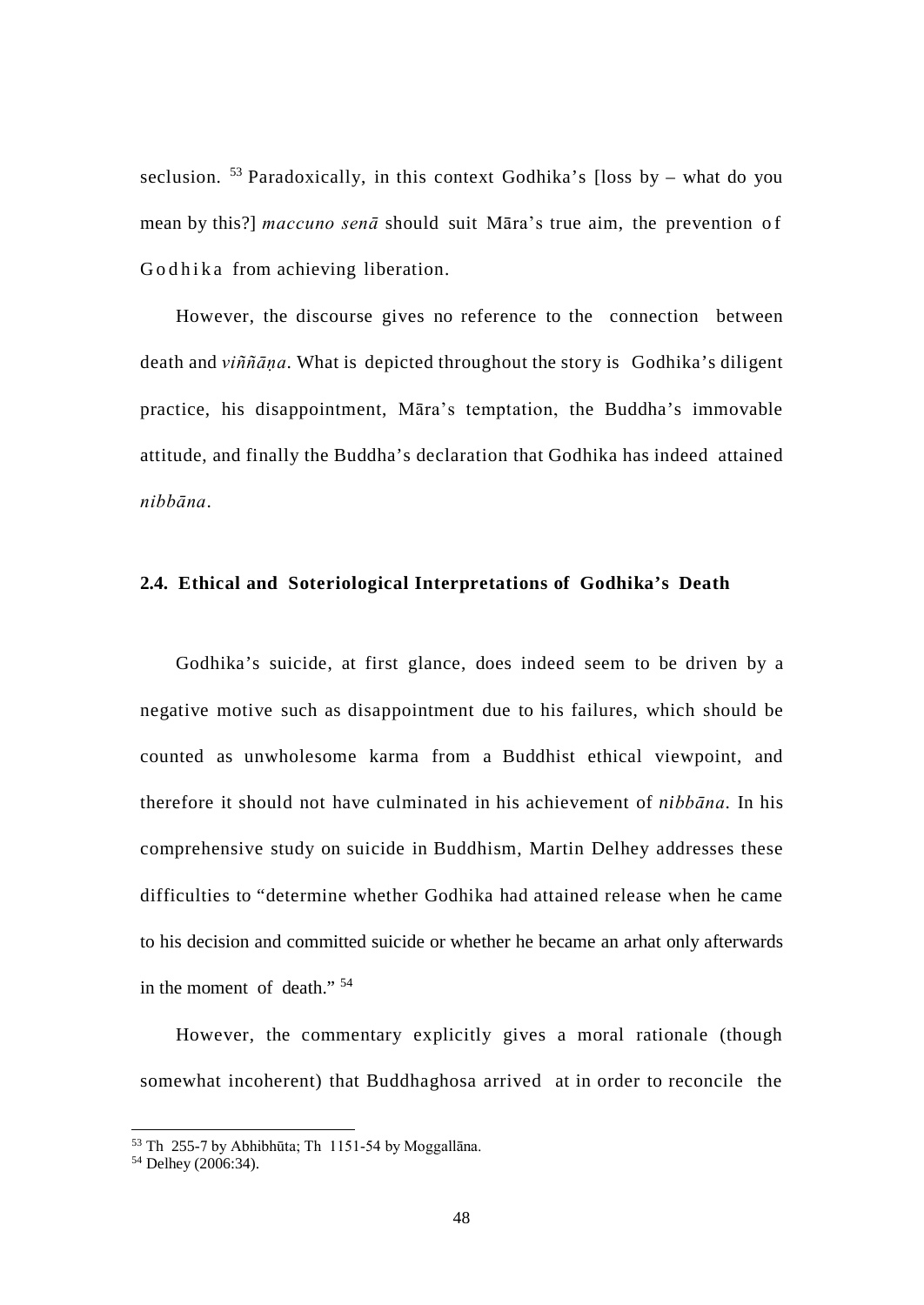contradiction between suicide and liberation. First, according to the commentary, Godhika is unable to maintain a strong concentration because of chronic disease and thus he failed at temporary *cetovimutti*. [55](#page-55-0) Thus the actual motive for suicide is not due to his disappointment but rather to his anxiety about his subsequent rebirth because one who has not established firm *jhāna*  absorption has an uncertain destination after death, while one who has done so can be reborn in the brahma world. [56](#page-55-1) The commentary also concedes the possibility of Godhika's enlightenment with the reasoning that the tendency towards self-killing by using a knife is often found in those who have no attachment to the body and life and that such persons are able to attain arahanthood simply by practicing *mūlakammaṭṭhāna* (root meditation subject). <sup>[57](#page-55-2)</sup> By this reasoning, Godhika is understood to have been in a special state, which may have triggered suicide but also arahantship through a certain meditation practice. However, death here is not absolutely predestined but remains simply a possibility.

Second, because of this reasoning, the commentary has to further explain the critical point of Godhika's arahantship. Thus it uses the idea of *samasīsī* 

<span id="page-55-0"></span><sup>&</sup>lt;sup>55</sup> SA i 183. Parihāyīti kasmā yāva chattham parihāyi? Sābādhattā. Therassa kira vātapittasemhavasena anusāyiko ābādho atthi, tena samādhissa sappāye upakārakadhamme pūretuṃ na sakkoti, appitappitāya samāpattiyā parihāyati.

<span id="page-55-1"></span><sup>56</sup> SA i 183. yasmā parihīnajjhānassa kālaṅkaroto anibaddhā gati hoti, aparihīnajjhānassa nibaddhā gati hoti, brahmaloke nibbattati, tasmā satthaṃ āharitukāmo ahosi.

<span id="page-55-2"></span><sup>&</sup>lt;sup>57</sup> The definition of mūlakammaṭṭhāna is not practically mentioned in the canon and this term can be found in post-canonical texts including the commentaries and the Visuddhimagga. Some of the modern Burmese Theravāda traditions say that this means to be mindful of the four basic postures of meditation such as walking, standing, sitting, and lying down. On the other hand, Bhikkhu Bodhi explains that *ānāpāna sati* (breathe in-out) meditation can function as mūlakammaṭṭhāna because ānāpāna sati can be practiced by everyone ranging from neophytes to the enlightened. (Bodhi,  $1994:74-f$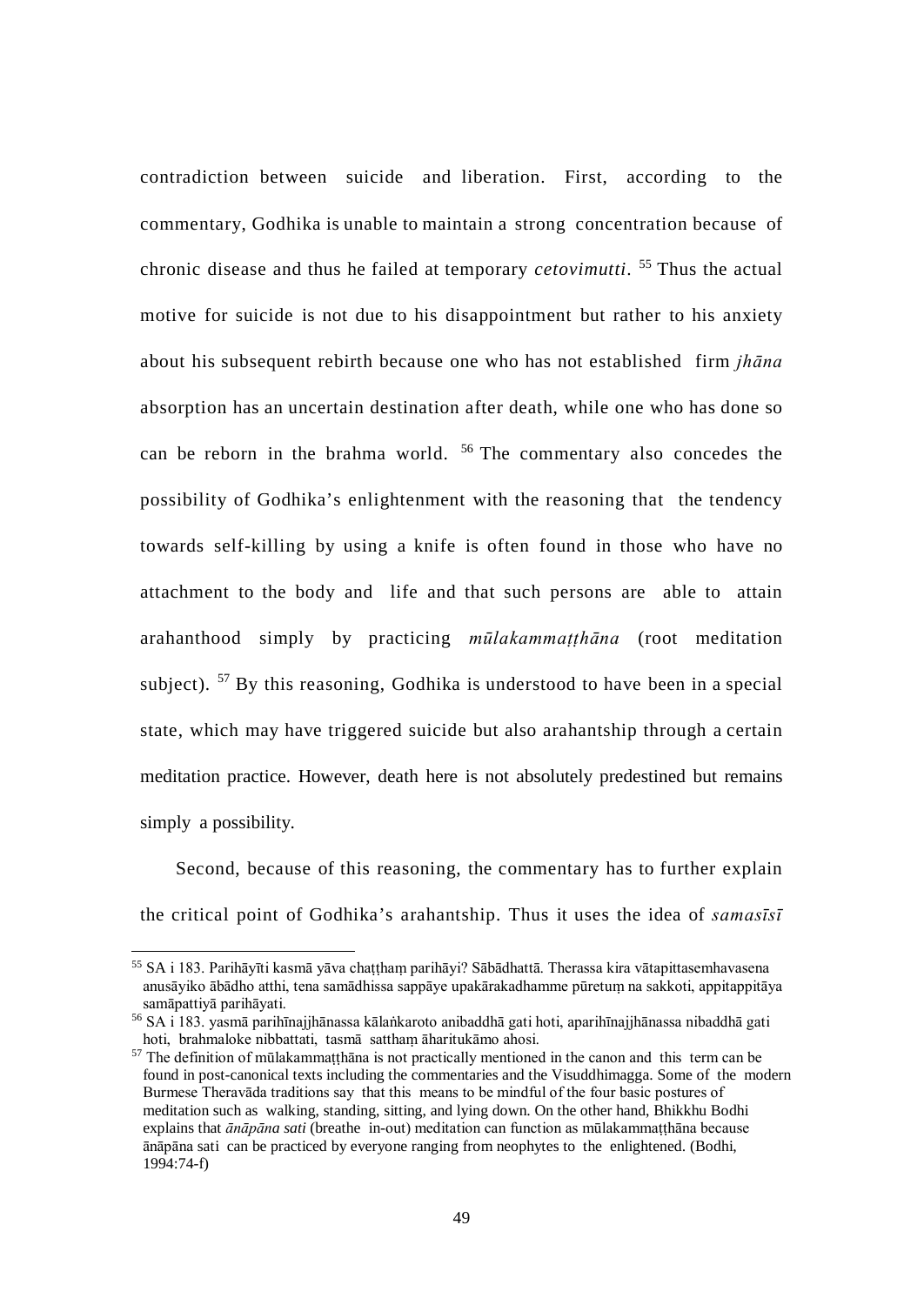(the concurrence of arahantship with another act). *Samasīsī* is classified into three cases, and the case of Godhika (and of Channa as well) was defined as  $j\bar{i}vita-samasīs\bar{i}$ , the concurrence of arahanthood with the end of life.<sup>[58](#page-56-0)</sup> The commentary tries to rationalize how Godhika's *jīvita*-*samasīsī* occurred by explaining many terms and concepts often found in the *Abhidhamma* and *Visuddhimagga*. [59](#page-56-1)

The interpretation of Godhika's death as *samasīsī* is also controversial. Jouhan Chou examines the concept of *samasīsī* in different Chinese texts as follows: the *Godhika-sutta* in the *Saṃyukta Āgama* indicates that Godhika succeeds in his seventh temporary *cetovimutti,* but fearing that he will fall from it again, he rather wishes to die before his next failure. [60](#page-56-2) Similarly, in the *Abhidharma-mahāvibhāṣā-śāstra*, Godhika is described as a *taihō-arakan* (退 法阿羅漢 , an arahant who is still in danger of backsliding from arahanthood due to his past karma), so he commits suicide for fear of yet another failure. <sup>[61](#page-56-3)</sup>

<span id="page-56-0"></span> <sup>58</sup> SA i 184. The commentary classifies *samasīsī* into three types: *iriyāpatha-samasīsī*, *roga-samasīsī*, and *jīvita-samasīsī*. *Iriyāpatha-samasīsī* means arahantship that is simultaneously associated with the change of a monk's posture, which applies to Ānanda's enlightenment. Roga-samasīsī is the concurrence of arahanthood and recovery from a disease.

<span id="page-56-1"></span><sup>59</sup> SA i 184. Ayaṃ iriyāpathasamasīsī nāma. Yo pana cakkhurogādīsu aññatarasmiṃ sati– ito anuṭṭhitova arahattaṃ pāpuṇissāmīti vipassanaṃ paṭṭhapeti, athassa arahattappatti ca rogato vuṭṭhānañca ekappahāreneva hoti. Ayaṃ rogasamasīsī nāma. Keci pana tasmiṃyeva iriyāpathe tasmiñca roge parinibbānavasenettha samasīsitaṃ paññāpenti. Yassa pana āsavakkhayo ca jīvitakkhayo ca ekappahāreneva hoti. Ayaṃ jīvitasamasīsī nāma. Vuttampi cetaṃ – yassa puggalassa apubbaṃ acarimaṃ āsavapariyādānañca hoti jīvitapariyādānañca, ayaṃ vuccati puggalo samasīsīti.

<span id="page-56-2"></span><sup>60</sup> The *Saṃyukta Āgama* 雑 阿 含 経 vol. 39. T2, 286a. 乃至六反猶復退轉。我今當以刀自殺。莫令第 七退轉。For this discussion, see Chou (2008:370-f).

<span id="page-56-3"></span><sup>61</sup> The *Abhidharma-mahāvibhāṣā-śāstra* 大毘婆沙論 vol. 62. T27, 320b9-16. 有阿羅漢名喬底迦。是時 愛心解脱彼六反退失阿羅漢果已。第七反還得阿羅漢果時。恐復退失以刀自害。問彼爲是退法 爲是思法耶。設爾何失。二倶有過。所以者何。若是退法何縁自害若是思法何故退耶。答應作 是説。彼是退法。問若爾何故以刀自害。答彼厭退故以刀自害。若先不退而自害者乃是思法。 See also (Chou 2008:370).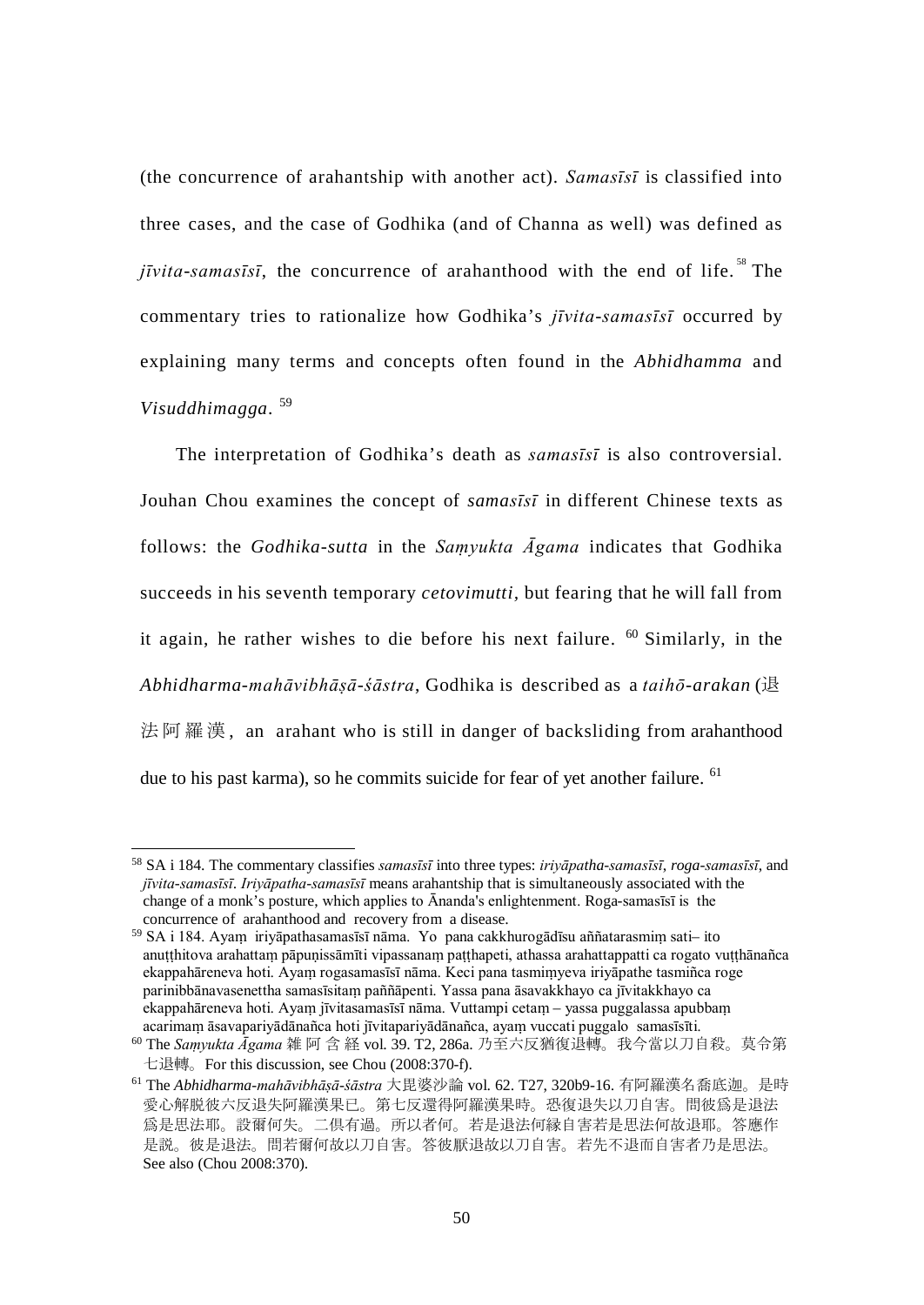Third, the commentary employs an abhidhammic idea about the term *viññāṇa*. Godhika's enlightenment is highly unlikely before he dies; Māra thinks the Buddha can prevent Godhika's death and he approaches the Buddha so that he can prevent Godhika's *viññāṇa*. [62](#page-57-0) *Viññāṇa* is often synonymous with other terms to mean a mind characterised by *mano* and *citta*. [63](#page-57-1) The term *viññāṇa*  has a particular meaning when it is used as one of the five aggregates subject to rebirth [64](#page-57-2) or when it is linked to the rebirth process for energizing a future entity/individual as described in the *paṭicca-samuppāda*. [65](#page-57-3) In fact, the commentary interprets the term *viññāṇa* in this context to mean *paṭisandhi* $citta$  (rebirth-linking consciousness)  $^{66}$  which is attributed to the abhidhammic concept. [67](#page-57-5) The scene in which Māra is searching for Godhika's *viññāṇa* leads us to imagine that Godhika's liberation is still an open question to all the other monks present at the time.

Fourth, the commentary also emphasizes the superiority of *vipassanā*  practice over *jhāna* absorption. While the original discourse focuses on

<span id="page-57-0"></span> $62$  SA i 183. ayam samano sattham āharitukāmo, satthāharanañca nāmetam kāye ca jīvite ca anapekkhassa hoti. Yo evaṃ kāye ca jīvite ca anapekkho hoti, so mūlakammaṭṭhānaṃ sammasitvā

arahattampi gahetuṃ samattho hoti, mayā pana paṭibāhitopi esa na oramissati, satthārā paṭibāhito oramissatī '' ti therassa atthakāmo viya hutvā yena bhagavā tenupasaṅkami.

<span id="page-57-1"></span><sup>63</sup> S i 94-f. In the context of the *Assutavā-sutta*, *viññāṇaṃ* is described in parallel to mano and citta in opposition to *kāya* (body).

<span id="page-57-2"></span><sup>64</sup> D ii 63; S ii 91. The phrase *viññāṇassa avakkanti* is used regarding the rebirth process.

<span id="page-57-3"></span><sup>65</sup> S ii 4; S iii 61. In the *Saṃyukta Āgama*, Godhika's viññāṇa is translated as *shishen* (識神 ), literally "consciousness-spirit." Michael Radich gives various examples where *shishen* is used as the Sanskrit term *vijñāṇa*. It particularly originates from the early Indian idea of an eternal soul or 'spiritual core.' For more references, see Radich 2016. 111-116.

<span id="page-57-4"></span><sup>66</sup> SA i 185.Viññāṇaṃ samanvesatīti paṭisandhicittaṃ pariyesati. Appatiṭṭhitenāti paṭisandhiviññāṇena appatiṭṭhitena, appatiṭṭhitakāraṇāti attho. Beluvapaṇḍuvīṇanti.

<span id="page-57-5"></span><sup>67</sup> Abhidh-s v 37. In the chapter *Paṭicca-samuppāda* (Vibh.171), a rebirth-linking consciousness is described prior to the occurrence of *nāma-rūpa*.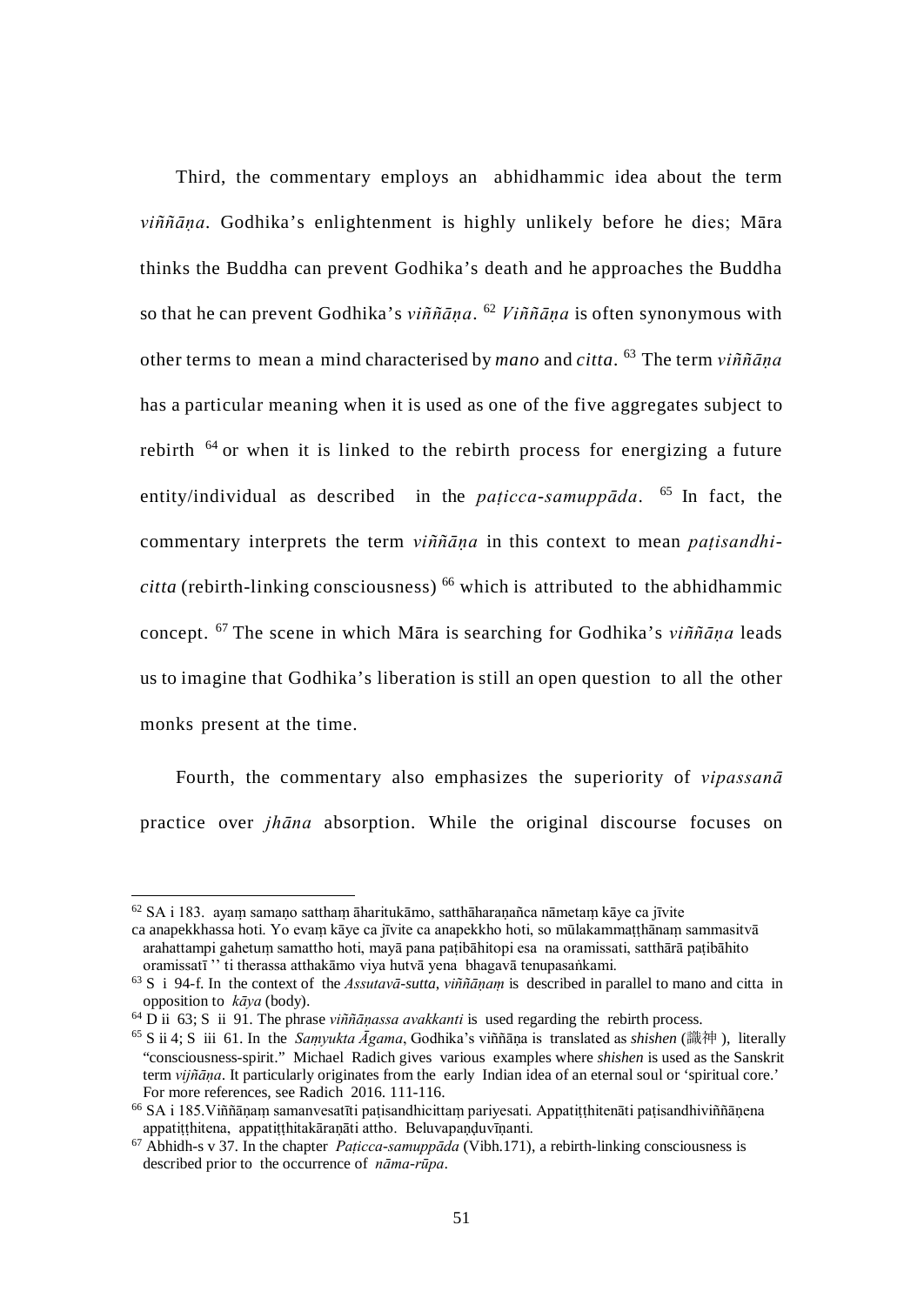Godhika's six-fold failure of *cetovimutti*, there is no mention of how he actually achieved enlightenment. The commentary, however, states that Godhika's means for attaining arahantship was *vipassanā* in its explanation of *samsīsī*. As mentioned above, even if one's *jhāna* absorption is well-established, possibly the highest rebirth is described to occur in the brahma realm. The controversy over *samatha* and *vipassanā*, which is often witnessed even today, is found in the same context. [68](#page-58-0)

However, the discourse in the Pāli version simply but vividly depicts how Godhika practiced ardently to attain liberation in the face of repeated failures, and the victory of the Buddha in having been unshakable in resisting Māra's seduction.

## **2.5. The Plot of the Vakkali-sutta**

The story of Vakkali features the theme that any attachment, even when it may derive from adoration of the Buddha, is an obstacle to enlightenment, though this type of attachment may be different from worldly attachments. Such attachments which are by their very nature contrary to ordinary ones can create an overestimation regarding one's true level of understanding or practice of the Buddhist teachings, just as one believes their attachment to be so special that they are allowed to embody it.

<span id="page-58-0"></span> <sup>68</sup> For further extensive examination of the dominance of *vipassanā* over *samatha*, or *paññāvimutti* over *cetovimutti*, see Gombrich (1997:96-134).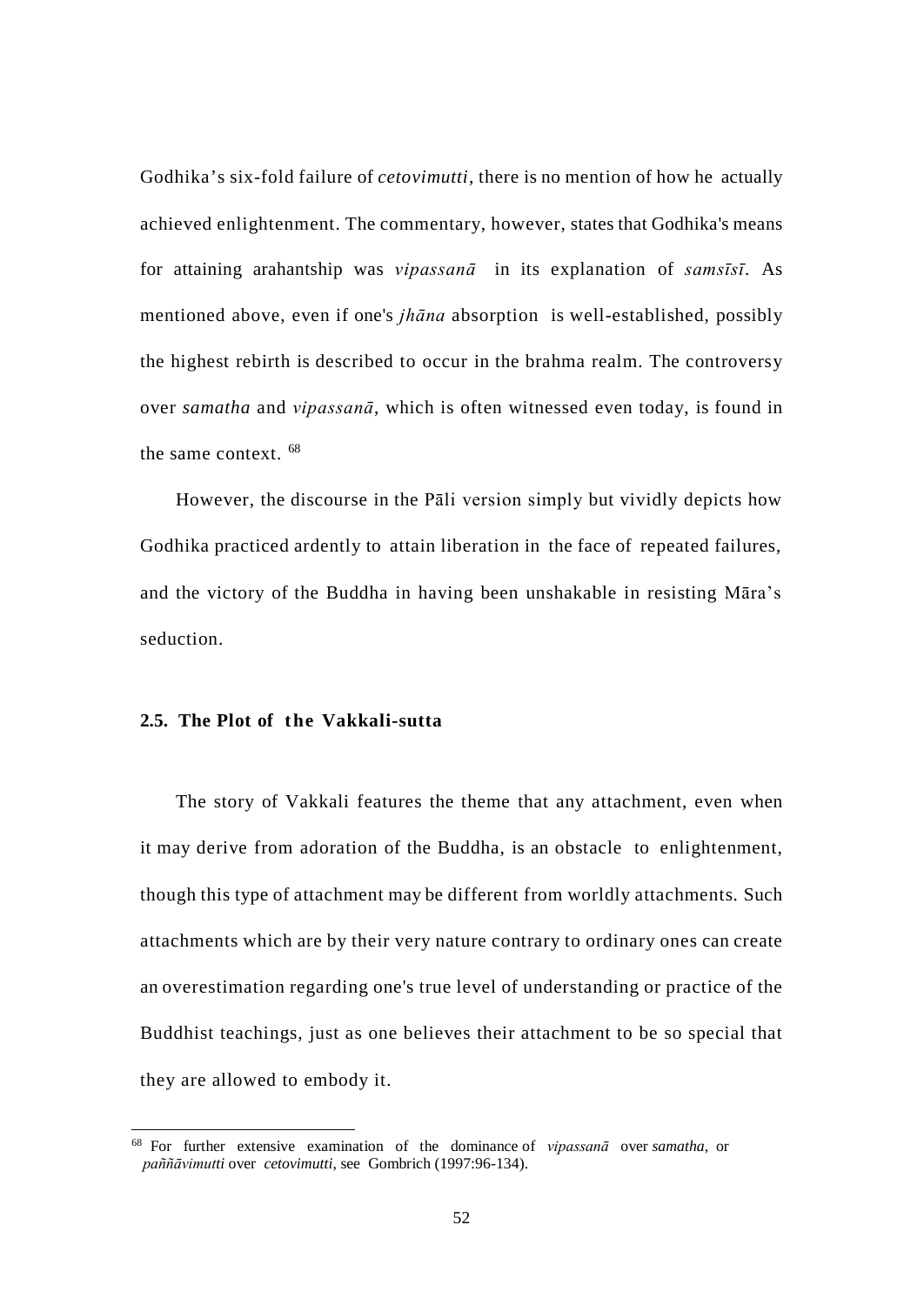In this discourse, the characters move between four places in Rājagaha; place (A), a potter's house, where Vakkali is seriously ill; place (B), the Squirrel Sanctuary, where the Buddha is staying, and also where he was domiciled in the *Godhika-sutta*; place (C), the Isigili Slope where Vakkali commits suicide just as Godhika did; and place (D), the Vulture Peak where the Buddha meets two deities. Vakkali apparently is unable to rise from his sickbed at place (A) and requests the monks who nurse him that they should go to place (B) to ask the Buddha to visit him. The dialogue between the Buddha and Vakkali plays an important role in depicting the contrast between the Buddha's calm admonishment and Vakkali's human emotions. When Vakkali sees the Buddha coming in the distance, his body stirs on the bed. This action depicts Vakkali's distraught attitude regarding veneration and delight when the Buddha comes into sight. At first, the Buddha encourages Vakkali to bearup and live on. In response, Vakkali says that his only remorse and regret is that he will no longer be physically strong enough to see the Buddha up close. In this section of the Vakkali story, I will use my own translation instead of that by Bhikkhu Bodhi.

No ce kira vakkali, attā sīlato upavadatīti, atha kiñca te kukkuccaṃ ko ca vippatisāroti?

Cirapaṭikāhaṃ bhante, bhagavantaṃ dassanāya upasaṃkamitukāmo. Natthi ca me kāyasmīṃ tāvatikā balamattā, yāvatāhaṃ bhagavantaṃ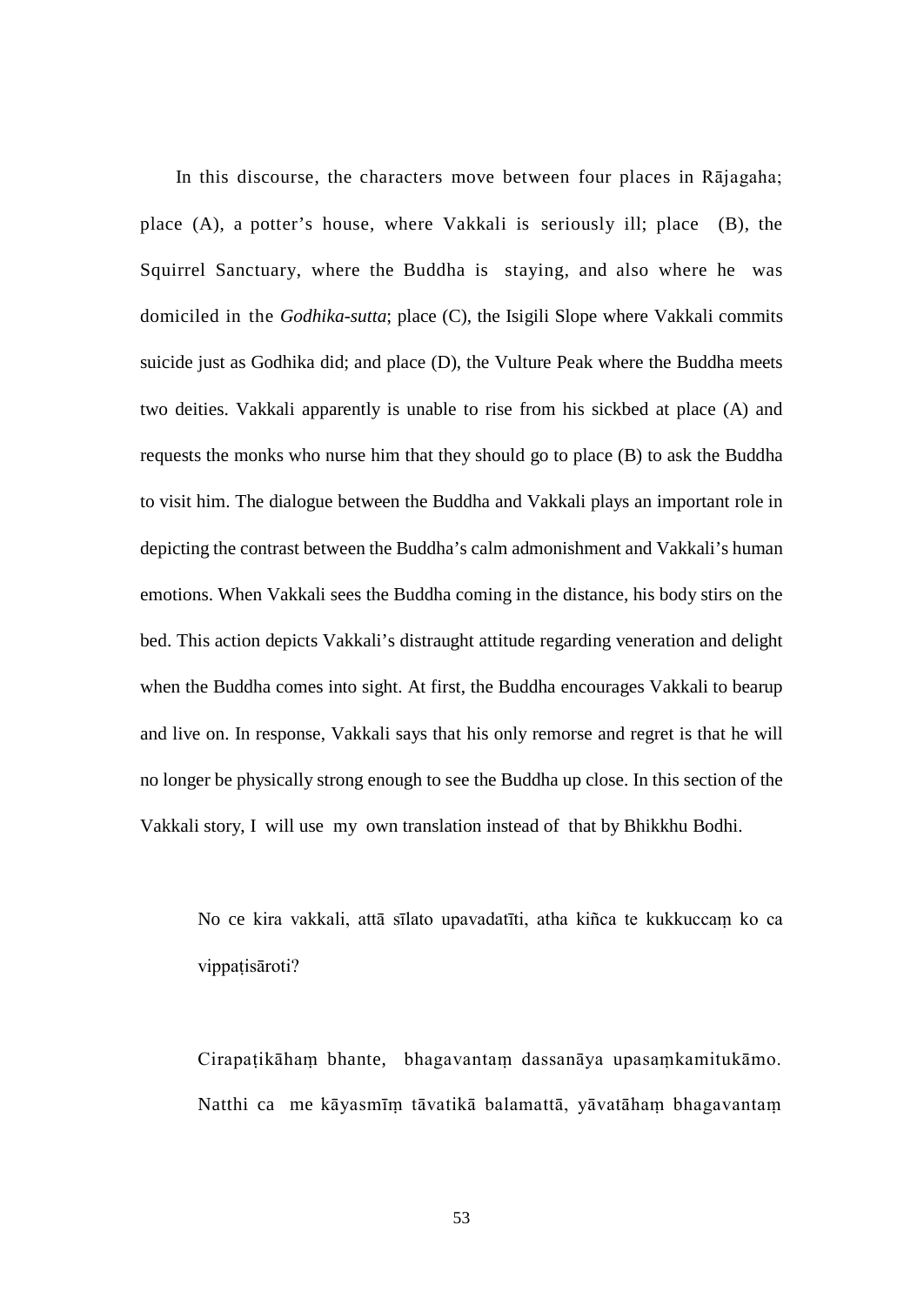dassanāya upasaṃkameyyanti. [69](#page-60-0)

#### [The Buddha]

Vakkali, if you do not reproach yourself in regard to virtue, then what regret and remorse are there for you?"

#### [Vakkali]

For a long time, Venerable Sir, I have wanted to approach the Blessed One. I do not have much strength in my body, whereby I could see the Blessed One close.

The grief of separation from someone you deeply love is universal even in the modern world, especially when you are bound to expire before that person does so. However, the difference in Vakkali's case is that it is not a matter of one's ordinary separation from someone very close, but a devoted Buddhist monk's separation from the Buddha. While taking refuge in the Buddha is generally required of Buddhists, the depiction of Vakkali's emotional remorse warns of the danger of excessive adoration as potential attachment.

In stark contrast, the Buddha coolly continues to preach the concept of *dhammakāya* (the body of *Dhamma*) with an attitude of observation.

Alaṃ vakkali. Kiṃ te iminā pūtikāyena diṭṭhena, yo kho vakkali,

<span id="page-60-0"></span> <sup>69</sup> S iii 120.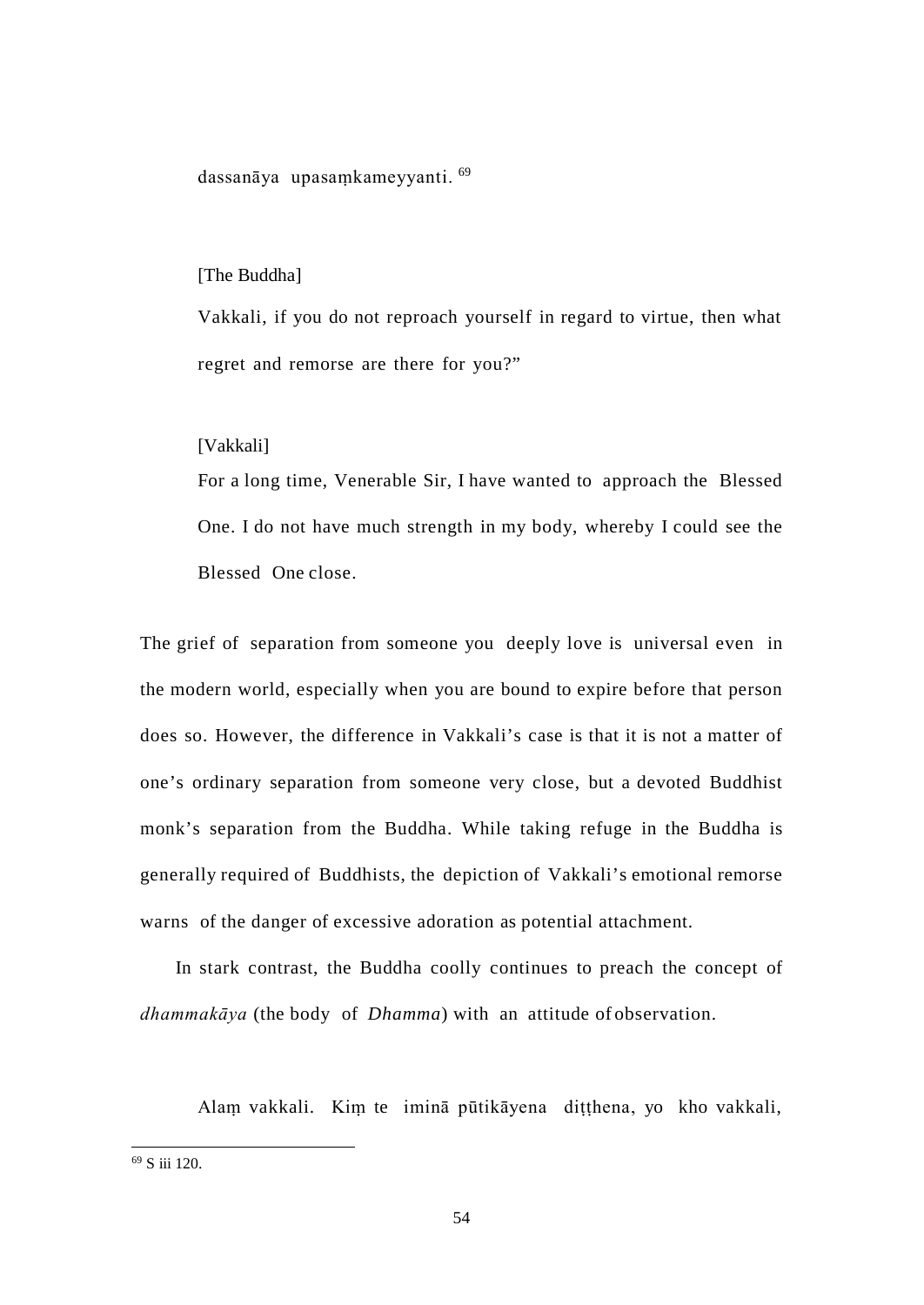*Dhamma*ṃ passati so maṃ passati, yo maṃ passati so *Dhamma*ṃ passati, *Dhamma*ṃ hi vakkali, passanto maṃ passati. Maṃ passanto *Dhamma*ṃ passati. [70](#page-61-0)

## [The Buddha]

Stop, Vakkali! What can you see through this foul body? Whoever, Vakkali, sees the *Dhamma* sees me. Whoever sees me sees the *Dhamma*. One who sees the *Dhamma*, Vakkali, sees me. One who sees me, sees the *Dhamma*.

In addition, Vakkali responds perfectly to the question concerning Buddhism's three characteristics of *anicca*, *dukkha*, *anatta* (impermanence, suffering, non-self) describing the nature of the five aggregates. The Buddha's admonishment in this dialogue might be interpreted as being of the highest importance. However, this contrasts with Vakkali's admission of remorse for separation (from the Buddha) that everyone has to face.

Immediately after this dialogue, Vakkali asks the other monks to carry him upto the Isigili Slope.

etha maṃ āvuso mañcakaṃ āropetvā yena isigilipassaṃ kāḷasīlā tenupasaṃkamatha. Kathaṃ hi nāma mādiso antaraghare kālaṃ

<span id="page-61-0"></span> <sup>70</sup> S iii 120.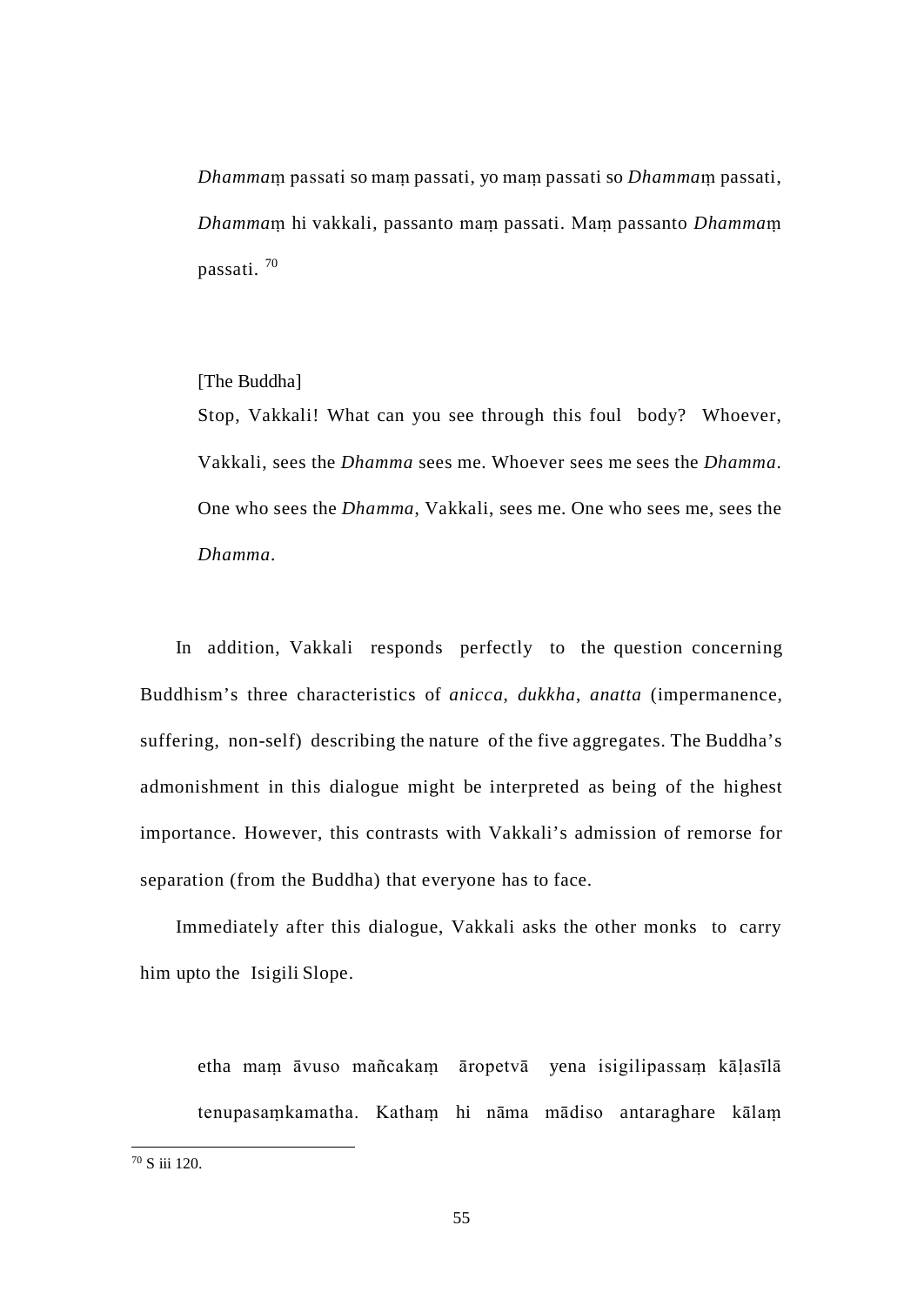kattabbam maññeyyā. [71](#page-62-0)

## [Vakkali]

"Come friends, lift me up onto the bed and let us go up to the Black Rock at the Isigili Slope. How on earth should one like me imagine dying indoors?"

Vakkali's motive for moving to place (C) is described neither in the discourse nor in the commentary. The Isigili Slope is the place where Godhika committed suicide, too, and is a symbolic place for the training of selfmortification as discussed in the case of Godhika. In this scene found in the *Vakkali*-*sutta*, some new thought seem to have occurred in his mind. Vakkali may have been ashamed of his emotional attitude toward the Buddha, which welltrained monks should not have, which may have driven him to practice harder even though his health condition was still unwell.

The Buddha spends the rest of the day at place (D) the Vulture Peak. That night, two beautiful deities appear in front of the Buddha illuminating the mountain. In this second important dialogue (though the Buddha does not reply to them), the two deities foretell both Vakkali's suicidal thoughts and his liberation.

<span id="page-62-0"></span> $71 S$  iii 121.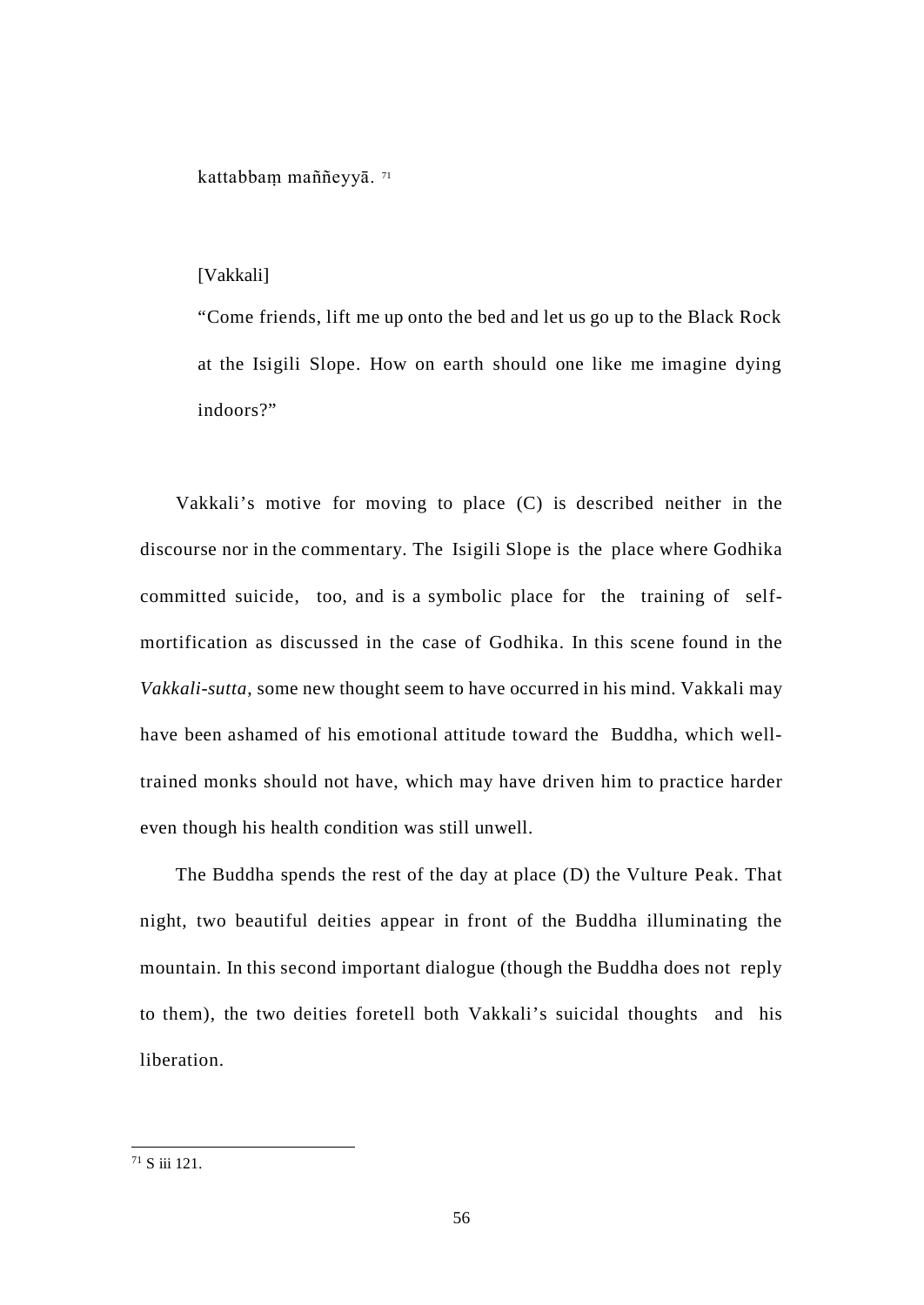Vakkali bhante, bhikkhu vimokkhāya ceteti. ...so hi nūna, bhante, suvimutto vimuccissati. [72](#page-63-0)

[One deity] "Venerable Sir, the monk Vakkali is harboring deliverance."

[The other deity] "Surely, Venerable, just as the well-liberated one has been, he will be emancipated."

Through these two important messengers who illuminate themselves and the whole mountain, this scene is depicted with dazzling brilliance and happiness as they celebrate Vakkali's impending liberation. Accordingly, the Buddha also gives an affirmative statement that Vakkali's death is not to be considered evil.

The next day, the Buddha calls on some monks to deliver his message to Vakkali at place (C), in which he adds his own declaration to the deities' announcement in regard to Vakkali's death.

Mā bhāyi Vakkali, mā bhāyi vakkali, apāpakaṃ te maraṇaṃ bhavissati apāpikā kālakiriyā. [73](#page-63-1)

[The Buddha]

<span id="page-63-0"></span> <sup>72</sup> S iii 121.

<span id="page-63-1"></span><sup>73</sup> S iii 122.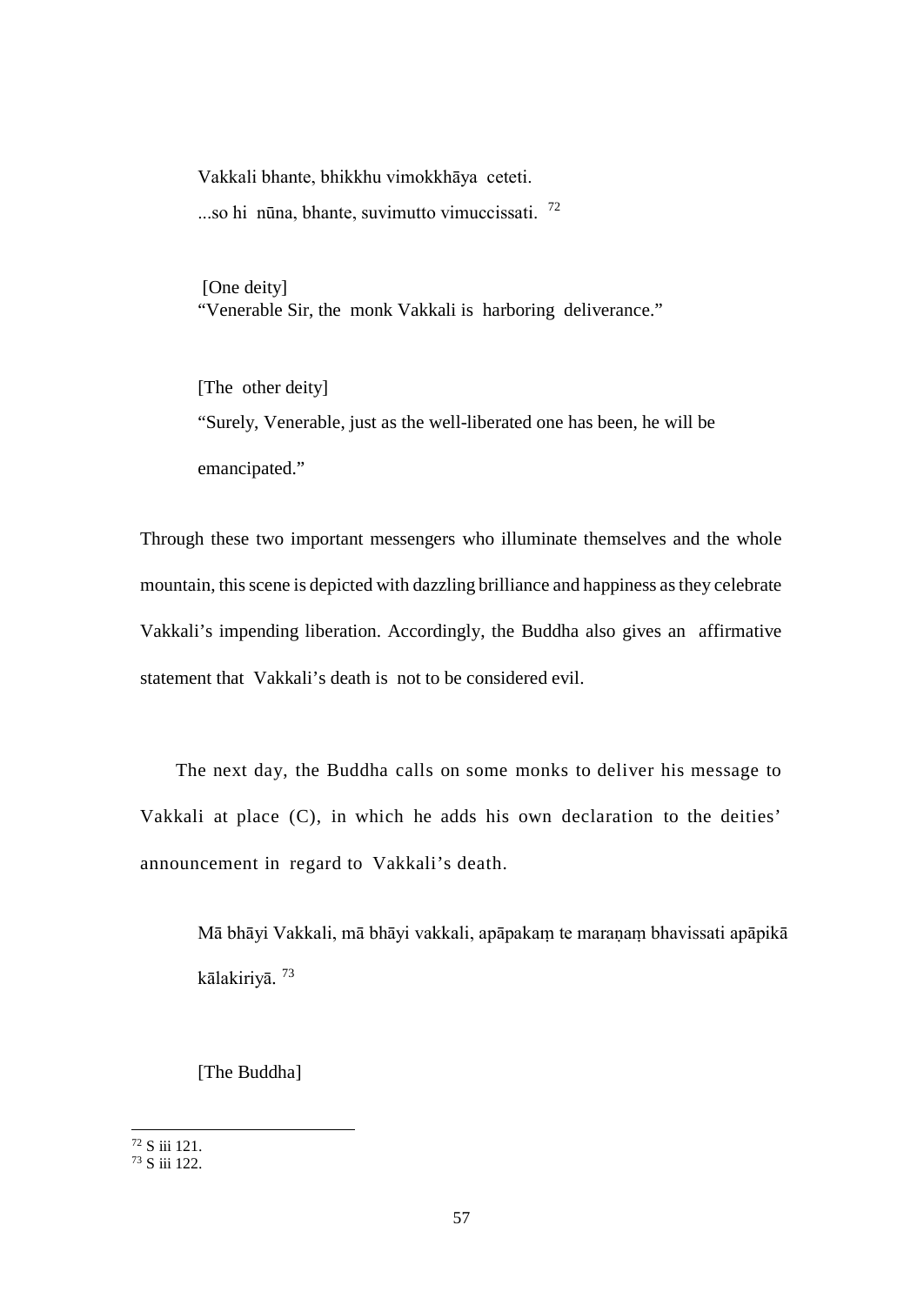"Do not be afraid, Vakkali. Do not be afraid, Vakkali! Your death will not be wrong for you. Ending your life will not be wrong."

After the monks tell him the Buddha's message, Vakkali gives them his reply for the Buddha in return.

<span id="page-64-0"></span>Rūpaṃ aniccaṃ tāhaṃ bhante na kaṃkhāmi, yadaniccaṃ taṃ dukkhanti na vicikicchāmi, yad aniccaṃ dukkhaṃ vipariṇāmadhammaṃ natthi me tattha chando vā rāgo vā pemaṃ vāti na vicikicchāmi. Vedanā aniccā tāhaṃ bhante na kaṃkhāmi... [74](#page-64-1)

## [Vakkali]

"Matter is impermanent. Venerable Sir, I am certain about this. I do not doubt that whatever is impermanent is suffering. I do not doubt that whatever is impermanent and suffering is subject to change. I do not doubt that I have no desire nor lust nor affection for them. Venerable Sir, I am certain that any emotion is impermanent..."

This dialogue between the Buddha and Vakkali is conveyed through the other monks. Vakkali repeats his full understanding of the three characteristics of the five aggregates, which the Buddha has questioned him about on the previous

<span id="page-64-1"></span> <sup>74</sup> S iii 122-f.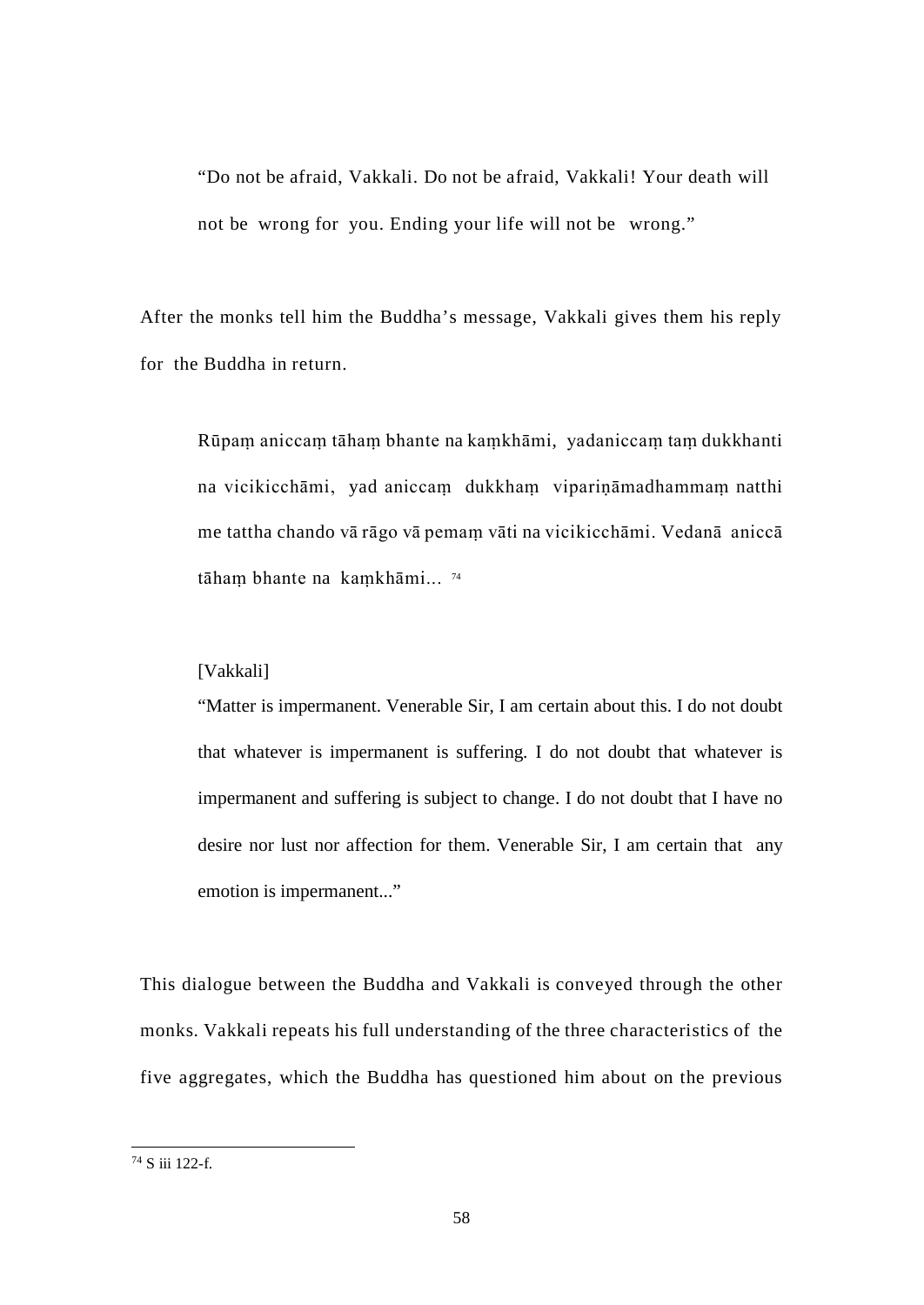day. This dialogue is particularly noteworthy compared to the two other stories because the Buddha proclaims Vakkali's death especially as not being an evil one before he dies. Moreover, Vakkali's answers to the Buddha's questions indicate that he fully realizes the *Dhamma* and is determined to end his life this is his testament or farewell to the world.

After the monks leave Vakkali, he seizes a knife at place (C), the Isigili Slope. The monks come back to the Buddha at place (D), the Vulture Peak. When they finish conveying Vakkali's reply, the Buddha asks them to go to place (C) again because he knows that Vakkali has just died there. They see black smoke, just as in the *Godhika-sutta*, and again it is Māra's doing. The Buddha and Māra repeat the same question and answer; the question is to ask where Vakkali's *viññāṇa* may be found and the answer amounts to a declaration of his *parinibbāna*.

## **2.6. Post-canonical Interpretations of the Vakkali-sutta**

Given the above plot, Vakkali's reply to the Buddha proves his liberation, and his death seems to be embraced by the Buddha. Nevertheless, the commentary emphasizes that he was not enlightened before his death, but instead attained liberation through the practice of *vipassanā*. According to the commentary, the message of the two deities means that Vakkali would attain arahantship through the practice of *vipassanā*. Vakkali was so conceited

59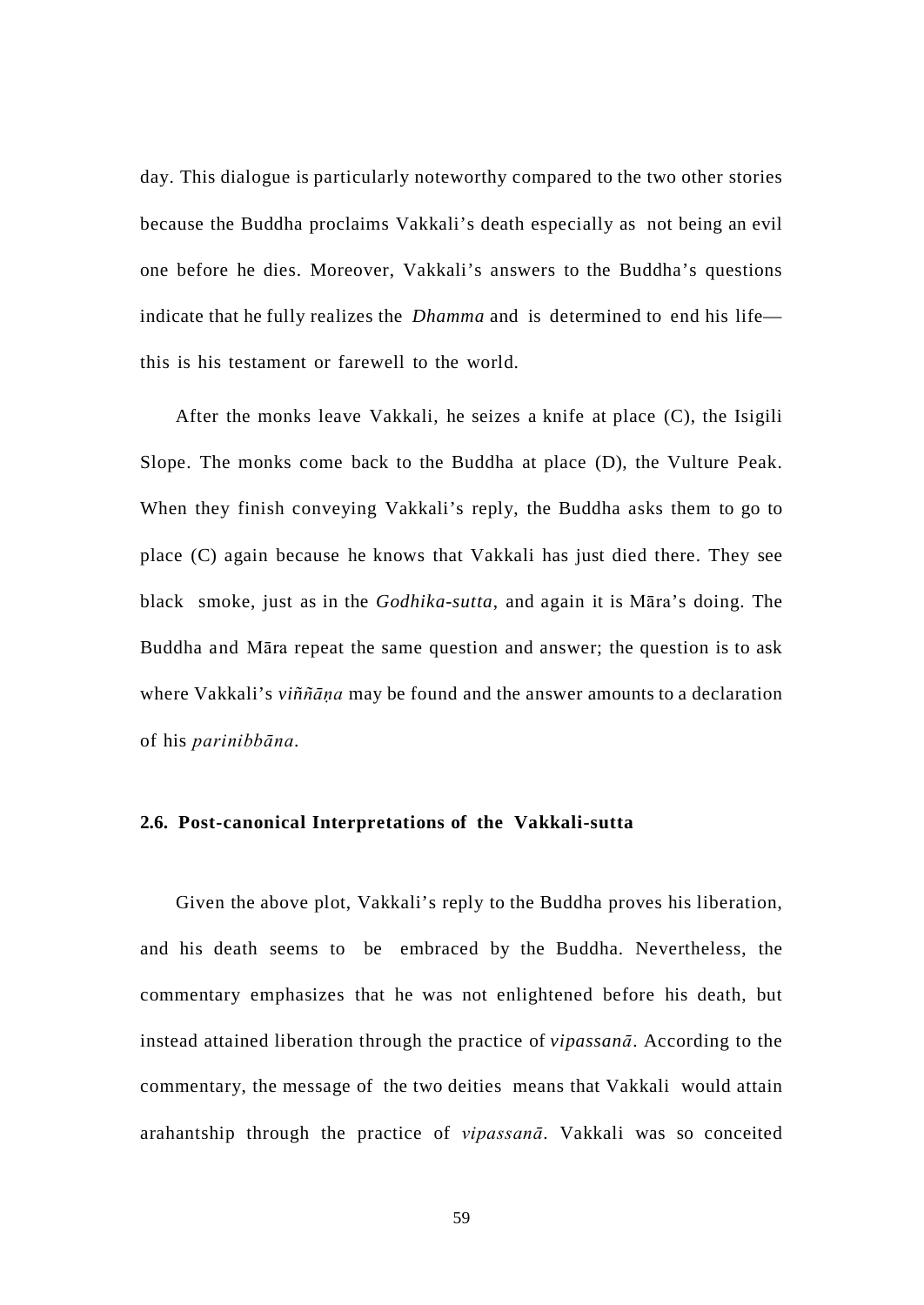(probably due to of his level of understanding of the Buddhist teachings) that he thought his suicide should be permissible. However, Vakkali realized his nature was that of a worldly person when he felt a sharp pain at the moment of slitting his throat with the knife. He immediately turned to the observation of physical sensations, attained arahantship, and died on the spot. [75](#page-66-0)

Delhey suggests that the orientation to time at the moment of Vakkali's realization generated a different interpretation of his death in the Chinese version. The *Ekottara Āgama* contains the statement that just after his knife touched his throat Godhika regretted that his suicide would result in nothing wholesome but merely in the unwholesome, and thus he forthrightly turned to the observation of the five aggregates until he attained *parinibbāna* by *cetovimutti*. [76](#page-66-1)

However, when reading the Pāli discourse without reference to any postcanonical interpretation, the story of Vakkali depicts how he lived and died, simply but eloquently. The theme surrounds the process of his life, in which even a well-trained monk has difficulties renouncing his attachment to the Buddha, but he reflects upon this weakness and returns to practice ardently until he finally achieves liberation celebrated by the Buddha and the deities.

## **2.7. The Plot of the Channa-sutta as Depicted in the Pāli Canon**

<span id="page-66-0"></span> <sup>75</sup> SA ii 315.

<span id="page-66-1"></span><sup>76</sup> The *Ekottara Āgama* 増一阿含経. T2 642c11-20. 是時婆迦梨以刀自刺而作是念。釋迦文佛弟子之 中。所作非法。得惡利不得善利。於如來法中。不得受證而取命終中。不得受證而取命終。是 時尊者婆迦梨便思惟是五盛陰是謂此色。是謂色習。是謂色滅盡。是謂痛想行識。是謂痛想行 識集是謂痛想行識滅盡。彼於此五盛陰熟思惟之。諸有生法皆是死法。知此已便於有漏心得解 脱。爾時尊者婆迦梨於無餘涅槃界而般涅槃。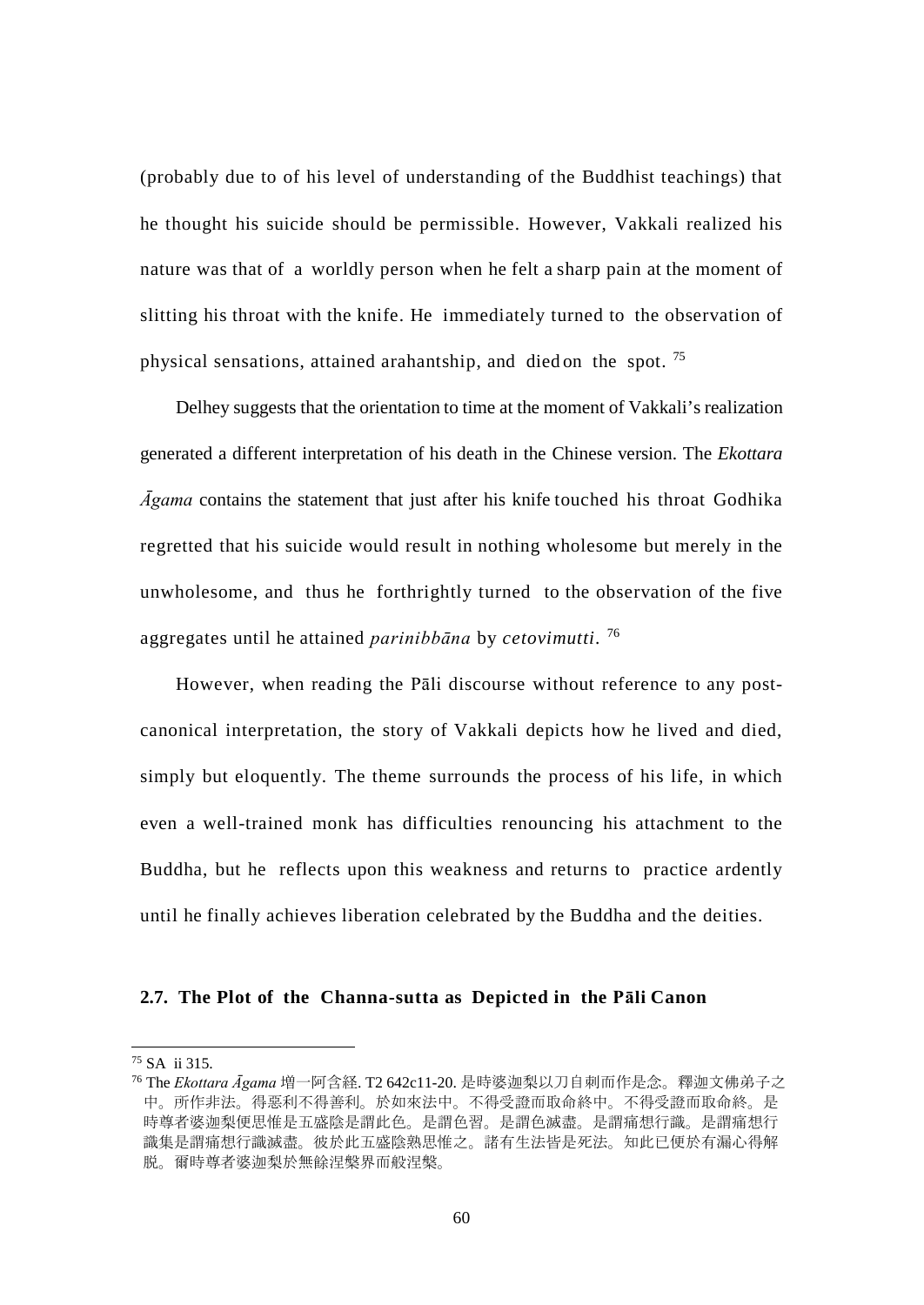The *Channa*-*sutta* is the discourse most studied as pertaining to suicide. The reason is that this discourse has abundant inconsistencies in each dialogue. In fact, these inconsistencies concern Channa's entire life—and, ultimately, our lives. In addition, the Buddha's attitude at the end of the account shows something transcendent beyond the dualistic views that always focus on the result of 'suicide.'

Before examining these issues, I will describe the general plot of this discourse as I have done in the above two discourses. The Buddha stays at place (A), the Squirrel Sanctuary, just as in the two other discourses. Channa is dwelling at place (B), the Vulture Peak. Just as Vakkali suffers from terminal disease, Channa is also confined to bed. In the first dialogue, when Sāriputta and Mahācunda visit him in bed to inquire about his health at place (B), Channa reveals his disease is becoming increasingly worse by using various analogies that suggest the seriousness of his condition. When Channa declares his suicidal intentions, Sāriputta and Mahācunda propose that they will look after him as much as they can.  $77$ 

Na me, āvuso, khamanīyaṃ, na yāpanīyaṃ, bāḷhā me dukkhā vedanā abhikkamanti no paṭikkamanti, abhikkamosānaṃ paññāyati no paṭikkamo. Satthaṃ, āvuso sāriputta, āharissāmi, nāvakaṅkhāmi jīvitanti.

<span id="page-67-0"></span> <sup>77</sup> Bodhi, (2000:1165).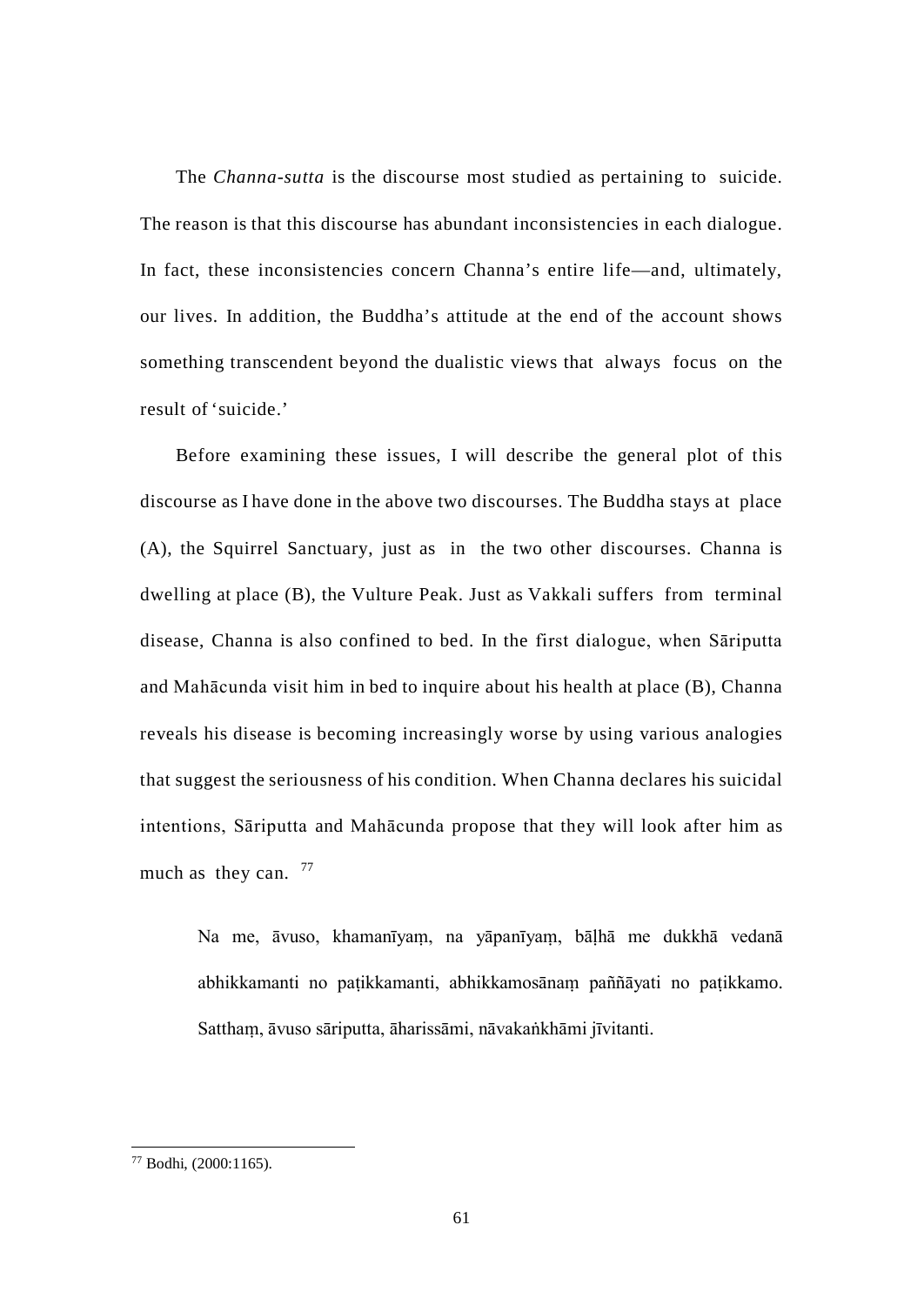Mā āyasmā Canno satthaṃ āharesi āpetāyasmā Channo yāpentaṃ mayaṃ āyasmantaṃ Channaṃ icchāma. Sace āyasmato channassa natthi sappāyāni bhojanāni ahaṃ āyasmato Channassa sappāyāni bhojanāni pariyesissāmi... yāpetāyasmā Channo yāpentaṃ mayam āyasmantaṃ Channaṃ icchāmā. [78](#page-68-0)

## [Channa]

"I am not bearing up, I am not getting better. Strong painful feelings are increasing in me, not subsiding, and their increase, not their subsiding, is to be discerned. I will use a knife, friend Sariputta, I have no desire to live."

## [Sāriputta]

"Let the Venerable Channa not take up the knife. Let the Venerable Channa live on. We want the Venerable Channa to live on. If the Venerable Channa has no suitable food, I will go to search for suitable food for him... Let the Venerable Channa live on. We want the Venerable Channa to live on."

Since involvement in murder is absolutely prohibited by the Vinaya rules, their attempt to nurse the sick monk is appropriate as members of the *saṅgha* order. [79](#page-68-1)

<span id="page-68-0"></span> <sup>78</sup> S iv 57.

<span id="page-68-1"></span><sup>79</sup> As Keown notes, monks' visiting the sick is recounted in the canon. In addition to the *suttas* of the three monks, there are some more examples in S v 344 (Dīghāvu); S iii 124 (Assajji); M iii 258, S.v 380 (Anāthapiṅḍika). For further variations, see Keown (1996:14). Moreover, killing the sick out of compassion is included in the third pārājika offence (V iii 79).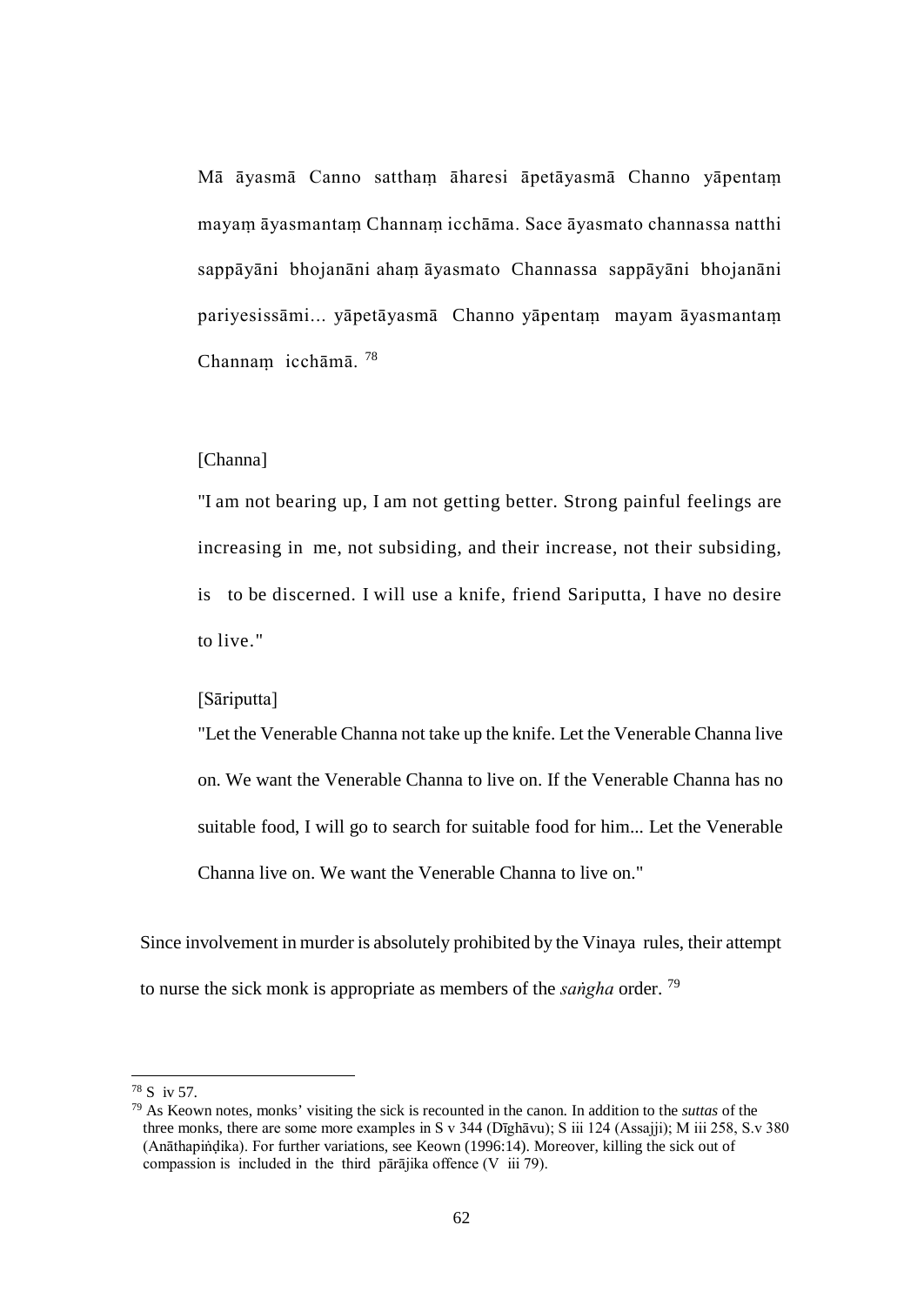However, Channa refuses their offer. He claims that he is qualified to end his life as his death will be considered *anupavajja* (blameless).

Api ca me, āvuso, satthā pariciṇṇo dīgharattaṃ manāpeneva, no amanāpena. etaṃhi, āvuso sāvakassa patirūpaṃ. Yaṃ satthāraṃ paricareyya manāpeneva no amanāpena tam anupavajjaṃ Channo bhikkhu sattham āharissatīti evam etam āvuso Sāriputta dhārehī ti. [80](#page-69-0)

#### [Channa]

"Moreover, friend, for a long time I have practiced only what the Teacher would approve, but not disapprove. It is exactly proper for a disciple to practice what the Teacher would approve, but not disapprove. You should think, friend Sāriputta: because it is blameless, the bhikkhu Channa, will take up a knife."

In the second dialogue, Sāriputta together with Mahācunda begins to test Channa by asking if he understands the three characteristics associated with the six consciousnesses and their respective objects. These two elderly monks must suspect that Channa believes himself to be an arahant who has nothing to do anymore with life because he has performed all the necessary practices for the Buddha. Channa answers their questions precisely, which implies that he

<span id="page-69-0"></span> $80 S$  iv 57.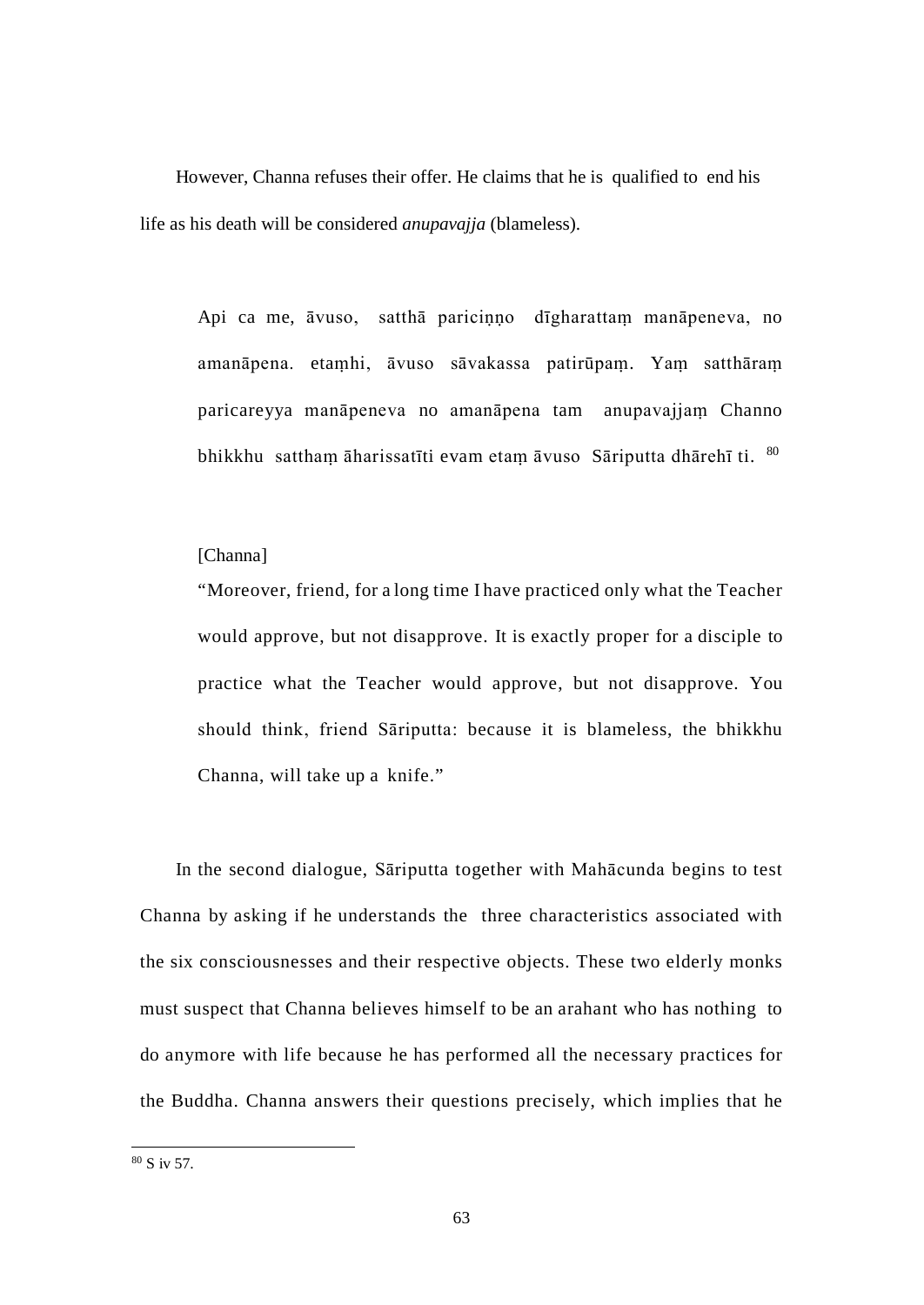correctly understands those Buddhist concepts. This is why Mahācunda gives an important exhortation like a 'certificate of passing the test' at the end of their conversation.

Tasmāti ha āvuso Channa idam pi tassa Bhagavato sāsanam niccakappaṃ sādhukam manasi kātabbaṃ. Nissitassa calitam anissitassa calitaṃ natthi. calite asati passaddhi hoti. passaddhiyā sati nati na hoti. natiyā asati āgatigati na hoti. āgatigatiyā asati cutūpapāto na hoti. cutūpapāte asati nevidha na huraṃ na ubhayam antarena esevanto dukkhassāti. [81](#page-70-0)

## [Mahācunda]

Therefore, friend Channa, this is the teaching of the Blessed One, which is perpetually to be well-considered. One who has attachments is agitated. One who has no attachments is not agitated. When one is not agitated, there is tranquility. When there is tranquility, there is no inclination. When there is no inclination, there is no coming and going. When there is no coming and going, there is no death and birth. When there is no death and birth, there is neither this world nor beyond nor in between the two. This in itself is the end of suffering.

If we take this exhortation literally, Channa's liberation from the cycle of

<span id="page-70-0"></span> <sup>81</sup> S iv 59.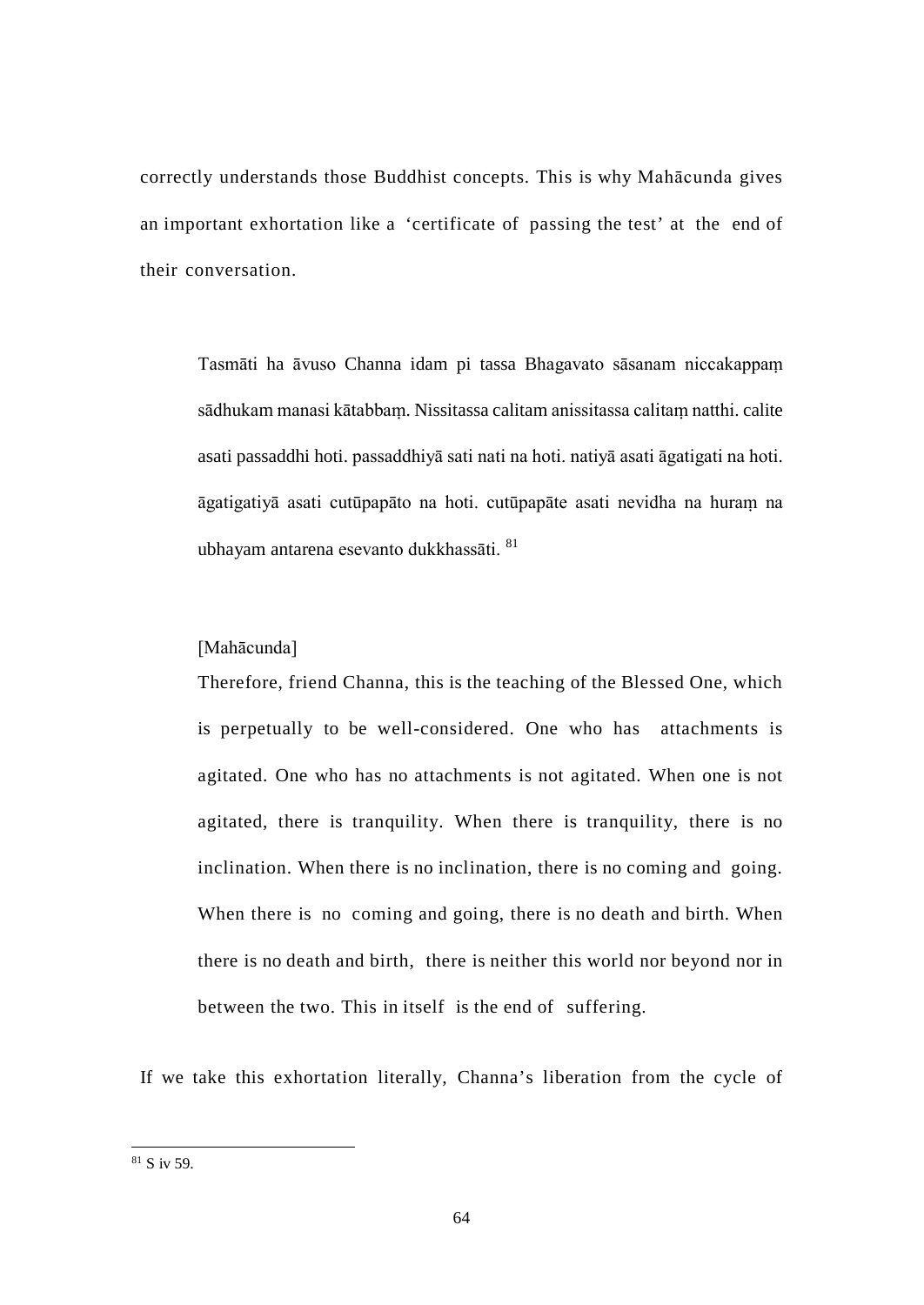rebirth appears to have been ascertained by these two major Buddhist disciples and therefore, Channa's death ensues.

The last and most important dialogue centers on the explanation of the word *anupavajja* that Channa has mentioned before his death, making an interesting contrast between Sāriputta's confusion and the Buddha's dignified correction. Sāriputta approaches the Buddha at place (A) in order to ask where Channa has been reborn. Instead of answering Sāriputta's question, the Buddha declares Channa's liberation by reminding Sāriputta of the word *anupavajja*  (blameless) that Channa mentioned before his death.

Nanu te, Sāriputta Channena bhikkhunā sammukhā yeva anupavajjatā byākatāti.

Atthi, bhante, Pubbavijjanaṃ nāma Vajjigāmo. tatthāyasmato Channassa mittakulāni suhajjakulāni upavajjakulānīti. [82](#page-71-0)

[The Buddha]

Sāriputta, didn't the bhikkhu Channa declare his blamelessness (anupavajja) right in front of you?

[Sāriputta]

<span id="page-71-0"></span> <sup>82</sup> S iv 59.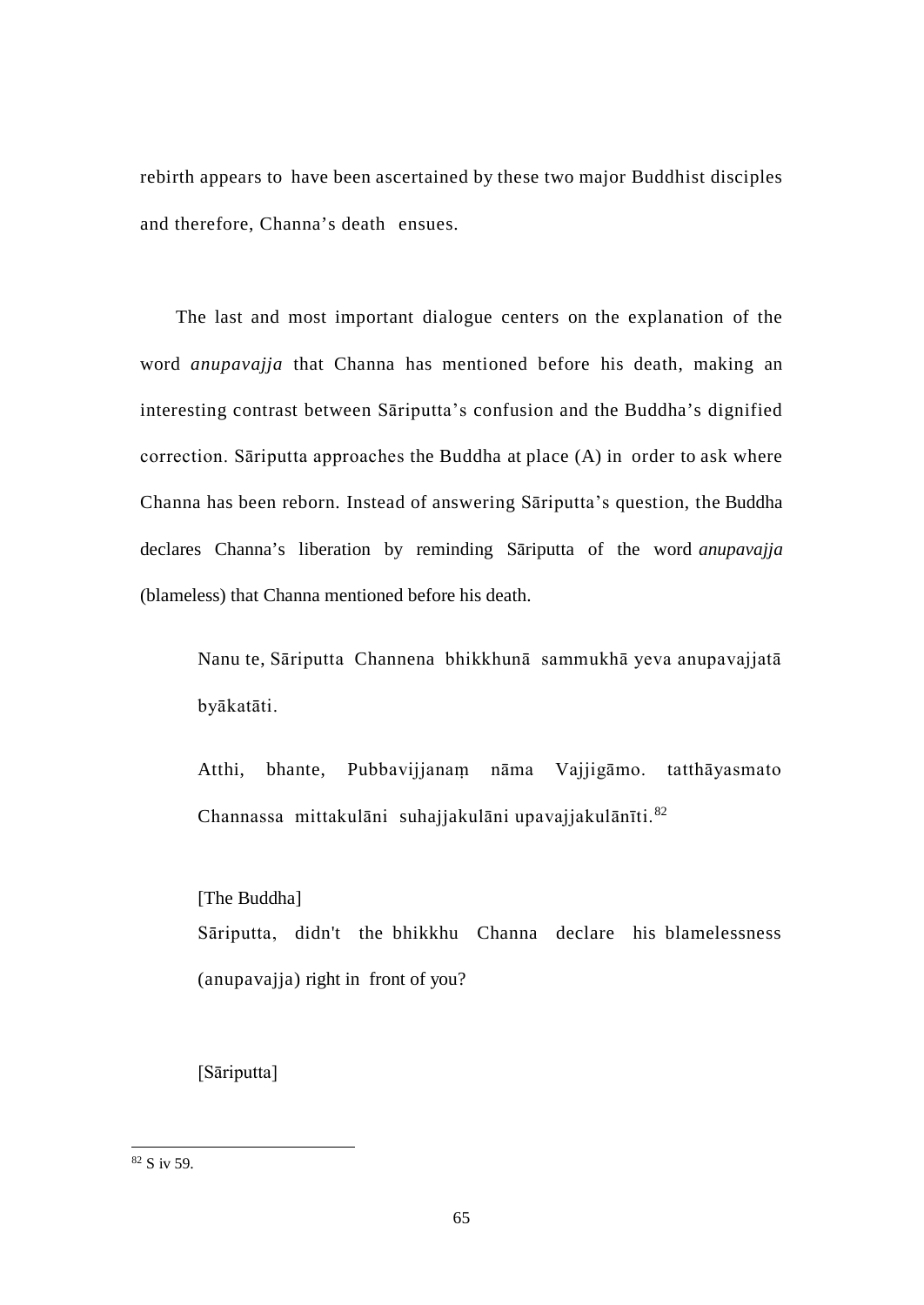Venerable Sir, there is a Vajjan village named Pubbavijjan. There the Venerable Channa had families that he was friendly with, was close with, and frequently visited (*upavajja*-*kulāni*).

In the dialogue the *jeu de mots* leads the commentary to the interpretation that Sāriputta had confused the word *anupavajja* with *upavajja*(-*kulāni*). I will discuss these terms below. Interestingly, the term *upavajja* is mostly used as 'blameworthy' in the Pāli canon. As Keown suggests, the pronunciation of this term as Sāriputta misheard, is similar to that of *uppajjana*  (rebirth). [83](#page-72-0) Immediately Sāriputta associates the misheard word with the memory that Channa associated with lay families in his lifetime, even though well-trained monks should abstain from such a habit. For this reason, Sāriputta thinks Channa should not be liberated but instead should be reborn. Nevertheless, the Buddha corrects Sāriputta's mistake in relation to the original meaning of *upavajja*, saying he is not *saupavajja*, which is the compound of *sa-upavajja*, 'being blameworthy.' [84](#page-72-1)

na kho panāhaṃ Sāriputta, ettāvatā Sa-upavajjo ti vadāmi. Yo kho Sāriputta, tañca kāyaṃ nikkhipati aññañca kāyaṃ upādiyati, tam ahaṃ

<span id="page-72-0"></span> <sup>83</sup> Keown (1996:22-f).

<span id="page-72-1"></span><sup>&</sup>lt;sup>84</sup> In PTS Pāli-English Dictionary, the prefix sa has the senses of "with," "possessed of, having" and "same as." (1952:114).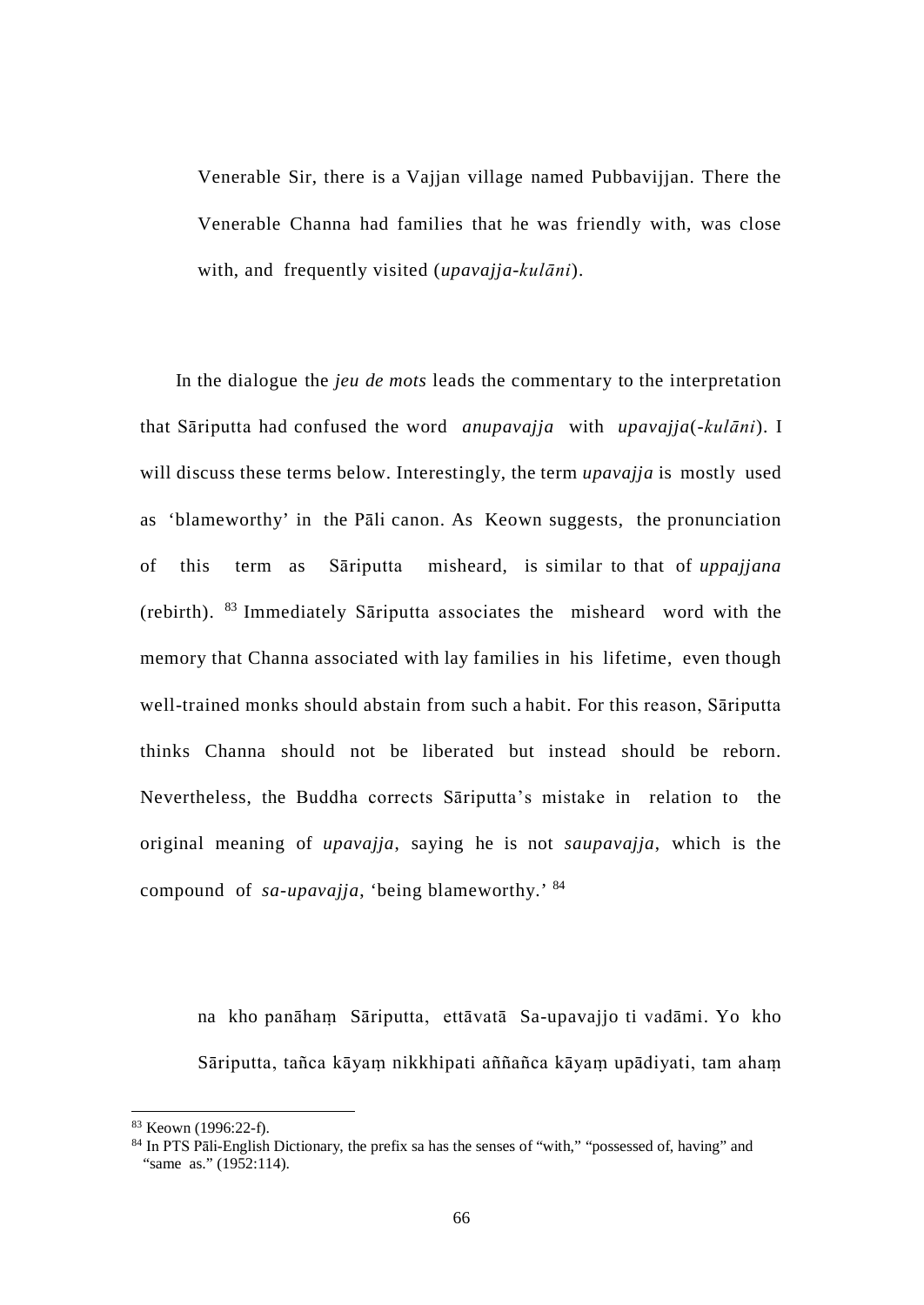Sa-upavajjo ti vadāmi, taṃ Channassa bhikkhuno natthi. Anupavajjaṃ Channena bhikkhunā satthaṃ āharitanti evam etaṃ Sāriputta dhārehīti. [85](#page-73-0)

#### [The Buddha]

No, Sāriputta, I am not saying to that extent that he is saupavajja. Sariputta, when one discards this body and takes up another body, I say one is blameworthy. This is not the case of the bhikkhu Channa. Because it is blamess, the knife was taken by the bhikkhu Channa. Sariputta, you should remember in this way.

The story of this discourse has some incoherent parts, which have raised controversies regarding the authenticity of the discourse. For instance, Woodward doubts the later reconstruction of the discourse in regard to the suicide of Channa. <sup>[86](#page-73-1)</sup> The critical point of Channa's liberation is not certain. Mahācunda's statement seems to praise Channa's answers, emphasizing 'this is the teaching of the Buddha' (*bhagavato sāsana*). His statement also ends with the same passage that depicts the state of *nibbāna* in *Udāna*. [87](#page-73-2) Thus the Buddha's affirmation regarding *anupavajja* seems to have certified Channa's arahanthood. Otherwise, those two statements might be merely predictions.

 $\overline{a}$ 

<span id="page-73-1"></span><span id="page-73-0"></span><sup>&</sup>lt;sup>86</sup> He suggests that the redactors of the canon make the Buddha "sanction the unworthy act of the poor little sufferer" (1956:xi).

<span id="page-73-2"></span><sup>87</sup> Ud 81.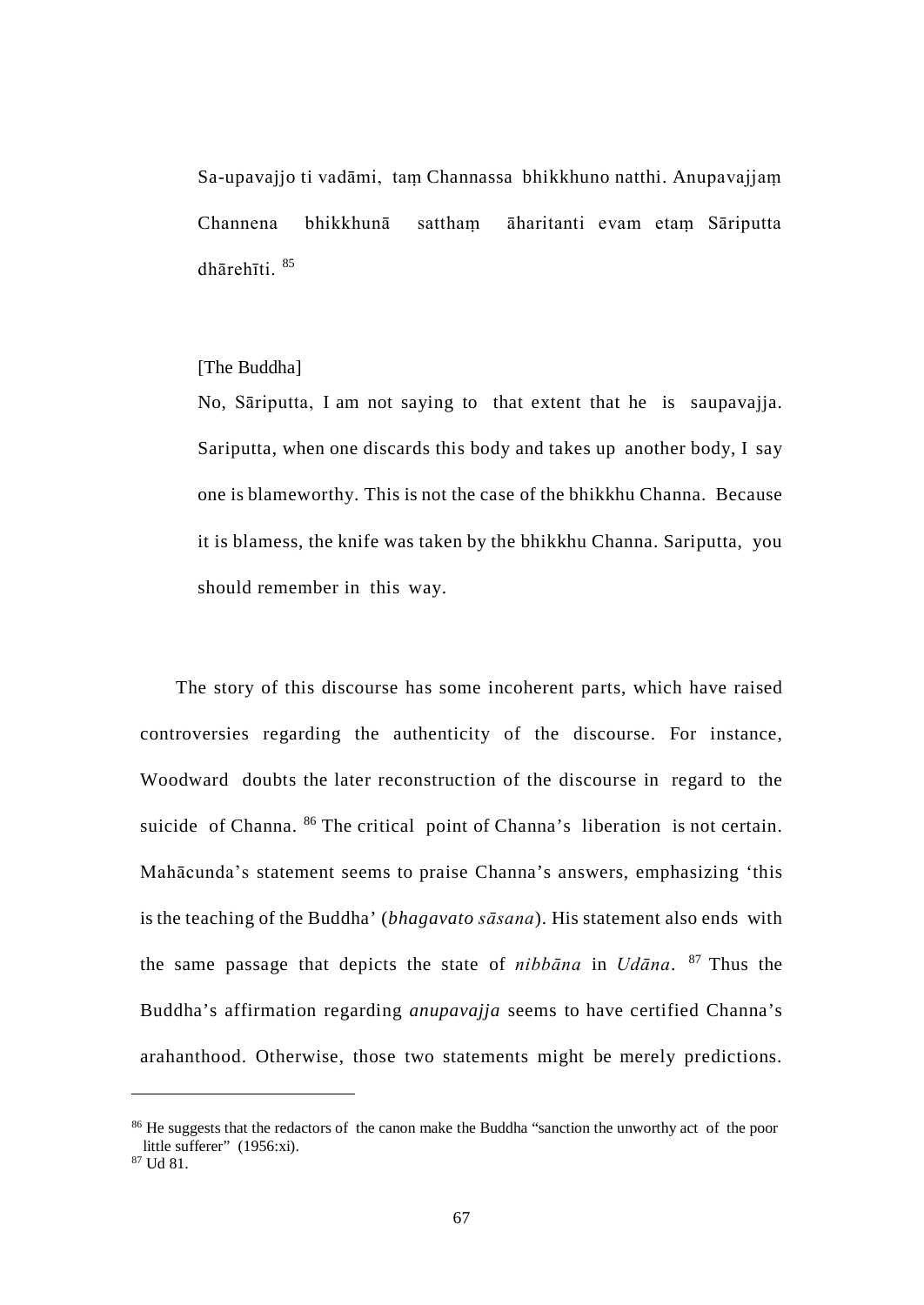Channa might have become an arahant before or while he was stabbing his neck, or even after he died.

#### **2.8. The Controversies over the Channa-sutta in Buddhist Ethics**

The commentary employs the concept of *samasīsī* in order to interpret Channa's death similarly to that of Godhika's; that is, Buddhaghosa posits that Channa was not an arahant before his death, but that rather his arahanthood occurred at the moment of death. [88](#page-74-0)

However, this reasoning is not fully convincing, and other interpretations have been put forth by modern scholars. In his comparative study on Channa's suicide, Ryuken Nawa claims that the *Saṃyukta Āgama* recognizes Channa's arahanthood before his death. In this context, the Buddha tells Sāriputta that even a monk who is fully enlightened with the right wisdom may have been close to lay families as supporters, and he (Channa) should not be blameworthy if he had such families supporting him.  $89$ 

Probably the most well known study on Channa's suicide is by Damien Keown. His argument centers on the two concepts of 'exoneration' and 'condonation' established in Western ethics and law: "Exoneration and

<span id="page-74-0"></span> <sup>88</sup> SA.ii.372-f. So attano puthujjanabhāvaṃ ñatvā, saṃviggacitto vipassanaṃ paṭṭhapetvā, saṅkhāre pariggaṇhanto arahattaṃ patvā, samasīsī hutvā parinibbuto. Sammukhāyeva anupavajjatā byākatāti kiñcāpi idaṃ therassa puthujjanakāle byākaraṇaṃ hoti; etena pana byākaraṇena anantarāyamassa parinibbānaṃ ahosi. Tasmā bhagavā tadeva byākaraṇaṃ gahetvā kathesi.

<span id="page-74-1"></span><sup>89</sup> See Nawa, (2011:75-f). His reference is found in the *Saṃyukta Āgama* 雑阿含経 T vol.2 p.348a23-25. 佛告舍利弗。如是舍利弗。正智正善解脱善男子。有供養家親厚家善言語家。舍利弗。我不説 彼有大過。若有捨此身餘身相續者。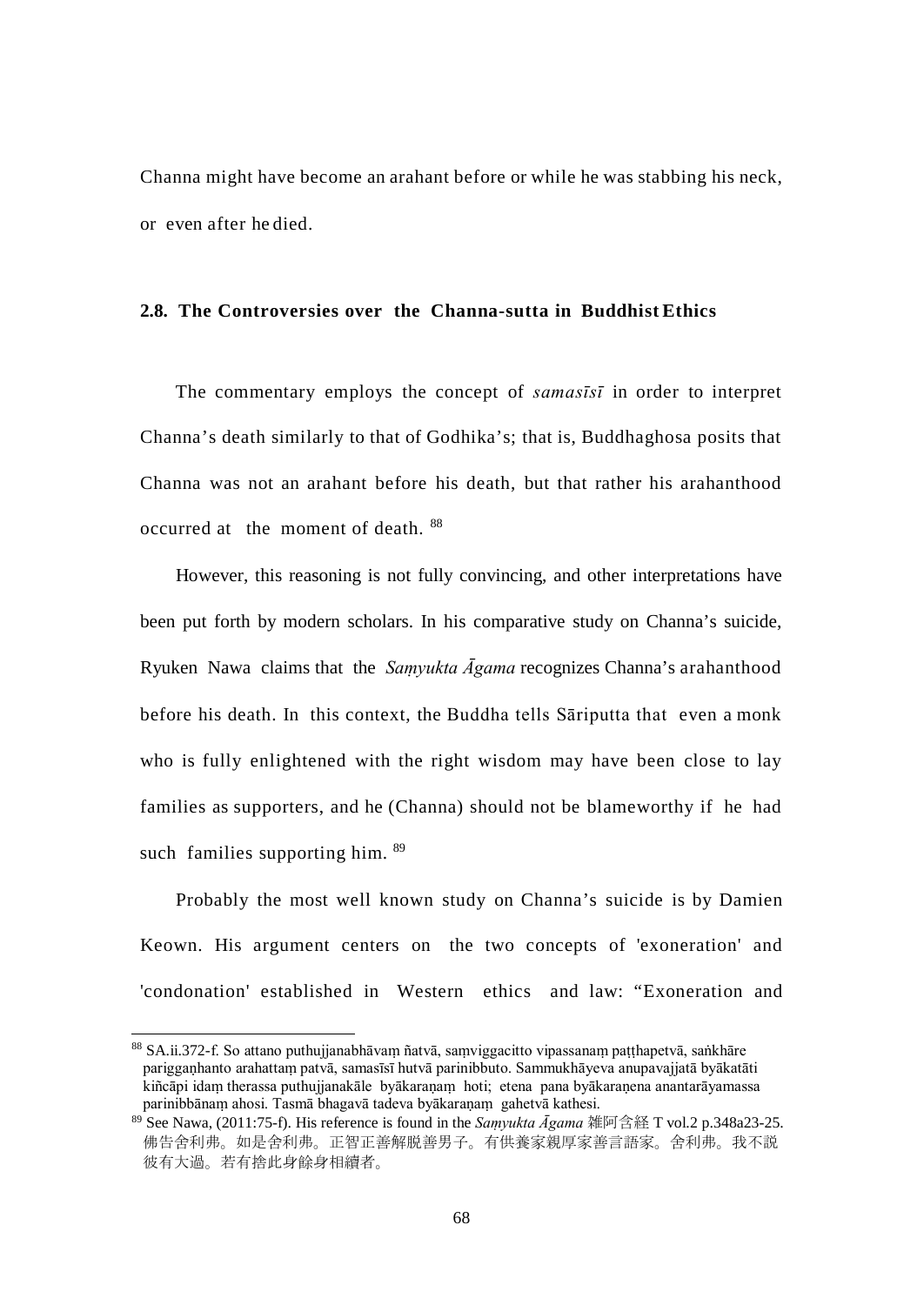condonation are two different things. Exoneration is the removal of a burden (onus) of guilt, while condonation is the approval of what is done."  $90$  In other words, exoneration is legally free from punishment, while condonation depends on extenuating conditions and sympathy by others. Keown applies the concept of exoneration to the case of Channa. According to Keown's argument, the commentary unusually interpreted the meaning of *anupavajja*, which contains the compound word *an-upavajja* and generally means 'blameless', to the compound *an-uppajja* (not reborn), which is an antonym of *sa-upavajja* (to be reborn). <sup>[91](#page-75-1)</sup> The commentary also attempts to "avoid the dilemmas of an Arhat breaking the precepts." [92](#page-75-2) If Channa's suicide is 'blameless' or if he decided not to be reborn, he could be liberated from the offence, which means he could be 'exonerated.' Nevertheless, Keown concludes his action should not be 'condoned' as the *Pāli* sources consistently condemn the intentional killing of life. [93](#page-75-3)

However, apart from these ethical views and commentarial interpretations, the discourse itself simply narrates Channa's life story describing the process of how even a monk can suffer from disease, tries to understand the teachings, accepts the onset of his terminal illness in agony, and receives the declaration

<span id="page-75-0"></span> <sup>90</sup> Keown, (1996:18). In addition, I received this personal explanation about these two terms when I met Keown in Bangkok, 2013. He also gave this example: there is a banker whose child has been kidnapped, and the kidnappers demand a ransom; thus the banker embezzles the money from the bank where he works. In this case, Keown suggested that the banker would be exonerated due to the extenuating threat, but his wrong act of embezzlement should not be condoned.

<sup>&</sup>lt;sup>91</sup> SA ii 371. Anupavajjanti appavattikam appatisandhikam.

<span id="page-75-2"></span><span id="page-75-1"></span> $92$  Keown (1996:28-f).

<span id="page-75-3"></span> $93$  Ibid,  $(28-31)$ .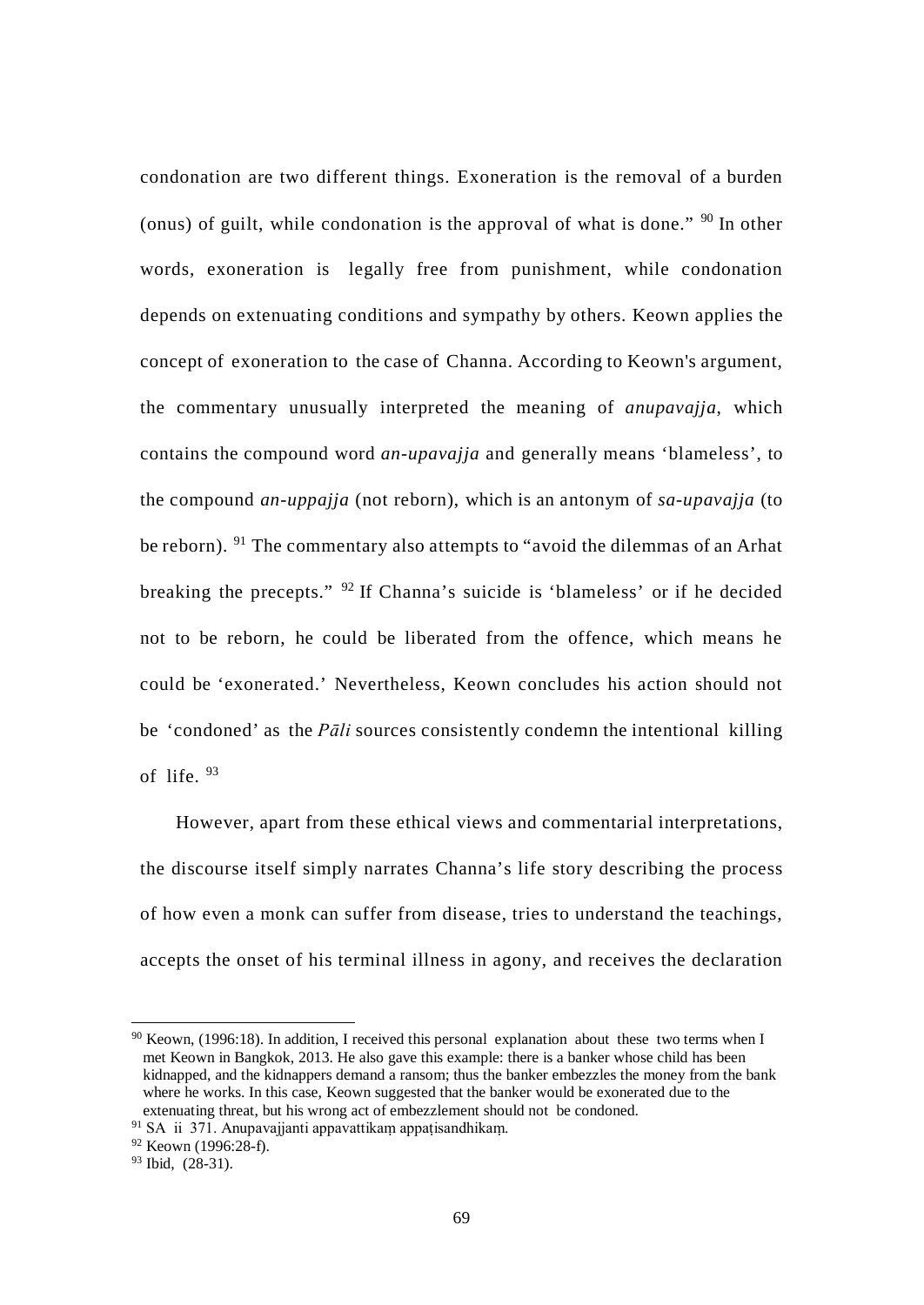of enlightenment from the Buddha after his death. Channa's story eloquently expresses the essential themes of life, which should be of concern to us regardless of time and nationality.

Kiyoyuki Koike has closely examined all of the cases of these three monks. He argues that "the grounds for *parinibbāna* are absolutely attributed to the perfection of practice, not to the means of committing suicide."  $94$  He suggests that their suicidal intentions are psychologically natural for any human being who is terminally ill and in pain. More importantly, Koike notes that it is because of compassion that the Buddha declared their *parinibbāna* after their deaths, which is a declaration for the dead to become arahants retrospectively: they diligently continued to practice even in agony, thereupon reaching liberation, and subsequently died.  $95$  Koike also points out that the gap in the dialogue between Sāriputta and the Buddha in the *Channa-sutta*, is that between morality (*vinaya* and *sīla* as represented by the *saṅgha*) and religion (transcendence of right and wrong by liberation). <sup>[96](#page-76-2)</sup>

When an audience reads or watches the story of *Romeo and Juliette*, do they focus on only the young couple's suicides? Do they think that the theme of the story relies only on the act of suicide? The ending of the story, resulting in their suicides, is rather the medium for expressing how strong their love is, which is the theme. Thus, *Romeo and Juliette* is not merely a suicide story.

<span id="page-76-0"></span><sup>94</sup> Koike (2007: 38).

<span id="page-76-1"></span> $95$  Ibid,  $(38-f)$ .

<span id="page-76-2"></span> $96$  Ibid,  $(24:38-f)$ .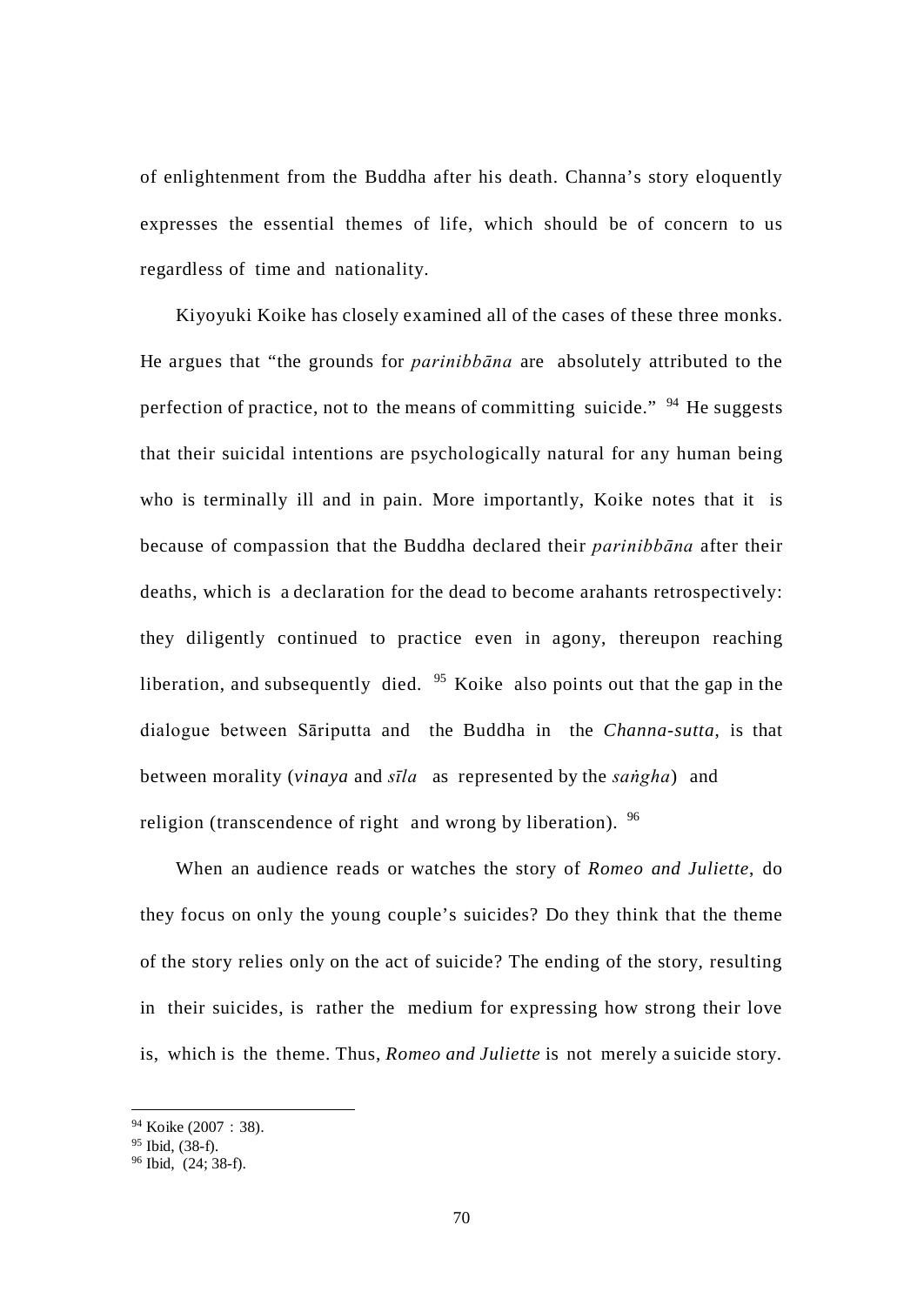Similarly, in the stories of these three monks analyzed in regard to the ethical views of suicide in Buddhism, the themes do not only revolve around the resultant suicides of the monks. Commentaries both ancient and modern have tried to resolve the discrepancy between the stories' ideas of an arahant's suicide and other parts of the *Tipitaka* that condemn all killing, including selfkilling. This struggle to 'time' the moment of liberation has been the focus even in present-day Buddhist ethics. Thus these narratives have attracted the interest of the commentaries and modern research in terms of the ethicization of the relationship between suicide and arahantship. The notion of the impossibility of suicide by arahants resulted in the rationalization of the act by emphasizing the idea of karma in later texts such as the *Milindapañha,*  which states that arahants long for neither life nor death and just await their time of death because they never 'destroy what is unripe.' <sup>[97](#page-77-0)</sup>

Each of the three discourses depicts a drama demonstrating the importance of one's progression in life—the process whereby a person, even a monk, suffers and wishes to die. But in these examples a person finds his salvation through the strenuous effort of training as a Buddhist monastic who reaches final liberation. Therefore, these stories are filled with multiple important messages and meanings of life, and do not just embody a limited focus on suicide.

<span id="page-77-0"></span> $97$  Mil 44-f. Horner. trans. p.61. For further discussion of the ethicization of karma in Milindapañhā, see Main, (2008) and Mcdermott, (1977)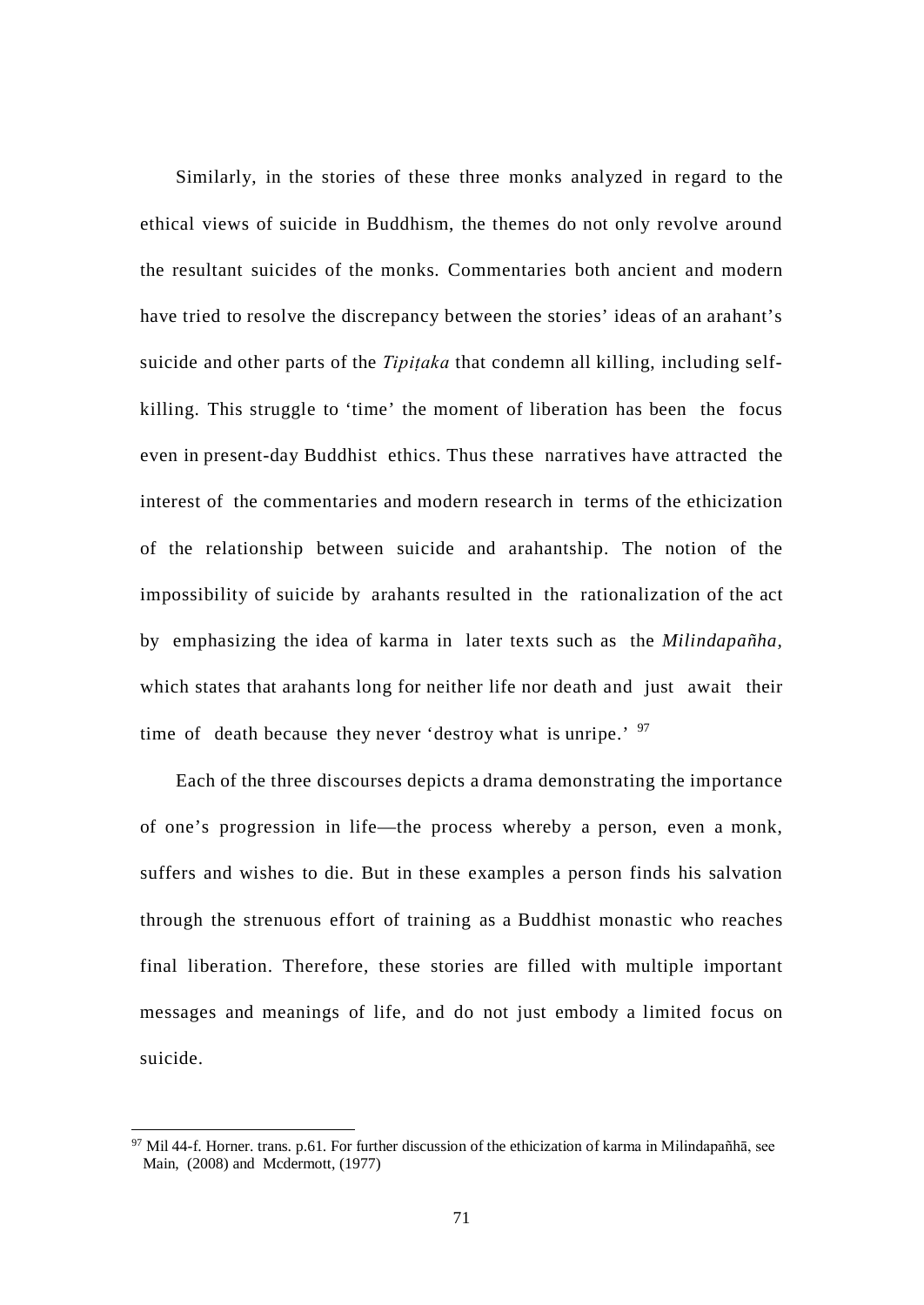# **Chapter III**

## **Self-sacrifice of the Bodhisatta in the Jataka Narratives**

In this chapter, I investigate the voluntary death by the Bodhisatta, the 'Buddha-to-be,' who trains himself to aim for Buddhahood. The Buddha's previous lives are narrated in the 547 *jātaka* narratives, in which we see the Bodhisatta incarnated in various existences including a monastic, a king, and an animal. The *jātaka* narratives are widely popular in Theravāda Buddhist countries because of the messages that the Bodhisatta's actions impart, forming the foundation of moral values for Buddhists such as extraordinary generosity, compassion, and patience.

### **3.1. Dāna Pāramī**

The *jātaka* narratives are said to illustrate how the Bodhisatta developed the qualities of the ten perfections (*dasa pāramiyo*) in his past existences until he was born as Gotama who became the Buddha. The classification of ten perfections is usually mentioned more in later literature than in the *Pāli Tipiṭaka*. According to the *Visuddhimagga*, all of the ten perfections can be obtained through the development of the four divine abidings (*brahma vihāra*) such as loving kindness, compassion, sympathetic-joy and equanimity.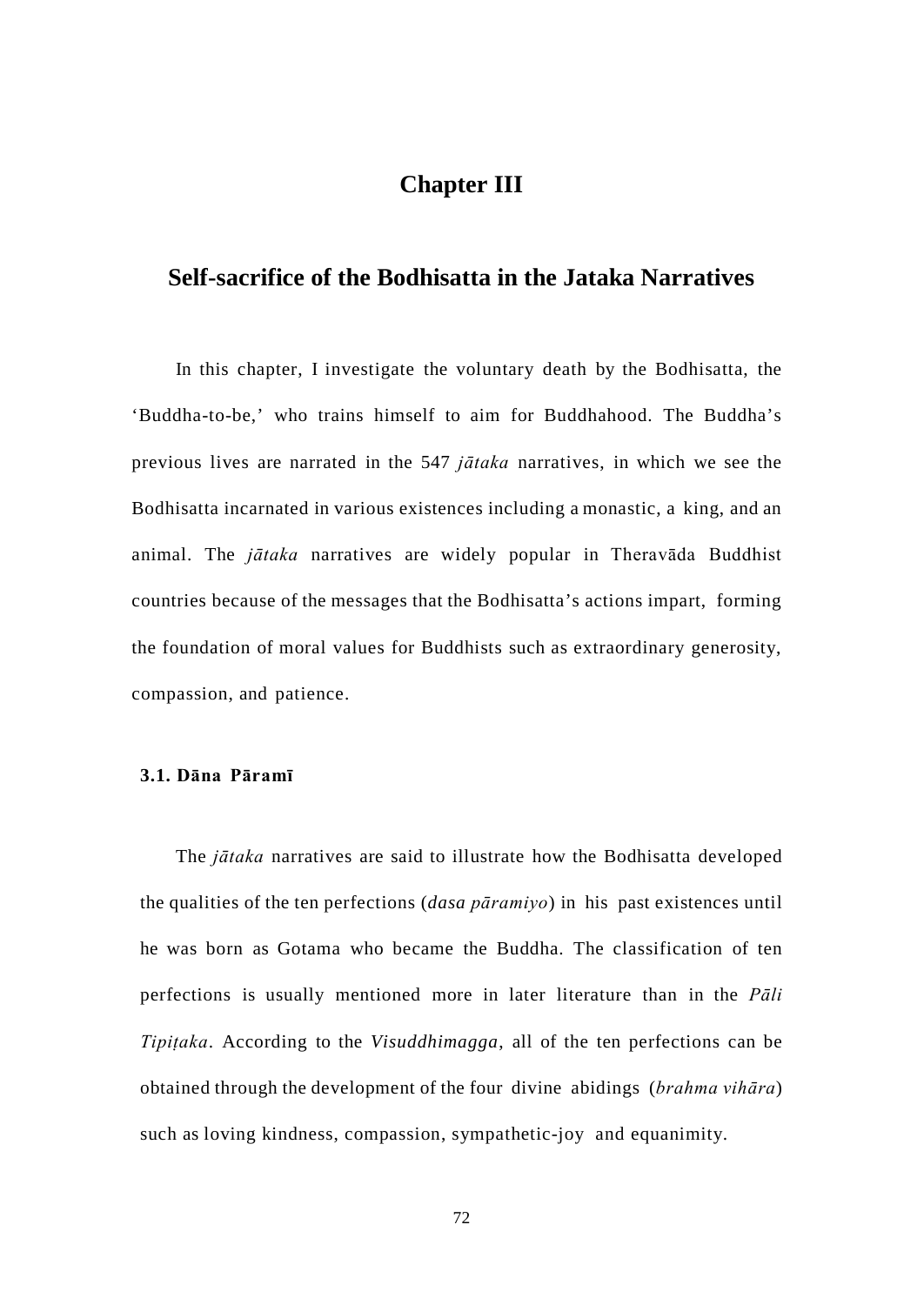The *Visuddhimagga* also states: The Great Beings (*mahā-sattā*; synonymous with a Bodhisatta) produce a mind-set by which they attend to beings' welfare and beings' suffering, harbout the wish that beings may achieve various successes and that these successes will be of long duration, and establish an impartial attitude toward them.<sup>[98](#page-79-0)</sup>Following this description, the *Visuddhimagga* enumerates the ten perfections as: (1) making offerings (*dāna*) with pleasure and indiscrimination, (2) virtue (*sīla*) to avoid being harmful, (3) renunciation (*nekkhamma*) for perfecting the virtue, (4) wisdom (*paññā*) to discern what is good or bad without confusion, (5) energy (*vīriya*) that perpetually occurs by considering beings' welfare and happiness, (6) patience (*khanti*) with beings' many kinds of faults, (7) truth (*sacca* in general, but *na visaṃvādeti* in the *Visuddhimagga*) whereby one should not break one's word, (8) decision (*adhiṭṭhāna*) that is unshakable for the purpose of beings' welfare and happiness, (9) loving-kindness (*mettā*) that is unshakable, (10) equanimity (*upekkha*) that they expect nothing in return. <sup>[99](#page-79-1)</sup>

In consideration of the *dasa pāramī*, it is notable that in the *jātaka* narratives the *dāna* performed by the Bodhisatta ranges from giving food or

<span id="page-79-0"></span> <sup>98</sup> Vism 124.Evaṃ subhaparamādivasena etāsaṃ ānubhāvaṃ viditvā puna sabbāpetā dānādīnaṃ sabbakalyāṇadhammānaṃ paripūrikāti veditabbā. Sattesu hi hitajjhāsayatāya sattānaṃ dukkhāsahanatāya, pattasampattivisesānaṃ ciraṭṭhitikāmatāya, sabbasattesu ca pakkhapātābhāvena samappavattacittā mahāsattā.

<span id="page-79-1"></span><sup>99</sup> Vism 124. ...vibhāgaṃ akatvā sabbasattānaṃ sukhanidānaṃ dānaṃ denti. Tesaṃ upaghātaṃ parivajjayantā sīlaṃ samādiyanti. Sīlaparipūraṇatthaṃ nekkhammaṃ bhajanti. Sattānaṃ hitāhitesu asammohatthāya paññaṃ pariyodapenti. Sattānaṃ hitasukhatthāya niccaṃ vīriyamārabhanti. Uttamavīriyavasena vīrabhāvaṃ pattāpi ca sattānaṃ nānappakārakaṃ aparādhaṃ khamanti. ''Idaṃ vo dassāma karissāmā'' ti kataṃ paṭiññaṃ na visaṃvādenti. Tesaṃ hitasukhāya avicalādhiṭṭhānā honti. Tesu avicalāya mettāya pubbakārino honti. Upekkhāya paccupakāraṃ nāsīsanti'.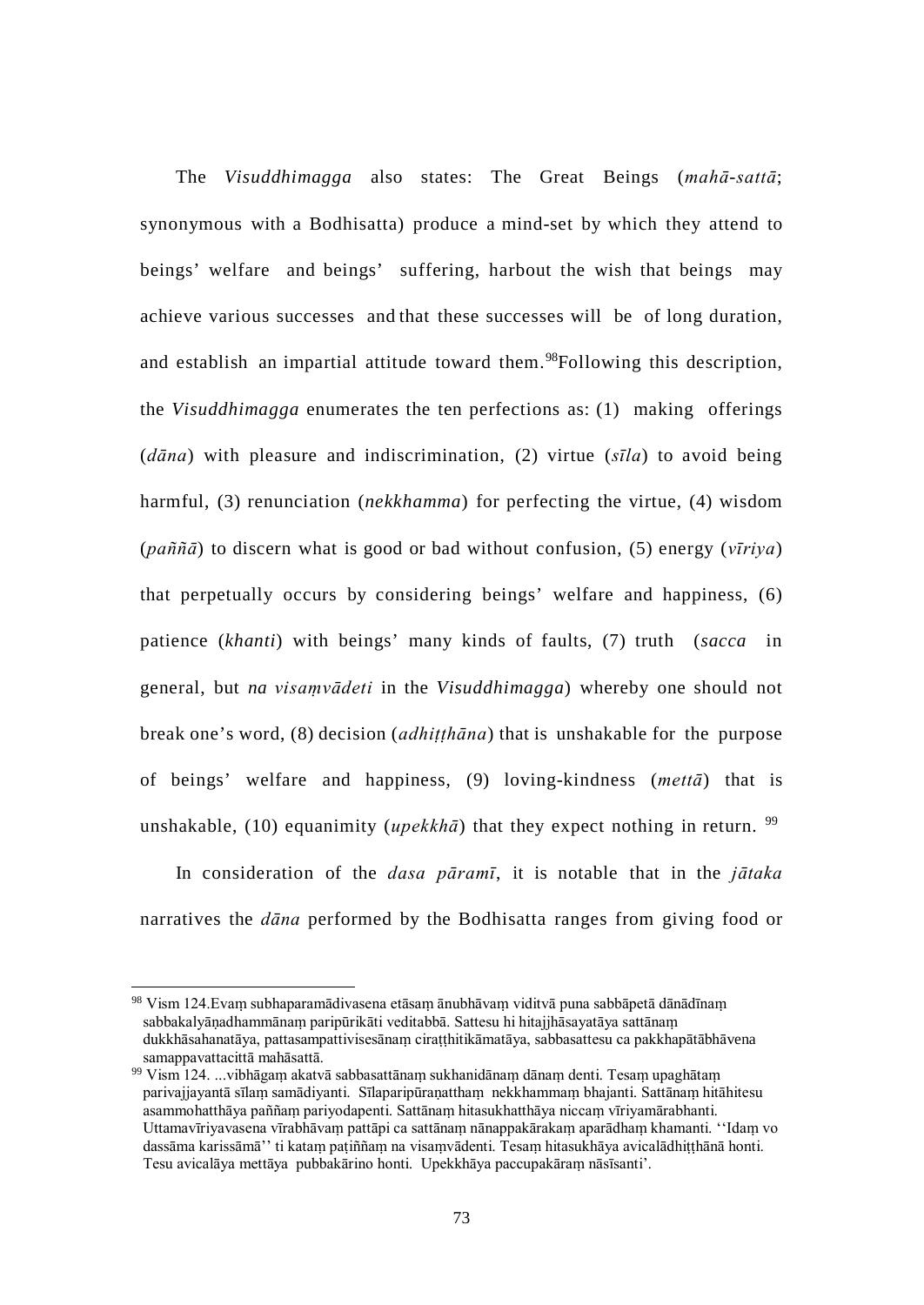money to offering his bodily parts and his life itself. According to the commentary, the perfection of offering (*dāna pāramī*) is divided into three stages: (1) offering of external goods (*bāhira-bhaṇḍa-pariccāga*), (2) offering of one's own bodily parts (*aṅga-pariccāgo*), and (3) offering of one's own life (*jīvita*-*pariccāgo*). Offerings of the first type are the most general and the easiest; thus offerings of such things as money and food are not considered to be difficult to do. The second type of offerings of one's bodily parts, may be considered, for example, as the transplantation of one person's organs to others in modern terms. The third type of offering is named as the highest kind (*paramattha-pārami*), which the Bodhisatta seems to have fulfilled. [100](#page-80-0) This ranking represents an affirmation of the orientation of Buddhist morality as the Bodhisattva's offerings were considered acts of virtuous sacrifice.

In regard to *dāna pārami*, it is important to consider the meaning of the acts as wholesome karma, which is subject to its own result in future as described in the *Cūḷakammavibhaṅga*-*sutta* as I cited in Chapter I. Materialist views that do not admit any relation between cause and effect in regard to one's act are depicted as dangerous, which Buddhism should never agree with. <sup>[101](#page-80-1)</sup>

The problem is, however, to what extent should Buddhists in general follow the ideals of the *dāna pāramī*? Since the Bodhisatta is believed to have

<span id="page-80-0"></span> <sup>100</sup> Bv-a 59. Tattha dānapāramiyaṃ tāva bāhirabhaṇḍapariccāgo pāramī nāma, aṅgapariccāgo upapāramī nāma, jīvitapariccāgo paramatthapāramī nāmāti. Evaṃ dasa pāramiyo dasa upapāramiyo dasa paramatthapāramiyoti samattiṃsa pāramiyo honti. Tattha Bodhisattassa dānapāramitāya pūritattabhāvānaṃ parimāṇaṃ nāma natthi. Ekantena panassa sasapaṇḍitajātake.

<span id="page-80-1"></span> $10<sup>1</sup>$  Ja-544. Ja-a. Similarly, the materialist views that ignore the karmic fruit of one's acts are compared by Appleton. See Appleton (2014:4-7).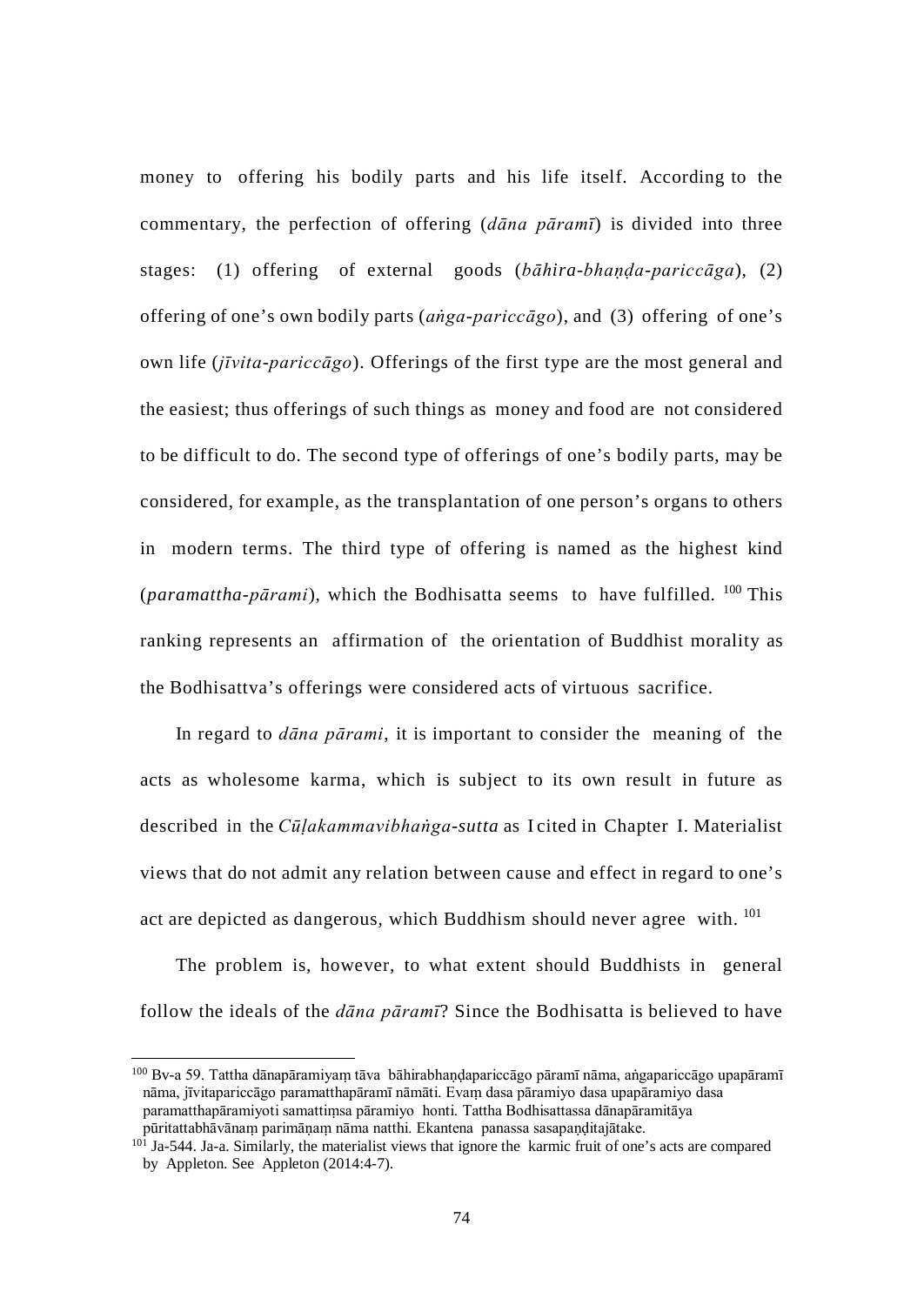completed the ten *pāramī*, these are at a minimum the prerequisites limited to those who aspire for buddhahood. When one reads or listens to the acts of self-sacrifice by the Bodhisatta, what should one learn or what role do the acts play for Buddhists?

## **3.2. Motives of the Bodhisatta's Self-sacrifice**

The acts of *dāna* of the first level are generally followed by Buddhist monks and laity. The question remains, is the Bodhisatta's self-sacrifice to be regarded as a special act that all Buddhists should not follow if they have no determination to achieve Buddhahood?

First, we should consider whether all of the Bodhisatta's acts of selfsacrifice were performed as acts of *dāna-pārami*. The stories of the Bodhisatta's self-immolation are found in the *Khuddaka-nikāya* and the *Cariyāpiṭaka*. I have chiefly relied on the useful study by Sheravanichkul for this analysis.  $102$  Table 1 displays the various story elements of the seven *jātakas* that Sheravanichkul references, as well as one additional *jātaka*  (number 8) that I introduce as an example of the act of giving an internal gift.

<span id="page-81-0"></span> <sup>102</sup> Sheravanichkul, (2008:769–787).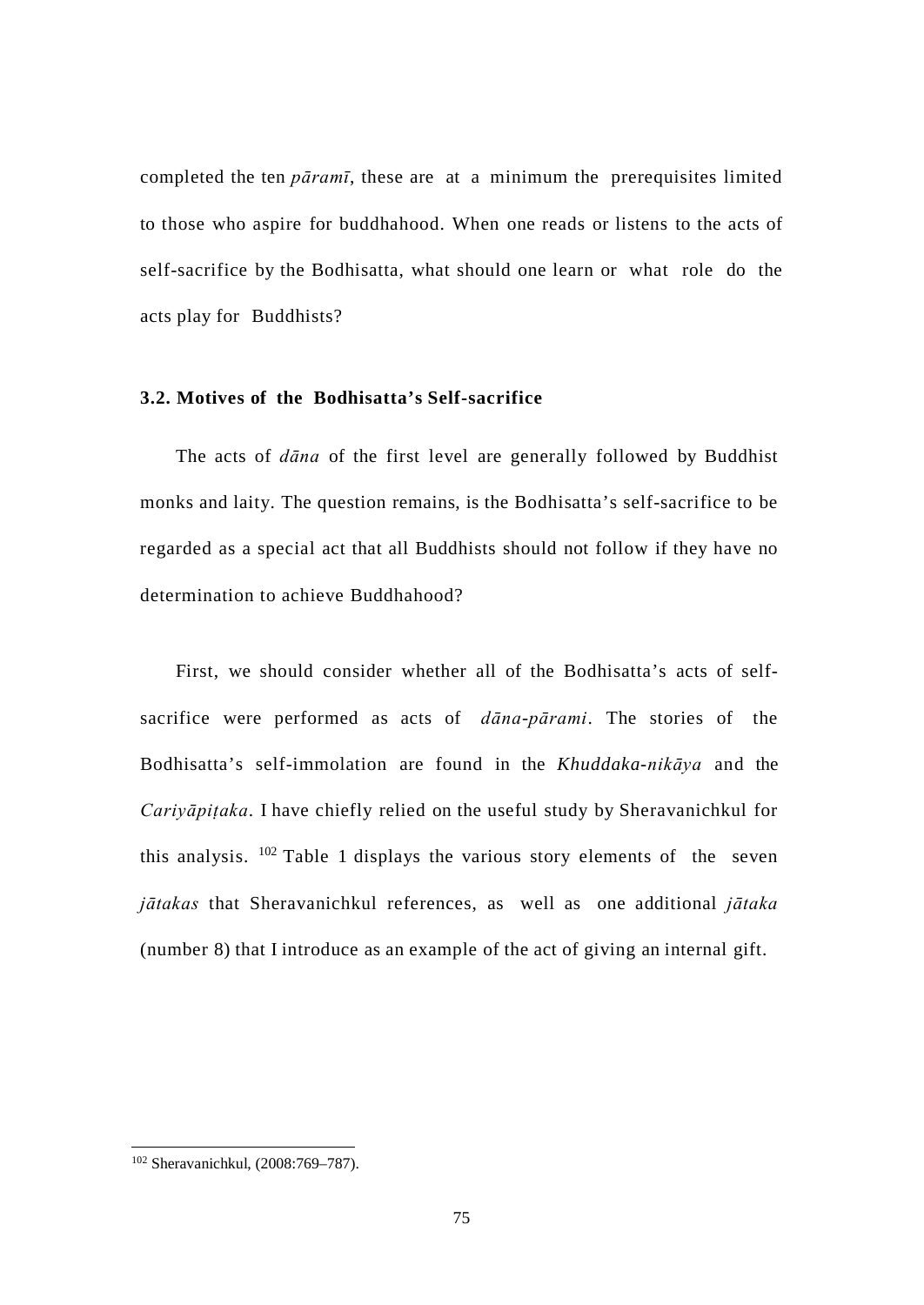| Group                                  |                | <b>Stories</b>            | Story No. | Bodhisatta as           | Purpose                       | Offering          | Recipient | Who in<br>disguise |
|----------------------------------------|----------------|---------------------------|-----------|-------------------------|-------------------------------|-------------------|-----------|--------------------|
| [1st group]<br>General<br>dāna- pāramī | $\mathbf{1}$   | Nigrodhamiga-<br>jātaka   | $J-a.12$  | a deer king             | sacrifice for<br>pregnant doe | Life              | king      | -                  |
|                                        | $\overline{2}$ | Cūļanandiya-jātaka        | $J-a.222$ | a former<br>monkey king | sacrifice for his<br>mother   | life              | hunter    |                    |
|                                        | 3              | Sasapandita-jātaka        | $J-a.316$ | a hare                  | sacrifice for an<br>ascetic   | life              | ascetic   | Sakka              |
|                                        | $\overline{4}$ | Jayaddisa-jātaka          | $J-a.513$ | a prince                | sacrifice for his<br>father   | life              | ogre      |                    |
| [2nd group]<br>Sabbaññutā-<br>ñāna     | 5              | Sivi-jātaka               | J-a 499   | a king                  | omniscience                   | eyes              | beggar    | Sakka              |
|                                        | 6              | Chaddanta-jātaka          | $J-a.514$ | an elephant             | omniscience                   | tusks             | hunter    | -                  |
|                                        | $\overline{7}$ | Sīlavanāgarā-<br>jajātaka | $J-a.72$  | an elephant             | omniscience                   | tusks             | hunter    |                    |
|                                        | 8              | Vessantara-jātaka         | J-a.547   | a king                  | omniscience                   | wife,<br>children | beggar    |                    |

**Table 1. Stories in which the Bodhisatta practices self-sacrifice in the Cariyāpiṭaka and Khuddaka Nikāya**

Source: Based on the classification of self-sacrifice stories in Jataka by Arthid Sheravanichkul (2008).

The simple plot of each story is as below:  $103$ 

- (1) *Nigrodhamiga-jātaka*: the deer king volunteers to substitute his life for a pregnant doe of his herd.
- (2) *Cūḷanandiya-jātaka*: a monkey asks a pitiless hunter to shoot him to spare his mother's life.
- (3) *Sasapaṇḍita-jātaka*: a hare throws himself into a fire to support an ascetic's training in the holy life.
- (4) *Jayaddisa-jātaka*: a prince fearlessly goes into a forest to sacrifice himself, having made a promise to a cruel ogre to offer his own life in place of his parents.

<span id="page-82-0"></span><sup>&</sup>lt;sup>103</sup> The list from my master's thesis "Ambiguity of Karmic Fate and Voluntary Death: Suicide Cases in Theravāda Buddhism and Japanese Society." Mahachulalongkornrajavidyalaya University, (2014:27-f).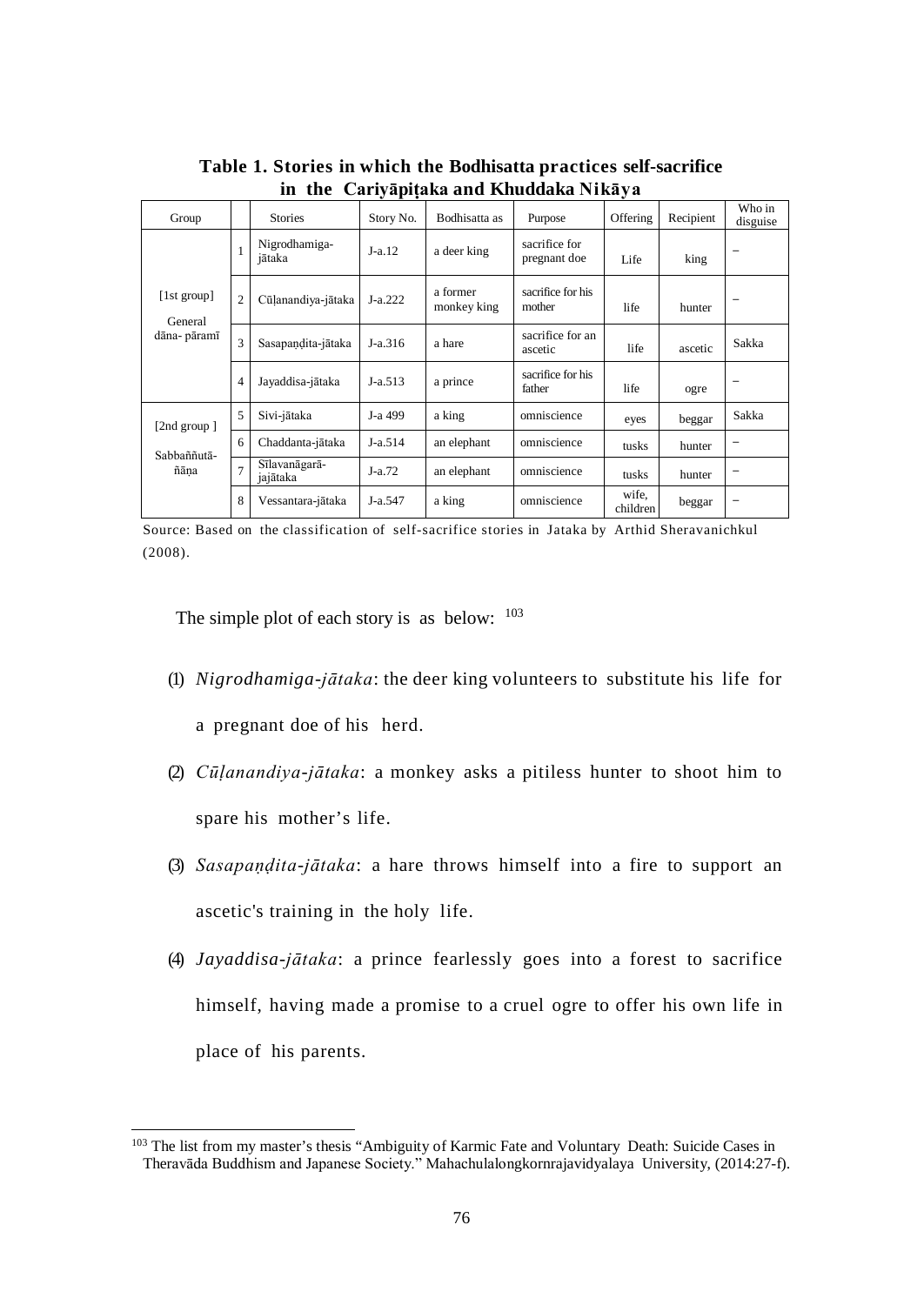- (5) *Sivi-jātaka*: King Sivi gouges out both his eyes to give to a blind beggar, proclaiming that the act will bring the attainment of omniscience (*sabbaññuta-ñāṇa*). [104](#page-83-0)
- (6) *Chaddanta-jātaka*: the elephant Chaddanta agrees to a demand made by an evil queen and then offers his tusks to a hunter sent by her. <sup>[105](#page-83-1)</sup>
- (7) *Sīlavanāgarāja-jātaka*: an elephant gives a hunter his tusks with the declaration of the attainment of *sabbaññuta-ñāṇa*. [106](#page-83-2)
- (8) *Vessantara-jātaka*: the king offers his wife, children, and wealth to a brahmin, articulating how possessing *sabbaññuta-ñāṇa* is supreme. [107](#page-83-3)

As shown in Table 1, the Bodhisatta's motives in the above eight *jātaka*  stories can be grouped into two types: *dāna-pāramī* and *sabbaññutāñāṇa*. In the first four stories, (1) the *Nigrodhamiga-jātaka*, (2) the *Cūḷanandiya- jātaka*, (3) the *Sasapaṇḍita-jātaka*, and (4) the *Jayaddisa-jātaka*, no spiritually higher motive is mentioned as the reason for the Bodhisatta's self- sacrifice; the reason

<span id="page-83-0"></span><sup>&</sup>lt;sup>104</sup> K-a iv 408; J-a iv 407. mama ito akkhito sataguṇena sahassaguṇena satasahassaguṇena sabbaññutaññāṇakkhim eva piyaṃ, tassa me idaṃ paccayo hotū." 'ti vatvā brāhmaṇassa adāsi. So taṃ ukkhipitvā attano akkhimhi thapesi.

<span id="page-83-1"></span><sup>105</sup> J-a v 52-f; K-a v 53. Mahāsatto soṇḍāya kakacaṃ gahetvā aparāparaṃ cāresi, dantā kaḷīrā viya chijjiṃsu. Atha naṃ te āharāpetvā gaṇhitvā ,,samma luddaputta ahaṃ ime dante tuyhaṃ dadamāno n' eva ,,mayhaṃ appiyā" ti dammi, na Sakkatta-Māratta-Brahmādiṃ patthento, imehi pana me dantehi satasahassaguṇena sabbaññutaññāṇadantā va piyatarā, sabbaññutaññāṇappaṭivedhāya me idaṃ puññaṃ paccayo hotū.

<span id="page-83-2"></span><sup>106</sup> J-a i 321; K-a i 322. "So tassa dvepi aggadante chindi. Bodhisatto te dante soṇḍāya ,,bho purisa, nāham 'ete dantā mayham appiyā amanāpā' ti dammi, ime hi pana me dantehi sahassagunena satasahassagunena sabbadhammapativedhanasamatthā sabbaññutaññānadantā va piyatarā, tassa me idaṃ dantadānaṃ sabbaññutaññāṇaṃ paṭivijjhanatthāya hotū" 'ti sabbaññutaññāṇassa āvapanaṃ katvā dantayugalaṃ adāsi.

<span id="page-83-3"></span><sup>107</sup> J-a vi 547. In offering his child, for example, J-a ver 2146; ...evaṃ kumāre agghāpetvā samassāsetvā assamapadaṃ netvā kamaṇḍalunā udakaṃ gahetvā ,,ehi vata bho brāhmaṇā" 'ti sabbaññutaññāṇassa patthanam katvā udakam pātetvā "puttena me satagunena sahassagunena satasahassagunena sabbaññutaññāṇam eva piyataran" ti pathaviṃ unnādento brāhmaṇassa piyaputtadānaṃ adāsi.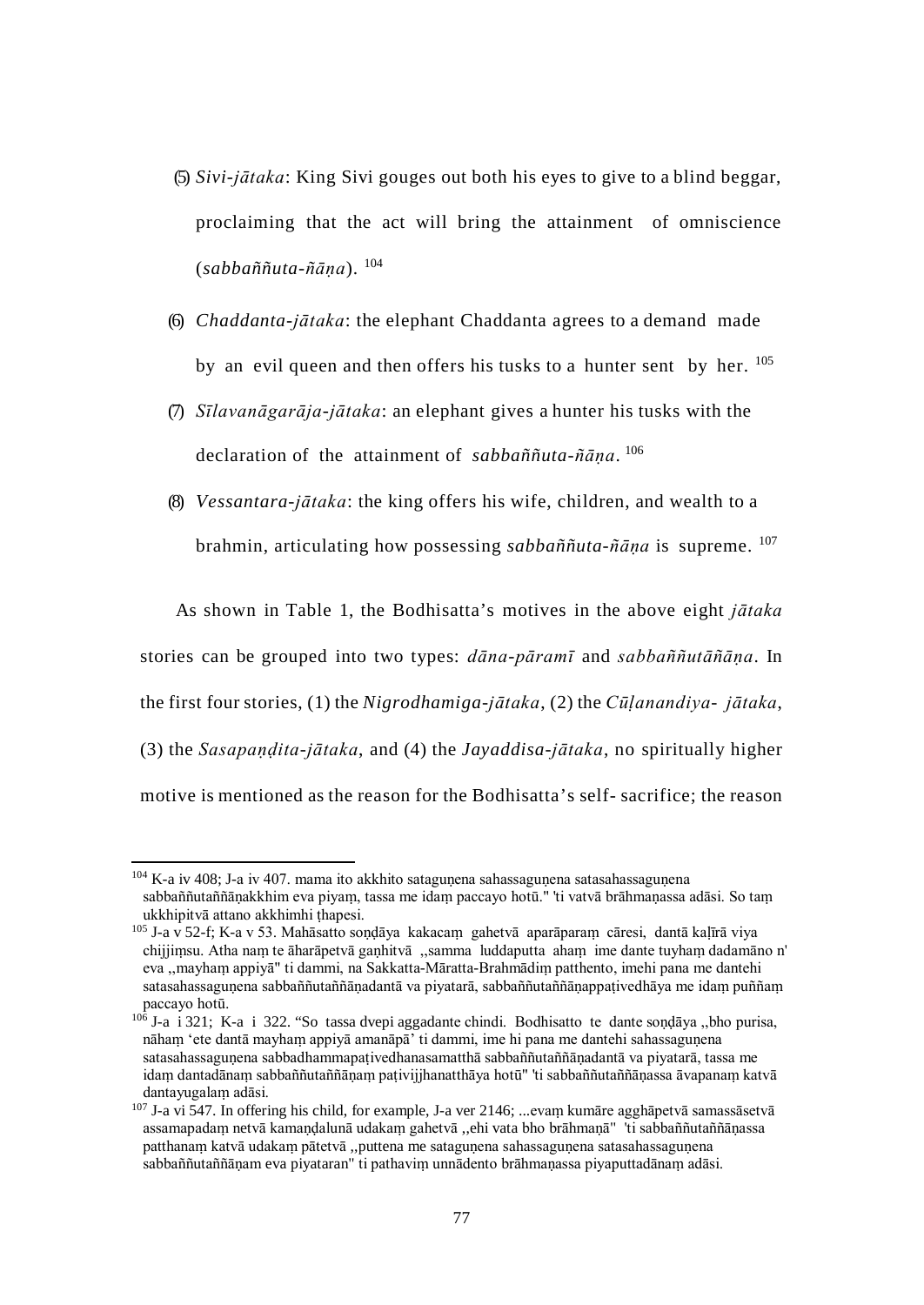is simply to save others.

As examples of this first group in which the motivation for the offering is simply to save someone's life, let us examine two stories. In the first story, (1) *Nigrodhamiga-jātaka*, the Bodhisatta is a deer king. Because of his beautiful golden color, the king of Benares gives him an exemption from being hunted. At the same time, the deer in the group agree to choose their turns by lot to go to the forest as victims so they can avoid being hunted at random. One day, the lot falls on a pregnant doe. When requested by the doe, the deer king (the Bodhisatta) decides to take her turn in order to save her and her fawn's lives. When the king's cook goes to the forest to catch the day's victim, he finds the deer king lying down at the place of execution. The king of Benares hears of this and approaches the Bodhisatta thus:

"...samma migarāja, nanu mayā tuyhaṃ abhayaṃ dinnaṃ, kasmā tvaṃ idha nipanno "ti. Mahārāja, gabbhinī migī āgantvā 'mama vāraṃ aññassa pāpehīti āha, na sakkā kho pana mayā ekassa maraṇadukkhaṃ aññassa upari nikkhipituṃ, sv-āhaṃ attano jīvitaṃ tassā datvā tassā santakaṃ maranam gahetvā idha nipanno, mā aññam kiñci āsaṅkittha, mahārājāt" 'ti.<sup>[108](#page-84-0)</sup>

[The king of Benares]

"My dear, the king of deer, didn't I guarantee your safety? Why are you lying here?" he said.

<span id="page-84-0"></span> <sup>108</sup> J-a i 151.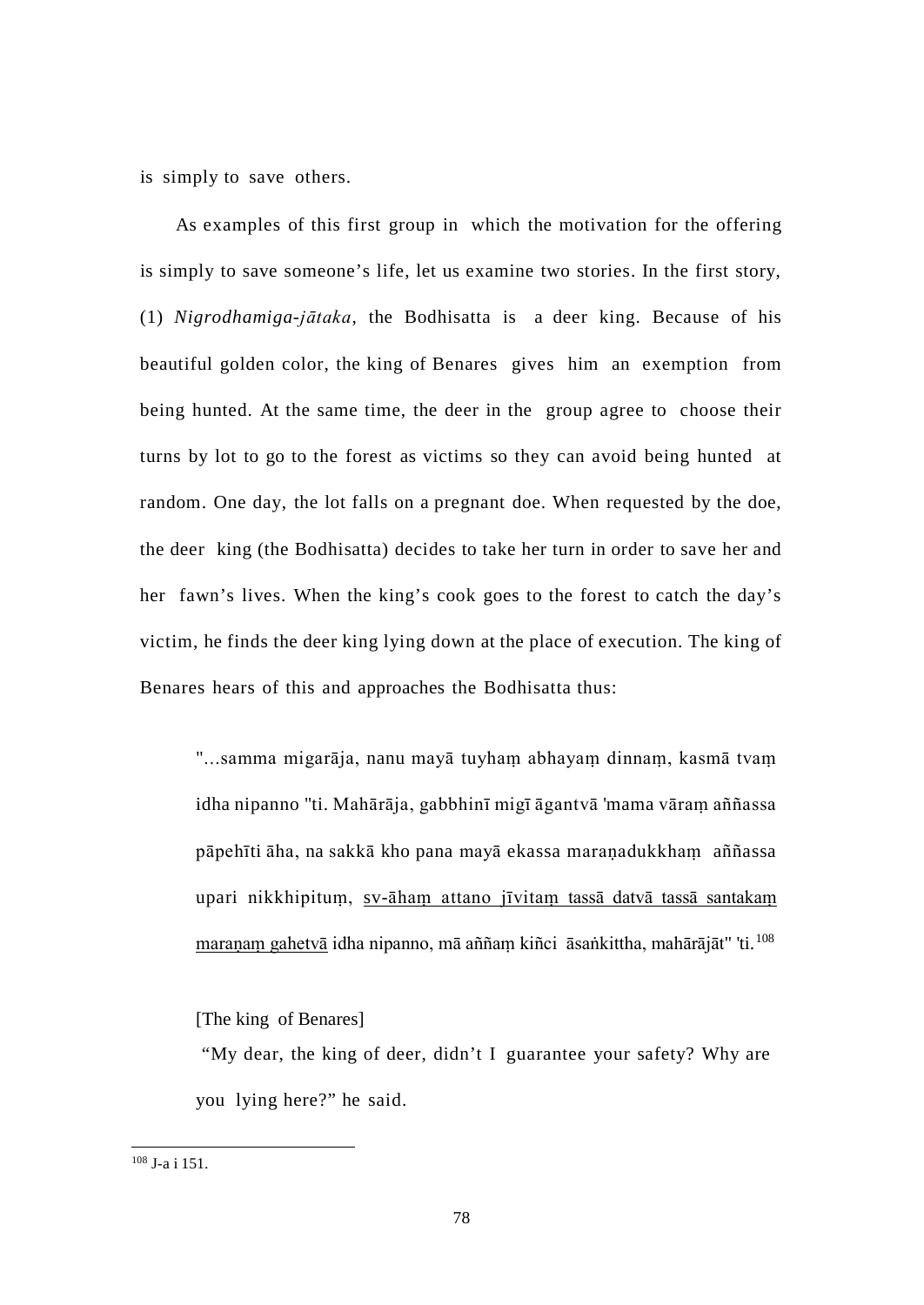[The Bodhisatta]

"Sire, a pregnant doe came (to me) saying, "please give my turn to another." However, I cannot pass one's agony of death to another. So I gave my life to her and took her death on myself, and I am lying here. Do not suspect there is anything else (as a reason), your majesty."

In this context, the Bodhisatta explains the reason for his sacrifice simply as an attempt to save the pregnant doe. While he does not refer to anything about *pāramī*, it is understandable to that his sacrifice implies *dānā*-*pāramī*.

In (2) the *Cūḷanandiya-jātaka*, the Bodhisatta is a monkey. He is killed together with his brother (Ānanda) by a Brahmin hunter (Devadatta) in order to save their mother (Gotamī) in the forest. Considering that the Buddha begins this story explaining that Devadatta has been harsh (*kakkhaḷo*), violent (*pharuso*), and merciless (*nikkāruṇiko*) before, the theme of this story is to emphasise the qualities of the Buddha as opposed to the adjectives used for Devadatta. When the Bodhisatta saw the hunter aiming at his mother, he said to his brother :

Taṃ disvā Bodhisatto ,,tāta Cūḷanandiya, esa me puriso mātaraṃ vijjhitukāmo, aham assā jīvitadānaṃ dassāmi, tvaṃ mam' accayena mātaraṃ paṭijaggeyyāsī "ti vatvā sākhantarā nikkhamitvā ,,bho purisa, mā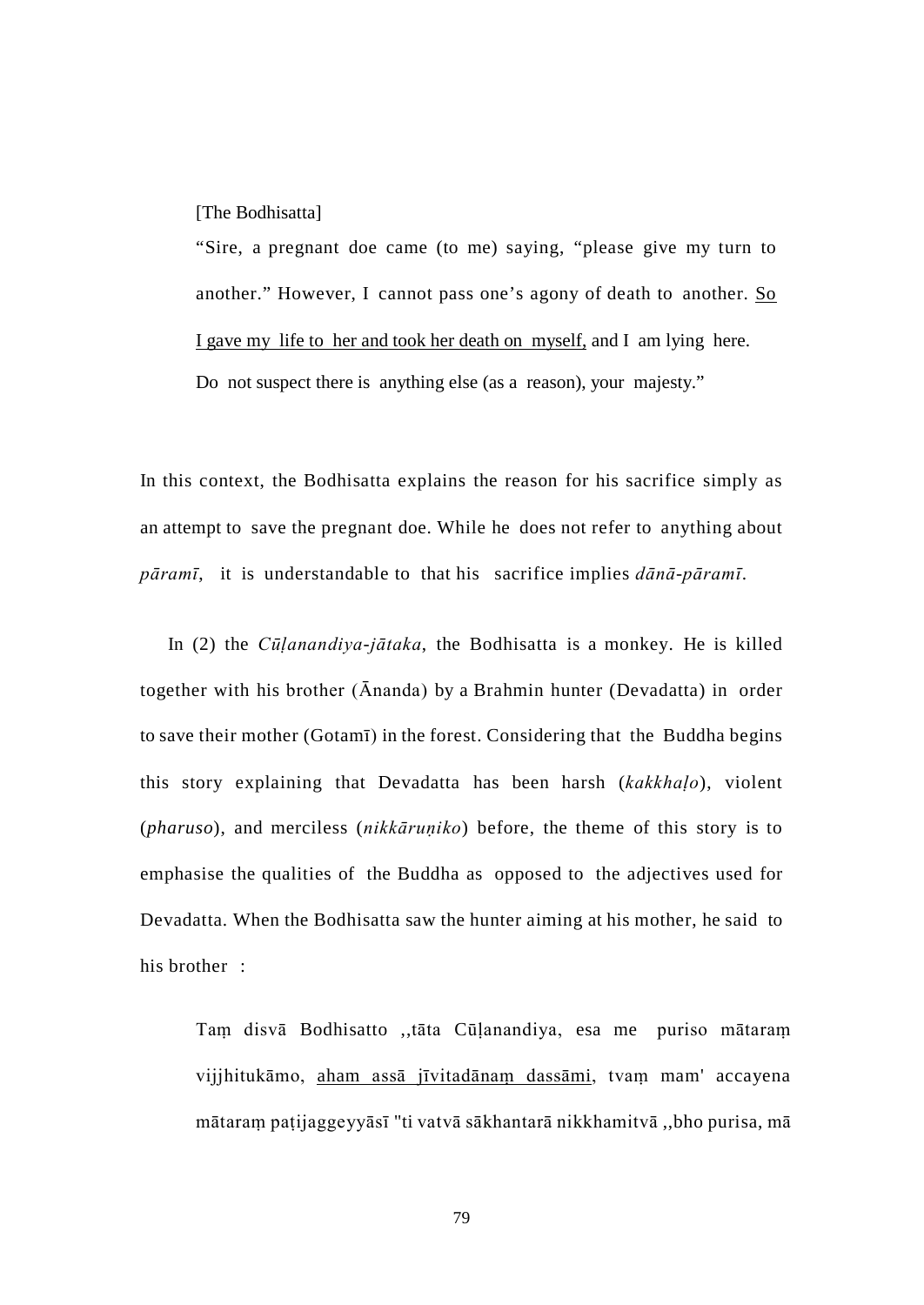me mātaraṃ vijjhi, esā andhā jarādubbalā, aham assā jīvitadānaṃ demi, tvaṃ etaṃ amāretvā maṃ mārehīti" tassa paṭiññaṃ gahetvā sarassa āsannaṭṭhāne nisīdi. So nikkaruṇo Bodhisattaṃ vijjhitvā pātetvā māta-ram pi'ssa vijjhitum puna dhanum sannahi. <sup>[109](#page-86-0)</sup>

Having seen this, the Bodhisatta said, "my dear, little Nandiya, this man wants to shoot my mother. I will give the offering of my life for her sake. After I die, you please take care of our mother." Having said this, he came out, grabbing a crossed branch, saying, 'O man, don't shoot my mother! This (/she) is blind, and infirm with old age. I will give the offering of my life for her sake of. Don't kill this (/her), but kill me!" Having gained his (the hunter's) agreement, (the Bodhisatta) sat down within range of bowshot. He (the hunter), who is merciless, shot and killed (the Bodhisatta), and also bent a bow to shoot the mother.

As in the *Nigrodhamiga-jātaka*, the Bodhisatta in the *Cūḷanandiya-jātaka* also offers his life just to save his mother. He does not utter his particular purpose prior to his sacrifice. Yet this case enables us to identify his act as one of *dāna-pāramī*.

In regard to these stories about the Bodhisatta's unuttered motive for selfsacrifice, Sheravanichkul states that not every *jātaka* story necessarily gives

<span id="page-86-0"></span> <sup>109</sup> J-a ii 201.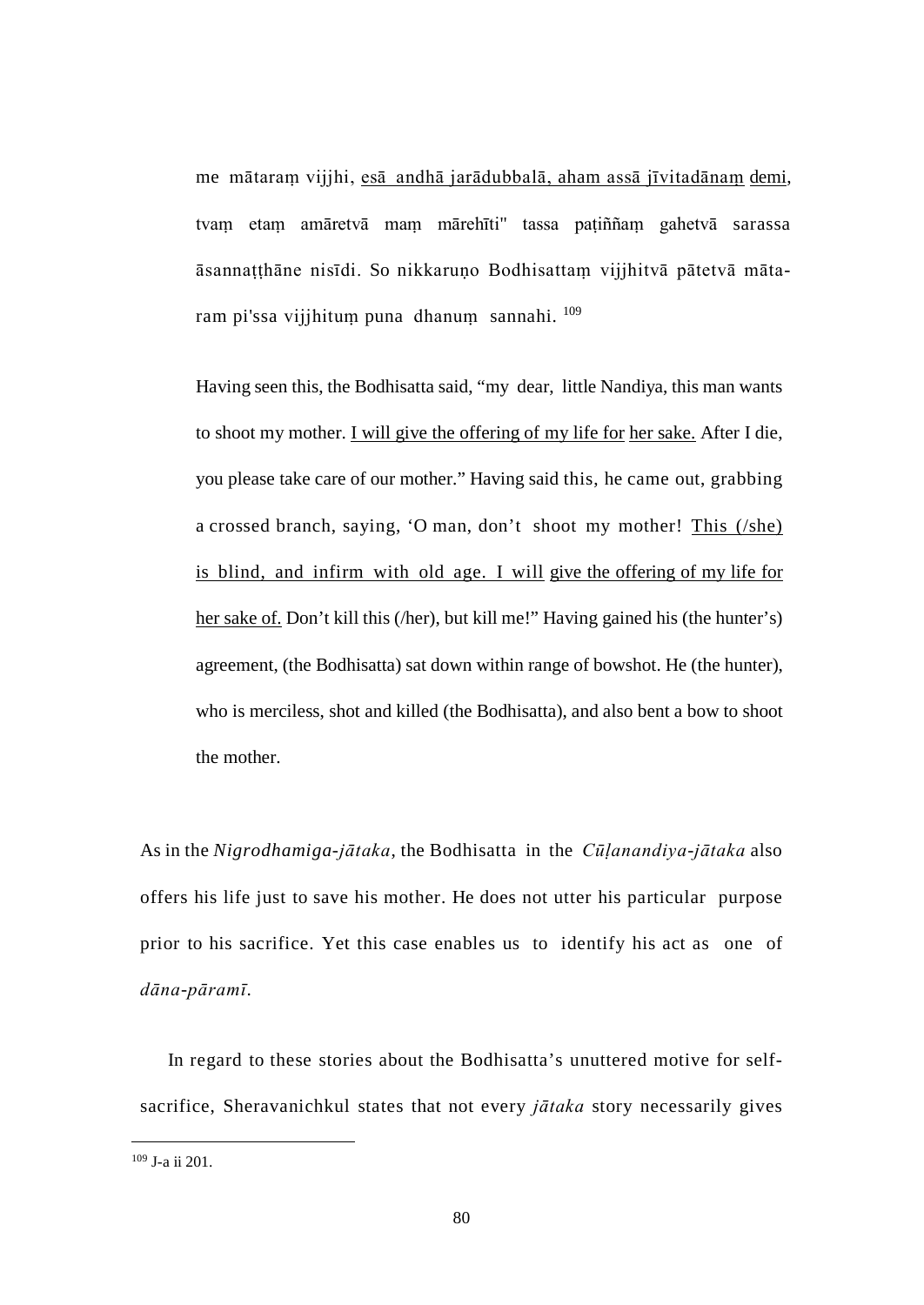allegorical evidence to show the practice of *pārami*: "This shows the fact that it is not necessary that every *jātaka* is to exemplify the perfections. Still, if we follow the "conventional" theory regarding *jātaka* as the stories of the Buddha's previous lives in which he fulfils the ten perfections, then it can be assumed that the self-sacrifice in these four stories is also a part of the fulfilment of the perfection of generosity." [110](#page-87-0)

The second group contains the other four stories of (5) the *Sivi-jātaka*, (6) *Chaddanta-jātaka*, (7) the *Sīlavanāgarāja-jātaka*, and (8) the *Vessantarajātaka*. In these stories, there is a marked contrast with the first group in terms of the clear statements made by the Bodhisatta as he proclaims his wish for the attainment of omniscience as a reward for the act of offering.

For example, in (5) the *Sivi-jātaka* in which the Bodhisatta is King Sivi, the Buddha tells of the 'incomparable gift' (*asadisa-dāna*) of one of his eyes that King Sivi offers a beggar. This gift is not taken from material goods which are external to oneself; rather it is something that is internal to oneself as emphasized by the saying 'whoever offers a thing dear to oneself will receive a dear thing" (*piyassa dātā piyaṃ labhati*) in return. King Sivi, the Bodhisatta, though offering all kinds of external gifyts (*bahira-dāna*), is still not satisfied with his offerings and thus he ponders:

''mayā bāhiravatthuṃ adinnaṃ nāma n' atthi, na maṃ bāhiradānaṃ toseti,

<span id="page-87-0"></span> <sup>110</sup> Sheravanichkul, (2008: 776).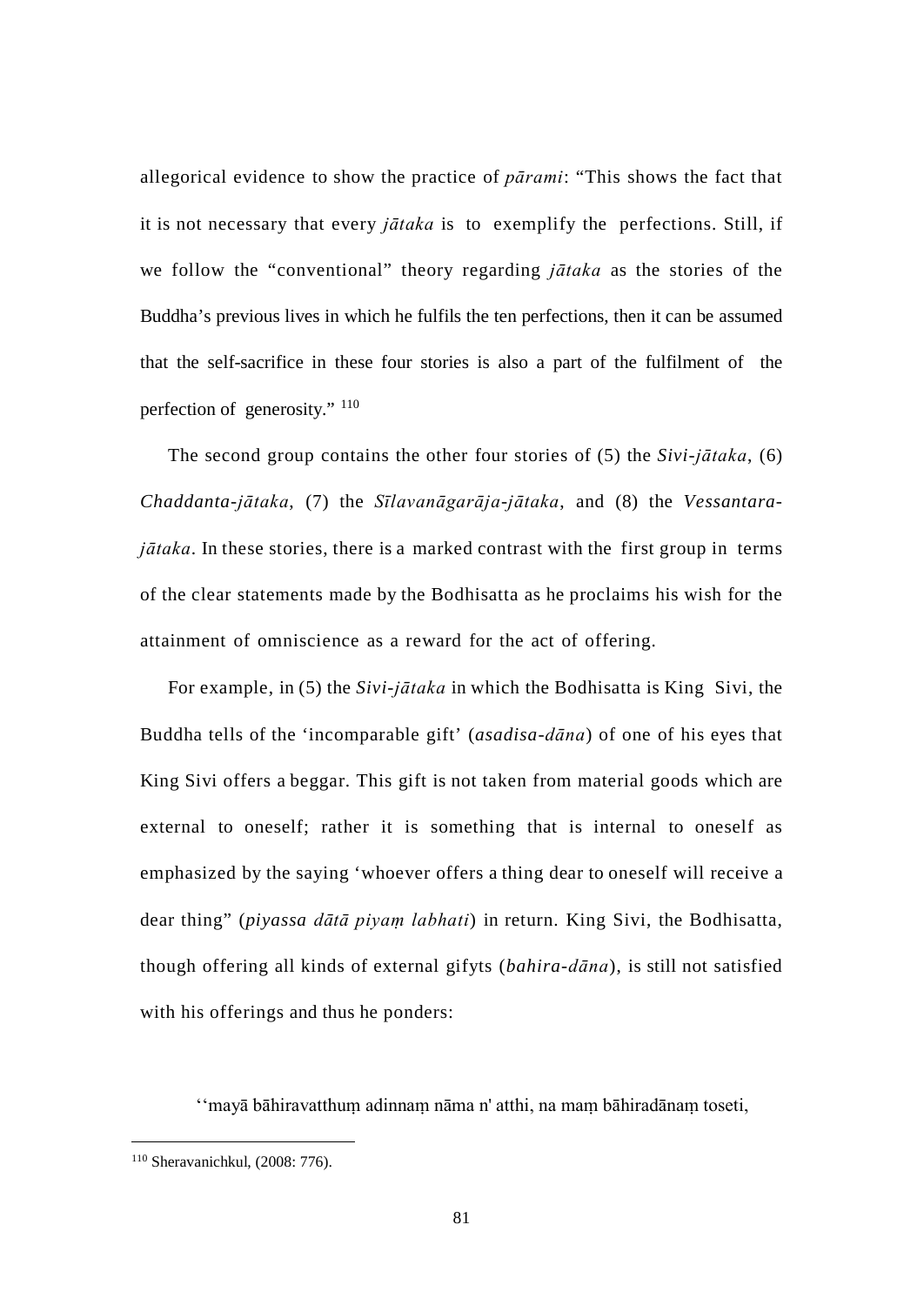aham ajjhattikadānam dātukāmo...<sup>[111](#page-88-0)</sup>

"There is nothing I have not given outside (of myself); but the external offerings do not satisfy me. I want to offer an internal thing that is part of myself."

Since the Bodhisatta in the guise of the king wishes to make an internal gift (*ajjhattika- dāna*), he decides to offer a part of his body to whomever he meets on his way to the meditation hall that day. The Bodhisatta meets a blind brahmin who is actually a metamorphosis of Sakka. When the blind brahmin requests an eye, the king offers his two eyes:

"Na v' āhaṃ etaṃ yasasā dadāmi,

na puttam icche na dhanaṃ na raṭṭhaṃ,

Satañ ca dhammo carito purāno,

icc-eva dāne ramate mano maman ti. [112](#page-88-1)

[The Bodhisatta]

"I will offer (my eyes) in hope of neither fame, son, wealth, nor a kingdom; This has been practiced by holy people since ancient times. Thus,

<span id="page-88-0"></span> $111$  J-a iv 402.

<span id="page-88-1"></span> $112$  J-a iv 406.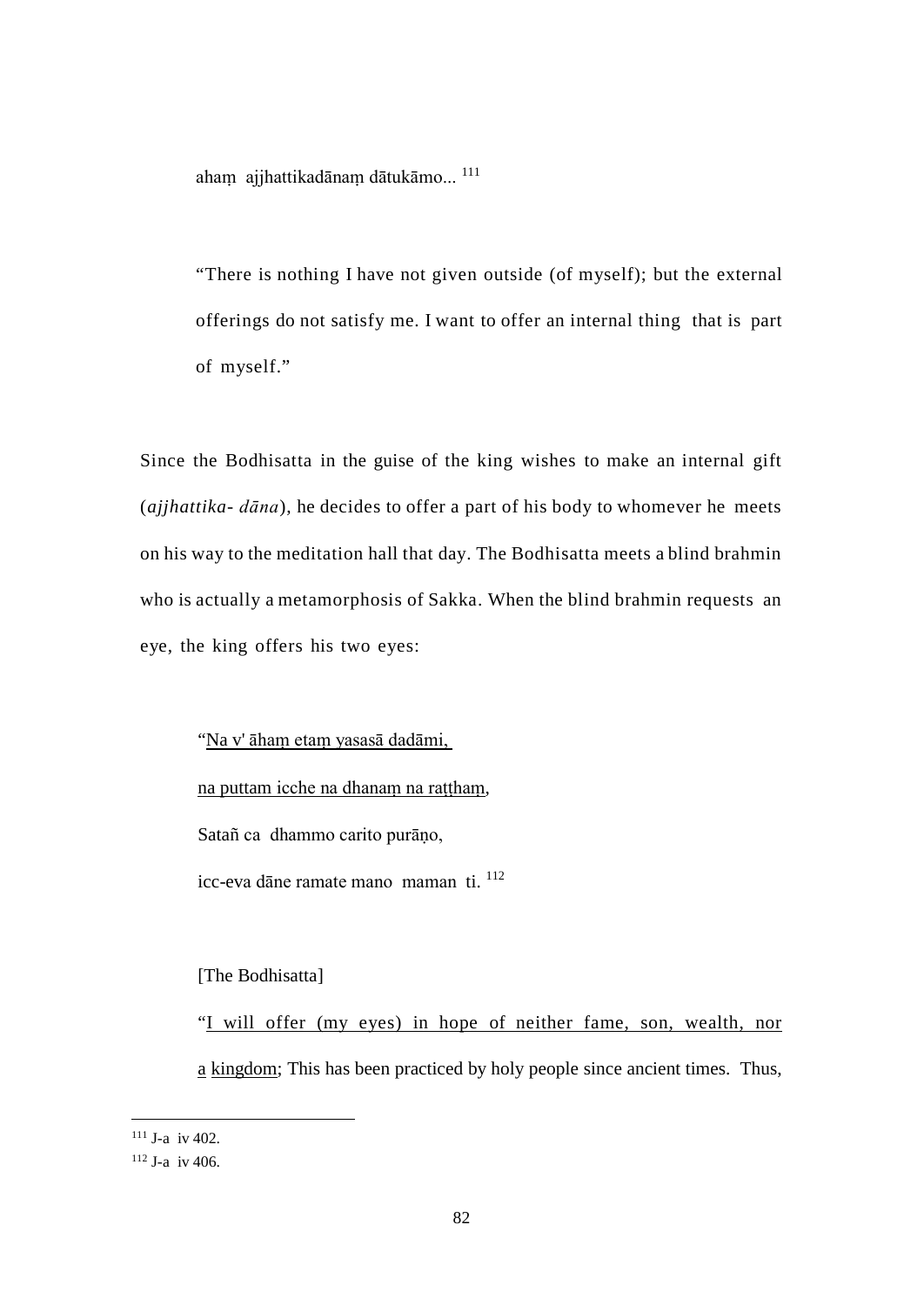my mind delights in this offering."

The commentary elaborates his motive of offering the eyes as not being caused by material desire:

... na hi pāramiyo pūretvā bodhipale sabbaññutam pāpuṇitum samattho nāma n' atthi, ahañ ca pāramiyo pūretvā Buddho bhavitukāmo... dīpetuṃ.

Na me dessā ubho cakkhū, attānaṃ me na dessiyaṃ, sabbaññutaṃ piyaṃ mayhaṃ, tasmā cakkhuṃ adās' ahant ti āha. [113](#page-89-0)

Without completing *pāramī*, it is impossible to attain omniscience at the throne of enlightenment. Having completed the pāramis, I wish to become a buddha... Thus (the Bodhisatta) states in order to clarify, "both of the eyes are not disagreeable to me, and myself is not detestable to me: Omniscience is dear to me, and for this reason, I gave the eyes.

In this context, it is clear that the offering of the eyes is a prerequisite for obtaining this other dear thing, omniscience. On the basis of what has been cited above, 'whoever offers a thing dear to oneself will receive a dear thing (in

<span id="page-89-0"></span> $113$  j-a iv 406.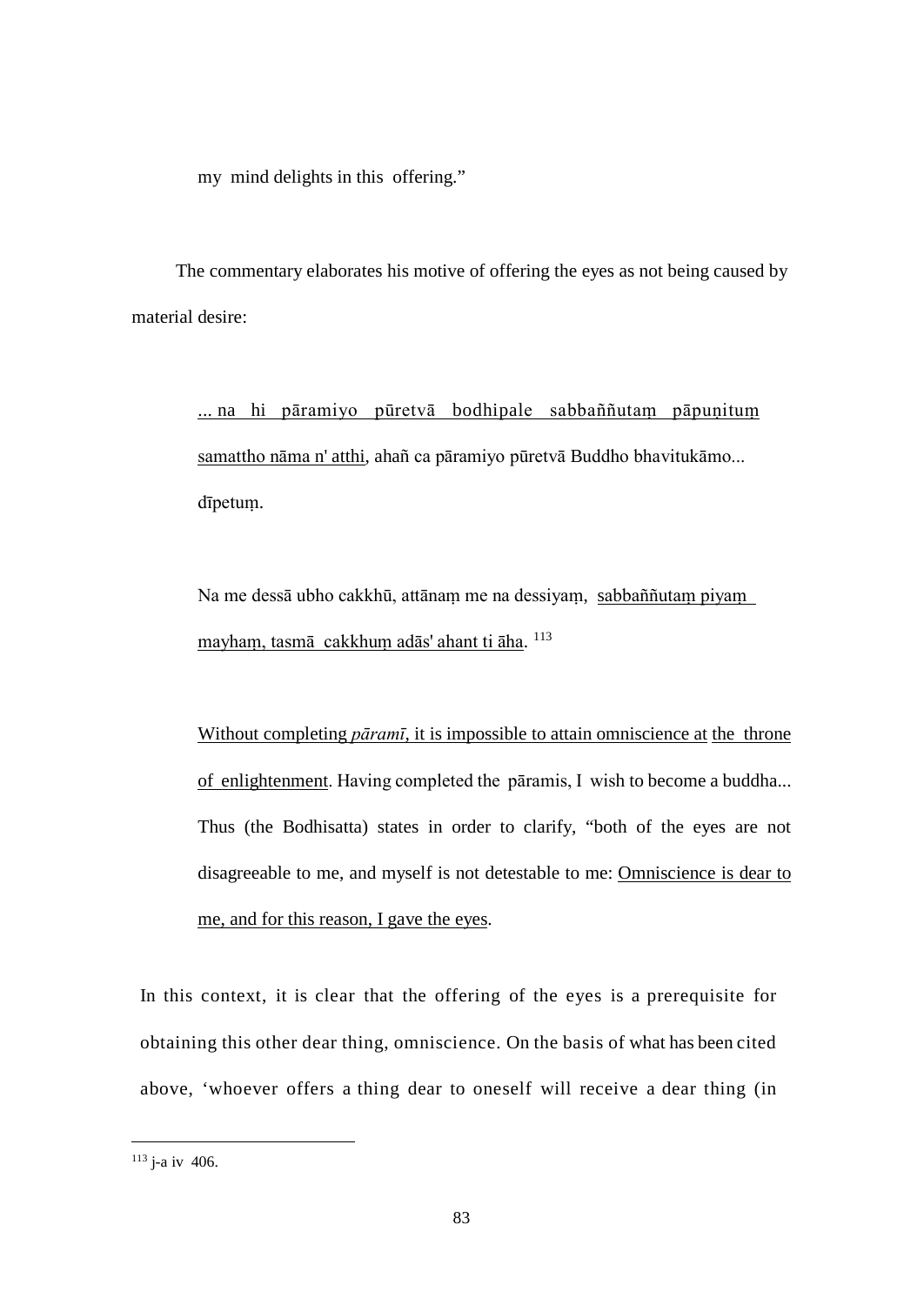return)', the Bodhisatta offers his own eyes that are dear to him because he wants omniscience, the sought after goal.

The second example I refer to is part of (7) the *Sīlavanāgarāja-jātaka*, in which the Bodhisatta as an elephant agrees to offer his tusks to a forester:

... bho purisa, nāhaṃ 'ete dantā mayhaṃ appiyā amanāpā' ti dammi, ime hi pana me dantehi sahassaguṇena satasahassaguṇena sabbadhammapaṭivedhanasamatthā sabbaññutaññānadantā va piyatarā, tassa me idam dantadānam sabbaññutaññāṇaṃ paṭivijjhanatthāya hotū" ti sabbaññutaññāṇassa ārādhanaṃ katvā dantayugalam adāsi. [114](#page-90-0)

... (The Bodhisatta) gave (his tusks) saying, "My friend, these tusks are not disagreeable nor unpleasant. But the tusks of omniscience which can comprehend all of the *dhammas* are dearer to me with a hundredfold, a thousand-fold, or a hundred thousand-fold virtue. And therefore, may my offerings of these tusks (to you) bring the comprehension of omniscience.' With this utterance, (the Bodhisatta) gave the pair of tusks for the accomplishment of omniscience.

While the acts of self-sacrifice in the first group can be classified as acts

<span id="page-90-0"></span> <sup>114</sup> j-a i 321.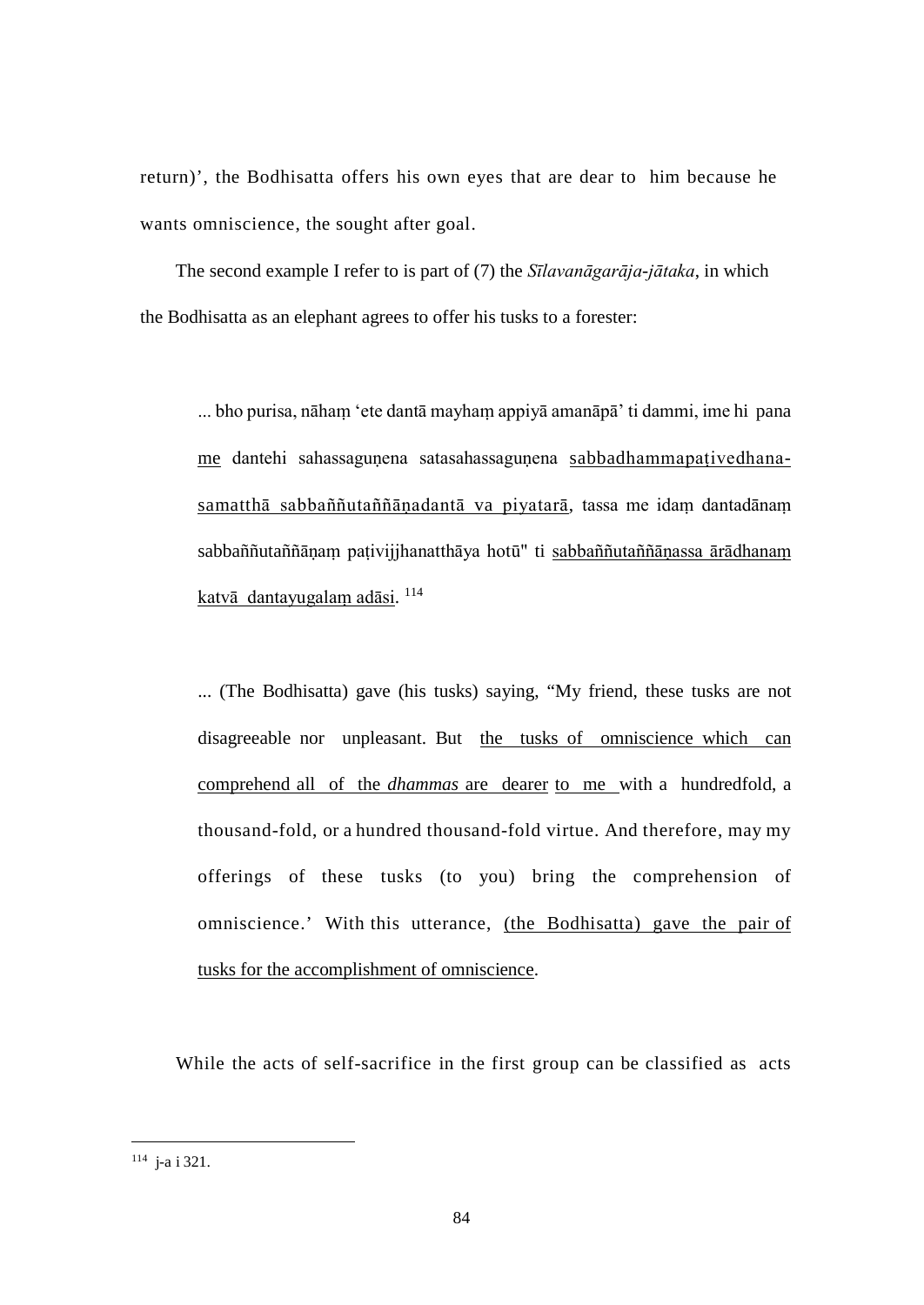performed as general *dāna-pāramī* without any specific aims, those in the second group have the more specific motive of attaining omniscience as the purpose of *dāna-pāramī*.

A comparison of these two groups also reveals further points of similarity and difference. First, it should be noted that most of the recipients in the eight *jātaka* stories are not deemed worthy enough to receive the spiritual offerings in light of common morality as they are hunters, beggars, and so forth. This is especially the case in the four stories in the first group which are about selfsacrifice just to save someone's life. Thus it can be understood that the Bodhisatta offers his life just for the personal purpose of overcoming attachment to his body or bodily parts.

In contrast, the four stories in the second group postulate an ulterior motive for the act of self-sacrifice as *dāna-pāramī*. Furthermore, the motive is to reach omniscience for the sake of all of the *dhammas*, which is an essential quality of buddhahood. Therefore, this motive expresses a less personal purpose, since the Bodhisatta in this case practices self-sacrifice as a step towards the preparatory training to become the Buddha, the teacher of living beings.

The other difference is that in each story in the first group the Bodhisatta offers his own life for the sake of saving someone else's life, while in each story in the second group having the motive of omniscience the Bodhisatta offers

85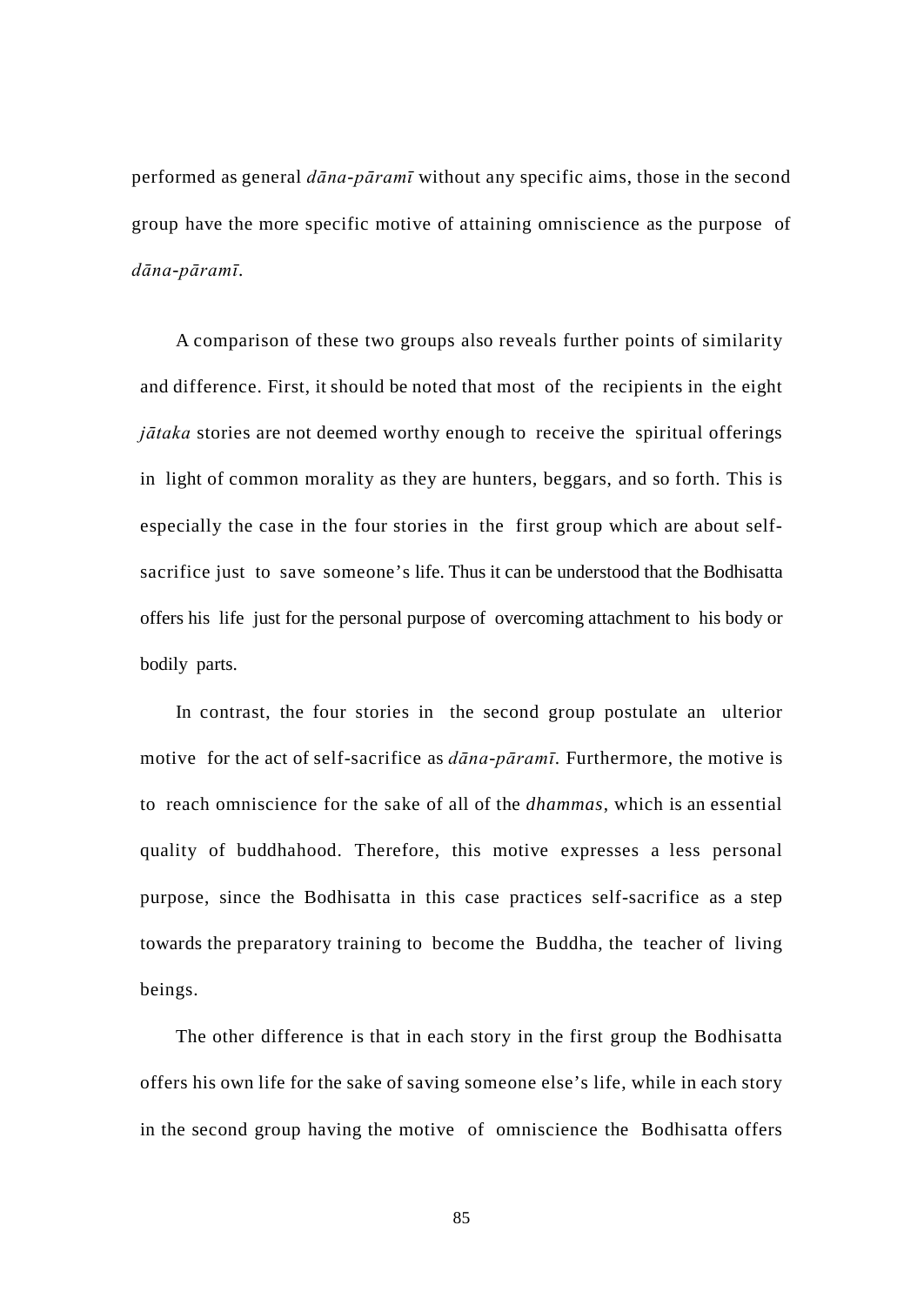either only a part of his body such as tusks and eyes, or external offerings such as a wife and children. In the former, the self-sacrifice consists in his life itself, and in return, the Bodhisatta reaps the karma resulting from his *dāna-pāramī*. On the other hand, in the latter, his self-sacrifice is less lethal and harmful to his life, and so the reward for the act is the attainment of omniscience.

In regard to the first group of 'General dāna- pāramī' there is a danger that the emotional aspect of the stories may inspire Buddhists to follow the same self-sacrifice for the personal reason of saving someone close to them. In contrast, the motive for offering in the second group - 'Sabbaññutā- ñāṇa'- is not [please check to see if this is correct] to save a certain living being, but rather to attain omniscience, the wisdom that can universally lead all living beings to liberation. In this respect, the motive of the second group is spiritually higher than that of the first group. Therefore, regardless of the chronological order of the *jātaka* stories, the second group represents a more advanced one.

#### **3.3. Motives in the Paññāsa-jātaka**

The change in the Bodhisatta's motives for self-sacrifice can also be seen in the *Paññāsa-jātaka*, a non-canonical compilation of *jātaka* narratives, which is popular throughout Theravāda Buddhist countries in Southeast Asia such as Thailand and Cambodia. The *Paññāsa-jātaka* is said to have been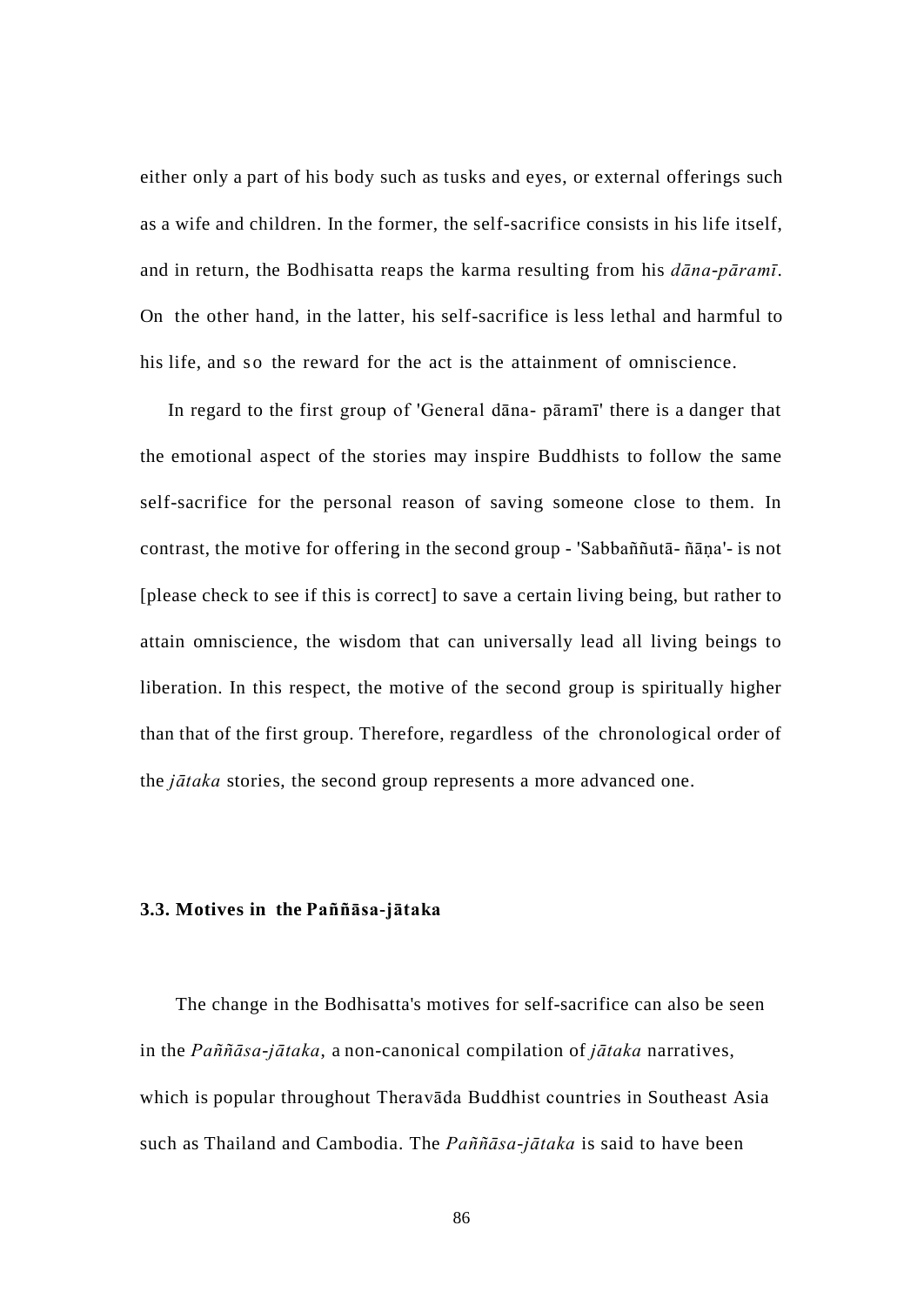compiled in the fifteen to sixteen century. <sup>[115](#page-93-0)</sup>

In his article on the *Paññāsa- jātaka*, Arthid Sheravanichkul has noted that the *Paññāsa- jātaka* contains more stories about self-sacrifice than the *Pāli* version. According to his statistics, the *Paññāsa-jātaka* collection held in the Thai National Library contains 14 self-sacrifice accounts among a total of 61 stories (22.95%), whereas the *jātaka* narratives of the *Pāli* Canon contain merely 7 self-sacrifice accounts in all of the  $547$  stories (1.28%). <sup>[116](#page-93-1)</sup> The greater prevalence of self-sacrifice in the *Paññāsa-jātaka* implies that the Bodhisatta's self-sacrifice was emphasized more in the Theravāda Buddhist tradition.

With reference to Sheravanichkul's study, Toshiya Unebe states that in many of the *Paññāsa-jātaka* stories, the motive of the Bodhisatta's self-sacrifice is precisely proclaimed, with the Bodhisatta stating his reason for making an internal offering (*ajjhattika-dāna*) to a person. Table 2 from his paper shows the classification of the detailed conditions as depicted in nine *jātaka* stories. <sup>[117](#page-93-2)</sup>

Two characteristics can be discovered in the motives for self-sacrifice in the *Paññāsa-jātaka* stories. It was demonstrated that in the *Pāli jātaka* stories

<span id="page-93-0"></span> <sup>115</sup> Toshiya Unebe. "パンニャーサ・ジャータカに説かれる捨身の目的—「声門、独覚の栄達 (sampatti)を求めず」をめぐって——(Motive behind the Bodhisatta's Self-sacrifice in the Paññāsa-Jātaka: Not for the Achievement of a Sāvaka or Paccekabuddha)" (2013: 16).

<span id="page-93-1"></span><sup>116</sup> Sheravanichkul, "Self-Sacrifice of the Bodhisatta in the Paññāsa Jātaka" (2008: 776).

<span id="page-93-2"></span><sup>117</sup> Unebe. "Not for the Achievement of a Sāvaka or Paccekabuddha: The Motive behind the Bodhisatta's Self-sacrifice in the Paññāsa-Jātaka" (2012: 52). Because the Bodhisatta's declaration in each jātaka varies from version to version, I have mostly adopted the Thai National Library edition that Unebe has referred to in his paper.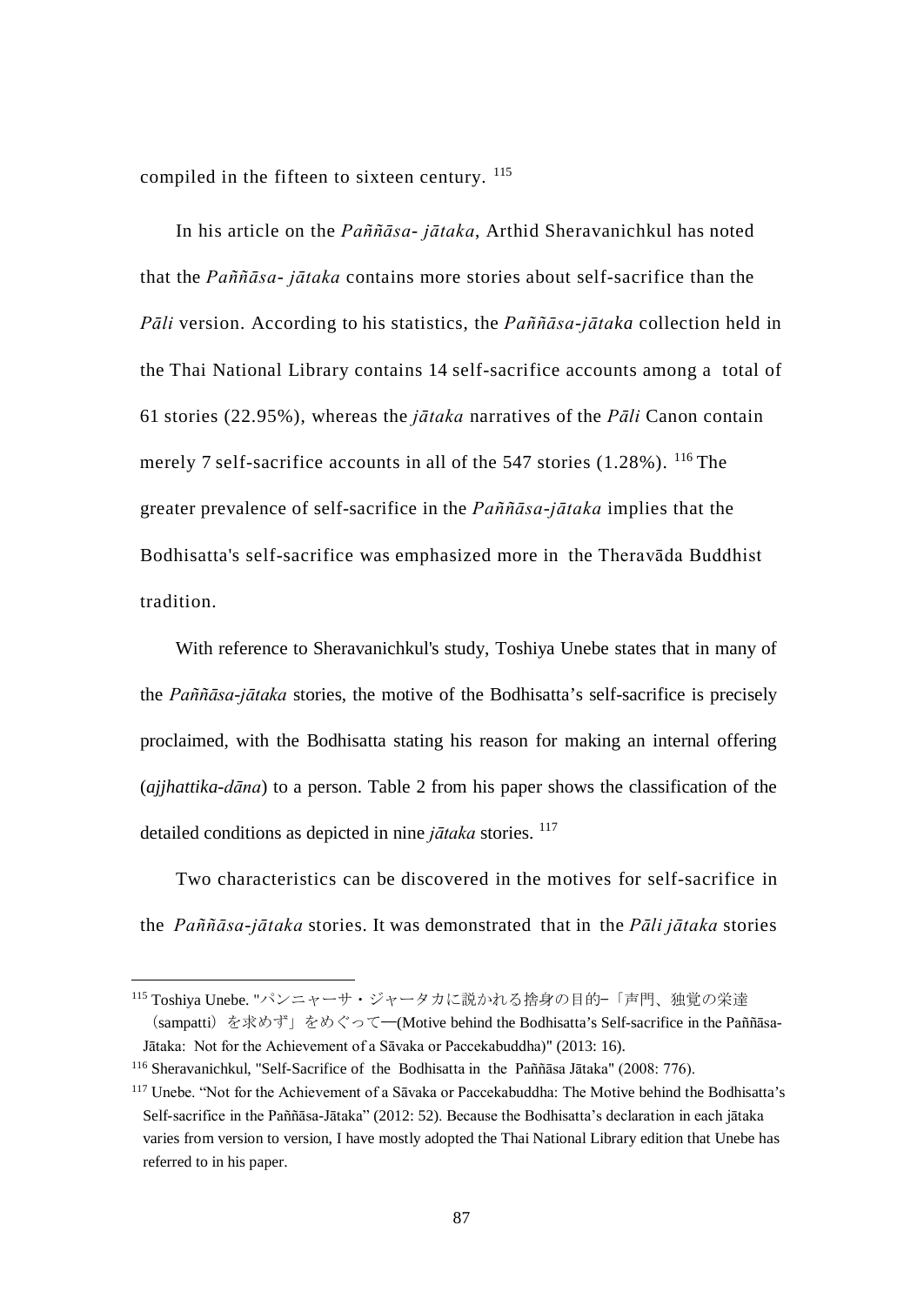(Table 1), - in the second group of stories - the Bodhisatta uniformly proclaims his motive as the 'attainment of omniscience.' However, the nine stories in the *Paññāsa-jātaka* offer additional motives for the Bodhisatta's self-sacrifice as shown in Table 2, which is based on Unebe's table .

|                |                |                   | Not for                  |            |                             |                 |                |
|----------------|----------------|-------------------|--------------------------|------------|-----------------------------|-----------------|----------------|
|                | Jātaka stories | Story No.         |                          | Paccek     | Purpose of                  | Offering<br>s   | Recipient      |
|                |                |                   | Sāvaka                   | $a-$       | self-sacrifice              |                 |                |
|                |                |                   |                          | buddha     |                             |                 |                |
| 1              | Dhammasondaka  | a19               | $\sqrt{}$                | √          | listening to                | life            | Ogre           |
|                |                | Sal: p.7          | $\overline{\phantom{0}}$ | —          | <b>Dhamma</b>               |                 |                |
|                |                | a27,              | $\sqrt{}$                | √          | listening to                | wife.           |                |
| $\overline{2}$ | Surūpa         | Zp 14:            | V                        | V          | <b>Dhamma</b>               | sons,           | Ogre           |
|                |                | p.782             |                          |            |                             | self            |                |
| 3              |                | aб                | $\sqrt{ }$               | $\sqrt{}$  | perfection of               | wife.           | <b>Brahmin</b> |
|                | Vipullarāja    | Zp 26:            | $\sqrt{}$                | $\sqrt{}$  | generosity                  | son             |                |
|                |                | p.312             |                          |            |                             |                 |                |
| $\overline{4}$ | Āditta         | a13               | $\overline{\phantom{0}}$ | $\sqrt{}$  | perfection of               | wife            | <b>Brahmin</b> |
|                |                | $Zp$ 1: $p.7$     | $\overline{\phantom{0}}$ | —          | generosity                  |                 |                |
| 5              | Aridama        | b8(46)            | $\sqrt{}$                | $\sqrt{ }$ | perfection of<br>generosity | wife.           | <b>Brahmin</b> |
|                |                | Zp 4: p.36        | $\overline{\phantom{0}}$ | —          |                             | self            |                |
|                |                | a7                | $\sqrt{}$                | $\sqrt{}$  | perfection of<br>generosity | head            | <b>Brahmin</b> |
| 6              | Siricuddhāmani | Zp 17:            |                          | $\sqrt{}$  |                             |                 |                |
|                |                | b.203             |                          |            |                             |                 |                |
|                |                | a15               | $\overline{\phantom{0}}$ | V          | perfection of               | half of<br>body | <b>Brahmin</b> |
| 7              | Mahāsurasena   | Zp 28:            |                          | V          | generosity                  |                 |                |
|                |                | p.342             |                          |            |                             |                 |                |
| 8              |                | a4                | $\overline{\phantom{0}}$ | V          | saving his                  | heart           | ogre           |
|                | Ratanapajota   | Zp 23:            | V                        | V          | mother's life               |                 |                |
|                |                | p.285             |                          |            |                             |                 |                |
|                |                | a28               | $\overline{\phantom{0}}$ |            | saving his                  |                 | dead           |
| 9              | Mahāpaduma     | 27:<br>Zp<br>p.37 | $\sqrt{}$                | $\sqrt{}$  | mother's life               | heart           | mother         |

**Table 2. Stories of self-sacrifice and the Bodhisatta's motives in the** *Paññāsa-jātaka*

Note:  $a/b$  = Thai version, Zp = Burmese version, and Sah = Sri Lankan version. (See following sections on Abbreviations and Manuscripts for details.)

Source: Unebe, Toshiya.Appendix: Not for the Achievement of a Sāvaka or Paccekabuddha: The Motive behind the Bodhisatta' s Self-sacrifice in the *Paññāsa-jātaka*

In Unebe's translation of the *Dhammasoṇḍaka-jātaka*, a *jātaka* story from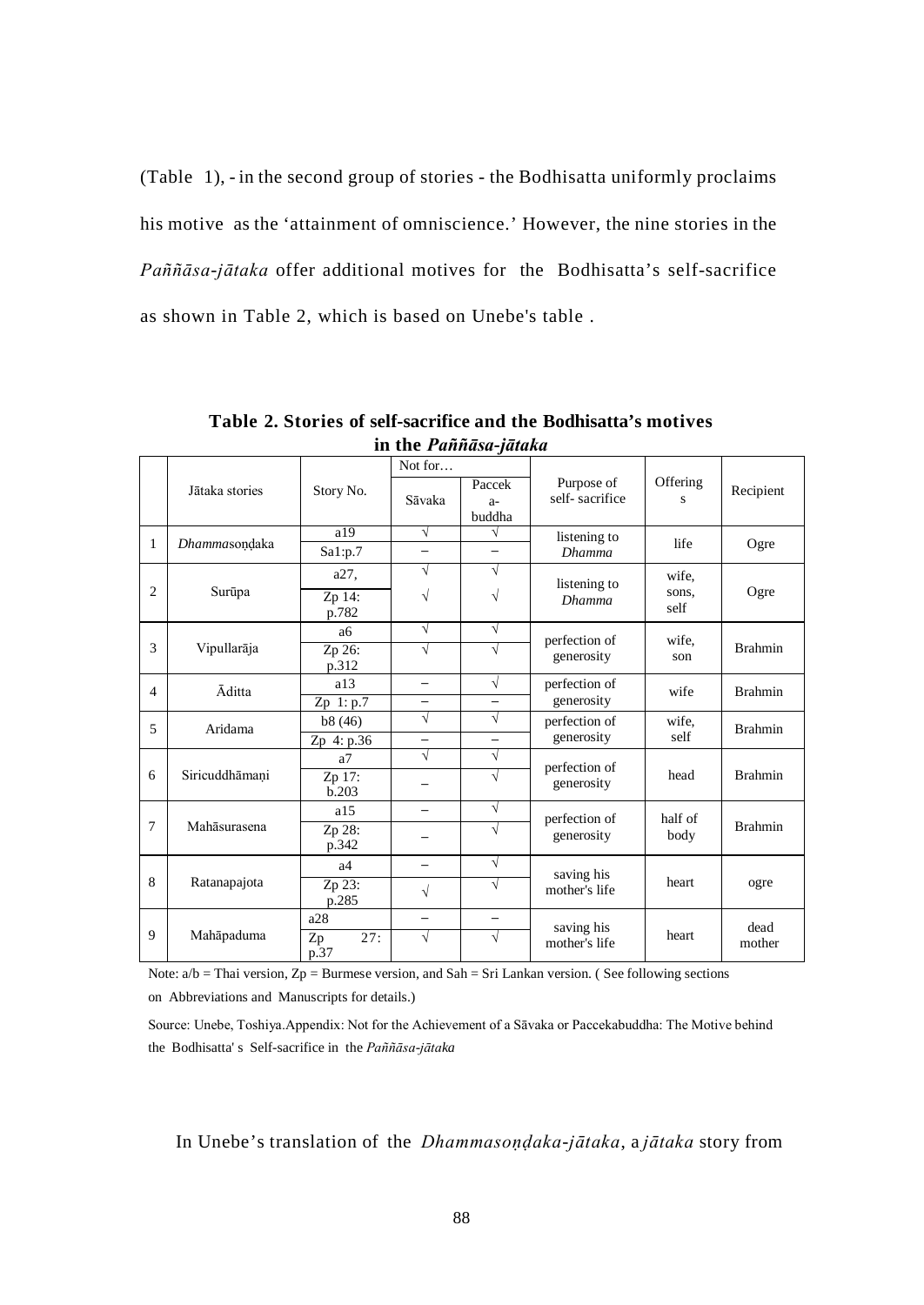the palm-leaf manuscripts of the *Paññāsa-jātaka*, Unebe explains that this narrative is not included in the *Pāli tipiṭaka*,, but is parallel to the *jātaka* of *Sessen-doji* ( 雪 山 童 子 , the boy on the snowy mountain) in the *Mahāparinirvāṇa Sūtra*, typically associated with Mahāyāna Buddhism. [118](#page-95-0) In this jataka, the Bodhisatta as King *Dhamma*soṇḍaka hears an ogre reciting a verse about impermanence. When the Bodhisatta wishes to listen to the rest of the verse, the ogre demands the Bodhisatta's flesh in return. When the Bodhisatta is about to throw himself from a tree to the ground below where the ogre stands, the ogre is revealed to be Sakka, who then recites the following verse for the Bodhisatta:

"...bhonto bhonto devasaṃghā suṇātha me vaanam, ahañ ca attānaṃ yakkhassa datvā *Dhamma*savanatthāya ahañ ca manussesammpattiṃ na patthemi, saggasampattiṃ na patthemi, na brahmasampattiṃ, na sāvakasampattiṃ, na paccekabuddhasampattiṃ. na catulokapāla sampattiṃ, na cakkavattisampatttiṃ, na chakāmāyacarasampattiṃ, na soḷasabrahmasampattiṃ patthemi, api cakho pana attanāṃ cajitvā *Dhamma*savanatthāya sabbaññutañāṇaṃ eva buddhattabhāvaṃ patthayissāmi, attānam saṃsārato mocanatthaṃ jīvitvam pajjahitvā *Dhamma*savanatthāyā'ti.

<span id="page-95-0"></span> <sup>118</sup> Unebe, " パーリ語およびタイ語写本による東南アジア撰述仏典の研究 (Study on the Buddhist texts recorded in Pāli and Thai manuscripts in Southeast Asia)". (2008:43).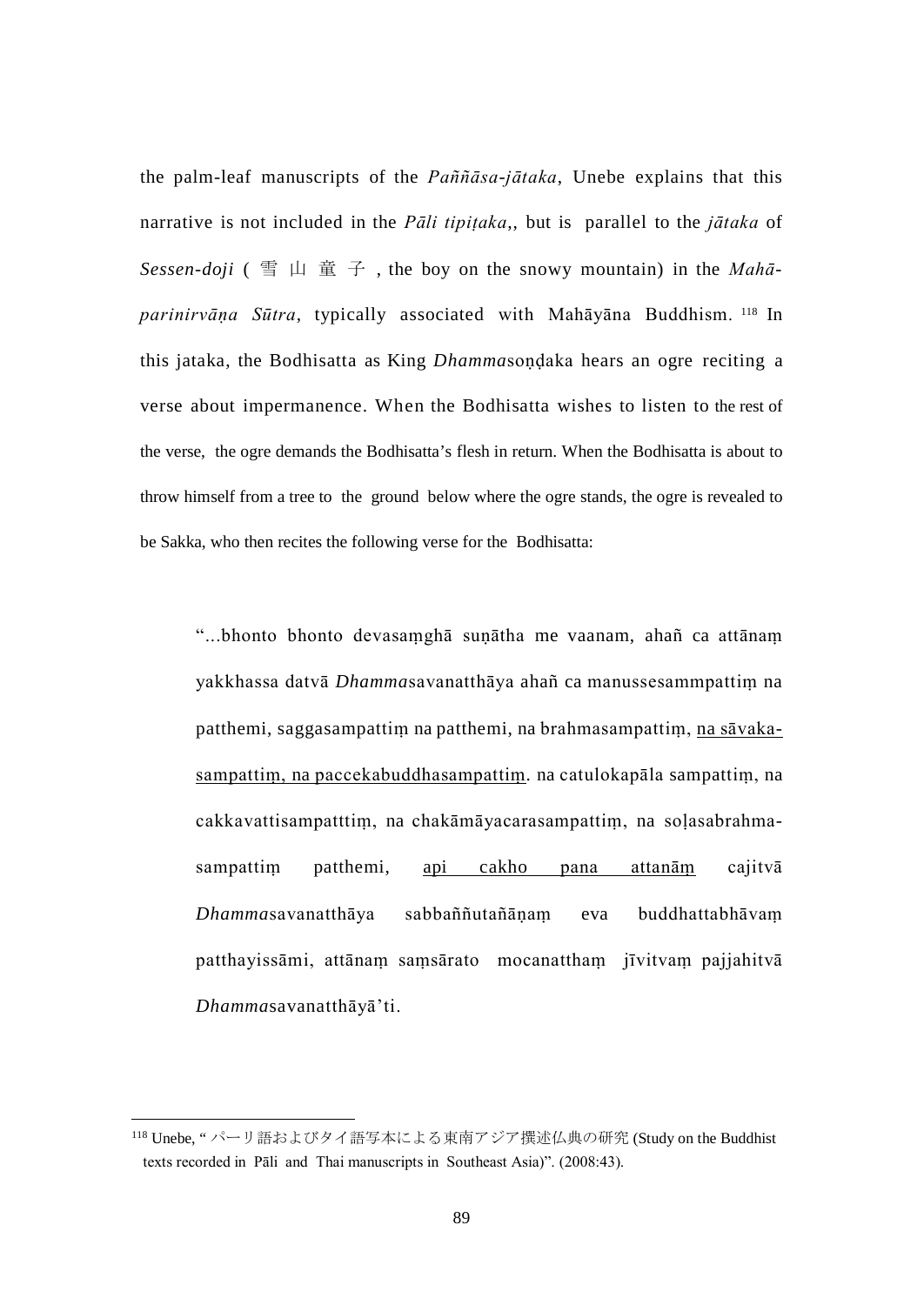Lords, Lords, assemblage of gods! Please listen to my words! Giving my body to the dmon (*yakkha*) in order to listen to *Dhamma*, I wish for neither the achievement (*sampatti*) of a human being (*manussa*), the achievement of heaven (*sagga*), the achievement of a Brahma, the the achievement of a *sāvaka*, the achievement of *paccekabuddha*, the achievement of the four gurdian gods, the achievement of a Cakkavatti king, the achievement of beings in the lower six heavenly abodes, nor the achievement of the sixteen *brahmā* abodes, but, abandoing myself in order to listen to *Dhamma*, I will wish for ominiscience (*sabbaññutāñāṇa*), namely, Buddhahood (*buddhattabhāva*) only, abandoning my life for the purpose of setting myself free from saṃsāra, by listening to *Dhamma*. [119](#page-96-0)

In this context, the Bodhisatta denies any purpose lower than perfect liberation such as the achievement of disciplehood (*sāvaka*), a Silent Buddha (*paccekabuddha*) who is only capable of teaching the *Dhamma* not to lead others to liberation, or any rebirth, or even to higher abodes than the human one. The Bodhisatta's exact purpose is thus to liberate himself, and listening to the Dhamma is the way to do so.

Unebe examines the purposes declared by the Bodhisatta in the other

<span id="page-96-0"></span> <sup>119</sup> Unebe. (2012:36).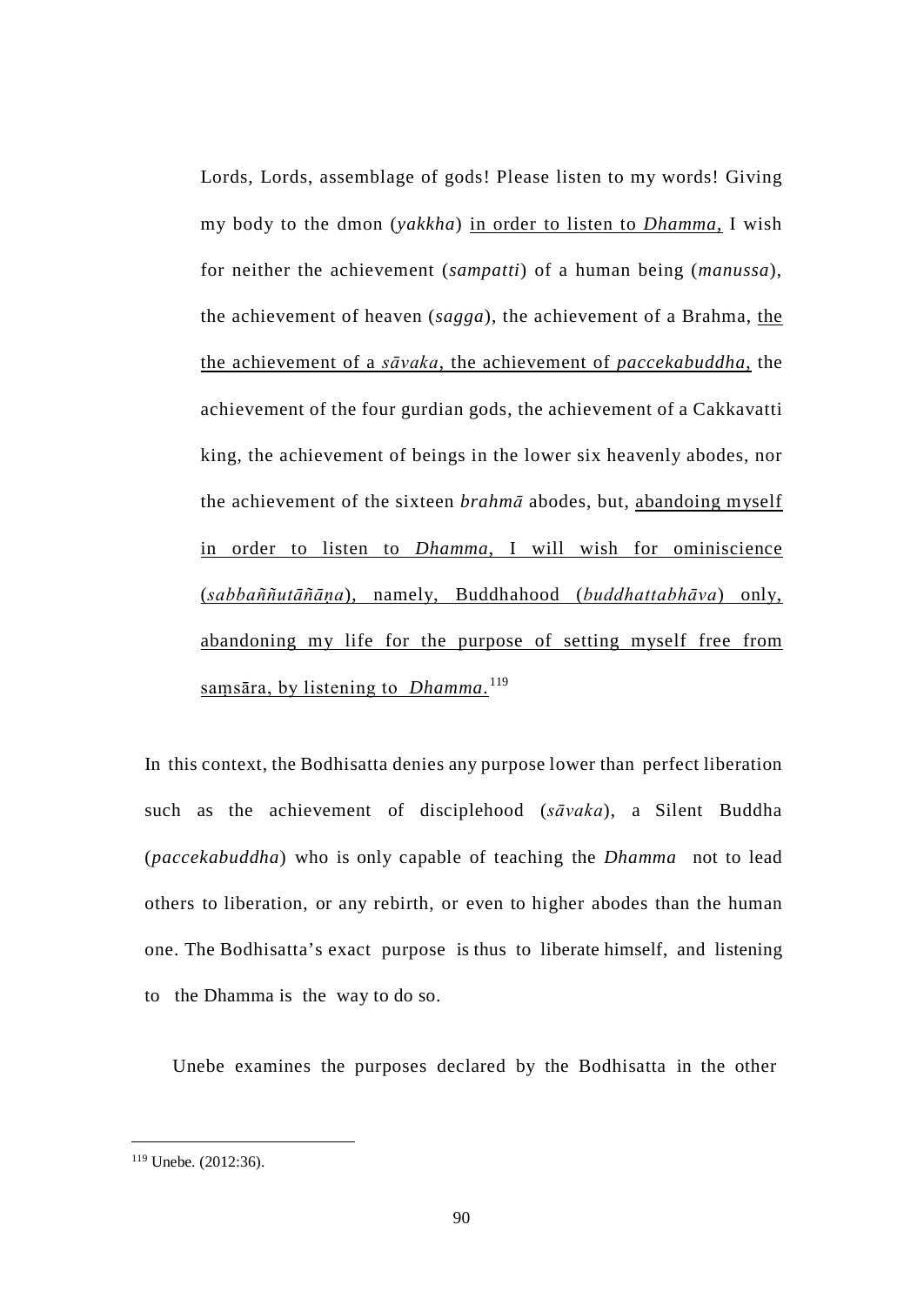accounts. He notes that (2) the *Surūparāja-jātaka*, for example, depicts the Bodhisatta as saying that he aspires not for the achievement of *paccekabuddhahood*, nor for that of a *sāvaka*, but rather to become a Buddha in the future. However, according to Unebe's examination, all three jatakas, that of (4) the *Āditta-jātaka*, (7) the *Mahāsurasena-jātaka*, and (8) the *Ratanapajota-jātaka* reject only the achievement of *paccekabuddhahood*, but do not include the statement about *sāvakas*. The Bodhisatta also declares that he will make beings attain peaceful nibbāna. [120](#page-97-0)

There is no doubt that a Bodhisatta's acts of self-sacrifice will have a profound effect on his karma as reflected in the *Paññāsa-jātaka*, which provides two indications of this. This collection particularly emphasizes that the attainment of the sāvaka and paccekabuddha are insufficient. and, in fact,, the varied concepts of the Bodhisatta's self-sacrifice are described more elaborately in this work. This can be seen as a further elaboration of the motive of 'the attainment of omniscience' as described in the four stories in the Pāli jātaka. When the motive is described more precisely as the attainment of buddhahood and not only as that of omniscience, the authors of the *Paññāsa-jātaka*, writing at a later time than the *Pāli jātaka*, intend to emphasize that these acts of self-sacrifice are limited to those who aim to be a buddha. In other words, ,these acts of self-destruction are considered to be the privilege of those with a strongly defined spiritual motive, and ordinary

<span id="page-97-0"></span> <sup>120</sup> Unebe, (2008:38).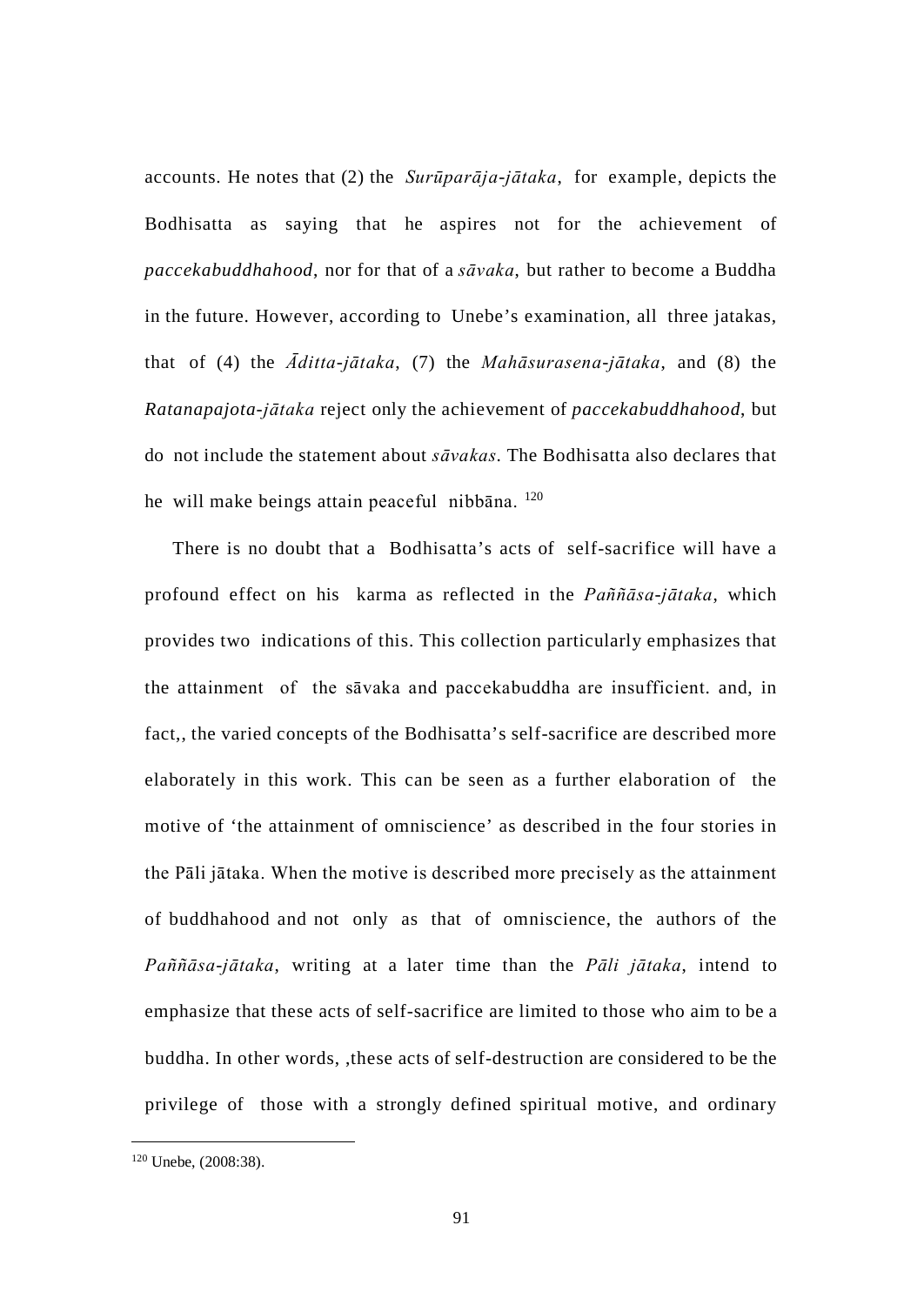Buddhists are not ordinarily entitled to follow these acts carelessly.

Unebe presumes that the Bodhisatta's declarations as found in the *Paññāsa- jātaka* originate from an old source that exists at present only in Chinese. If this proves correct, then the motive for attaining buddhahood to lead others to *nibbāna* seems to be none other than the compassionate act as emphasized in the Mahāyāna concept of the bodhisattva path.

It is presumed that the compilers of the *Paññāsa-jātaka* in Southeast Asia have adopted the other concepts of the Bodhisatta's compassionate self-sacrifice as often found in the Mahāyāna Buddhist teachings. The transition of the Bodhisatta's selfsacrifice may have functioned as a warning to Buddhists not to commit suicide as a form of offering (*dāna*).

However, the instances of self-sacrifice in the *Paññāsa-jātaka* may have had the opposite effect. Sheravanichkul argues that the more compassionate depictions in the *Paññāsa-jātaka* also emphasized the sublime virtue of *dānapāramī* as practiced by the Bodhisatta, which devotional Buddhists were apt to follow. He examines a case of self-immolation by two Thai monks in the early nineteenth century in which they burned themselves as an offering to the Buddha, thereby aspiring for the attainment of Buddhahood.  $121$ 

The self-sacrifice by the Bodhisatta could be said to play a role in making Buddhists feel that he is more close to them because of his (com-)passionate

<span id="page-98-0"></span> <sup>121</sup> Sheravanichkul (2008:469-f).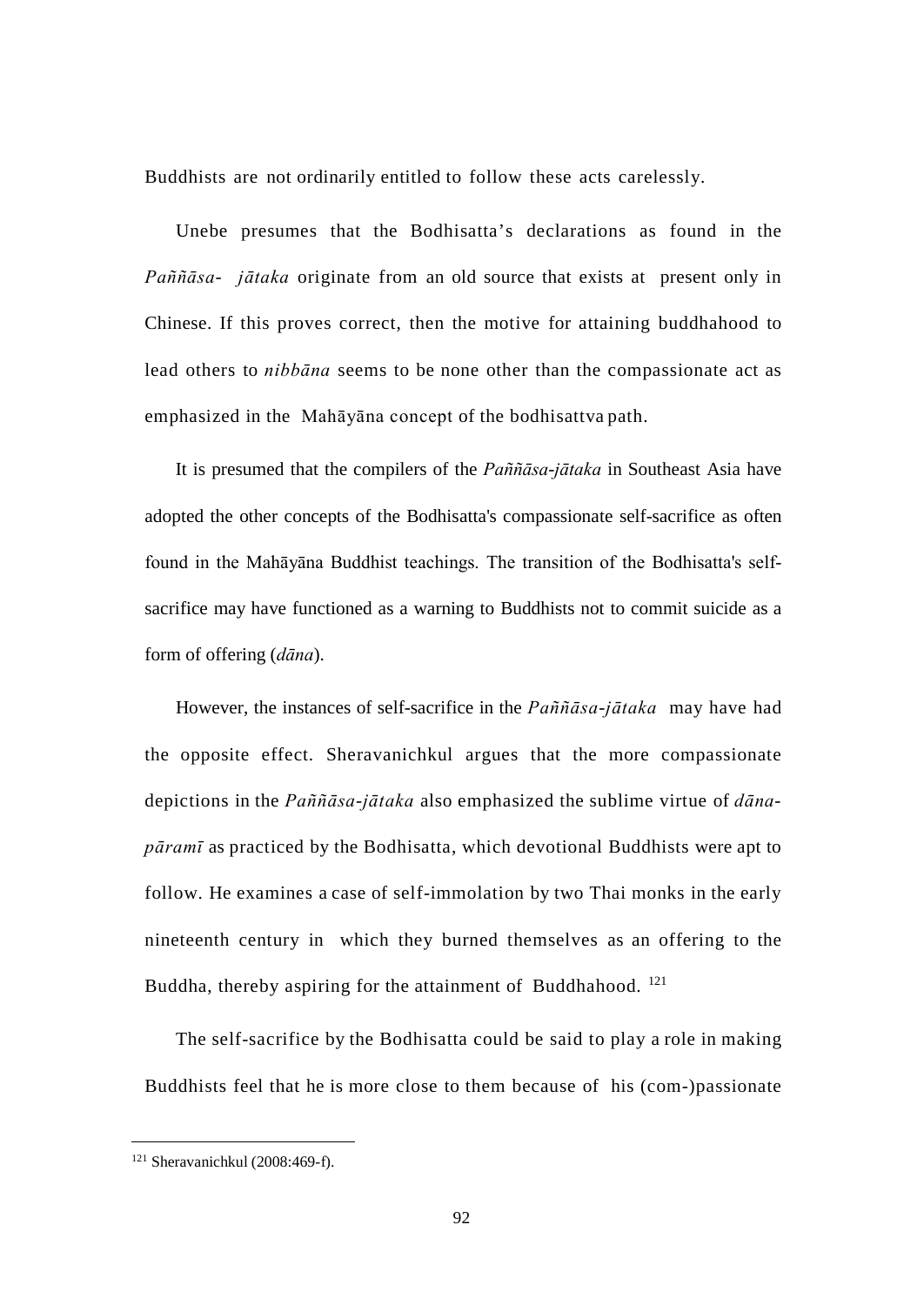and humane acts. Reiko Ohnuma also suggests a comparison between the ethos expressed through the *Pāli jātaka* and the Mahāyāna ethos as articulated in *avadāna* literature. Ohnuma concludes that the former features the 'heroic and inimitable moral exploits'  $s^{122}$  $s^{122}$  $s^{122}$  performed by the superior and aspiring Bodhisatta in the Buddha-less time of the past, while the latter renders devotional practice by ordinary Buddhists in the age of *Buddhadhamma*.

On the other hand, her analysis shows that these two contrasting ethos of pre-Buddha 'perfections' and post-Buddha 'devotions' are equally inherent in Buddhism. [123A](#page-99-1)ccording to her discussion, the gift-of-the-body genre contains plotlines to emphasize the extraordinary generosity of the Bodhisatta, in offering his life: 1) to apparently unworthy recipients such as an evil person or a pitiful animal on demand; 2) the donor (offerer) is a superior person such as a king or prince; 3) in no hope of reciprocation, as perfectly gratuitous act; 4) with no regret. According to Ohnuma, the gift of the body in the *jātakas*  is a completely selfless and pure gift which leads the Bodhisatta to achieve the ultimate goal of Buddhahood in the far-distant future. This concept was undoubtedly developed to serve as a model for more ordinary forms of *dāna*, considered to be an ideal gift for present in ritual, commonly believed to be the most difficult to practice.  $124$ 

<span id="page-99-0"></span> <sup>122</sup> Ohnuma. "Head, Eyes, Flesh, and Blood: Giving Away the Body". (2006:266).

<span id="page-99-1"></span><sup>123</sup> Ibid, (2006: 266).

<span id="page-99-2"></span><sup>124</sup> Ibid, (2006:175).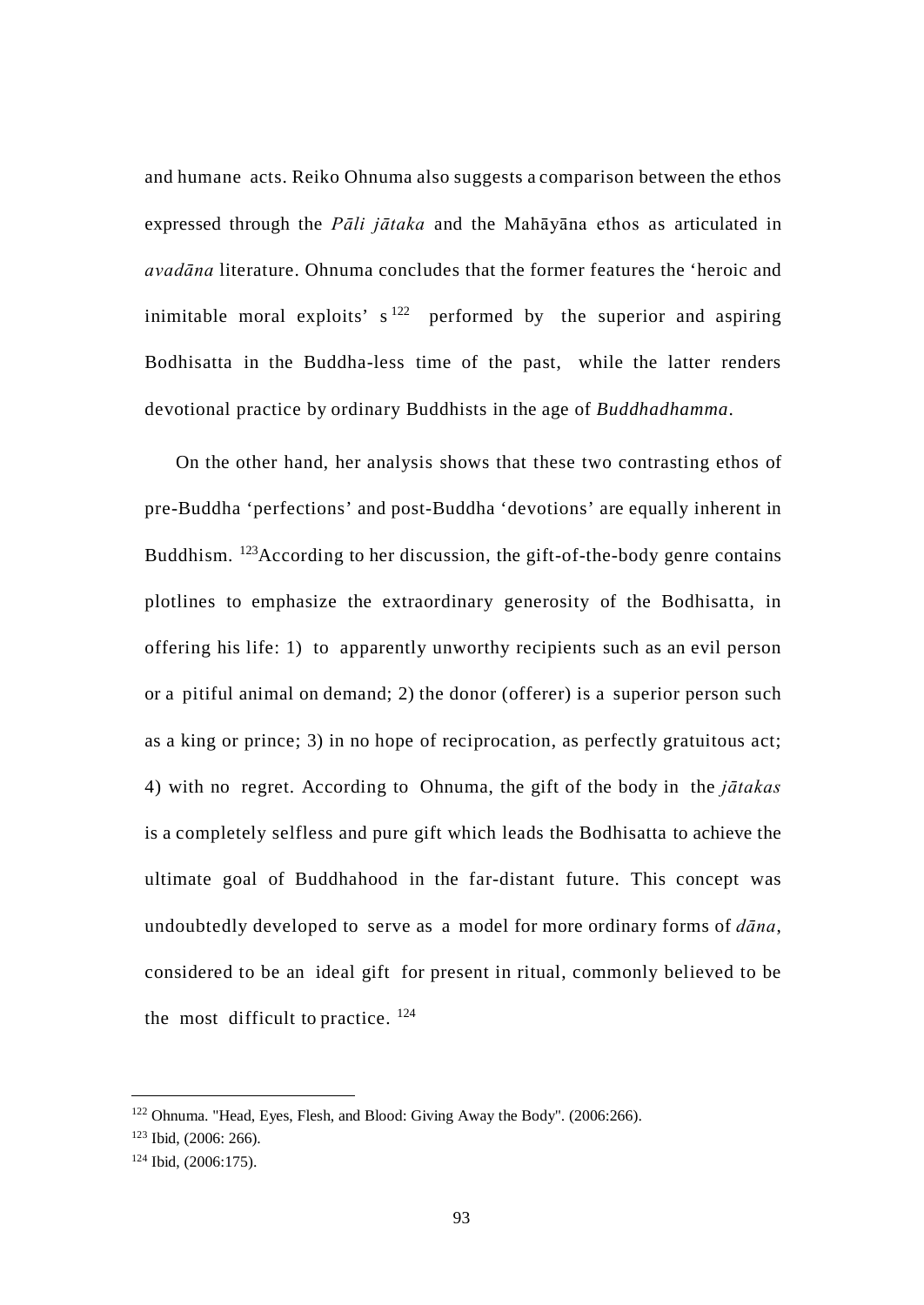Ohnuma, in another paper, proposes interesting parallels between the ethos of the Bodhisatta's gift of body and the Buddha's gift of *Dhamma*, meaning the legacy of teachings left by the Buddha. She speculates that the metaphoric function of the Buddha's gift of *Dhamma* may be seen as the 'tenor' while the Bodhisatta's gift of body may be seen as the 'vehicle'. As tenor is abstract in its own right, the vehicle tends towards embodying the tenor. Ohnuma detects the dramatic and physical gift by a Bodhisatta lends itself to a concrete embodiment of the abstract and rather emotionless gift of the Buddha's *Dhamma*  because the personality of the Buddha is stated to be far more divinely perfected and detached from ordinary people.  $125$  Ohnuma does, however, postulate the superiority of the Buddha's gift of *Dhamma* to the Bodhisatta's gift of his body. The reason is that the former may be considered as a perfect manifestation that the Buddha realizes in the present Buddha era, whereas the latter is what the Bodhisatta, the not-yet-Buddha, failed to realize in the past prior to achieving buddhahood. The significance of these self-sacrifice accounts is described as follows as regards the relationship between the tenor and its vehicle:

Perhaps the shifting perspective one can take on these stories is, in part, indicative of the difference between a literary perspective and a religious perspective. From a literary perspective, we might see these stories functioning as extended metaphors in which the inherent power of the vehicle causes it to

<span id="page-100-0"></span> <sup>125</sup> Ohnuma, (1998:323-359).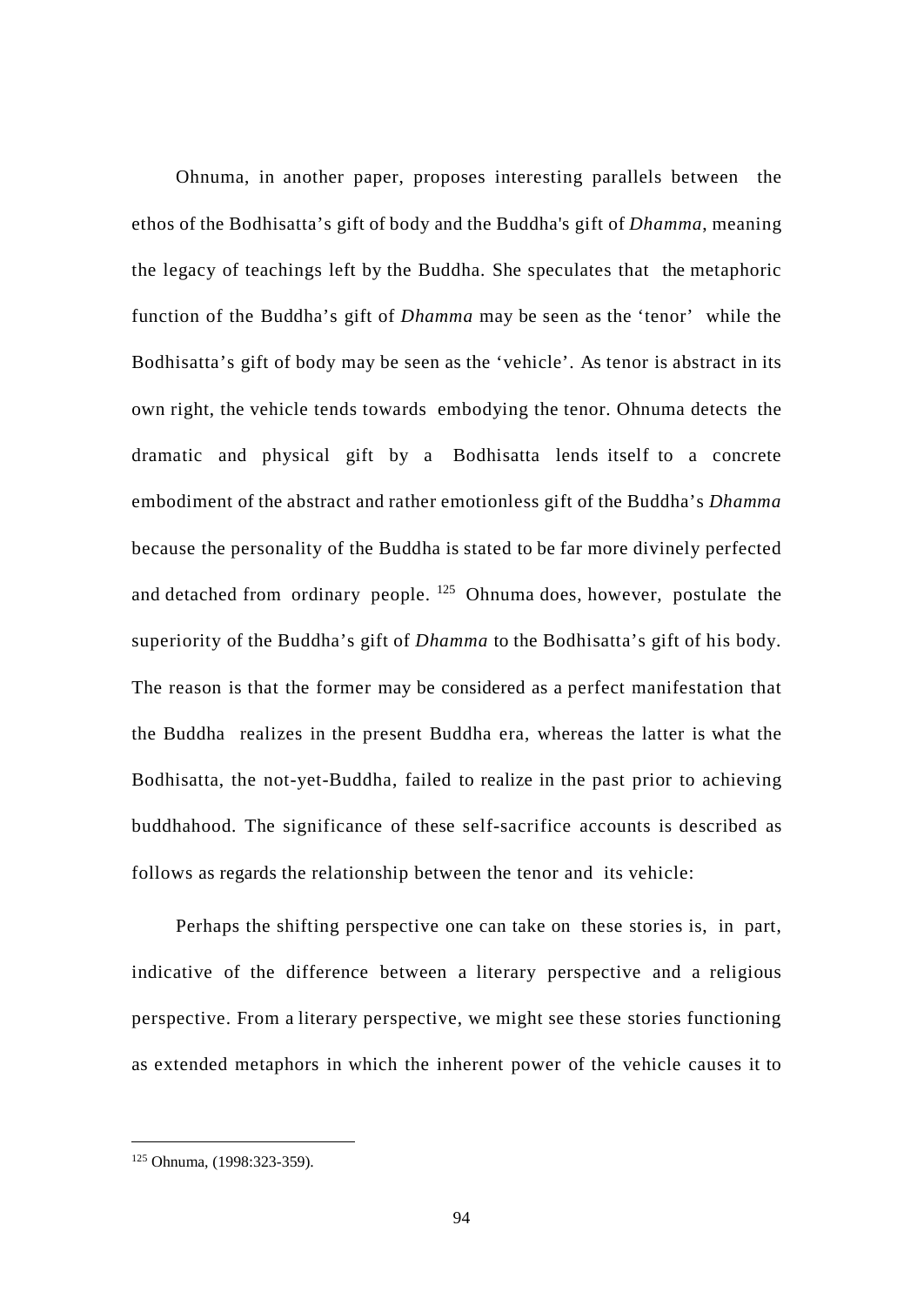dominate over the tenor. But from a religious perspective, of course, these are not metaphors but literal deeds... From a literary perspective, the gift of the body symbolizes the gift of dharma, but from a religious perspective, the gift of the body transforms itself into the gift of dharma, and the revolutionary transformation entailed by the attainment of Buddhahood is thereby celebrated and affirmed. [126](#page-101-0)

Moreover, Sheravanichkul supports this argument in the *Cariyāpiṭaka* that the Bodhisatta's self-sacrifice is rather used to extol the great virtue of the Buddha than to be similarly encouraged as an ideal practice. Despite the Bodhisatta's internal gifts frequently found in the *jātakas*, the author Ācariya Dhammapāla warns:

> The Great Man does not knowingly give his own body, limbs, and organs to Māra or to the malevolent deities in Māra's company, thinking: "Let this not lead to their harm." And likewise, he does not give to those possessed by Māra or his deities, or to madmen. But when asked for these things by others, he gives immediately, because of the rarity of such a request and the difficulty of making such a gift... For this reason he does not waver, does not quake, does not undergo the least vacillation, but remains absolutely unshaken in his determination to

<span id="page-101-0"></span> <sup>126</sup> Ohnuma, (1988:323-359).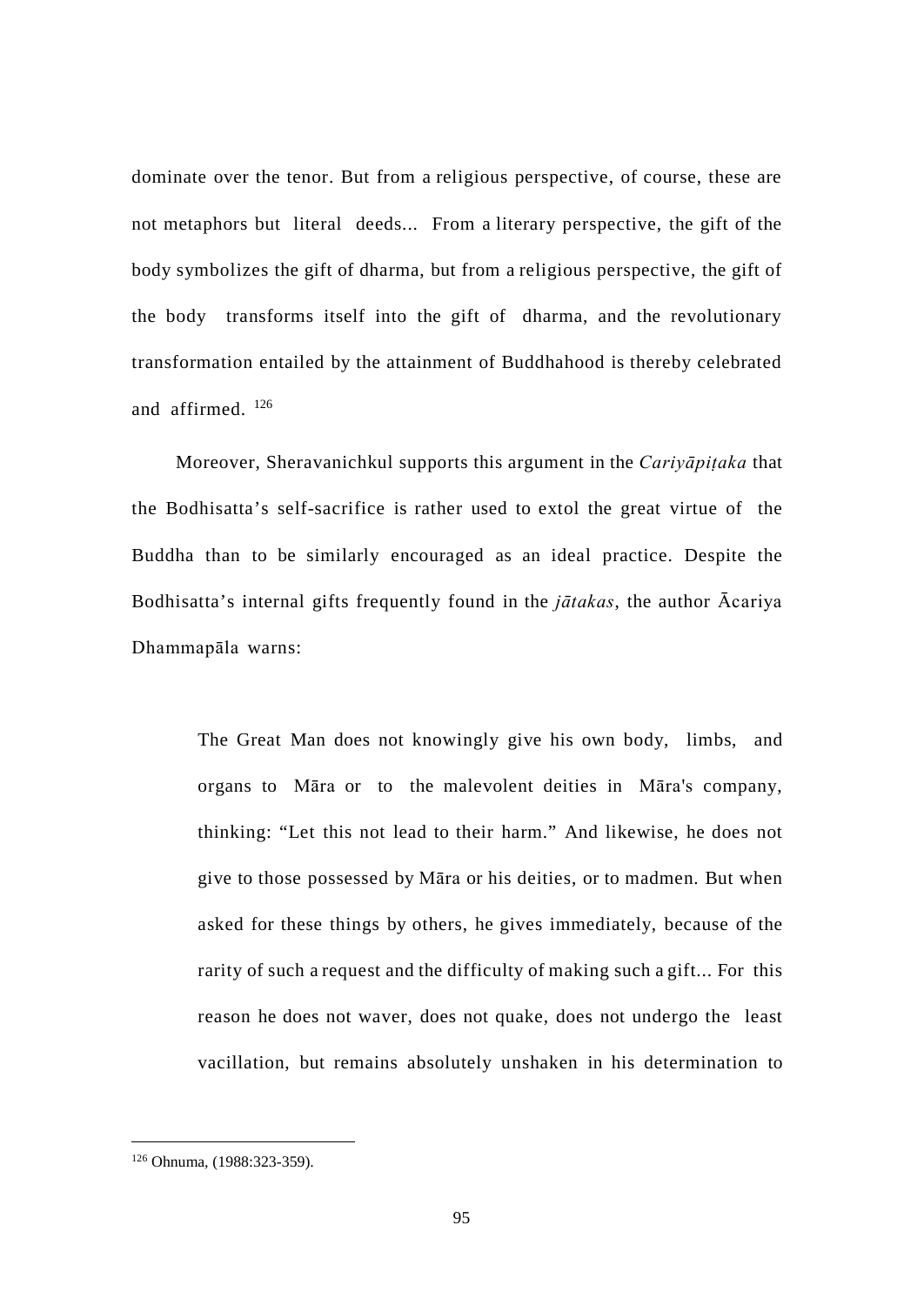undertake the good.  $^{127}$  $^{127}$  $^{127}$ 

Therefore, the Bodhisatta's practice of self-sacrifice, though it may be rationalized under the right conditions as constituting an internal gift, is in fact morally controversial. These acts should rather be considered as symbolizations or metaphors of the great virtue of the Buddha.

However, while the karmic rationalization rendered self-sacrifice a special act for special people in order to discourage the majority of Buddhists from performing careless acts of suicide as an offering, the karmic rationalization did serve to create a certain distance. The distance pradoxically continues to attract Buddhists, evoking the emotional feature of self-sacrifice that is mixed with the spiritual inaccessibility and the amiration for the Buddha, just as pop stars shine far above their fans.

In addition, the emphasis of the motive for self-killing is also predominantly related to the three cases of monastic suicide I examined in chapter 3 and 4, because the motive is also inseparable from the situations surrounding the doer. The three monks, Godhika, Vakkali, and Channa, who all commit suicide and attain liberation are 'secluded' monks (or may be described as hermits), not living with other monks in the *saṅgha*. In the case of Channa, Sāriputta plays a role as representative of monks who should live in a

<span id="page-102-0"></span> $127$  Acariya Dhammapala, Trans., Bhikkhu Bodhi, "A Treatise on the Paramis: From the Commentary to the Cariyapitaka", *Access to Insight*, 2005, <http://www.accesstoinsight.org/ lib/authors/bodhi/wheel409.html>.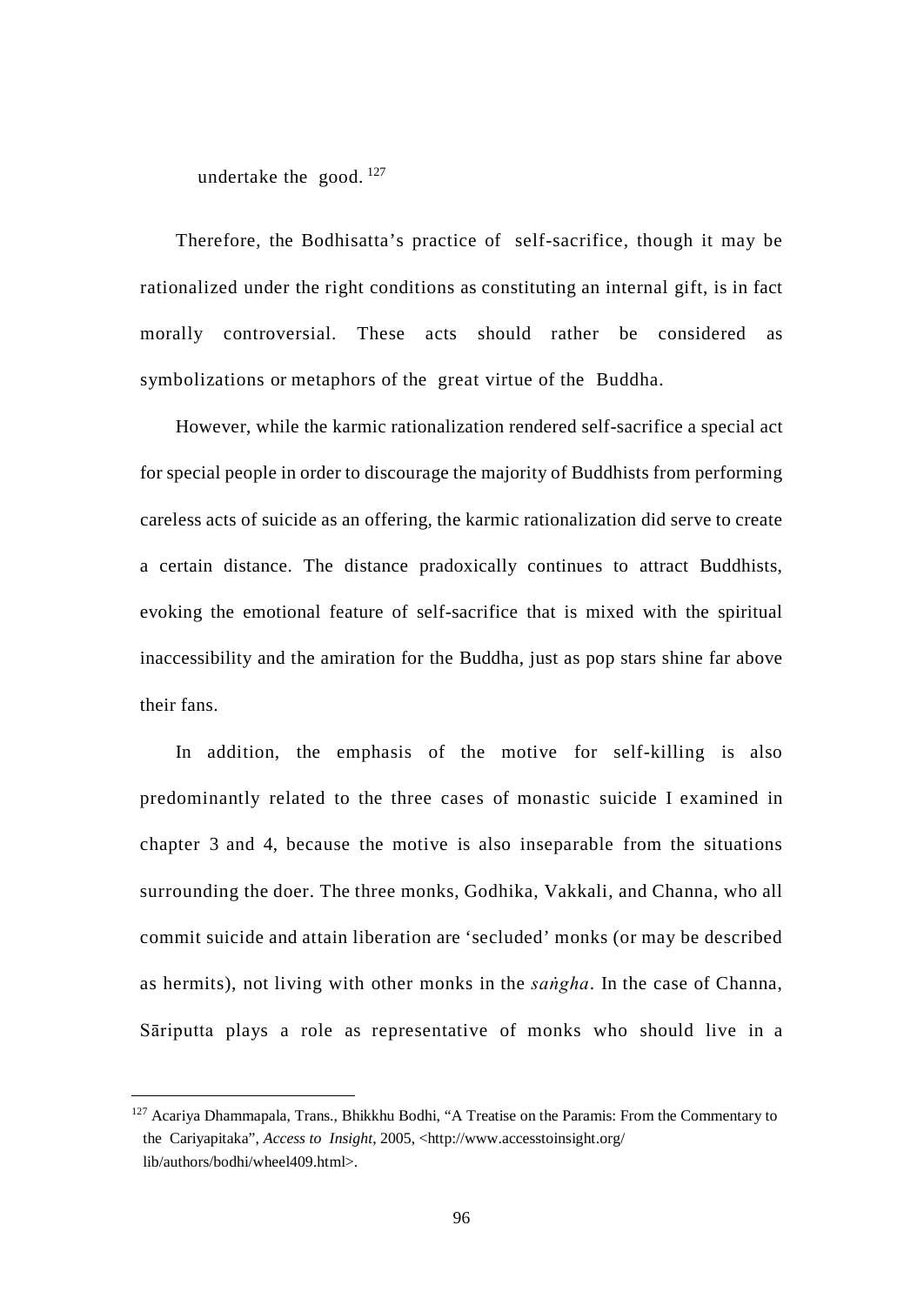harmonious community. Thus their converstation shows a gap from the understanding of Channa's death by the Buddha. In chapter 4, the monks who killed themselves due to their aversion to their bodies are strongly criticized. However, the Buddha gives no comment about the monks killed by Migalaṇḍika, who attempted to help others cross over to *nibbāna*. Therefore, it is difficult to determine a universal norm for self-killing including selfsacrifice which can be applied to all the Buddhists, especially as it is clear that the surrounding circumstances may vary.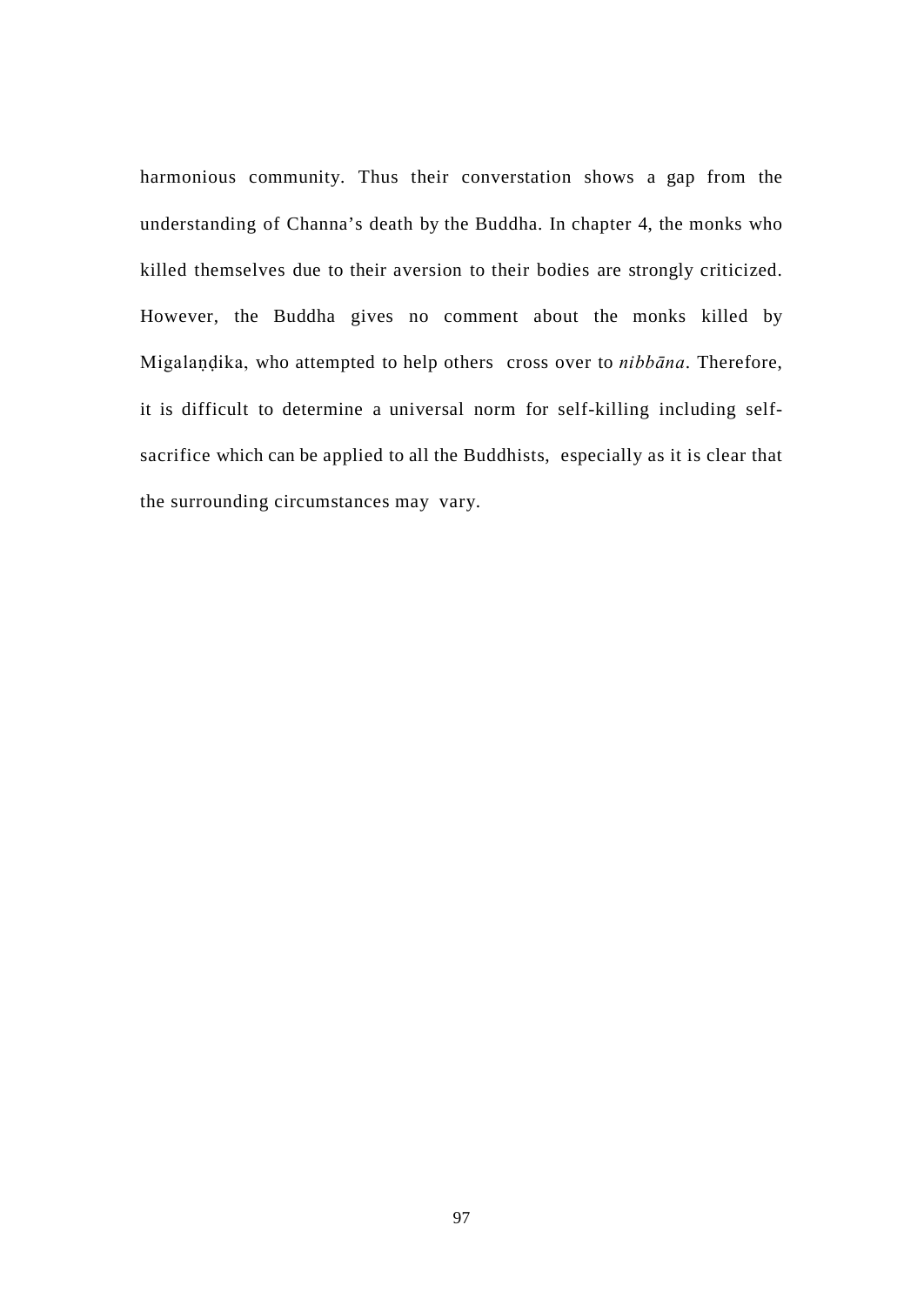# **Chapter IV**

## **Suicide and Euthanasia in the Vinaya**

In this chapter, I intend to show how suicide and euthanasia as depicted in the *Vinaya* text have been ethicized in relation to the concept of karma. Homicide is established as the third *pārājika* offence amongst the four heaviest ones and the commitment of this offence by monks leads to their permanent expulsion from the community of monks (*saṅgha*). [128](#page-104-0) Modern Buddhist ethics generally views suicide and euthanasia as constituting part of killing. Indeed, the background stories illustrative of the prohibition of murder in the third *pārājika* rule have comprised a rationale to relate suicide with homicide in a widersense.

Due to their disciplinary nature, the descriptions found in the *Vinaya* text have been an indispensable source for providing Buddhist ethical views of suicide and euthanasia in respect to their being regarded as part of killing. However, it should not be forgotten that even the background stories for the *pārājika* can be considered to play a role of narratives. [If you look at the stories in the third *pārājika* rules out of context to extract only Buddhist views of suicide and euthanasia, it would fail to understand abundant features that are inherent in the stories. – either delete or rework] Instead, judging these stories in terms of their place within the larger literary context allows us to gain an

<span id="page-104-0"></span> <sup>128</sup> Vin iii 68-86.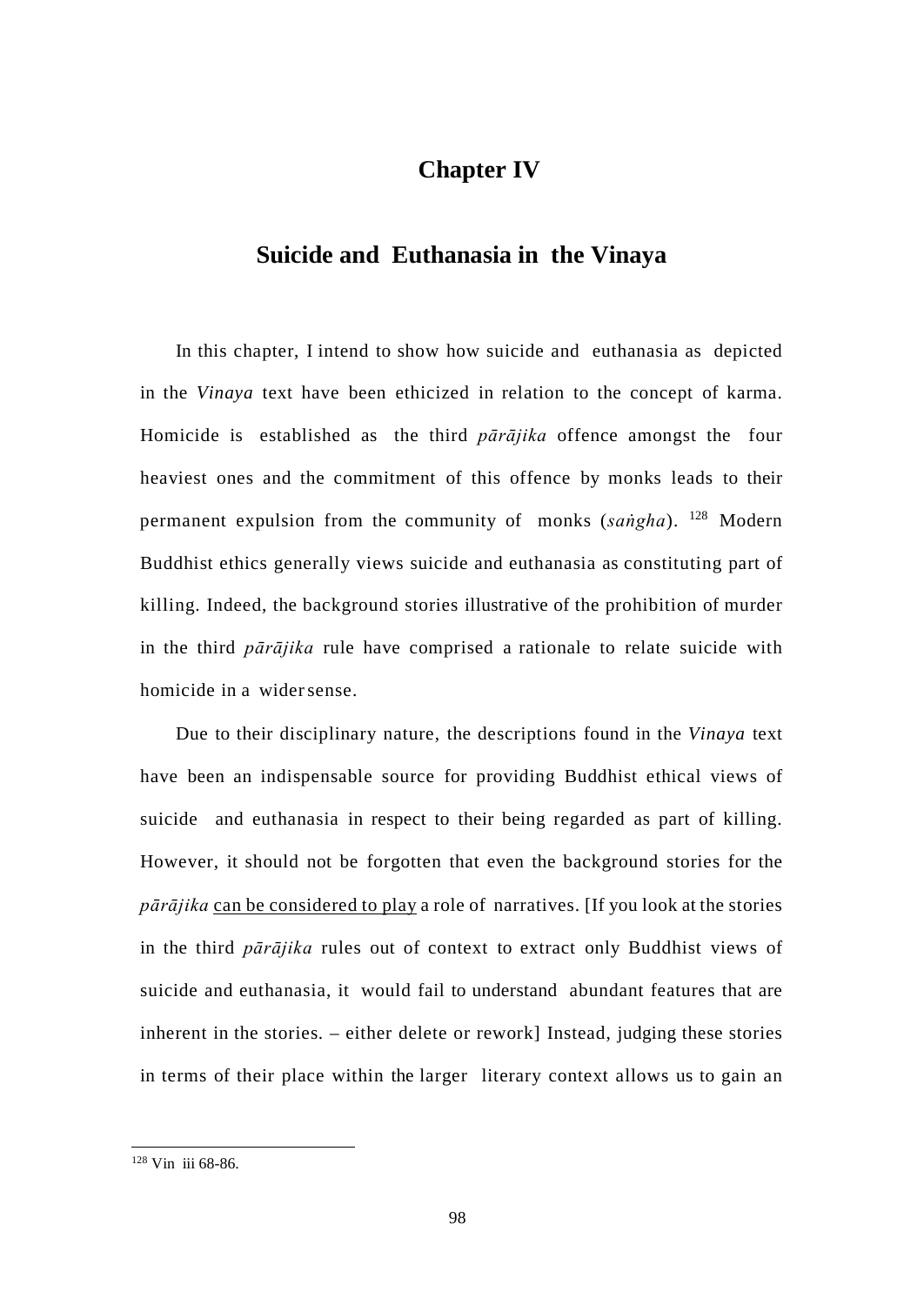appreciation for the true function of the story as a whole.

Moreover, reading the background stories as narratives constitutes a new form of investigation. These narratives in the *Vinaya* unexceptionally have the nature of both religious and also popular narratives which are both part of a more salient literary tradition in South(-east) Asia. Indeed, any narrative may seen as an intentional creation on the author's part. In case of a religious narrative, the author tends to emphasize the elements of reality, not of fiction, in the stories in order to strengthen people's faiths in religion. In such stories, which may be described as hagiographic in nature, even miraculously great acts must not be understood as mere fantasy. On the other hand, popular narratives may be surreal dramas or intriguing works of fiction. My examination in this chapter enables one to read the Vinaya text in both ways.

The *Vinaya* text is not a mere manual for Buddhist disciplinary rules. It contains a great number of 'stories' in which different persons act and talk with or without the Buddha. These are the life stories, or more precisely, personal stories in which, like in a human drama, the different characters exhibit varying capacities of understanding the *Dhamma* in the different situations they find themselves in. I suggest that dilemmas in modern Buddhist ethics in part may have stemmed from these mis- applications of modern ethical issues to the cases described in the background of the *Vinaya,* thereby disregarding the limitations of these personal stories.

Ethics in the West seek universal regulations, while Buddhism considers each personal situation even in regard to the issues discussed in the field of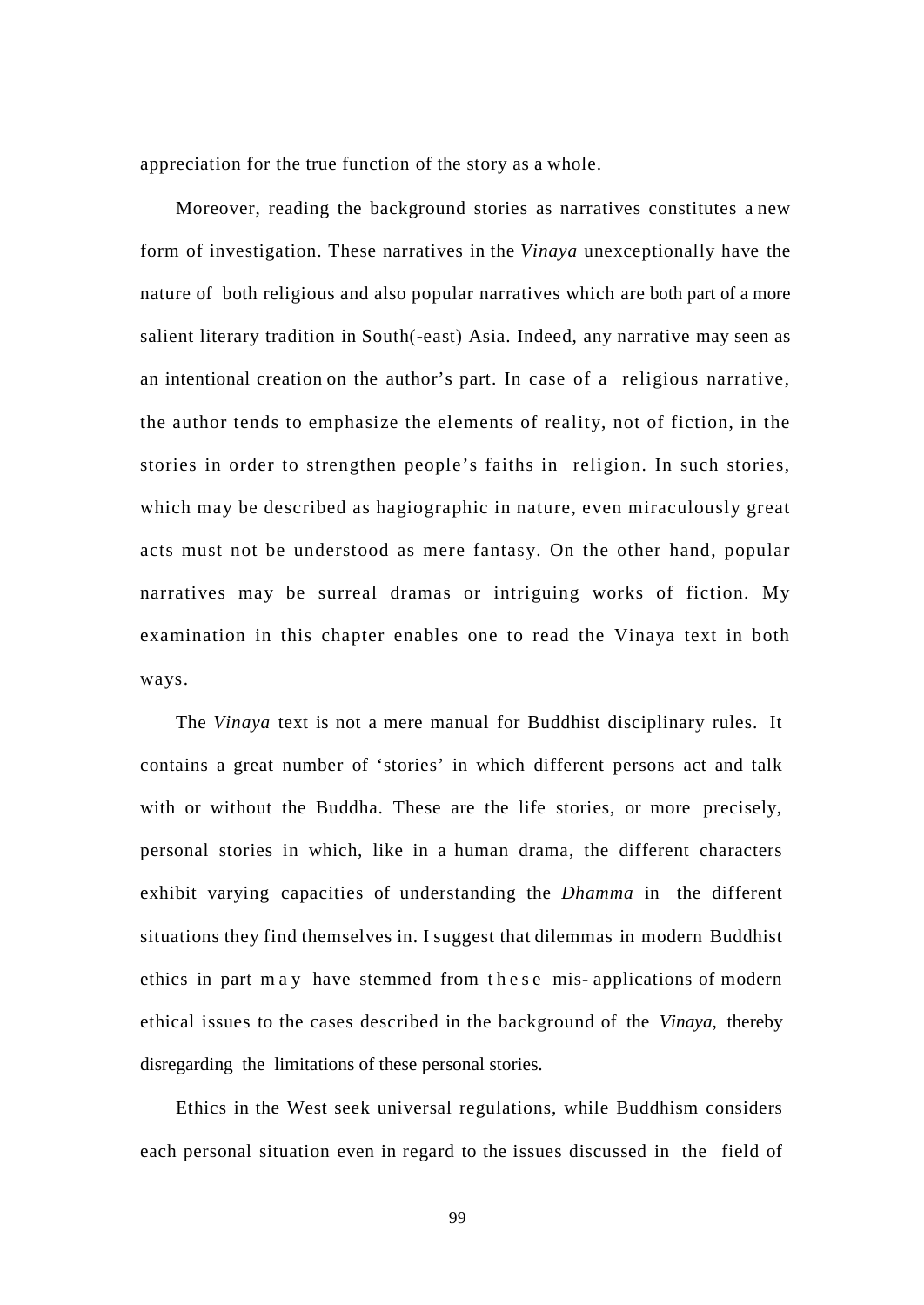ethics such as suicide and euthanasia. Therefore, extracting the elements favorable to ethical views of suicide and euthanasia from the stories of the *pārājika* can potentially trigger a serious confusion of the themes or even lead to misreading of the stories.

In support of my enquiry into this problem, I first read the background stories that lead to the laying down of the third *pārājika* in the *Pāli Vinaya*, concerned with suicide and euthanasia. In my reading, I payed close attention to the story lines without considering the interpretations of the commentaries or other previous studies. Thus, in this examination I focused on the functions that these stories serve as both religious and fictional texts as depicted by the narrator and performed by different characters.

Second, I intend to demonstrate what the commentary sees as being problematic in the stories. Finally, I intend to demonstrate that while the commentary creates interpretations that vary from the original text, it does this in order to bring coherence as regards the teaching of general Buddhist morality scattered throughout the other sections of the *Tipiṭaka*.

#### **4.1. The Plot of the First Sub-story**

The prohibition of murder as the third *pārājika* rule is established on the basis of two major origin stories. The first incident is the mass-killing by a large number of monks, which also includes the monk's self-killing. The second is a layman's self-induced death encouraged by a group of six monks.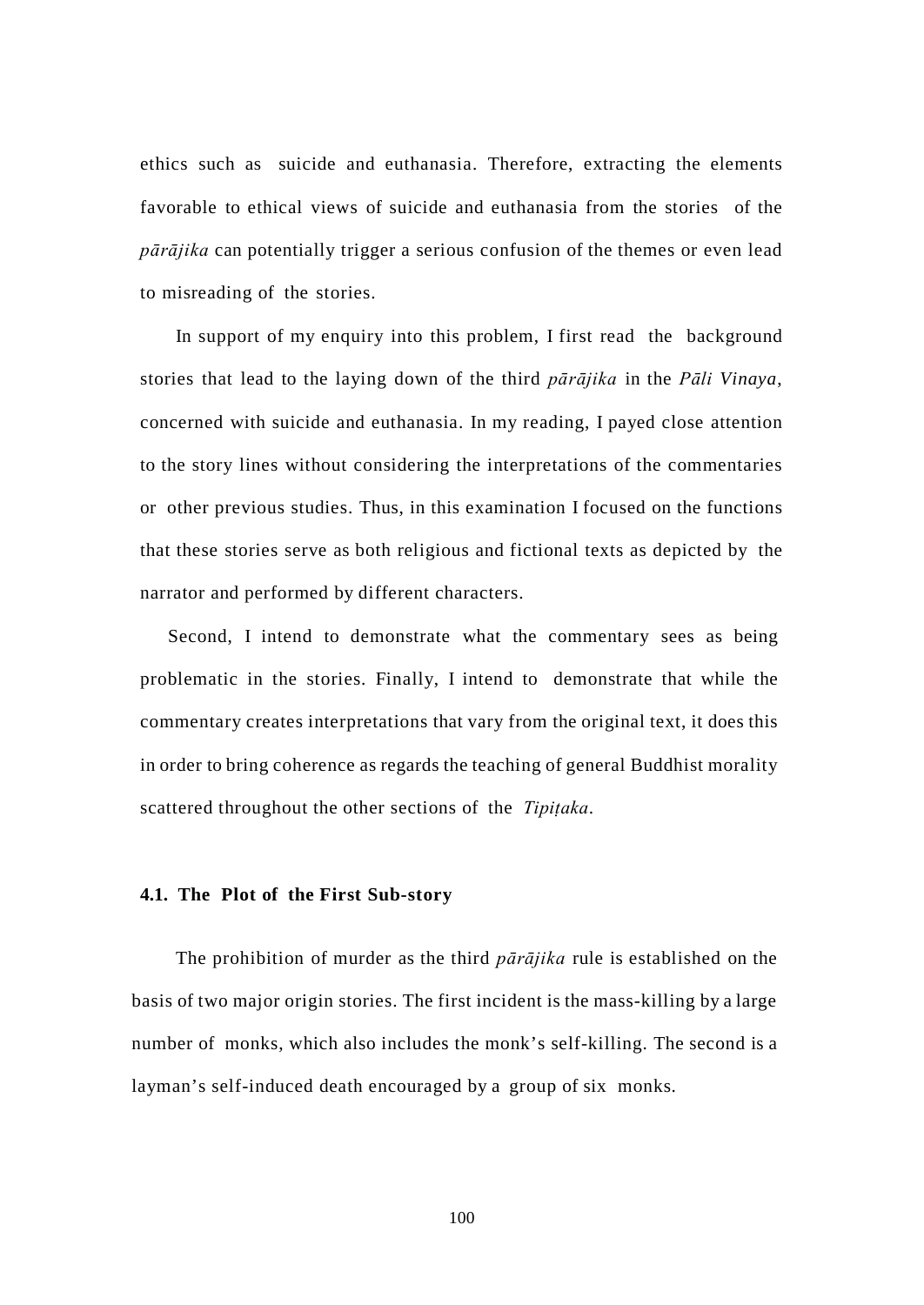| Place<br>Events                     |                                    | Scene | Acts                                                                                                                                 | Motives/cause                                                                                              |  |
|-------------------------------------|------------------------------------|-------|--------------------------------------------------------------------------------------------------------------------------------------|------------------------------------------------------------------------------------------------------------|--|
| 1st mass-<br>(1)<br>killing         | Vesālī                             | $1-a$ | monks disgust their bodies                                                                                                           | misunderstanding<br>of asubha-bhāvanā                                                                      |  |
|                                     |                                    | $1-h$ | monks:<br>1) kill themselves<br>2) kill one another,<br>3) request Migalandika<br>to kill themselves<br>4) Migalandika kills<br>them | $1)$ monks:<br>same as 1-a (self-<br>aversion)<br>$2)$ Migalandika:<br>receiving a set of bowl<br>and robe |  |
| (2) Reflection<br>and<br>inducement | The<br>Vaggamudā<br>River          | 2     | An evil deity praises<br>Migalandika's killing as<br>meritorious deeds.                                                              | misguide by the evil<br>deity                                                                              |  |
| $(3)$ 2nd mass-<br>killing          | other monasteries<br>around Vesalī | 3     | Migalandika kills<br>monks who do not<br>request him to kill<br>themselves                                                           | misperception of his<br>killing                                                                            |  |

**Table 3 Three Major Scenes of the First Sub-story for the Third Pārājika Rule**

The first sub-story has been often cited as being more related to suicide. The second has been rather discussed in the context of euthanasia. Beginning with the first incident, as I show in Table 3, this sub-story can be divided into three major scenes in regard to the chain of mass- killings, namely, the first mass-killing by the monks, the dialogue between the deer-hunter Migalaṇḍika and an evil deity at the Vaggamudā river, and the second mass-killing which is carried out only by Migalaṇḍika. One night the Buddha is staying in Vesālī teaching about the 'contemplation of the foulness of the body' (*asubhabhāvanā*) to the *saṅgha* which is assembled there. After the Buddha finishes his instructions, he announces that he wishes to seclude himself for half a month:

"...icchām' ahaṃ bhikkhave addhamāsaṃ paṭisallīyituṃ, n' amhi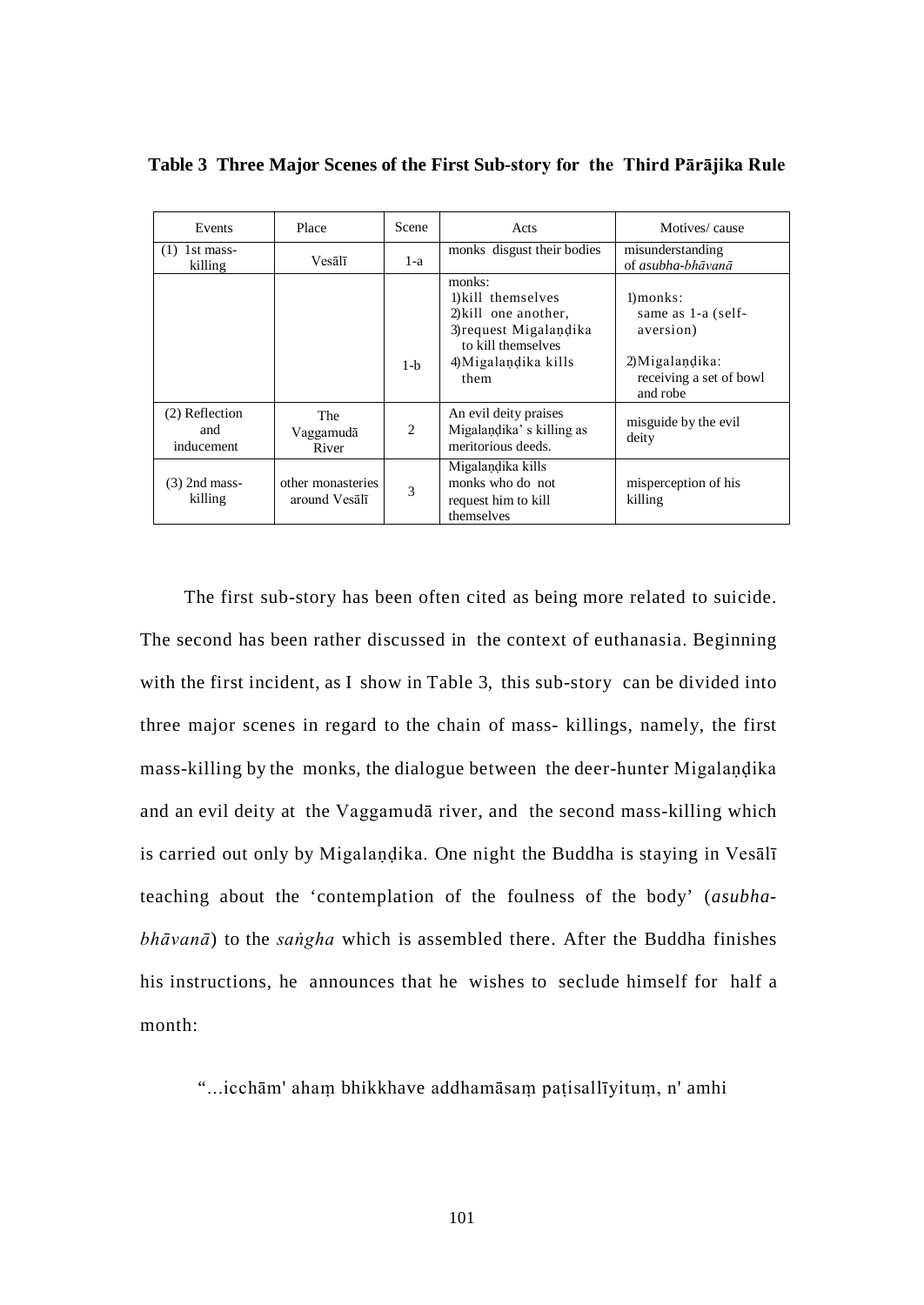kenaci upasaṅkamitabbo, aññatra ekena piṇḍapātanīhārakenā 'ti. [129](#page-108-0)

[The Buddha]

"I wish, monks, to stay in solitary meditation practice for half a month. No one should approach me except the one who brings me alms-food."

The first important scene starts after the Buddha leaves. The monks continue to develop the practice of the unattractiveness of their own bodies according to the Buddha's instructions. In Scene 1-a, the following simile elaborates how they increasingly felt aversion to their own bodies:

Scene 1-a:

te sakena kāyena aṭṭīyanti harāyanti jigucchanti. seyyathāpi nāma itthī vā puriso vā daharo yuvā maṇḍanakajātiko sīsaṃ nhāto ahikuṇapena vā kukkurakuṇapena vā manussakuṇapena vā kaṇṭhe āsattena aṭṭīyeyya harāyeyya jiguccheyya... [130](#page-108-1)

Those (monks) were troubled by their own bodies, ashamed of them, disgusted by them. It is just as a man or woman, young, fond of ornaments, and with their head bathed, would be troubled by, ashamed of, and disgusted by the carcass of a snake, a dog or a man that was hung around the neck.  $^{131}$  $^{131}$  $^{131}$ 

 <sup>129</sup> Vin iii 68.

<span id="page-108-0"></span><sup>130</sup> Vin iii 68.

<span id="page-108-2"></span><span id="page-108-1"></span><sup>&</sup>lt;sup>131</sup> Vin iii 69. Monks at the Buddha's time did not have their hair completely shaved becase they did not have well-sharpened knives. Moreover, in South and Southeast Asia, they wash their hair at each bath time. Therefore *sīsaṃnhāto* (with their head bathed or washing their hair) means to make their whole bodies clean and flesh.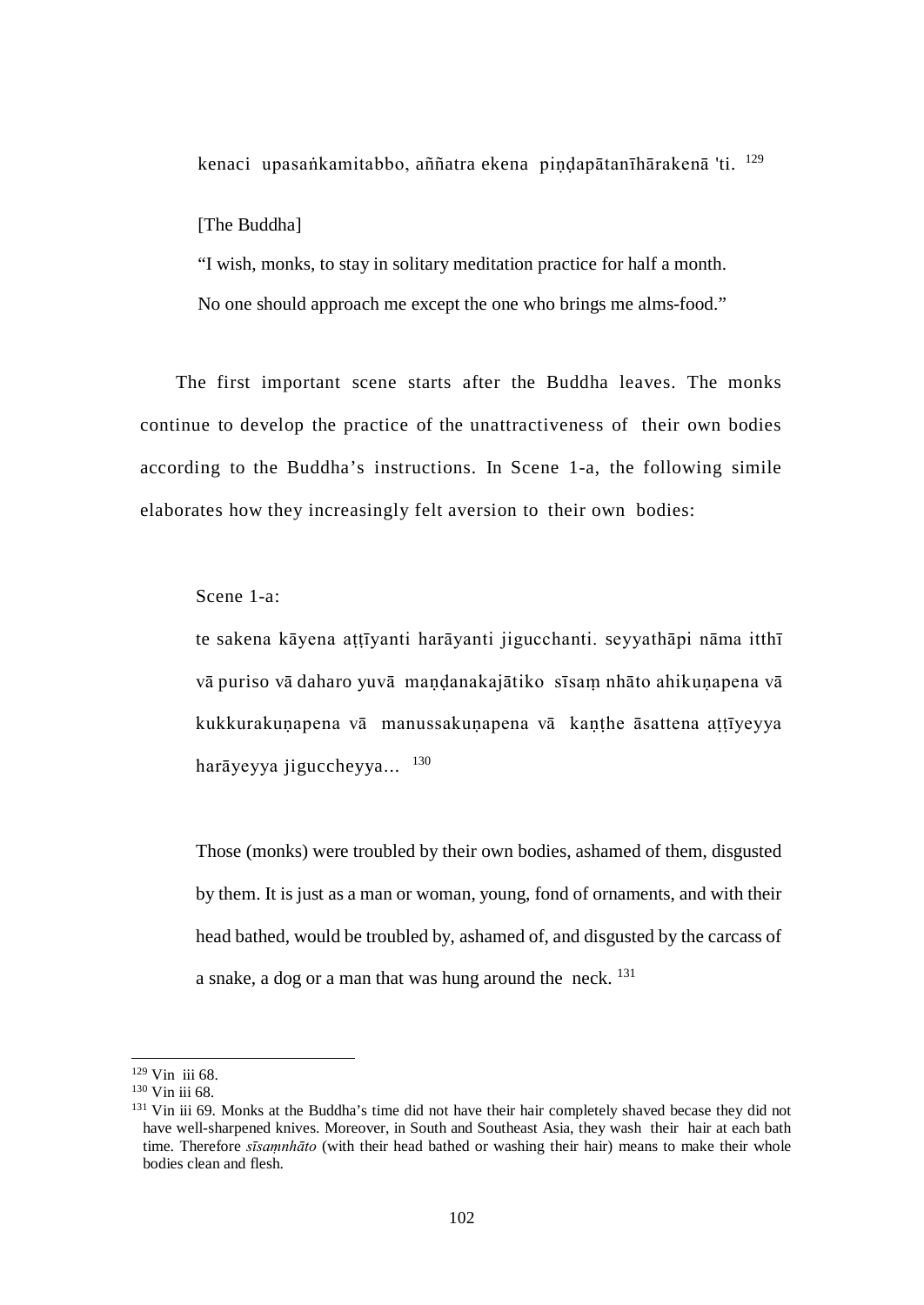Due to their repugnance to their bodies, those monks start killing themselves and each other. [132](#page-109-0)

They also ask the deer-hunter Migalandika who dresses like a monk, to kill them. <sup>[133](#page-109-1)</sup> Migalandika accepts their requests of killing them in Scene 1-b.

Scene 1-b:

...evam eva te bhikkhū sakena kāyena attiyantā harāyantā jigucchantā attanāpi attānaṃ jīvitā voropenti aññamaññaṃ pi jīvitā voropenti Migalaṇḍikaṃ pi samaṇakuttakaṃ upasaṅkamitvā evaṃ vadanti: sādhu no āvuso, jīvitā voropehi. idan te pattacīvaraṃ havissatīti. [134](#page-109-2)

...thus, those monks who were troubled by their own bodies, ashamed by them, disgusted by them, took their own lives, took one another's lives, and approached Migalandika, the fake recluse and said, "Friend, please take our lives. This bowl and robe will be yours."

The text states that some of them do kill themselves and also ask someone to kill them, which is synonymous to assisting suicide or euthanasia in modern terms. In this first scene, Migalaṇḍika simply makes a contract to kill them in return for the bowl and robe. He agrees with those monks' requests by killing them with a knife.

<span id="page-109-0"></span> $132$  Vin iii 68.

<span id="page-109-1"></span><sup>&</sup>lt;sup>133</sup> The commentary only states that Migalandika wears a yellow robe with his head shaved just like a Buddhist monk does, but nothing about the reason for it. V-a ii 400.

<span id="page-109-2"></span><sup>134</sup> Vin iii 68.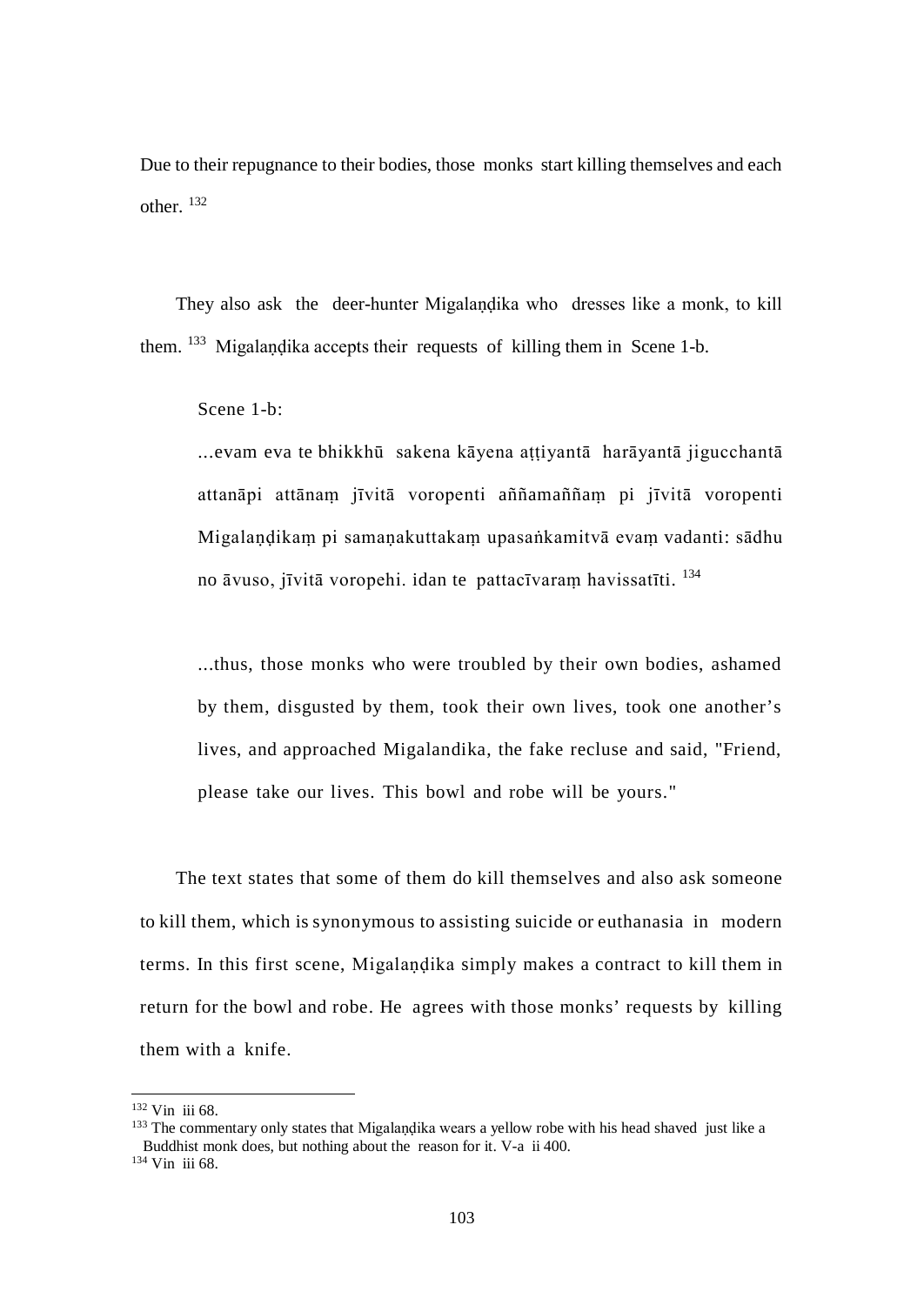The second scene is concerned with the change of Migalaṇḍika's mind through the dialogue with an evil deity. Migalaṇḍika goes to the Vaggamudā river in order to wash the bloody knife where feelings of remorse or confusion arise to his mind. He becomes concerned that his acts might be considered unmeritorious and unwholesome. Then, a deity belonging to Māra's group coaxes and praises him thus:

Scene 2:

"...sādhu sādhu sappurisa, lābhā te sappurisa, suladdhaṃ te sappurisa, bahuṃ tayā sappurisa puññaṃ pasutaṃ yaṃ puññaṃ tvaṃ atiṇṇe tāresīti. [135](#page-110-0)

[The evil deity]

"Well done, well done, good man. You, good man, have gained rightly, good man, you have produced much merit, (namely that) you sent across those who have not crossed yet."

Thus Migalaṇḍika recovers a great deal of confidence as his acts of killing were said by the evil deity to have also contributed to the monks' merit. In the third scene, it is this confidence making him go ahead and do more killing. Therefore, he goes to look for more monks whom he should kill in Scene 3.

<span id="page-110-1"></span>Scene 3:

...tikkaṃ asiṃ ādāya vihārena vihāraṃ pariveṇena pariveṇaṃ

<span id="page-110-0"></span> <sup>135</sup> Vin iii 69.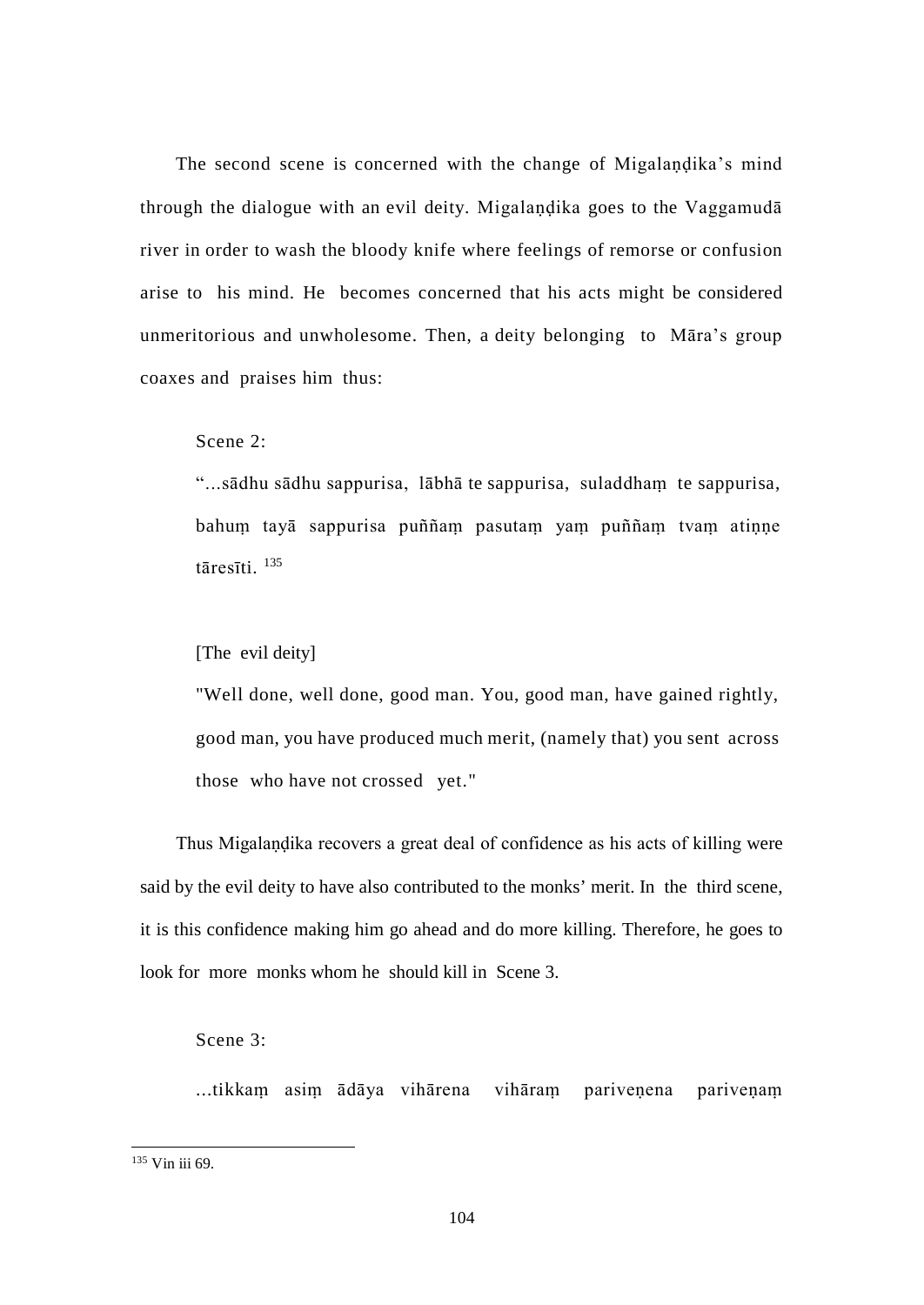upasaṅkamitvā evaṃ vadeti: ko atiṇṇo kaṃ tāremīti. tattha ye te bhikkhū avītarāgā tesaṃ tasmiṃ samaye hoti yeva bhayaṃ hoti chambhitattaṃ hoti lomahaṃso, ye pana te bhikkhū vītarāgā tesaṃ tasmiṃ samaye na hoti bhayaṃ na hoti chambhitattaṃ na hoti lomahaṃso. atha kho Migalandiko samanakuttako ekam pi bhikkhum ekāhena jīvitā voropesi dve pi bhikkhū ekāhena jīvitā voropesi tayo pi... cattāro pi... pañca pi... dasapi... vīsam pi... tiṃsam pi... cattālīsam pi... paññāsam pi... saṭṭhim pi bhikkhū ekāhena jīvitā voropesi. [136](#page-110-1)

With a sharp knife, (he) approached from monastery to monastery, from monk's dormitory to dormitory, and said, "Who has not crossed over yet? Who shall I send across?" Then those monks who were not yet free from lust were frightened and paralyzed with their hair standing on end at that time. But those monks who were free from lust were not frightened and paralyzed with their hair standing on end at that time. Then Migalaṇḍika, the fake recluse, killed one monk in a single day, killed two monks in a single day... three... four... ten... twenty... thirty... forty... fifty... he killed sixty monks in a single day.

At the end of that half month of seclusion, the Buddha finds the company of monks greatly diminished and asks Ānanda what has happened, who responds by referring to the two mass-killings in scenes 1 and 3. The monks around the Buddha also tell him that *asubha-bhāvanā* was not suitable for the monks who

<span id="page-111-0"></span> <sup>136</sup> Vin iii 69.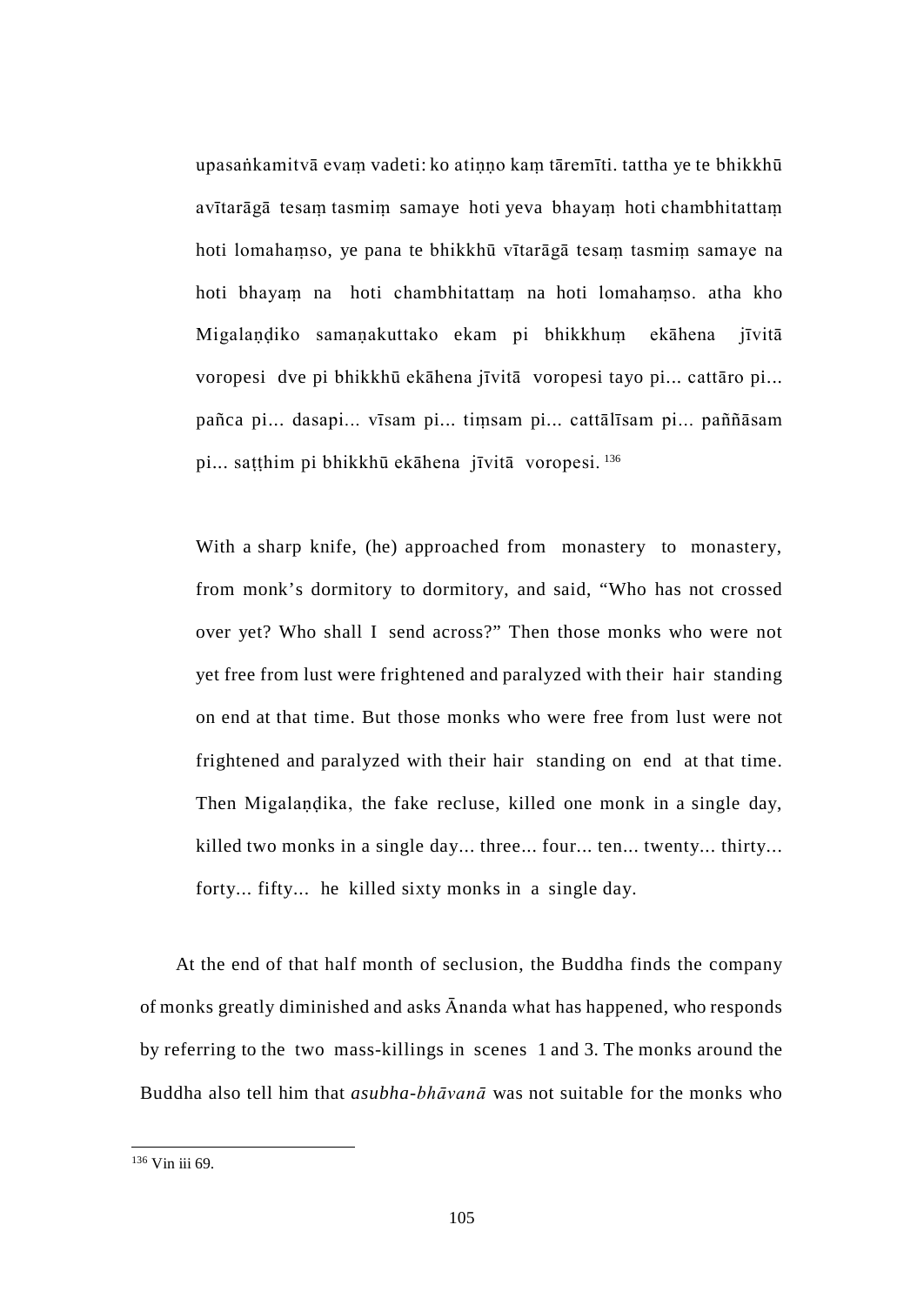have died and asked the Buddha for the instructions of a different meditation subject. The Buddha then teaches the breath in-out meditation (*ānāpānassati*) which can bring the foundation of tranquility and bliss, and also can vanquish one's evil and unwholesome nature. In this context, the monk's aversion to their bodies was brought about by an agitated mind. This means their mind afflicted with such an aversion was not able to vanquish unwholesomeness. Such a misguided impetus must be what the Buddha intended to correct through these instructions.

After the Buddha finishes imparting the instructions of *ānāpānassati*, the third *pārājika* is set down. The important point is that he condemns only the killing in Scene 1, while ignoring the killing by Migalaṇḍika in Scene 3, and also, what he laid down is slightly different from what he condemned.

... vigarahi buddho bhagavā: ananucchavikaṃ bhikkhave tesaṃ bhikkhūnaṃ ananulomikaṃ appaṭirūpaṃ assāmaṇakaṃ akappiyaṃ akaraṇīyaṃ. kathaṃ hi nāma te, bhikkhave bhikkhū attanāpi... (attānaṃ jīvitā) voropessanti... (aññamaññampi jīvitā) voropessanti (migalaṇḍikampi samaṇakuttakaṃ upasaṅkamitvā evam) vakkhanti  $-$ <sup>[137](#page-112-0)</sup>

#### [The Buddha's criticism]

The Buddha, the Blessed One rebuked them, "Monks, it is not suitable for these monks, it is not appropriate, it is not proper, it is not for a true

<span id="page-112-0"></span> <sup>137</sup> Vin iii 71.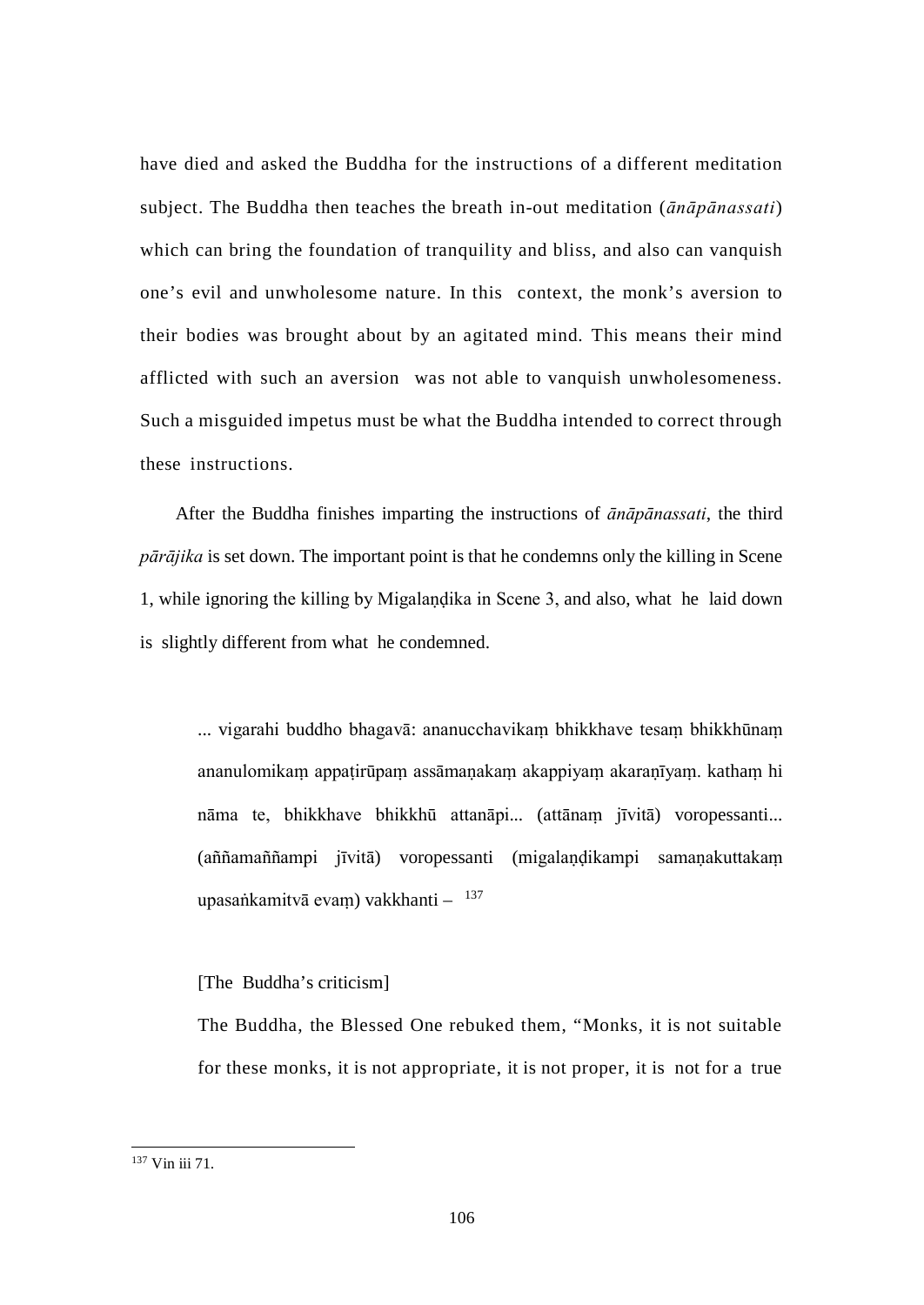recluse, it is not allowable, it should not be done. Monks, how could those monks take their own lives, take one another's lives, and how could they approach Migalaṇḍika, the fake recluse, and said, "Friend, take our lives, this bowl and robe will be yours."

This is what the Buddha condemned prior to the injunction of murder. He continues with the preliminary ruling of the third *pārājika* as follows:

yo pana bhikkhu sañcicca manussaviggahaṃ jīvitā voropeyya satthahārakaṃ vāssa pariyeseyya, ayampi pārājiko hoti asaṃvāso 'ti. evañ c' idaṃ bhagavatā bhikkhūnaṃ sikkhāpadaṃ paññattaṃ hoti. [138](#page-113-0)

[Preliminary Ruling]

Whatever monk should intentionally take a human body's life or should search for a knife-bringer, he, too, is one who is defeated and not in communion. Thus. the Blessed One prescribed this training rule for monks.

However, the Buddha's promulgation names only these two acts of intentionally killing a person and asking someone to kill oneself. Whether a 'Human life' should be defined as ranging from oneself to others was not precisely described.

Furthermore, although the Buddha includes 'searching for a knife-bringer' in the ruling, he does not specifically state anything about at Migalaṇḍika's action. The Buddha's condemnation originating from the discouragement of the

<span id="page-113-0"></span> <sup>138</sup> Vin iii 71.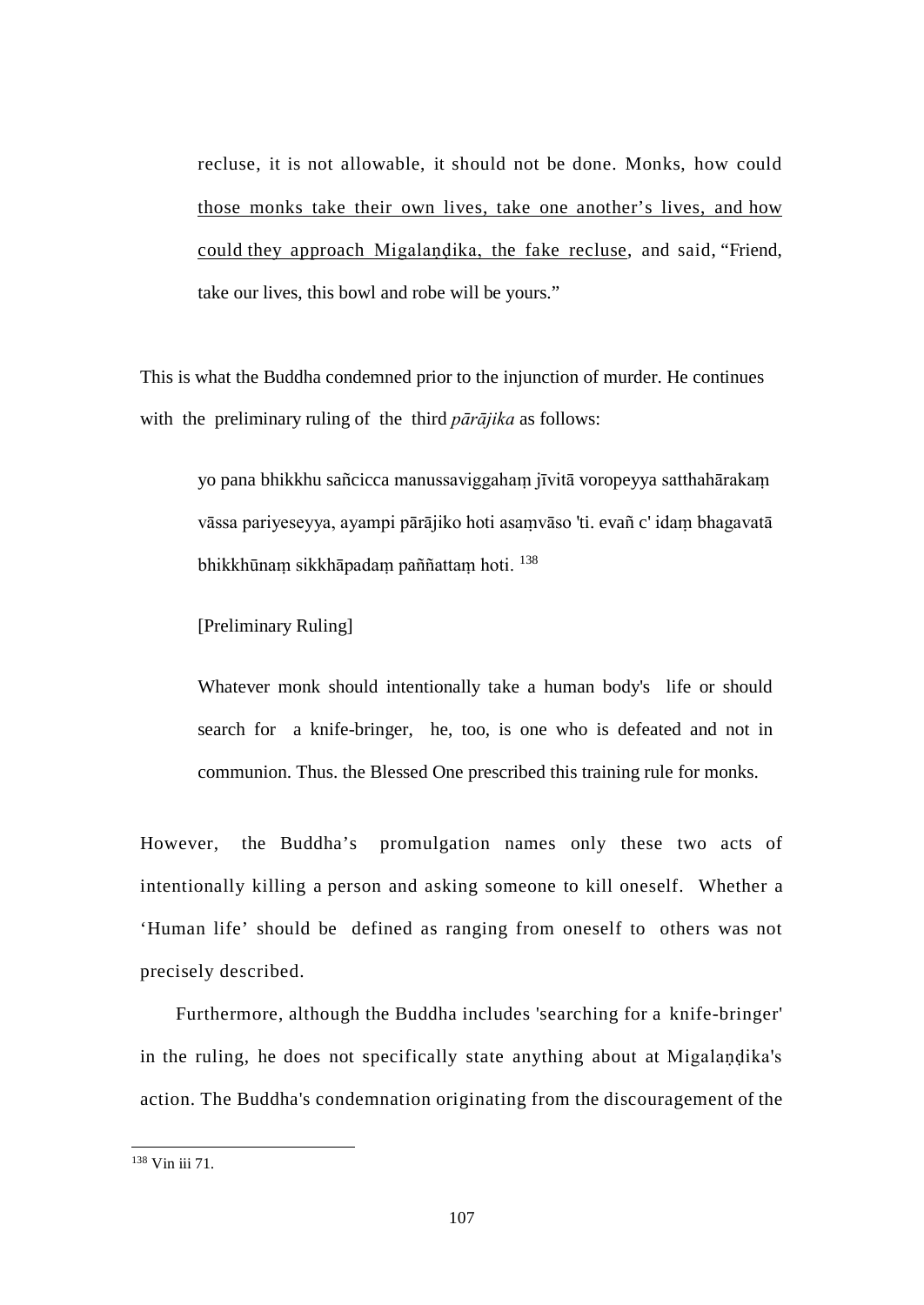impetus for killing constitutes three kinds of acts: killing of self, killing one another, and requesting someone to kill oneself. Now here it is unclear whether the Buddha includes taking one's own life as an act of 'intentionally tak[ing] a human life.'

### **4.2. Analytical Reading of the First Sub-story**

In the above section, I explained the general plot and the three major scenes which took place in the course of the mass-killings. In the following, I will compare this story with the Pāli Tipiṭaka and *Samantapāsādikā*, the commentary of the *vinaya*.

At the first killing in Scene 1-a, the monks apparently misunderstood the purpose for the Buddha's teaching of the *asubha-bhāvanā*. According to the commentary, the purpose of the practice of *asubha-bhāvanā* is to eradicate attachment to each part of one's physical body by contemplating it to be an unworthy and unpleasant object.  $^{139}$  $^{139}$  $^{139}$  Accordingly, this practice can produce virtue by, for example, discouraging the practitioners from sexual acts. <sup>[140](#page-115-0)</sup> However, the meditation subject of *asubha-bhāvanā* is not suitable for some practitioners. For example, in the case of the monk Suvaṇṇakāra, he is not able to improve his practice of *asubha-bhāvanā* even though Sāriputta chose it for him. The Buddha recognizes one of his past lives using his divine eyes, in which he was a goldsmith and liked beautiful goldwork. Thus, generating feelings of

<sup>&</sup>lt;sup>139</sup> "so ca nesam asubhāsucipatikkūlabhāvo vannatopi santhānato pi gandhato pi āsayato pi okāsato pīti pañcahi kāraṇehi veditabbo." Vin-a ii 394.

<span id="page-114-0"></span><sup>140</sup> Vin-a ii 396. "asubhasaññā paricitena, bhikkhave, bhikkhuno cetasā bahulaṃ viharato methunadhammasamāpattivā cittam paṭilīyati paṭikuṭaṭi paṭivaṭṭati." Vin-a ii 396.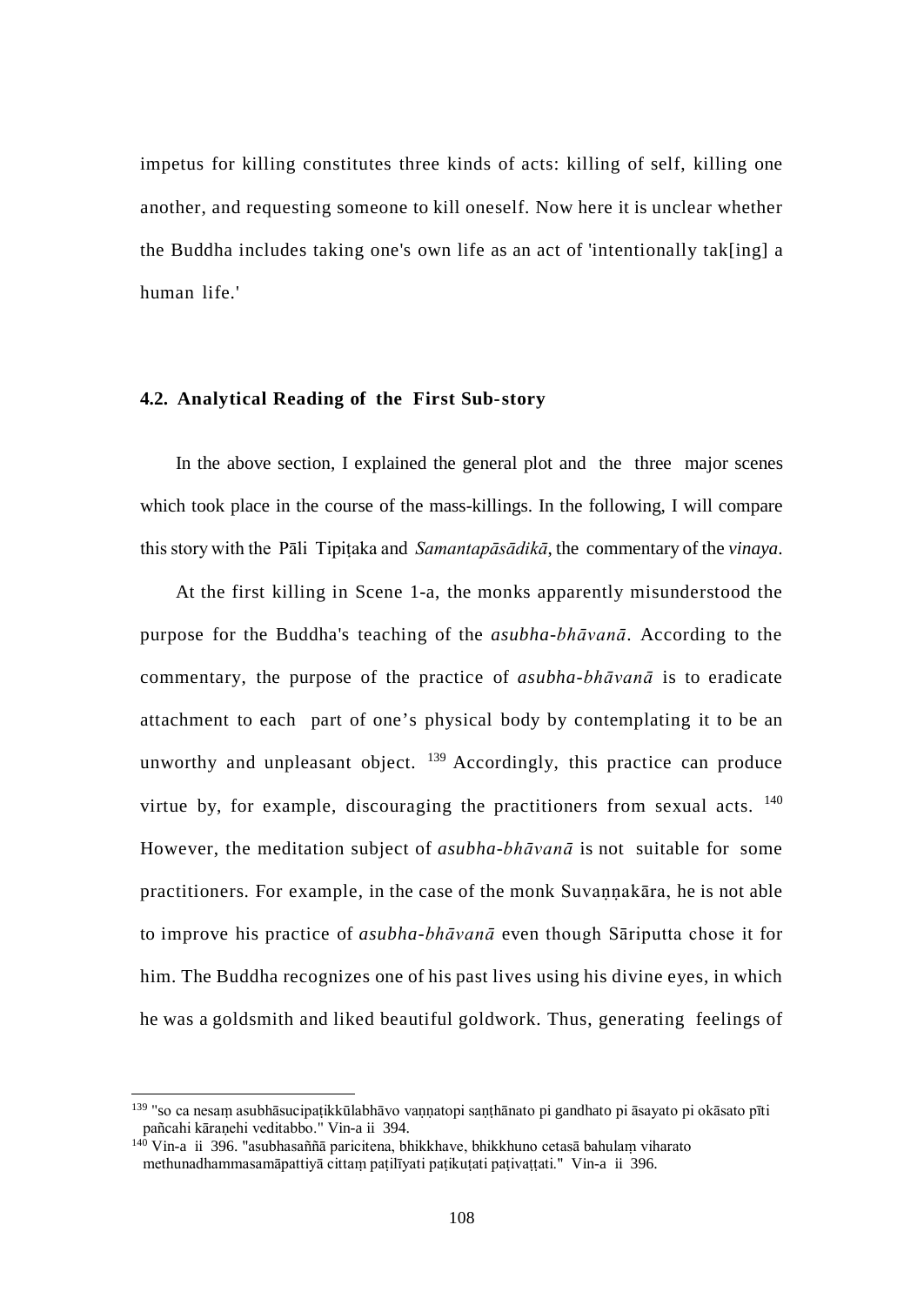the impurity of the body merely prevented him from improving concentration for certain people like Suvannakāra due to his pronounced sense of beauty. After the Buddha encouraged Suvannakāra to change his meditation practice to the contemplation of red color, he could finally succeed in attaining arahanthood  $141$  Similarly, the consequences of mass-killing among monks shows that those monks did not practice in the way that the Buddha had intended to teach them. Instead, their wrong interpretation triggered a strong aversion to their bodies culminating in their (misconceived) motivation to kill themselves and one another.

This aversion also leads them to ask Migalaṇḍika to kill them, which means to ask him to assist their suicide. At Scene 1-b, Migalandika makes a deal expressing his agreement to their request in return for a reward: the bowl and robe. In the Pāli text, the number of bowls and robes is stated to be in the singlular (*pattacīvaram*), yet perhaps the readers can surmise that Migalandika would receive many sets of bowls and robes because he was certain to have killed a great number of monks. The paradox, however, is that, in fact, he would not have needed so many sets of bowls and robes for himself anyway. <sup>[142](#page-116-0)</sup> The commentary states that Migalaṇḍika was living near the monastery and ate the leftovers of the almsfood that the monks had received.  $143$  In my reading of the story, Migalaṇḍika practically does not need the excessive sets of bowls and

 <sup>141</sup> Dh-a iii 425-8.

 $142$  I would like to thank Jens Schlieter, who remarked about the question as to why a bowl and a robe (*pattacīvaraṃ*) is used as a single compound, which is highly likely to be symbolic.

<span id="page-115-1"></span><span id="page-115-0"></span><sup>&</sup>lt;sup>143</sup> The commentary explains that Migalandika shaved his head, wore the monk's yellow robes and lived close to the monastery eating the leftover alms food Vin-a.II. 399 "Migalandikam pi samanakuttakan ti Migalandiko ti tassa nāmam. samanakuttako ti samanavesadhārako, so kira sikhāmattam thapetvā sīsam muṇḍetvā ekaṃ kāsāvaṃ nivāsetvā ekaṃ aṃse katvā vihāraṃ yeva upanissāya vighāsādabhāvena jīvati."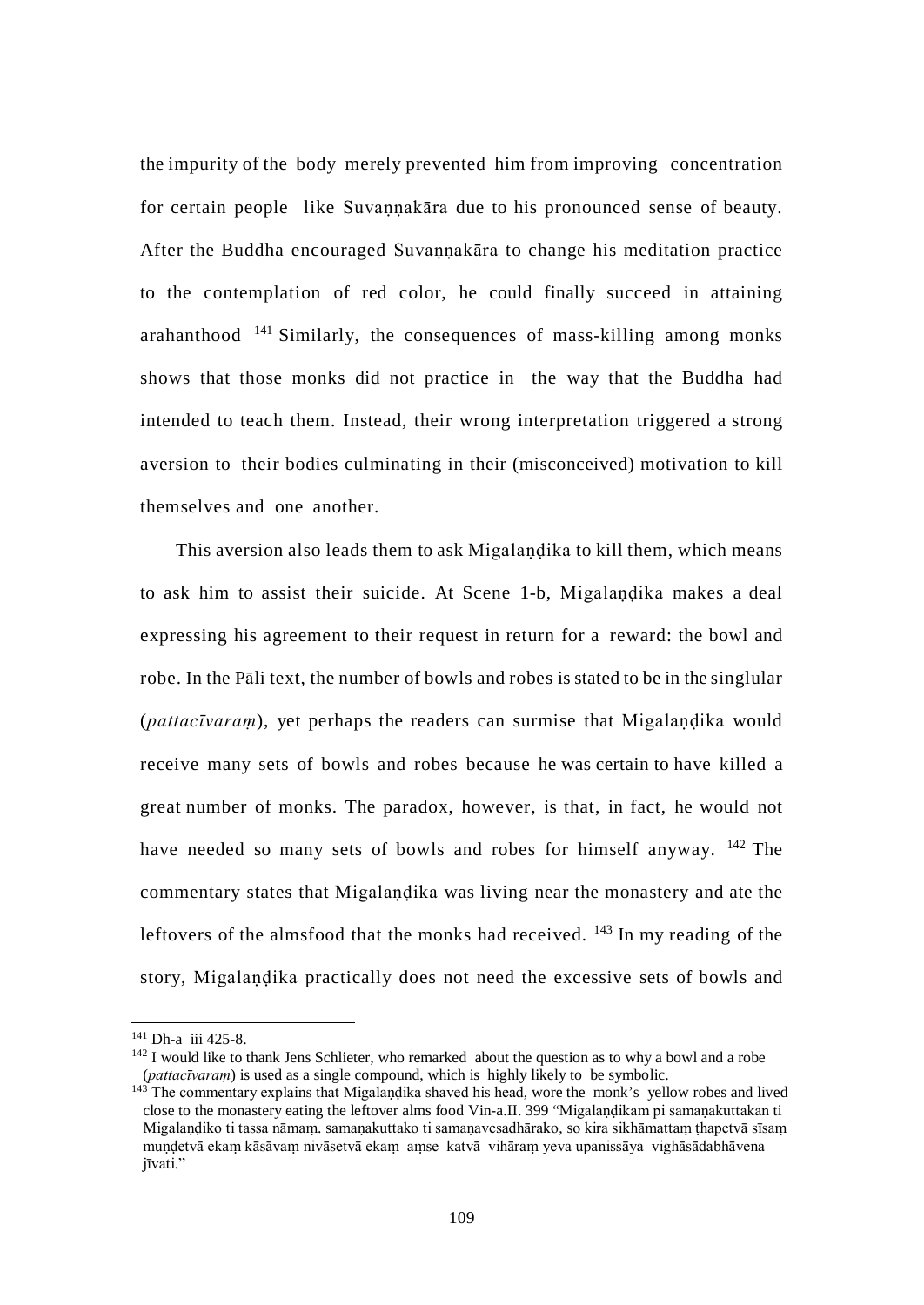robes, and actually the set of bowls and robes may not have inspired him to commit the act of killing in the first place. There must have been another motive. In thinking about this episode in the larger context of the narrative, why after all is the hunter Migalaṇḍika dressed (or more precsisely, disgused) as a monk? It is reasonable to think that Migalaṇḍika, dressed as a monk living near the monastery, probably actually longed to become a monk, a member of the *saṅgha*, but may have been rejected for ordination for some reason. Thus a single set of bowls and robes can be considered to be a symbol of genuine monkhood, which he aspires towards.

Given this situation in Scene 1-b, Migalaṇḍika enters into a simple contract with those monks. While the monks' motivation was to abandon their bodies, Migalaṇḍika would receive the bowls and robes—the metaphor of true monkhood—in return for accepting their requests. Thus, the first mass-killing consisted of three kinds of killing by the monks; self-killing by the monk, one another's killing by the monks, and the killing by Migalaṇḍika.

In Scene 2, Migalaṇḍika has the opportunity for penitence when he washes the blood off of his knife at the riverbank and reflects upon his morality. However, an evil deity comes to praise his acts. This deva symbolized the same evil quality as Māra as depicted repeatedly in the other sections of the suttas. It cajoles Migalaṇḍika into sending across those who had not crossed yet (*tvaṃ atiṇṇe tāresī*). The verb *tarati* (to get to the other side) is often used as a metaphoric word in combination with the word flood (*ogha*). [144](#page-117-0) Reinforced

<span id="page-116-1"></span><span id="page-116-0"></span><sup>&</sup>lt;sup>144</sup> Crossing over the flood is often used to mean to overcome the four floods of mental defilements that consist of sensuality (*kāma*), becoming (*bhava*), wrong view (*diṭṭha*), and ignorance (*avijjā*), which is synonymous with enlightenment. For example, see the *Oghataraṇa-sutta* (SN 1.1; S i 1).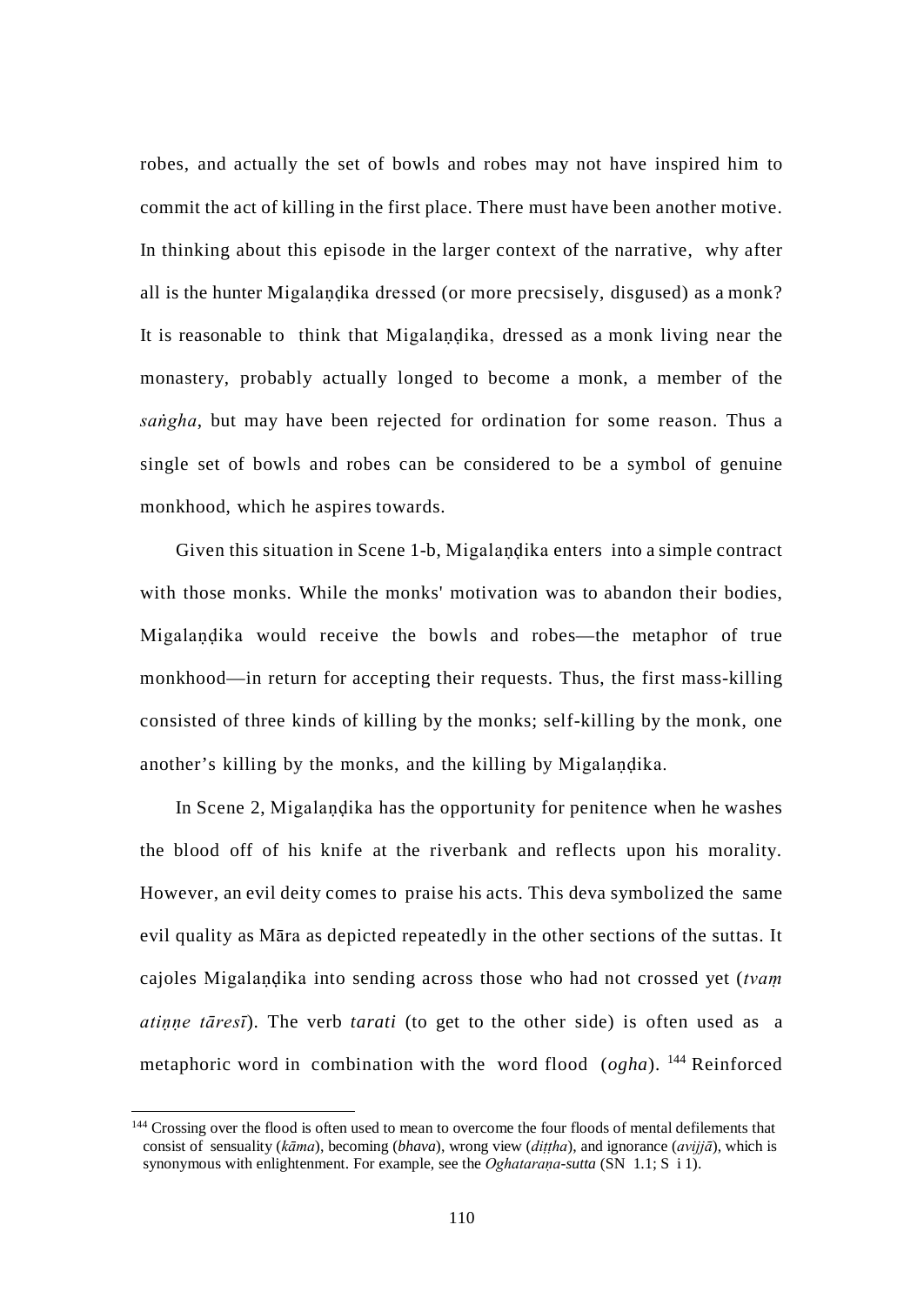by the deity's encouragement, Migalaṇḍika believed himself to be contributing to wholesome acts. Māra often appears to delude the Buddha and his disciples in different parts of the text. It is used as a symbol of one's own weakness in the process of one's solitary training. In most cases, monks and nuns reject Māra and attain liberation. However, since Migalaṇḍika is a lay person and less spiritual, he may not have reflected upon his acts fully and may still have been deluded.

Migalaṇḍika continued to commit the second mass-killings. Depiction 3 shows that his cause for the killing was different from the first one. There are no more deals between him and the other monks. Migalaṇḍika was simply motivated to kill them in order to help the monks with achieving liberation even though they did not request such help. Moreover, some of the monks seemed to have been unwillingly killed out of fear. The text differentiates between the reactions of those monks who had not been enlightened and those who had. The commentary states the former monks were killed full of terror because they feared death. On the other hand, the latter were those arahants who died with a calm mind and no fear because they comprehended the emptiness of all living beings. [145](#page-118-0)

The question arises as to why the other monks did not stop Migalaṇḍika from such mass-killing? Many monks stayed around Vesālī whereas Migalaṇḍika was only one person, so it seems that those monks could easily

<span id="page-117-0"></span> <sup>145</sup> Vin-a ii 401-f. "*hoti yeva bhayant*i maraṇaṃ paṭicca cittutrāso hoti. *hoti chambhitattanti* hadayamaṃsaṃ ādiṃ katvā tasmā sarīracalanaṃ hoti; atibhayena thaddhasarīrattan ti pi eko, thambhitattaṃ hi chambhitattan ti vuccatīti. *lomahaṃso* ti uddhaṃ ṭhitalomatā, khīṇāsavā pana sattasuññatāya sudiṭṭhattā maraṇakasattam eva na passanti, tasmā tesaṃ sabbamp' etaṃ nāhosīti veditabbaṃ.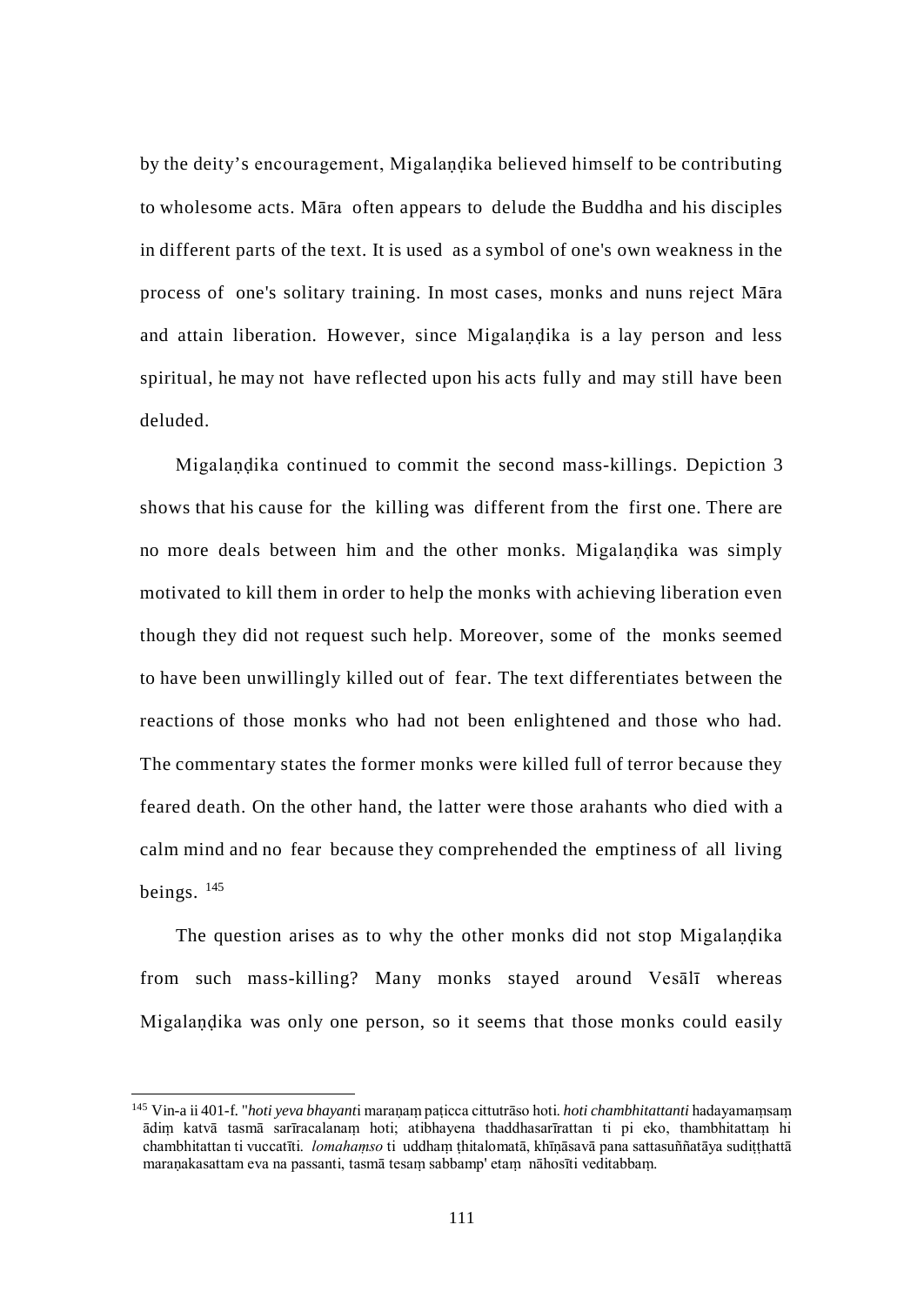have stopped him. My presumption is that although the monks may regard Migalaṇḍika's acts of killing as unwholesome, perhaps they did not regard it as severely unwholesome because the *pārājika* had not been laid down yet. Those monks may also have been uncertain about how to deal with acts commited by this non-saṅgha member Migalaṇḍika.

When the Buddha reappeared after his half-month retreat, all of the killing was over. Ānanda related all of the three scenes including the two cases of killings to the Buddha, suggesting that the instruction of *asubha-bhāvana* may not have been suited to those monks who died and also requested a different kind of instruction which was more suitable for the living monks. The instruction that the Buddha chose was *ānāpānasati* meditation. In the course of his instructions, the Buddha emphasized concentration (*samādhi*) by mindfulness of breathing, which counteracts unwholesome qualities. <sup>[146](#page-118-1)</sup> If those monks committing unwholesome actions like murder attain such a state of mind through the practice of *asubha-bhāvana*, then surely the new instructions should not trigger such as misunderstanding which would drive them to kill out of simple aversion to their bodies. The Buddha's instructions of *ānāpānasati* finally culminated in the pre-promulgation of the third *pārājika*.

Subsequently it may be worth examining the difference between what he ruled afterwards and what the Buddha rebuked in regard to the mass-killings. The Buddha disagreed with the three acts of killing, the first of oneself, the

<span id="page-118-1"></span><span id="page-118-0"></span> <sup>146</sup> Vin iii 70. "…evam eva kho bhikkhave ānāpānassatisamādhi bhāvito bahulīkato santo c' eva paṇīto ca asecanako ca sukho ca vihāro uppannuppanne ca pāpake akusale dhamme ṭhānaso antaradhāpeti vūpasameti."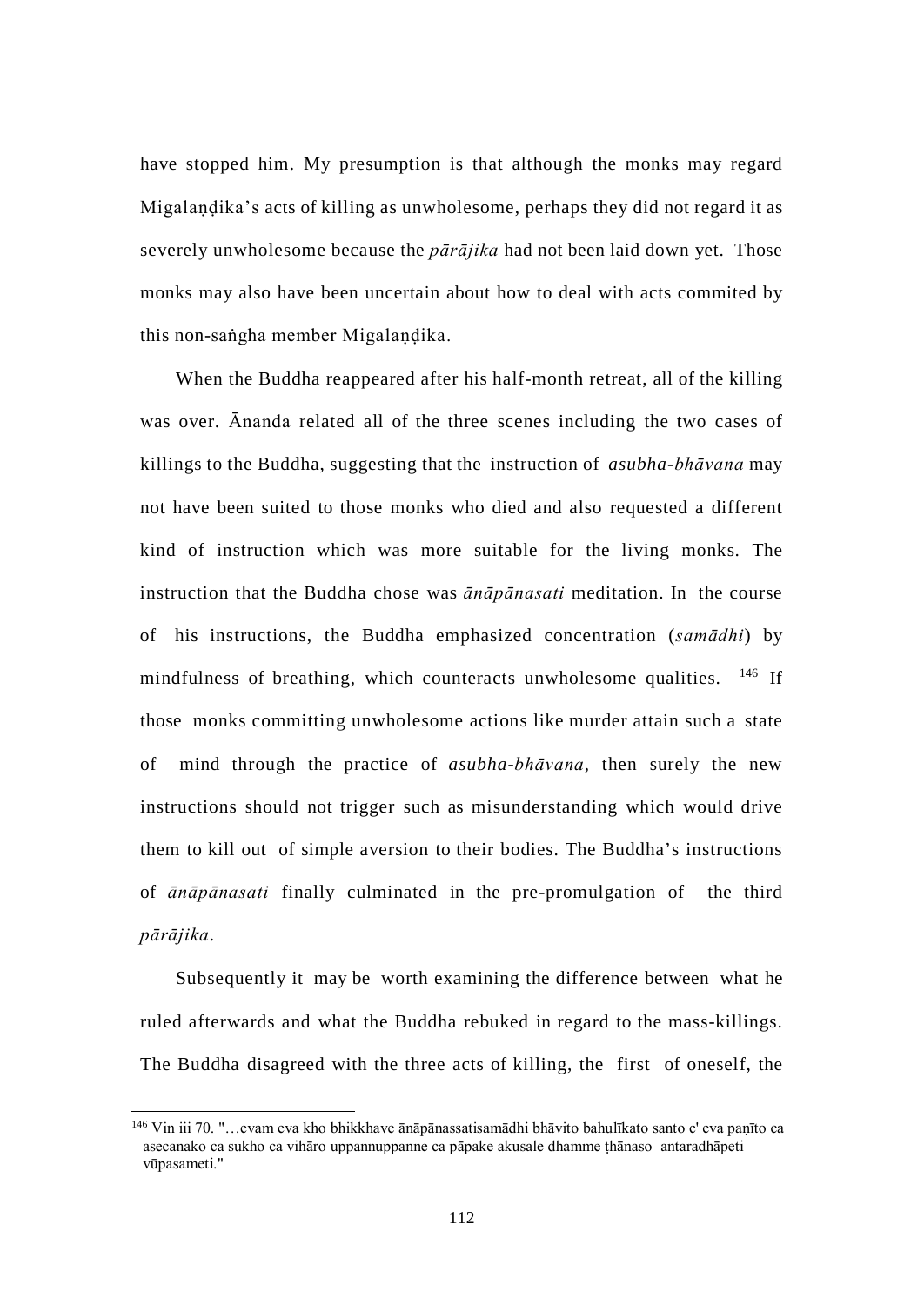second of killing each other, and the third of asking Migalandika to kill them. <sup>147</sup> In modern bioethical terms, the Buddha rejects the act of suicide, murder, and assisted-suicide. Thus the promulgation in this context simply prohibits the two acts of killing a human and requesting assisted suicide.  $148$  If the Buddha's criticism of the three kinds of killings has a coherent context within the promulgation of the preliminary ruling, the human body (*manussaviggaha*) definitely should include one's own body. Accordingly, suicide should logically be prohibited as it has been designated as being part of the third *pārājika* offence.

However, the commentary limits the third *pārājika* only to murder in the course of events. According to the explanation, the opportunity for the establishment of the third *pārājika* rule was precipitated neither by killing by oneself nor being killed by Migalaṇḍika.

pārājikaṃ paññapento *yo pana bhikkhu sañcicca manussa-viggah*... evaṃ bhagavā ānāpānassatisamādhikathāya bhikkhū samassāsetvā atha yan taṃ tatiyapārājikapaññattiyā nidānañ c' eva pakaraṇañ ca uppannaṃ bhikkhūnaṃ aññamaññaṃ jīvitā voropanaṃ, etasmiṃ nidāne etasmiṃ pakaraṇe bhikkhusaṅghaṃ sannipātetvā paṭipucchitvā vigarahitvā ca yasmā tattha attanā attānaṃ jīvitā voropanaṃ migalaṇḍikena ca voropāpanaṃ pārājikavatthuṃ na hoti, tasmā taṃ ṭhapetvā pārājikassa vatthubhūtaṃ aññamaññaṃ jīvitā voropanaṃ eva

<span id="page-119-0"></span><sup>&</sup>lt;sup>147</sup> See [The Buddha's criticism] in this chapter.

<span id="page-119-1"></span><sup>&</sup>lt;sup>148</sup> See [Preliminary Ruling] in this chapter.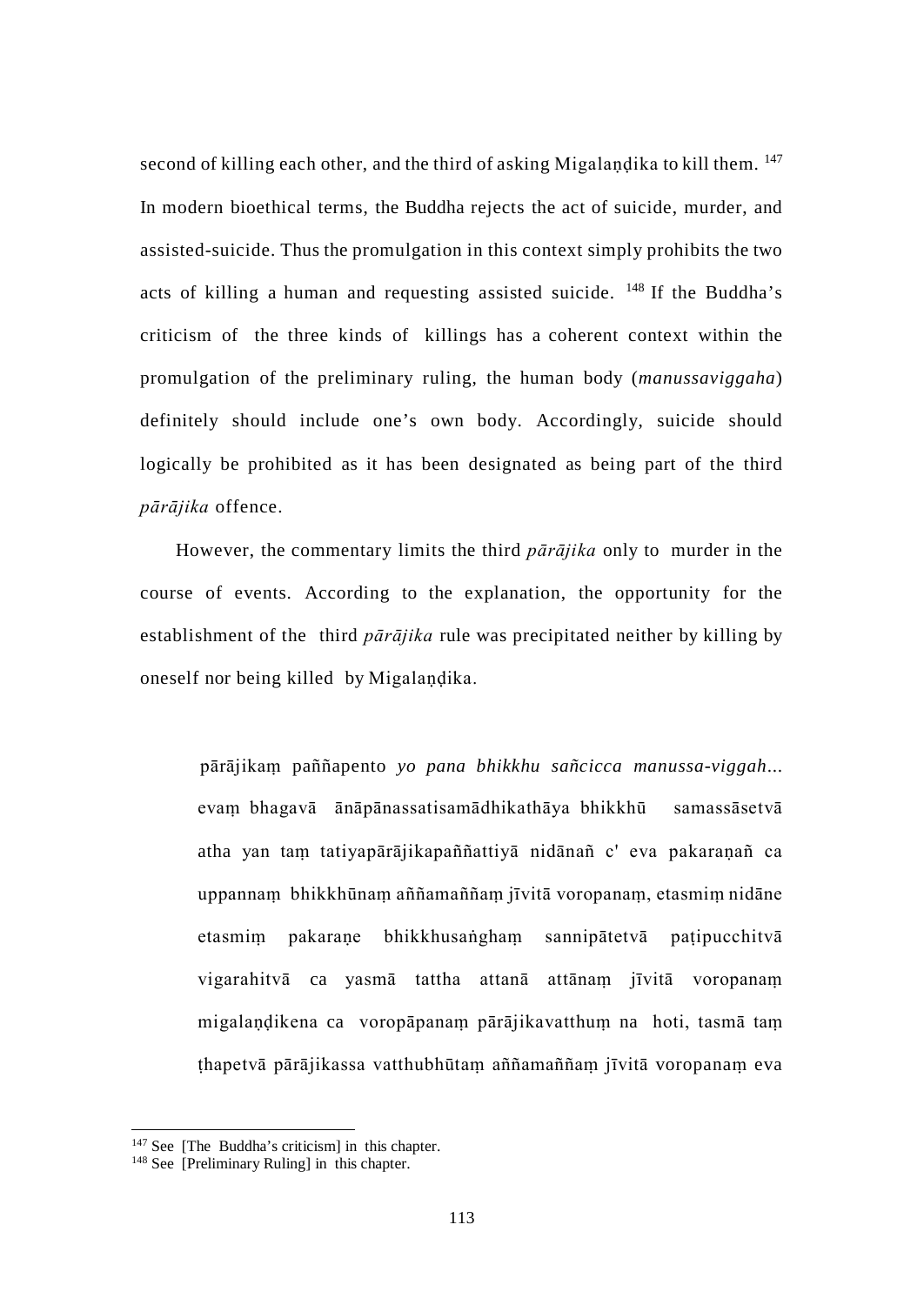gahetvā *an* ti ādim āha. [149](#page-120-0)

Thus the Buddha reassured the monks by talking about the concentration achieved through *ānāpānassati* meditation, and also by explaining that the cause and occasion for the third *pārājika* being prescribed was only the taking of one another's lives by the monks. In regard to this cause on this occasion, (the Buddha) called upon the community of monks, questioned them, and blamed them saying that the grounds for the *pārājika* were not the taking of their lives by themselves or by Migalaṇḍika. Therefore, excluding it (those two cases of killing above), having taken as the grounds for the *pārājika* as the taking of one another's lives, he (the Buddha), prescribing the *pārājika*, said, "Whatever a monk should intentionally take a human life, etc."

The above suggests that the Buddha declared the third *pārājika* because he intended to explain its purpose and also to account for the act of depriving each other of life. The commentary intends to exclude suicide from the *pārājika*  offence even though it is obvious that the Buddha rebukes the act. With regard to the possible reason for this exclusion, Lamotte's argument is worth quoting:

For them morality only rules our behaviour in relation to others, but does not impose on us any duty with regard to ourselves. When Buddhist morality prohibits murder, theft, sensual misconduct, ill-will, and false

<span id="page-120-0"></span> <sup>149</sup> Vin-a ii 435.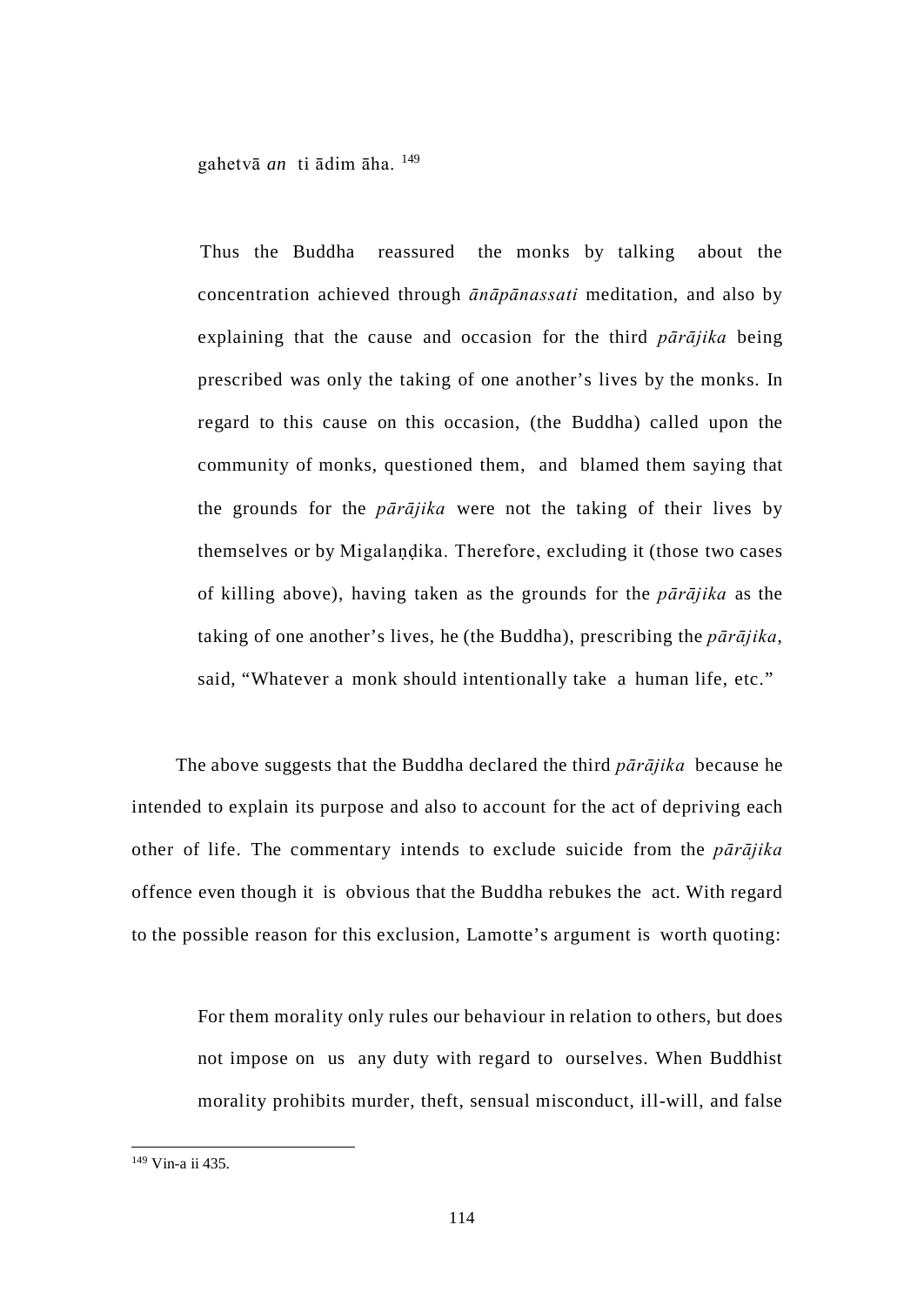views, this is because these bodily, vocal and mental misdeeds are harmful to others.  $150$ 

Lamotte's argument is in agreements with the commentary that suicide is not included in the offences. The *raison d'être* of the *vinaya* rules is to maintain a harmonious community among the ordained monks and to prohibit any harmful or inappropriate acts on their part towards the laity living in society. Any contravention of the *pārājika* should entail an appropriate punishment. However, it is impossible for the community (sangha?) to punish a monk who has already died. The community in later times probably believed that they could only exercise their regulation of the *vinaya* rules for those living monks who were still part of the community.- when you mean 'sangha', it's best to use that word, otherwise we don't know what you're talking about as 'community' can also mean the laity.

Thus my examination corroborates that the prohibition of killing does not necessarily mean that of both murder and suicide. Two more questions are also unclear, firstly, what role the second mass-killing plays in this story? Secondly, why did the Buddha neither refer to the second mass-killing by Migalaṇḍika in his criticism nor in the preliminary ruling of the third *pārājika*? The plausible answer could be that Migalaṇḍika was not a monk and commiting murder by a layman could be excluded from the *Vinaya* rules. There is a possibility that the number of murders which Migalaṇḍika actually committed steadily increased. Such an exaggeration may have been done to warn others against

<span id="page-121-0"></span> <sup>150</sup> Lamotte, (1987:214).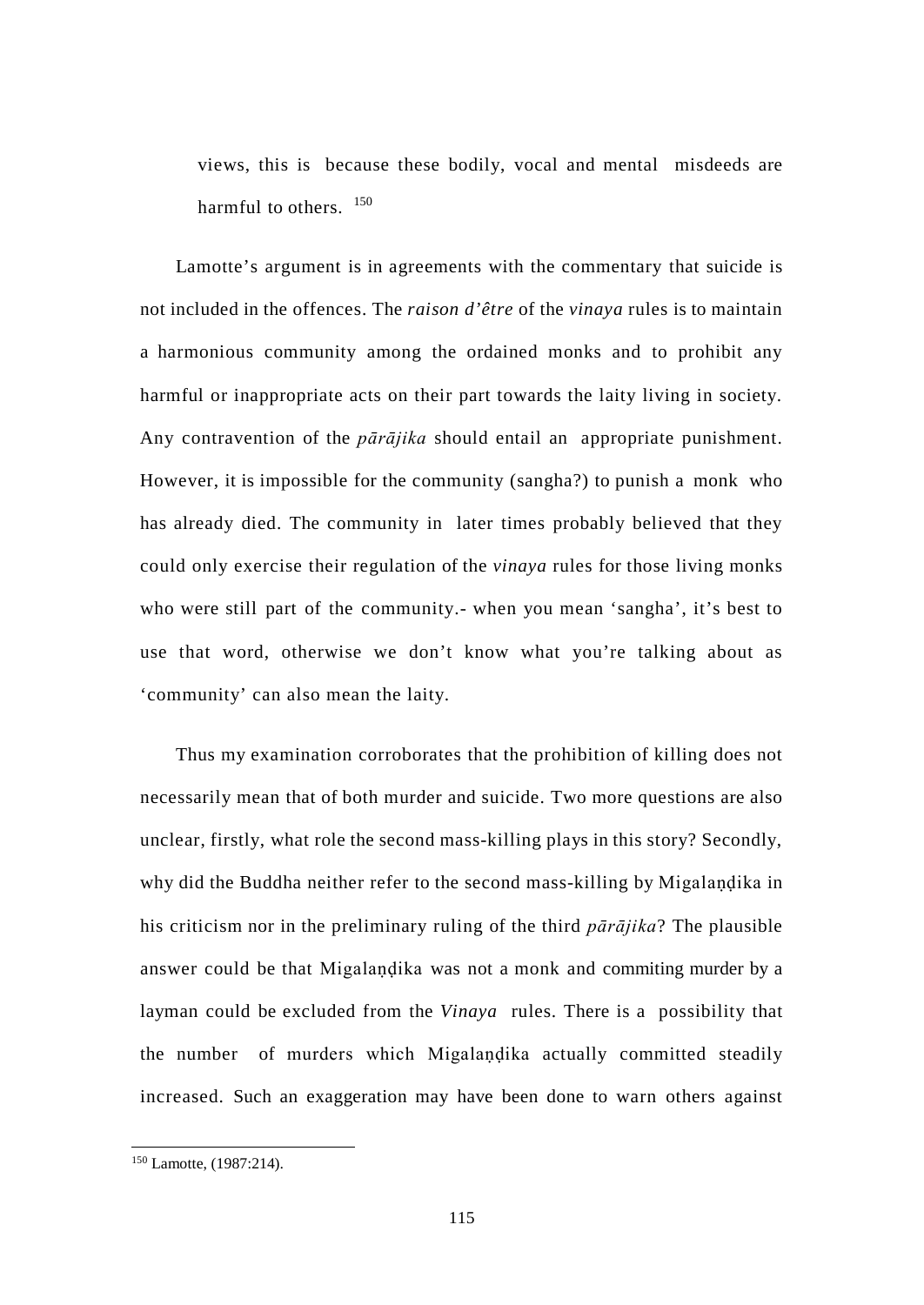committing such unwholesome acts as the first mass-killing by the monks and also the second mass-killing by Migalaṇḍika, though the second one is not directly connected with *pārājika* offences. [For example, the mother tells her children to go to bed by 10 o'clock or they may be late to leave their house for school. Nevertheless, the children do not listen to her and consequently leave late. When the children have to run to school carelessly and have a car accident, it is a result caused by their disregarding of the mother's order – I would leave this out as it seems frivolous]. In the context of the above story of the third *pārājika*, the first killing serves as a breaking of the *pārājika* rules and thus entails the offence of a monk killing someone or himself or asking someone to kill him. However, the second mass-killing by Migalaṇḍika is intended to serve as a warning against the possible aftereffect that can be triggered by the first mass-killing, but it is not as serious a punishment as the third *pārājika*.

The second problem concerns the possible motive for the second masskilling. The monks' motive for dying in the first mass-killing was the aversion against their own bodies. Since this event is part of the third *pārājika*, this motive for choosing death is undoubtedly an unwholesome reason. However, the second mass-killing, which is not prohibited in the third *pārājika*, was caused by Migalaṇḍika's positive but misguided motivation for hastening the monks' enlightenment. Such a motivation for liberation is connected with the stories of suicide by Godhika, Vakkali, and Channa because their deaths were regarded as allowable as they were construed as leading to *nibbāna*. [151](#page-123-0)

 <sup>151</sup> See Chapter 2.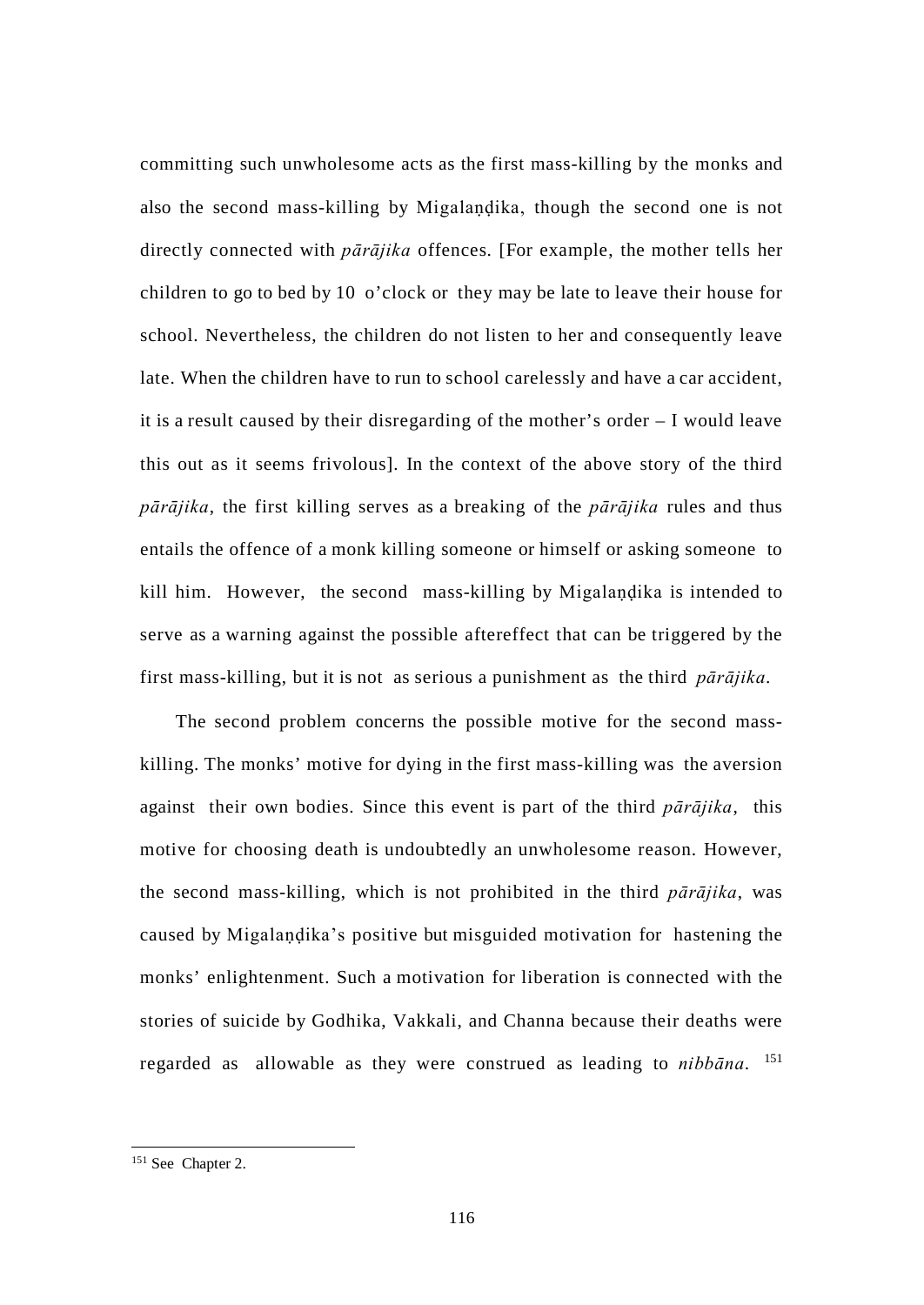Deciding on one's death for the purpose of liberation has yet to be discerned from aBuddhist ethical viewpoint.

#### **4.3. Karmic Rationale**

In addition, the commentary attempts a karmic rationalization in this context, too, though it also reveals a degree of incoherence. The commentary seems to justify the Buddha having isolated himself from those monks for half a month against the criticism that the Buddha as an omniscient person must have predicted and thus could prevent any mass-killings beforehand. The commentary rationalizes that although the Buddha did predict the killings, he nevertheless intentionally refrained from preventing them. It further explains that those monks involved in the first mass-killing made their living as hunters and they killed animals and birds in past lives. While these karmic factors caused their rebirths in hell, their wholesome karma which resulted from the past was also a factor causing them to be ordained as monks by the Buddha. Yet their (residual) unwholesome karma created by hunting also ripened and directed them to self-killing and to killing one another. <sup>[152](#page-124-0)</sup>

... tesaṃ tato mūlākusalakammato avipakkavipākā aparāparacetanā tasmiṃ addhamāsabbhantare attūpakkamena ca parūpakkamena ca jīvatupacchedāya okāsam akāsi, naṃ bhagavā addasa. kammavipāko

<span id="page-123-0"></span><sup>&</sup>lt;sup>152</sup> Vin-a ii 397. ... kasmā pana evam āhā 'ti, atīte kira pañcasatā migaluddakā mahatīhi dandavāgurāhi araññaṃ parikkhipitvā haṭṭhatuṭṭhā ekato yeva yāvajīvaṃ migapakkhighātakammena jīvikaṃ kappetvā niraye upapannā te tattha paccitvā pubbe katena kenacid eva kusalakammena manussesu upapannā kalyānūpanissayavasena sabbe pi bhagavato santike pabbajjañ ca upasampadañ ca labhimsu.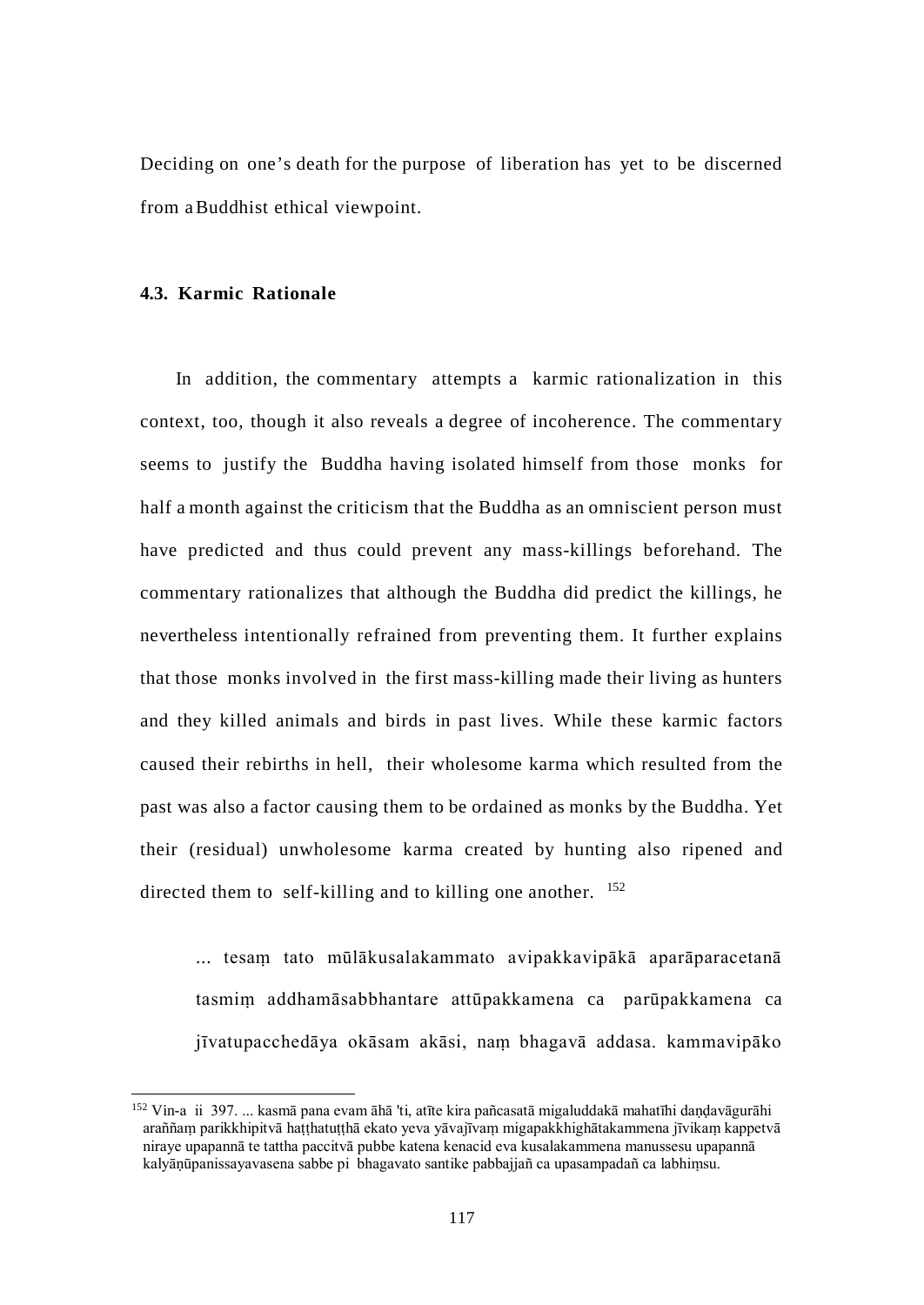nāma na sakkā kenaci paṭibāhituṃ. [153](#page-124-1)

... there, due to this original unwholesome karma of theirs, the volition that possessed the fruition not ripened yet at that time had a chance to destroy (their) lives by attacking self and others again and again for half a month. The Blessed One saw this. Indeed, no one can avoid the production of karmic fruition.

According to the commentary, there are four types of enlightened and one type of the non-enlightened monks among those monks in the story. <sup>[154](#page-125-0)</sup> Once they die, arahants are designated to be reborn nowhere, and the other three enlightened categories are destined for positive destinations. The rebirths of non-enlightened monks are not fixed yet. This leads the Buddha to impart the *asubha-bhāvanā*.

... ime attabhāve chandarāgena maraṇabhayabhītā na sakkhissanti gatiṃ visodhetuṃ, handa nesaṃ chandarāgappahānāya asubhakathaṃ kathemi, taṃ sutvā attabhāve vigatacchandarāgatāya gativisodhanaṃ katvā sagge paṭisandhiṃ gaṇhissanti, evaṃ tesaṃ mama santike pabbajjā sātthikā bhavissatīti. [155](#page-125-1)

Those who fear death will not be able to purify their destination because

<span id="page-124-0"></span><sup>&</sup>lt;sup>153</sup> Vin-a ii 397.<br><sup>154</sup> Vin-a ii 397.

<span id="page-124-1"></span><sup>155</sup> Vin-a ii 397-f.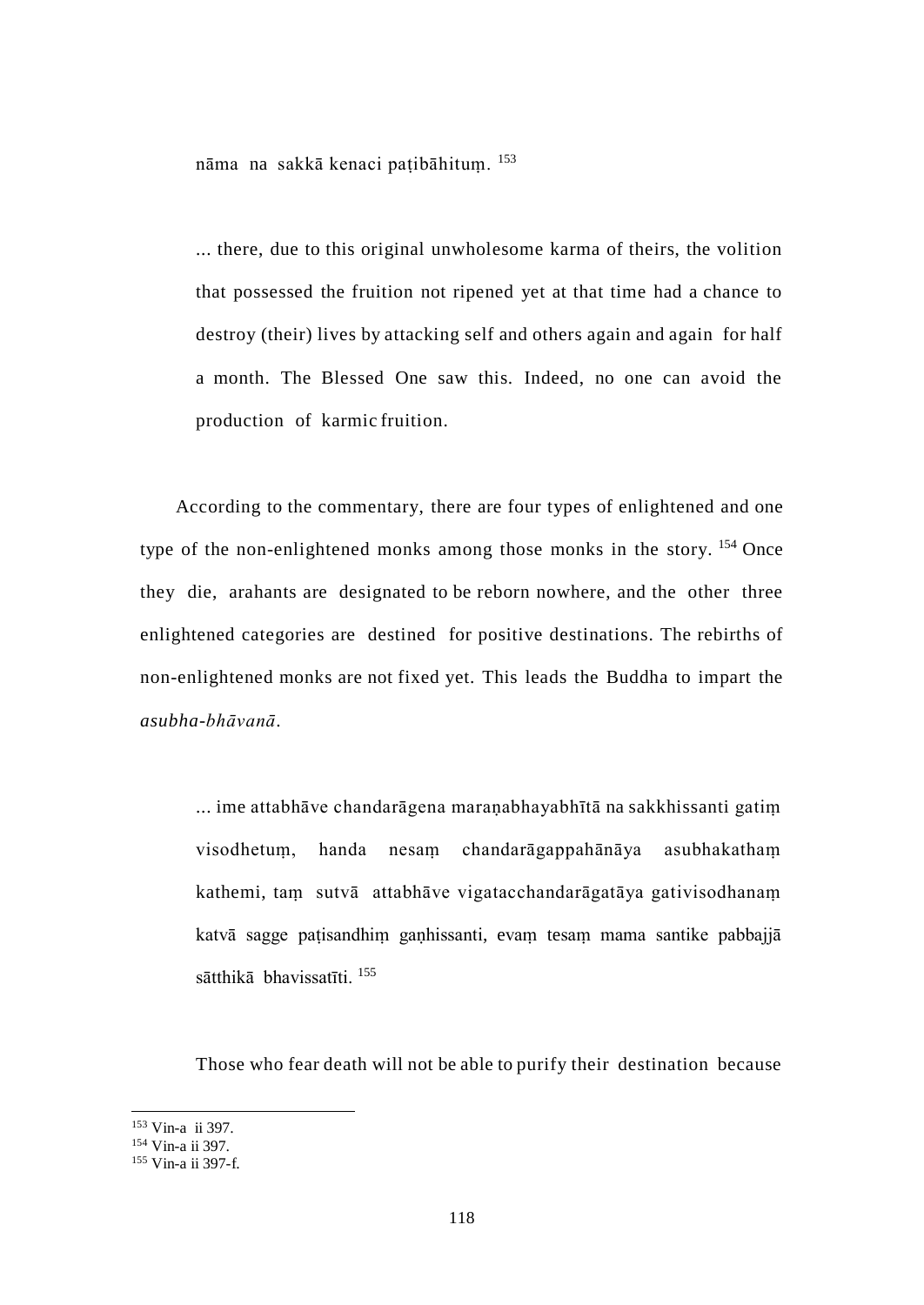of the desire and lust for their continued existence. Now, in order to destroy their desire and lust, I will give the instruction of *asubhabhāvanā* to them. Having listen to it, and having purified their destination by ceasing desire and lust for their continued existence, they will take rebirth in heaven. Therefore, their living as monks near me will be profitable for them.

This codicil appears to be unreasonable. If the Buddha intended to help them to renounce desire, how could the exact outcome be their misunderstanding of the object of the *asubha-bhāvanā* meditation that the Buddha taught?

The commentary further stated: Thus the Buddha gives the instruction of *asubha-bhāvanā* by explaining the point of meditation, but not by intending to praise the quality of death. The Buddha had predicted what would happen among the monks after his instructions, but he preferred secluding himself to receiving the other monks' report about how many monks died each day. However, even the Buddha could not have prevented their unwholesome resultant karmas from ripening.

Seemingly, the commentary attempts to justify that the Buddha's seclusion was reasonable and inevitable by reiterating that he did not stop them even though he was aware of what was happening during his seclusion. [156](#page-126-0) Perhaps he thought that their karmic fruit would be unstoppable by anyone, even by

<span id="page-125-1"></span><span id="page-125-0"></span><sup>&</sup>lt;sup>156</sup> Vin-a ii 398. ... tato tesam anuggahāya asubhakatham kathesi, kammatthānasīsena, no maranavannasaṃvaṇṇanādhippāyena. kathetvā ca pan' assa etad ahosi: sace maṃ imaṃ addhamāsaṃ bhikkhū passissanti ajja eko bhikkhu mato ajja dve… pe… ajja dasā 'ti āgantvā ārocessanti.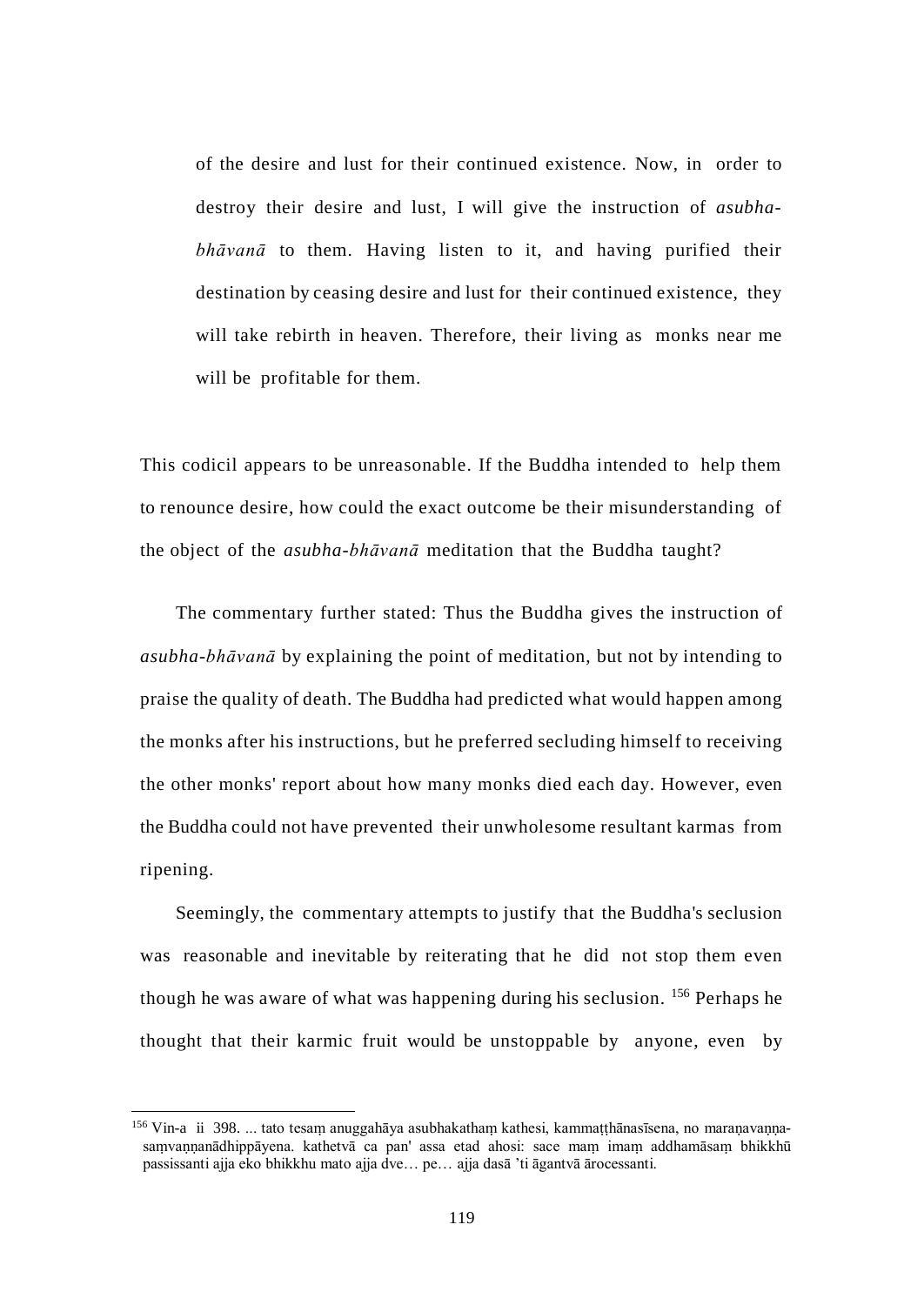himself. Even though hearing the reports of their deaths, the Buddha was helpless to prevent the inevitable outcome, as it was the fruit of karma, he thus concluded that he would henceforth not witness their killings. [157](#page-126-1)

To avoid criticism from others (probably those in other religious groups), the commentary stated:

... tattha paṇḍitā vakkhanti: bhagavā paṭisallānam anuyutto imaṃ pavattiṃ jānāti koci 'ssa ārocayitāpi n' atthi, sace jāneyya addhā nivāreyyā 'ti. [158](#page-127-0)

In regard to this, the wise say, "The Blessed One did not know about this incident as he was involved in seclusion, and no one informed him. If he had known about it, he certainly would have prevented it.".

The above sentences obviously serve as a refutation of the criticism as to why the Buddha, though he was omniscient, could not stop his disciples from masskilling. The commentary connotes that if the Buddha witnessed these killing, such criticism should be reasonable and therefore in order to avoid it, the Buddha intentionally hid himself from those monks, so as not to need to witness what was going to happen. The commentary stated that 'the Buddha did not know it as he could notsee it.'

<span id="page-126-1"></span><span id="page-126-0"></span><sup>&</sup>lt;sup>157</sup> Vin-a II 398. ... ayañ ca kammavipāko na sakkā mayā vā aññena vā paṭibāhituṃ svāhaṃ taṃ sutvāpi kiṃ karissāmi kiṃ me anatthakena anayabyasanena sutena handāhaṃ bhikkhūnaṃ adassanaṃ upagacchāmīti. tasmā evam āha: icchām' ahaṃ bhikkhave, addhamāsaṃ patisallīyituṃ n' amhi kenaci upasaṅkamitabbo aññatra ekena piṇḍapātanīhārakenā 'ti.

<sup>158</sup> Vin-a ii 398.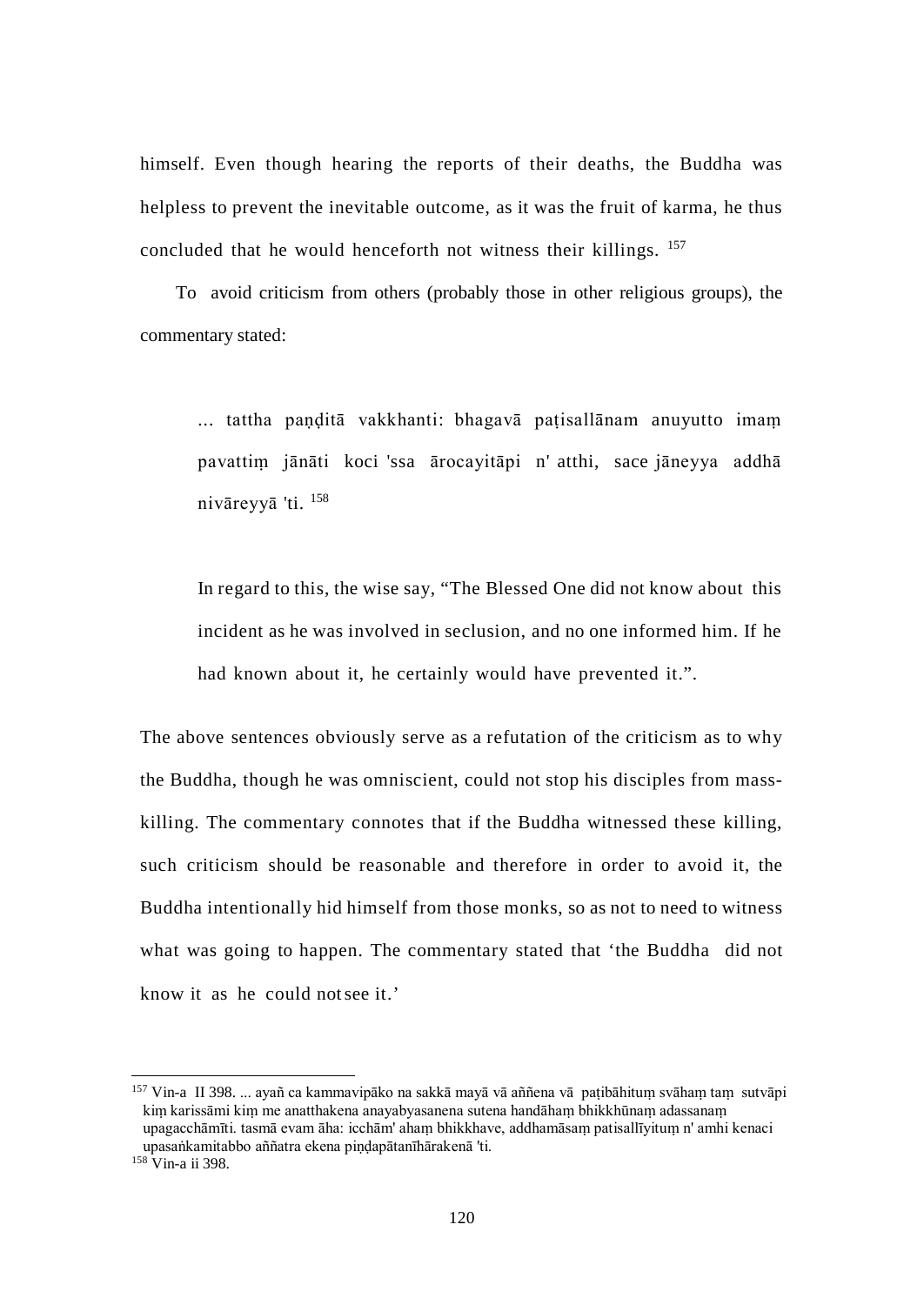However, it would appear this is also an unsatisfactory explanation. The commentary also explains that the Buddha was ignorant of the impending result of those monks' unwholesome karma in the past. The Buddha secluded himself not because he could not bear to see it, but because even he could not help those monks to evade the result of their powerful karmas. Although the commentary's explanation sought to uphold the authority and rightness of the Buddha's actions, this argument consequently proves the validity of a certain type of karma that powerfully destines one to commit suicide. The process of karmic rationalization which works to justify the ethicization of suicide in Buddhism is evident in this context.

#### **4.4. The Understanding of Destructive Karma in Theravāda Buddhism**

In Theravāda Buddhist countries, a certain kind of karma which is believied to drive monks to kill themselves or one another as depicted in the aforementioned story is often understood as destructive karma (*upaghātakakamma* or *upacchedaka-kamma*). The two words of *upaghātaka-kamma* and *upacchedaka-kamma*, are generally understood as having the same meaning in Theravāda Buddhism. Leḍī Sayadaw (1846- 1923), one of the most preeminent monks in Burmese Buddhism, defines them synonymously in his book *Paramatthadīpanī* (Manual of Ultimate Truth). <sup>[159](#page-128-0)</sup> These words can be found only in the extra-canonical *Pāli* texts, such as the commentaries on the

<span id="page-127-0"></span> <sup>159</sup> Pv-a 40. "Upaghātakanti pana upacchedakantica atthato ekaṃ." Pv-a 40.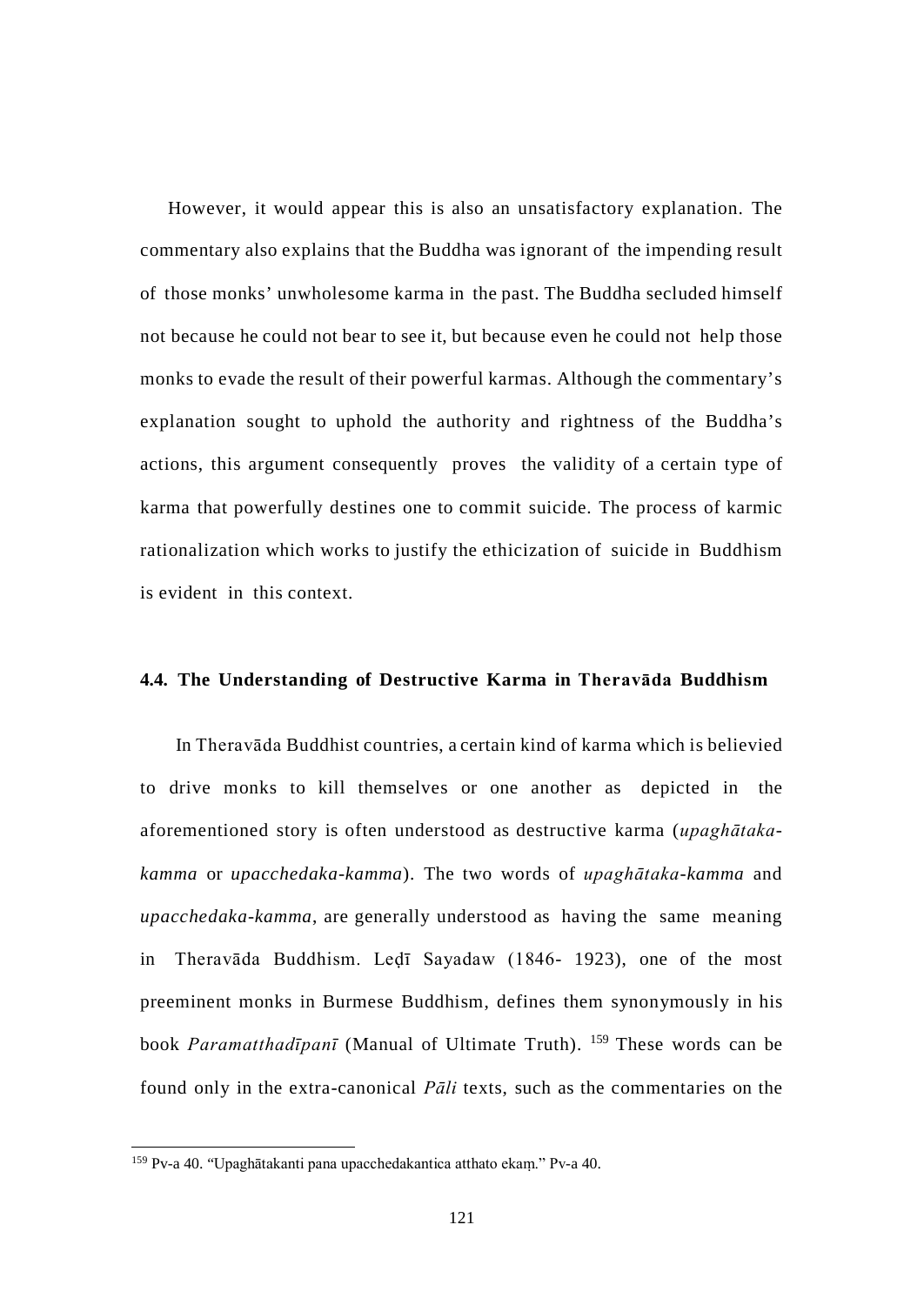*Tipiṭaka*, *Abhidhammatthasaṅgaha*, and *Visuddhimagga*. It is notable that these classifications of karma including *upaghātaka kamma* are the creations of later interpretations after the Buddha's time.

The former *upaghātaka-kamma* is described as one of the four karmas in the third category in regard to their effect. The enumeration of the four karmas is generally described as 1) productive karma (*janaka-kamma*); 2) supportive karma (*upatthamabhaka-kamma*); 3) obstructive karma (*upapīḷaka-kamma*); and 4) destructive karma (*upaghātaka-kamma*). [160](#page-129-0) According to the *Visuddhimagga*, productive karma acts to produce any of the five aggregates at the moment of rebirth-linking actions even throughout one's entire next life after death. Supportive karma is not capable of producing any result but is designed to strengthen the results created by other karmas, while obstructive karma has an opposite effect by producing negative results. Destructive karma acts to prevent other weaker karmas from ripening in an either wholesome or unwholesome way.  $^{161}$  $^{161}$  $^{161}$ 

The exercise of *upaghātakakamma* has the power to take one's life suddenly. In his manual of the *Abhidhammasaṅgaha*, Bhikkhu Bodhi explains that: "...somebody born as a human being may, through his productive kamma,

<sup>&</sup>lt;sup>160</sup> ... idāni kammacatukkam catūhākārehi dassetum "janaka" ntyādi āraddham, janayatīti janakam. upatthambhetīti upatthambhakaṃ. upagantvā pīḷetīti upapīḷakaṃ. upagantvā ghātetīti upaghātakaṃ. Abhidh-s 50.

<span id="page-128-0"></span><sup>161</sup> Aparampi catubbidhaṃ kammaṃ: *janakaṃ*, *upatthambhakaṃ*, *upapīḷakaṃ*, *upaghātakan* ti. Tattha *janakam* nāma kusalam pi hoti akusalam pi, tam patisandhiyam pi pavatte pi rūpārūpavipākakkhandhe janeti. *Upatthambhakam* pana vipākam janetum na sakkoti, Aññena kammena dinnāya patisandhiyā janite vipāke uppajjamānakasukhadukkhaṃ upatthambheti, addhānaṃ pavatteti. *Upapīḷakaṃ* aññena kammena dinnāya patisandhiyā janite vipāke uppajjamānakasukhadukkham pīleti bādhati, addhānam pavattituṃ na deti. *Upaghātakaṃ* pana sayaṃ kusalam pi akusalam pi samānaṃ aññaṃ dubbalakammaṃ ghātetvā, tassa vipākaṃ paṭibāhitvā, attano vipākassa okāsaṃ karoti. Evaṃ pana kammena kate okāse taṃ vipākaṃ *uppannaṃ* nāma vuccati. Vism 601-f.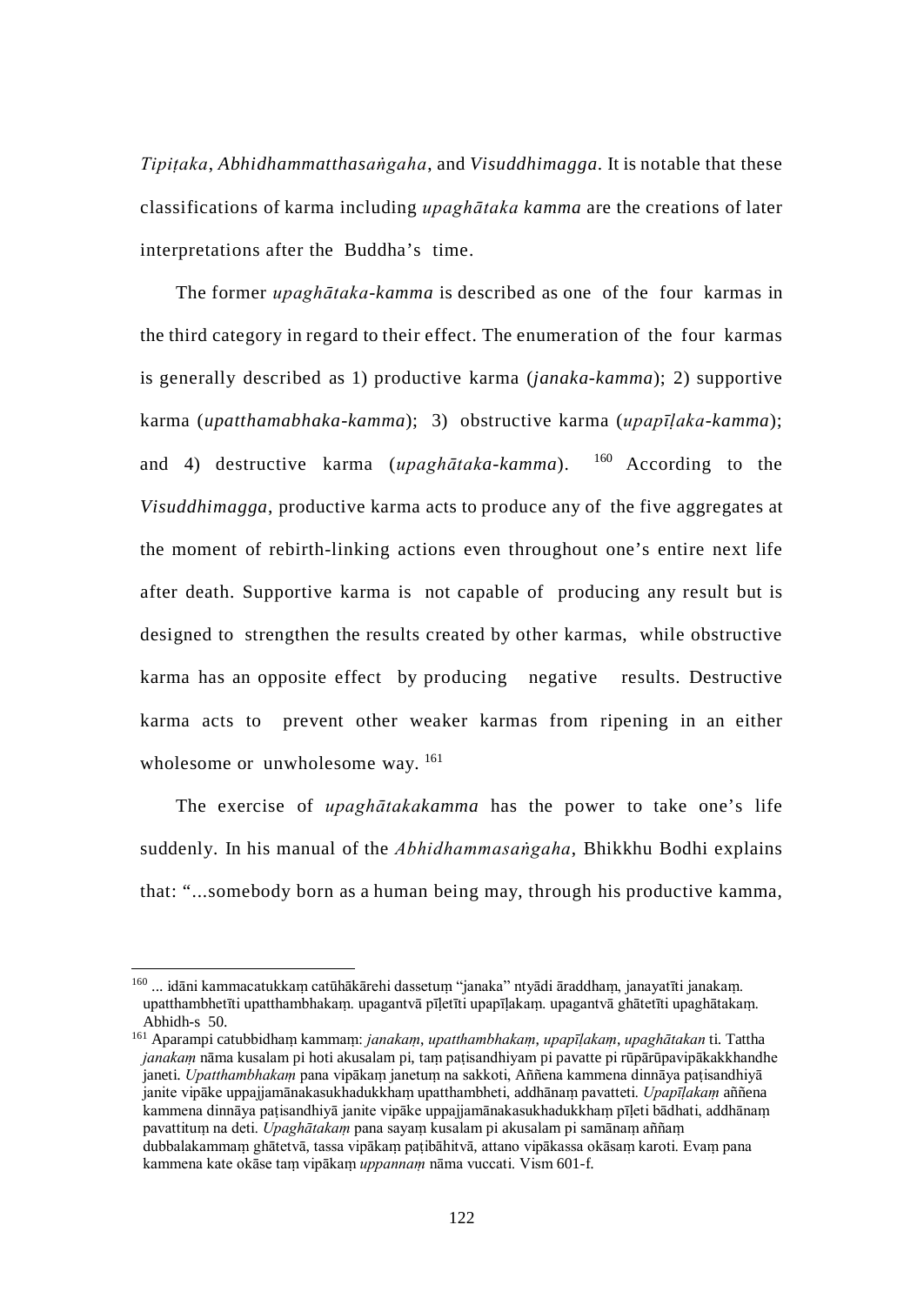have been originally destined for a long life-span, but destructive kamma may arise and bring about a premature death." [162](#page-129-2)

The Abhidhammic analysis also shows the development of causation between karma and the process of death, in which the advent of death is fourfold: 1) through the expiration of one's life-span (*āyukkhaya-maraṇa*); 2) through the expiration of the productive karmic force (*kammakkhayamarana*); 3) through the expiration of both the life-span and productive karma (*ubhayakkhaya-maraṇa*); and 4) through the intervention of destructive karma (*upacchedaka-maraṇa*). [163](#page-130-0) In this context, the destructive karma is described as *upacchedakakamma*. In the Theravāda Buddhist tradition, these four deaths are often illustrated by the following four causes: an oil lamp may be blotted out due to the exhaustion of the wick, the exhaustion of the oil, the exhaustion of both at the same time, or a sudden gust of wind even though the wick and oil still remain. [164](#page-130-1)

Moreover, according to the *Visuddhimagga*, death due to destructive karma (*upacchedaka kamma*) is called untimely death (*akālamaraṇa*), while each of the first three deaths is timely death (*kālamaraṇa*). [165](#page-130-2) Untimely death is described as follows.

<span id="page-129-1"></span><span id="page-129-0"></span> <sup>162</sup> Bhikkhu Bodhi, ed., *A Comprehensive Manual of Abhidhamma* (1993:202).

<sup>&</sup>lt;sup>163</sup> "Āyukkhayena kammakkhayena ubhayakkhayena upacchedakakammunā ceti catudhā maraṇuppatti nāma" Abhidh -s 89.

<sup>164</sup> Bodhi, (1993:220) This metaphor is often used in Theravāda Buddhism. It seems that the later compilers or Theravāda Buddhist monks in history may have invented the simile about the fire, fuel and the wind in the Mil 304.

<span id="page-129-2"></span><sup>165</sup> Yam pi c' etaṃ adhippetaṃ, taṃ kālamaraṇaṃ akālamaraṇan ti duvidhaṃ hoti. Tattha *kālamaraṇaṃ* puññakkhayena vā āyukkhayena vā ubhayakkhayena vā hoti. *Akālamaraṇaṃ* kammupacchedakakammavasena. Vism 229.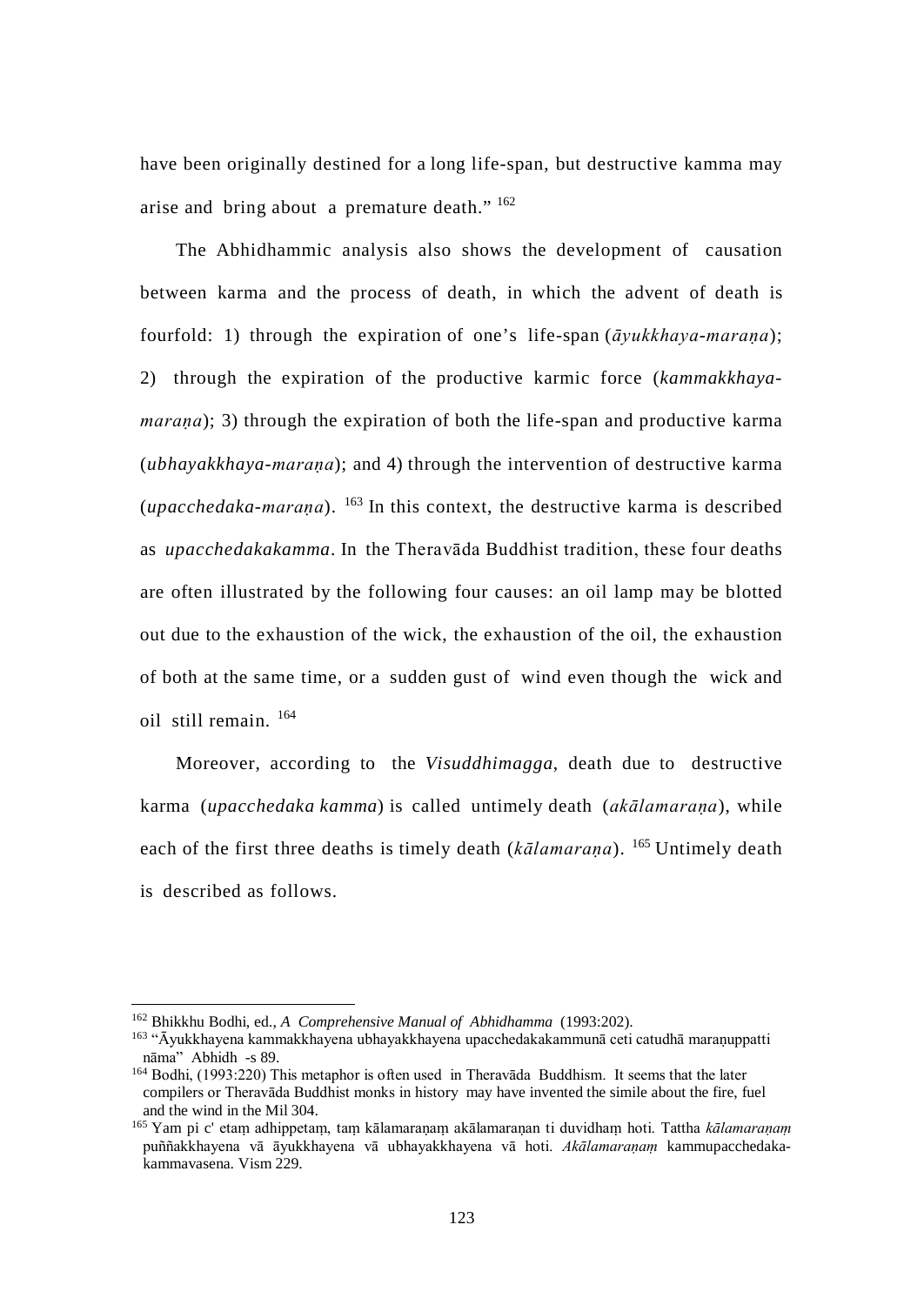Yaṃ pana Dūsīmāra-Kalāburājādīnaṃ viya taṃ khaṇaṃ yeva ṭhānā cāvanasamatthena kammunā upacchinnasantānānaṃ purimakammavasena vā satthaharaṇādīhi upakkamehi upacchijjamānasantānānaṃ maraṇaṃ hoti: idaṃ *akālamaraṇaṃ* nāma. Taṃ sabbampi vuttappakārena jīvitindriyupacchedena saṅgahitam. [166](#page-130-3)

But it (untimely death) is the death of those, as Dūsi Māra and Kalāburā and so forth were, whose continuity (of life) is destroyed by karma that enables them to cast (one) from the place at the very moment, or whose continuity (of life) is increasingly destroyed by the onfalls with knives, etc., due to previous karmas. This is called untimely death. All these are included in the cutting-off of the life faculty as stated above.

The above description of 'attacked by taking knives and so forth' (*satthaharaṇādīhi upakkamehi*) can be exemplified in the case of mass-killing in the sub-story of the third *pārājika*. Thus one's sudden death by killing (especially stabbing) constitutes untimely death due to one's destructive karma.

<span id="page-130-1"></span><span id="page-130-0"></span>Death by knifing is also included in the category of untimely death as Nāgasena illustrated in his responses given in the *Milinda-pañhā.* Nāgasena first

<span id="page-130-3"></span><span id="page-130-2"></span> <sup>166</sup> Vism 229-f. Dūsimāra is a Māra who harassed one of the chief Buddhist disciples Kakusandha and the other monks in the *Māratajjaniya-sutta* (MN 51; M i 337), and consequently Māra falls into hell. King Kalāburā cuts off a Bodhisatta's ear, nose, and limbs. Subsequently the ground opened the king into hell. J-a iii 39.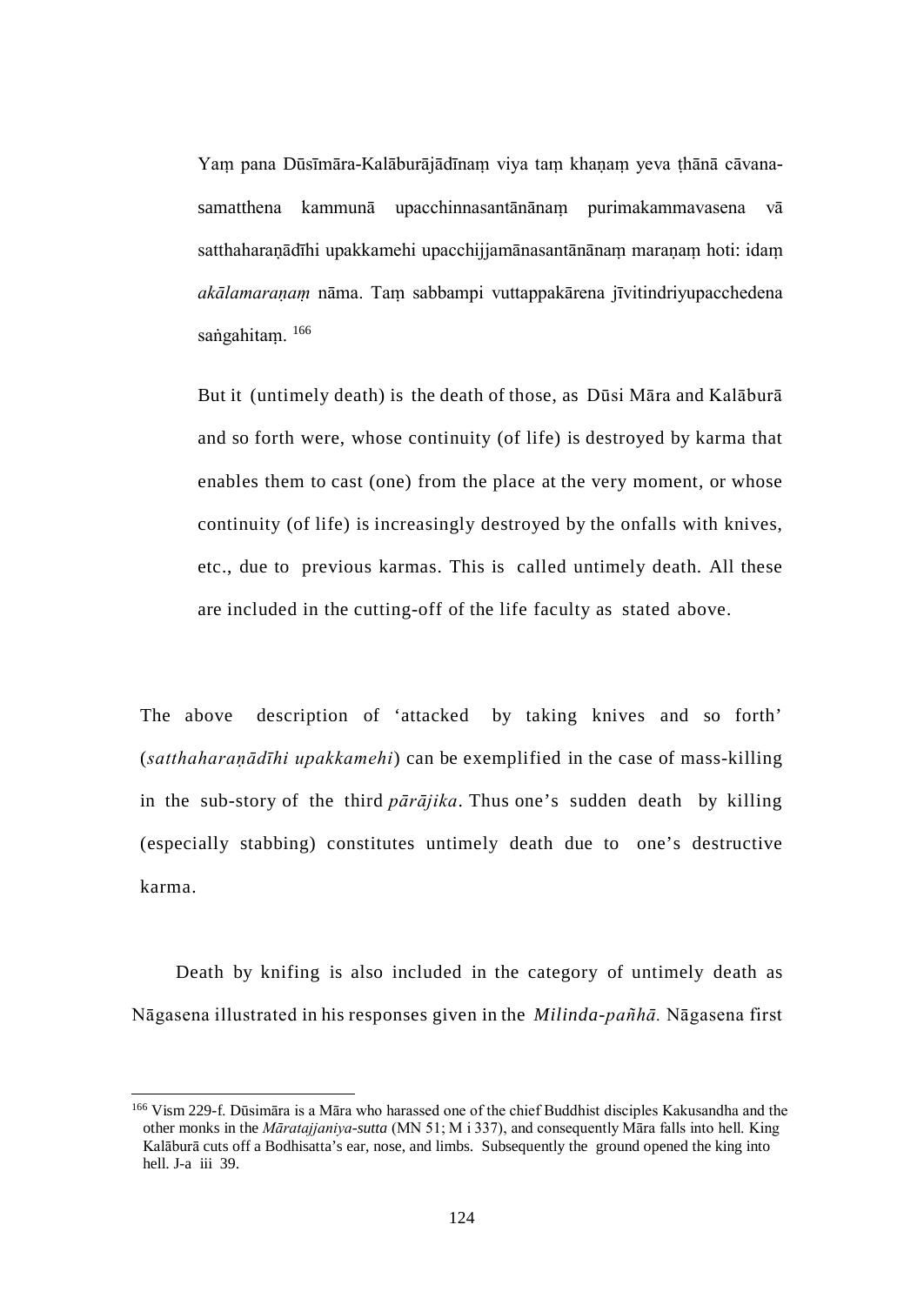considered death to be just like a fruit that falls from the tree when it is ripe enough, but it could also fall in an untimely fashon when it is eaten by insects, poked by clubs, or blown by the wind. Likewise, he enumerates the four causes of death as follows: destruction through the force of old age (*jarā*), 2) forced by one's karma (*kamma*), 3) forced by a course to go to one's next destination (*gati*), and 4) forced by their own actions (*kiriya*), in which the first is timely death and the other four are untimely death. Accordingly, Milinda placed the following categories, i.e., death in the mother's womb (*mātukucchi*), in the birthing room (*vijātaghara*), at a month old (*māsika*), and at a hundred years old (*vassasatika*) into that of timely death. [167](#page-132-0) In response to his doubts, Nāgasena enumerated the seven kind of persons who die untimely death due to karma in spite of one's normal life-span: 1) dying from hunger (*jighacchita*) having failed to obtain food, 2) dying from thirst (*pipāsita*) having failed to obtain water, 3) dying due to snake venom (*ahinā daṭṭha*)and failing to obtain any cure, 4) dying due to poison having failed to obtain any antidote (*visamāsita*), 5) dying by fire (*aggigata*) failing to obtain any means of escape, 6) dying by drowning (*udakagato*) failing to obtain a foothold, and 7) dying by being knifed (*sattihata*) or through serious disease ( $\bar{a}b\bar{a}dhika$ ) having failed to obtain a physician. <sup>[168](#page-132-1)</sup>

In this context, Nāgasena explained death as the combination of 'untimely' (*akāla*) and due season (*samaya*). He further enumerated eight ways of

 <sup>167</sup> Mil 301-f.

<sup>168</sup> Mil 302. ..mahārāja, dayhantesu aṅgapaccaṅgesu agadaṃ alabhamāno vijjamānepi uttariṃ āyusmiṃ akāle marati, aggigato, mahārāja, jhāyamāno nibbāpanaṃ alabhamāno vijjamānepi uttariṃ āyusmiṃ akāle marati, udakagato, mahārāja, patiṭṭhaṃ alabhamāno vijjamānepi uttariṃ āyusmiṃ akāle marati, sattihato, mahārāja, ābādhiko bhisakkaṃ alabhamāno vijjamānepi uttariṃ āyusmiṃ akāle marati, ime kho, mahārāja, satta vijjamānepi uttariṃ āyusmiṃ akāle maranti. Tatrāpāhaṃ, mahārāja, ekaṃsena vadāmi.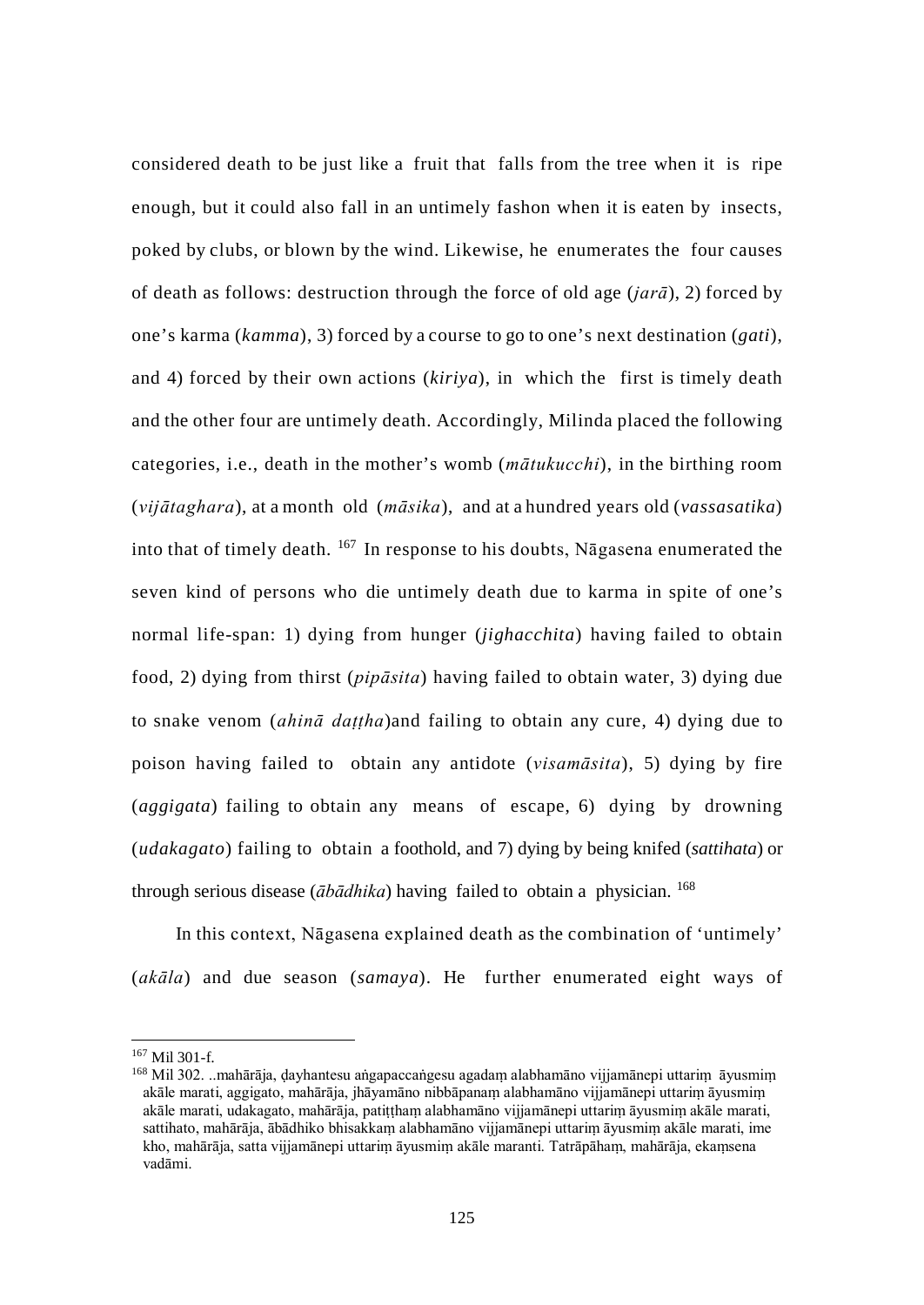accelerating one's death as follows: 1) produced by the winds (*vātasamuṭṭhānena*), 2) produced by bile (pittasamuṭṭhānena), 3) produced by phlegm (*semhasamuṭṭhānena*), 4) resulting from a union of the humors of the body (*sannipātikena*), 5) by the change of season, 6) attacked by adversities (*visamaparihārena*), 7) by thrust (*opakkamikena*), 8) by the maturation of karma (*kammavipākena*). According to Nāgasena only the seventh way is due to the combination of untimely death with due season, while the other seven are untimely death not in due season.  $^{169}$  $^{169}$  $^{169}$ In the case of death by knifing, untimely death in due season occurs when one who has killed someone by using a knife receives one's karmic fruit to be knifed likewise at any age, [170](#page-133-1) and untimely death not in due season means that a powerful karma which was created in the past can change the direction of one's life by being forcefully killed by a knife. [171](#page-133-2)

Theravāda Buddhism seems to attribute the case of the sub-story in the third *pārājika* to untimely death by the maturing of powerfully destructive karma, referring to the explanation in the *Visuddhimagga* and to the discussion by Nāgasena. The *Milindapañhā* also explains that arahants never destroy what is unripe and wait for full maturation, one of the qualities that arahants possess, [172](#page-133-3)by citing the following verses by Sāriputta.

<span id="page-132-0"></span><sup>&</sup>lt;sup>169</sup> Atthavidhena, mahārāja, sattānam kālaṅkiriyā hoti, vātasamuṭthānena pittasamuṭthānena semhasamutthānena sannipātikena utuviparināmena visamaparihārena opakkamikena kammavipākena, mahārāja, sattānaṃ kālaṅkiriyā hoti. Tatra, mahārāja, yadidaṃ kammavipākena kālaṅkiriyā, sā yeva tattha sāmayikā kālaṅkiriyā, avasesā asāmayikā kālaṅkiriyāti. Mil 302.

<span id="page-132-1"></span><sup>170</sup> Mil 303.

<sup>&</sup>lt;sup>171</sup> Evameva kho, mahārāja, yo koci akāle marati, so... sattivegappatipīlito vā akāle marati. Idamettha, mahārāja, kāraṇaṃ, yena kāraṇena akāle maraṇaṃ atthi. Mil 304.

<sup>172</sup> Natthi, mahārāja, arahato anunayo vā paṭigho vā, na ca arahanto apakkaṃ pātenti paripākaṃ āgamenti panditā. Mil 44.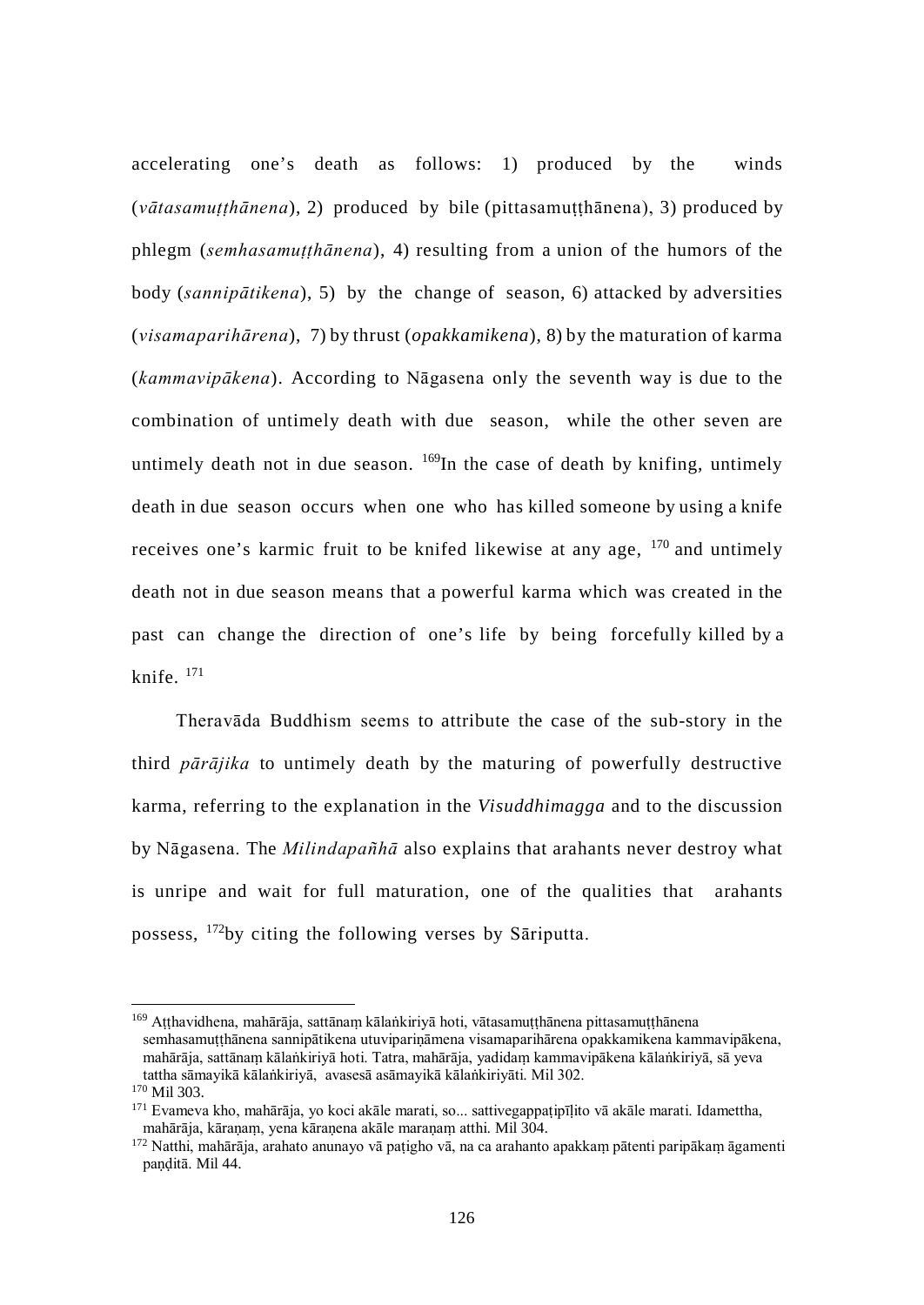Nābhinandāmi maranam, nābhinandāmi jīvitam; Kālañca patikaṅkhāmi, nibbisaṃ bhatako yathā. Nābhinandāmi maraṇaṃ, nābhinandāmi jīvitaṃ; Kālañca paṭikaṅkhāmi, sampajāno patissato. [173](#page-133-4)

I do not rejoice in death, I do not rejoice in life. I wait for the time, as a hired servant waits for his wages. I do not rejoice in death, I do not rejoice in life.

I wait for the time, fully conscious and mindful.

Considering the examination as stated above, the moral understanding of untimely death including suicide by arahants has developed and been intertwined with the concept of karma which is an especially powerful driving force. Buddhaghosa and the later compilators of the *Milindapañhā* have attempted to avoid mentioning the impetuous suicide by arahants. If they do commit suicide (which appears to have happened suddenly and in an untimely way), each of their suicides must occur at the appointed time and be necessarily caused by karma.

## **4.5. Other Cases Relevant to Suicide or Euthanasia in the Vinaya**

<span id="page-133-0"></span>The second sub-story and some of the other cases of the third pārājika need to be examined. The second sub-story is about a case of the [selfdeconditioning-what's ?] by a layman who was abetted by a group of six

<span id="page-133-4"></span><span id="page-133-3"></span><span id="page-133-2"></span><span id="page-133-1"></span> <sup>173</sup> Mil 45.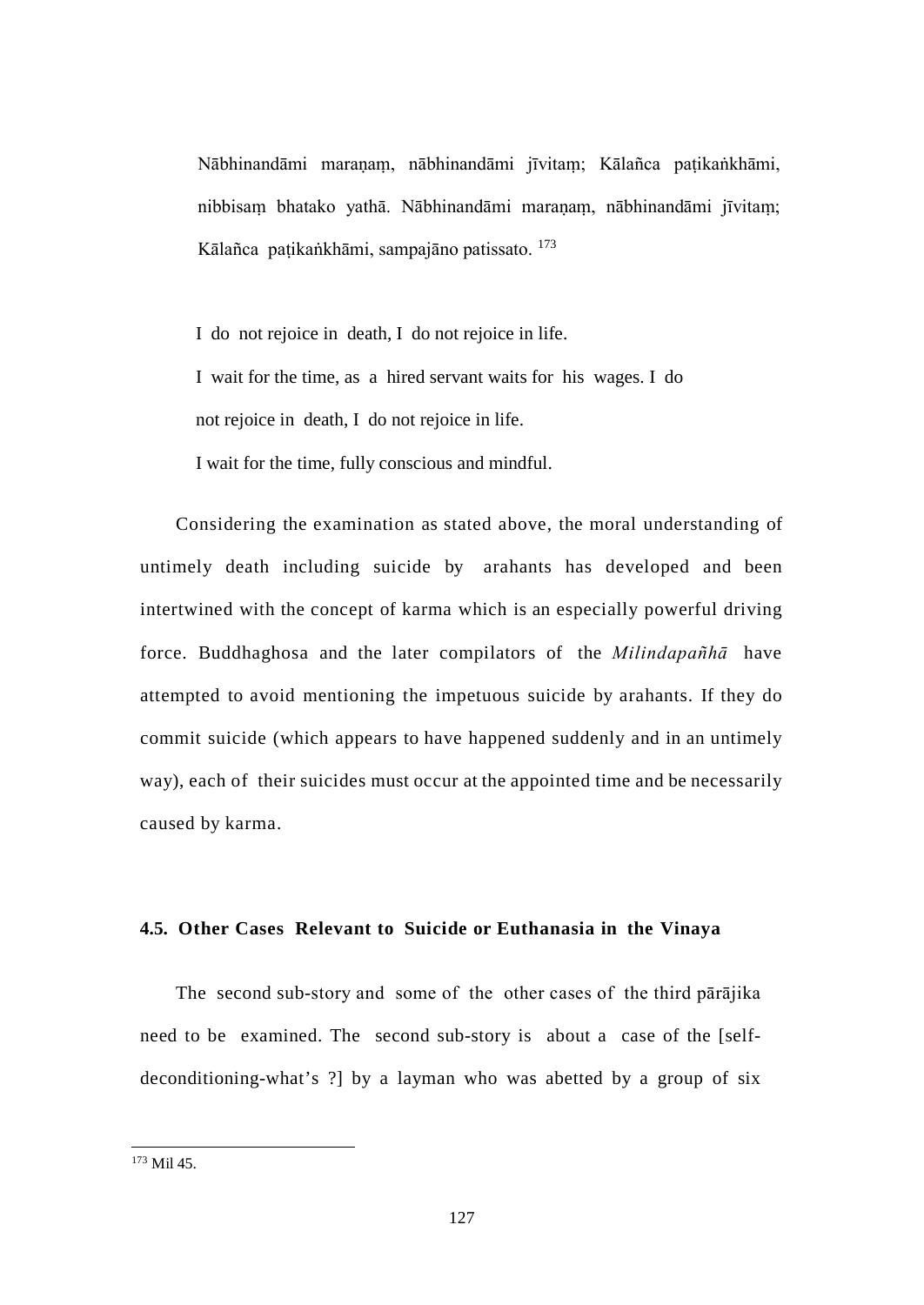monks. This case is not directly concerned with the punishment of selfkilling by monks, but rather with that of suggestions by monks in favour of someone's suicide.

The group of six monks were attracted by the lay-follower's beautiful wife. Since the lay-follower is a [cumberer-?] to those six monks, they decide to praise the beauty of death (*maraṇavaṇṇaṃ saṃvaṇṇeti*) in hope of his intentional self-killing. They acclaim all the conduct that he has done. As Buddhist monks, they admire that he has perfectly accomplished virtuous and wholesome acts with nothing left to be done, saying:  $174$ 

... kataṃ tayā kalyāṇaṃ akataṃ tayā pāpaṃ. kiṃ tuyh' iminā pāpakena dujjīvitena, matan te jīvitā seyyo. ito tvaṃ kālaṅkato kāyassa bhedā paraṃ maraṇā sugatiṃ saggaṃ lokaṃ upapajjissasi, tattha dibbehi pañcahi kāmaguņehi samappito samaṅgībhūto paricāressasīti. [175](#page-135-1)

"You have done what is good, you have not done what is evil. What do you need throughout this evil and wrong life? It should be better for you to die than to live. Hence, when you reach the mortal moment at the destruction of the body after death, you will be born in a happy abode, in a heavenly world. There, being endowed and possessed with five divine qualities of sensual pleasure, you will amuse yourself."

 <sup>174</sup> Vin iii 71-f.

<sup>175</sup> Vin iii 72.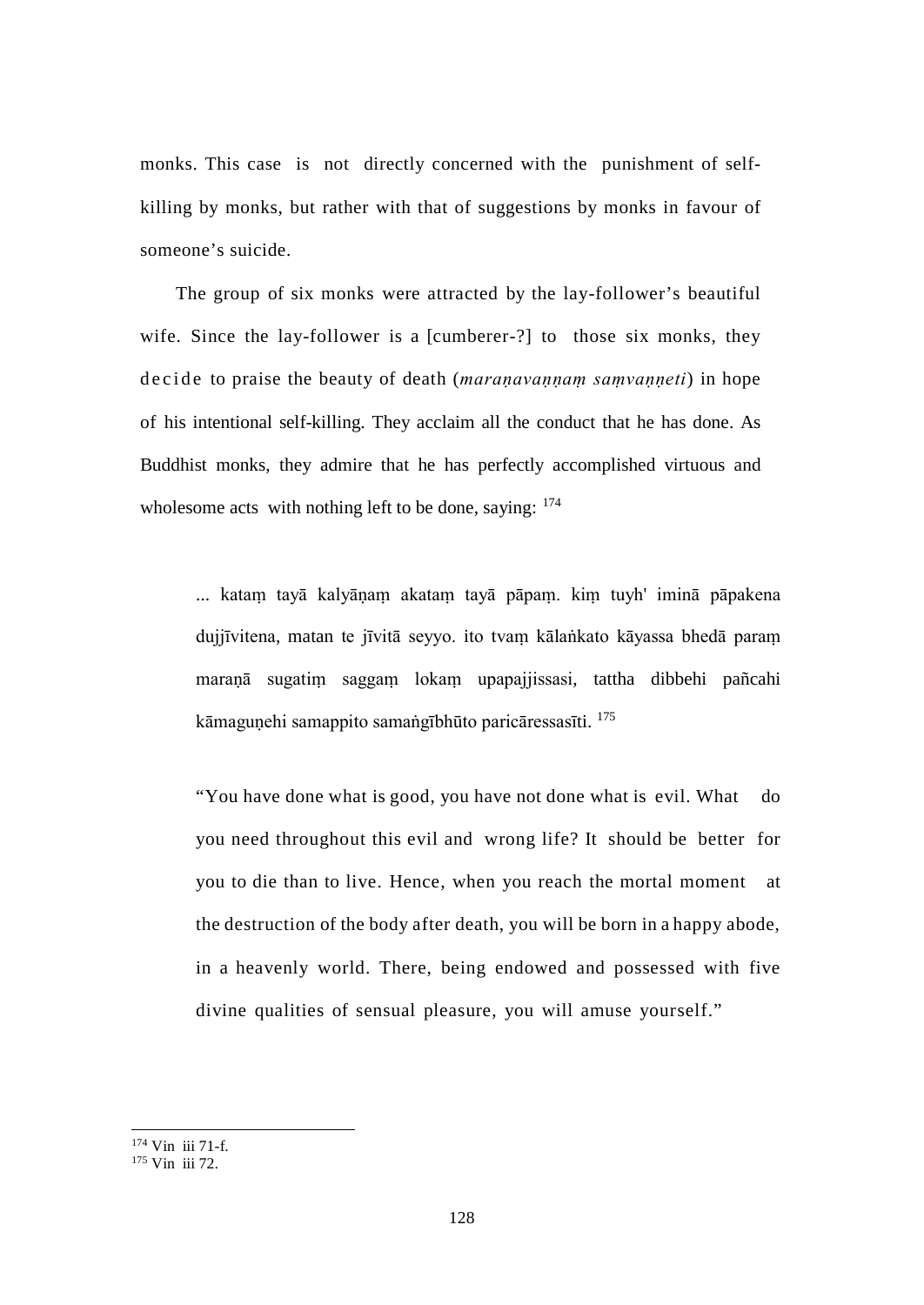The lay-follower, who believes in them, thus becomes motivated to hasten his death. He ingests poisonous foods and drinks, which hastens his death. [176](#page-135-2) His wife is so enraged that she criticizes those six monks as shameless (*alajjin*), morally bad (*dussīla*), and liars (*musāvādina*). This also fueled the reproach of other lay-followers and monks. Thus the Buddha, having received this report, added the following prohibition.

yo pana bhikkhu sañcicca manussaviggahaṃ jīvitā voropeyya satthahārakaṃ vāssa pariyeseyya maranavannam vā samvanneyya maranāya vā samādapeyya ambho purisa kiṃ tuyh' iminā pāpakena dujjīvitena matan te jīvitā seyyo 'ti, iticittamano cittasaṃkappo anekapariyāyena maraṇavaṇṇaṃ vā saṃvaṇṇeyya, maraṇāya vā samādapeyya, ayam pi pārājiko hoti asaṃvāso 'ti. [177](#page-136-0)

Whatever monk... should praise the beauty of death, or instigate (anyone) to die, saying, 'Look, my man, what do you need throughout this evil and wrong life? It should be better for you to die than to live.' or whoever harbors the decision or intention, or should praise the beauty of death or instigate (anyone) to die in various ways, he too is one defeated and not in communion.

This is the plot of the second sub-story. Those monks are not directly involved

<span id="page-135-2"></span><span id="page-135-1"></span><span id="page-135-0"></span> <sup>176</sup> ... tassa asappāyāni c' eva bhojanāni bhuñjato asappāyāni ca khādanīyāni khādato asappāyāni sāyanīyāni sāyato asappāyāni pānāni pivato kharo ābādho uppajji, so ten' eva ābādhena kālaṃ akāsi. Vin iii 72.

<sup>177</sup> Vin iii 73.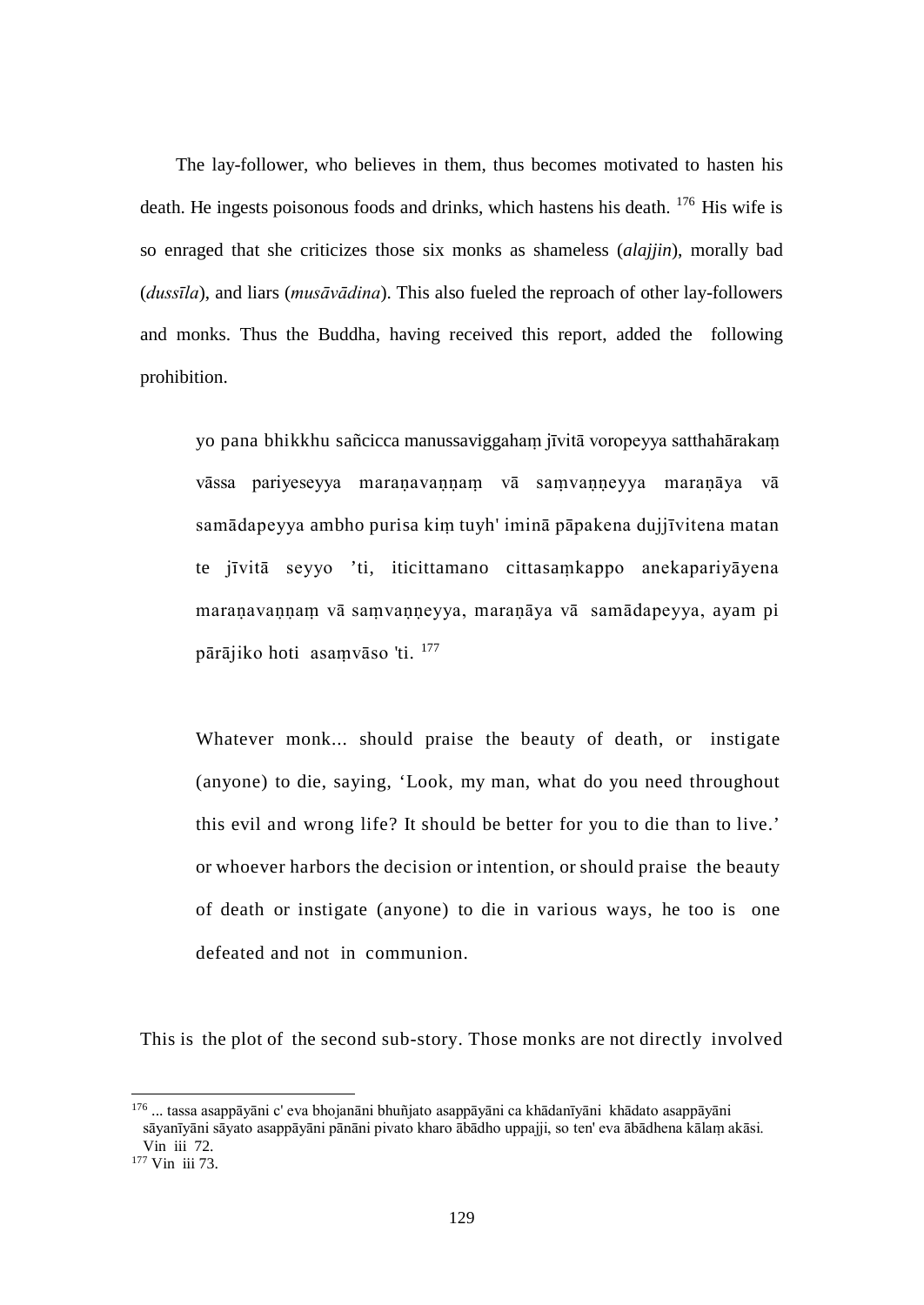in the killing of the lay-follower, but indirectly achieved their purpose to take hislife.

The point of this prohibition in this context is that monks should not allure anyone to die by teaching what Buddhism does not value. The six monks first lead the lay-follower to believe that he has completed all the wholesome deeds and has been freed from fear of death, which is synonymous to their attestation that he has been liberated. The lay-follower's subsequent belief (even though it is wrong) evokes the dialogue between Vakkali and the Buddha and that between Channa and Sāriputta. The exact difference between Vakkali and Channa, however, is that Buddhists should never harbour a suicidal motives for gaining more sensuality. The five qualities of sensual pleasure that those six monks had is the temptation that Buddhists should avoid and contemplate described repeatedly in the suttas. [178](#page-137-0) Since those monks encouraged the layfollower to hasten his own death due to such desire, his wife accused them as 'morally bad' and 'liars.' This implies that Buddhist morality and truth is absolutely opposed to the idea of abandoning life and praising death in hope of rebirth in the abode where one can enjoy sensual pleasures. Moreover, praising the beauty of death also means to make someone feel such immoral and untrue advantages. Importantly, this ruling also questions whether the motivation for gaining liberation, not sensual pleasure, is allowable in Buddhism. Neither Godhika, Vakkali, or Channa wished joyful rebirth, and thus their deaths cannot

<span id="page-136-0"></span><sup>&</sup>lt;sup>178</sup> For example, the qualities of the five sensual pleasures to allure is described in the *Mahādukkhakkhandha*-*sutta* (MN 13) in which these mean any pleasing and joyful feeling arisen through the five senses such as eye, ear, nose, tongue, and tangibility. M  $\overline{185}$ .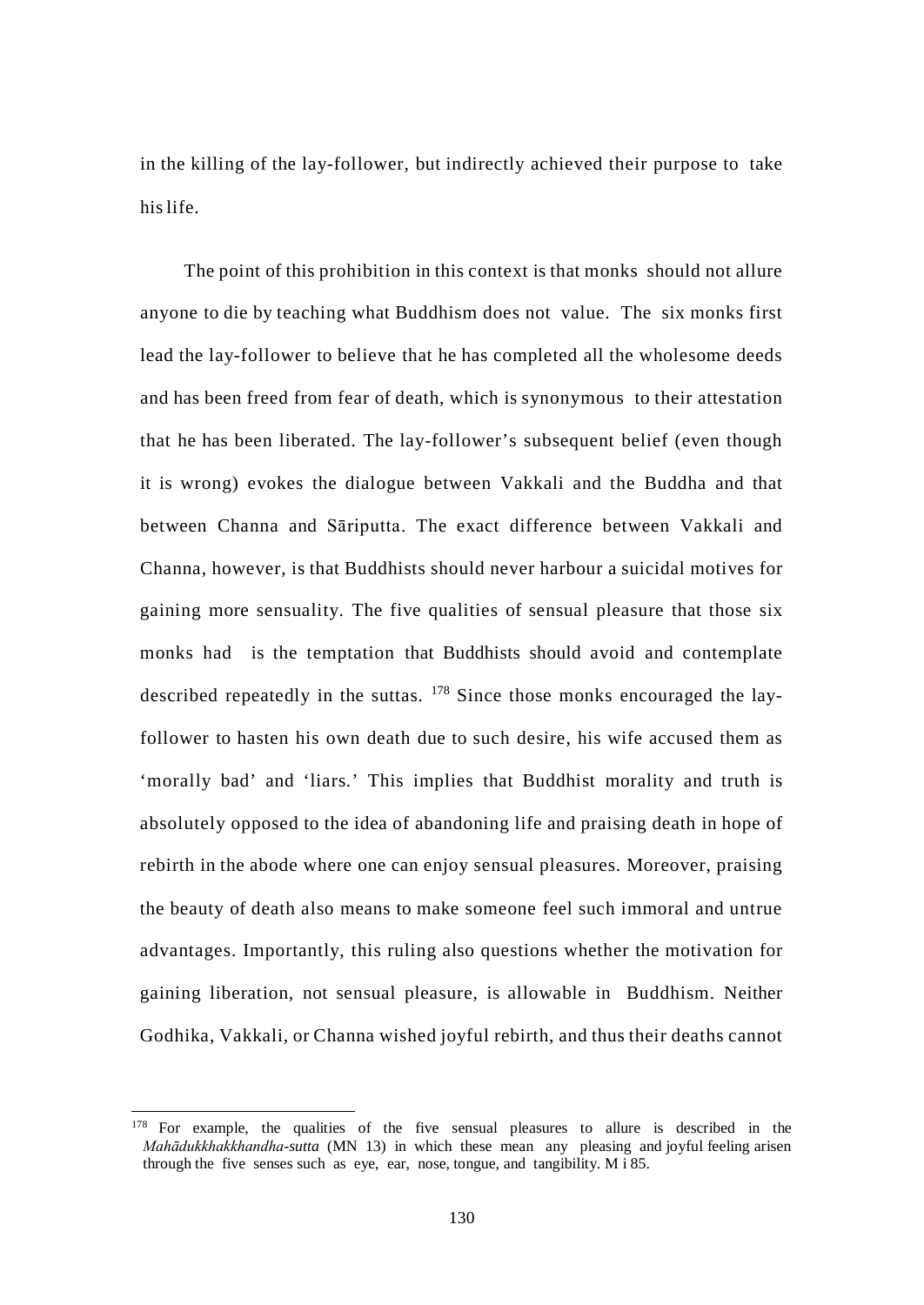be discussed in the case of this prohibition, either.

The contrast with the case of modern euthanasia should be referred to. In the case of euthanasia,neither a doctor or a family or a patient himself wishes the patient's death in hope of the latter having a better ending. Considering that the death of the lay-follower was motivated by his wishing for a better rebirth but not a better ending, this sub-story should not be precisely compared with the modern issues of euthanasia. However, the following interpretation may be plausible: Buddhists should not intentionally end their life earlier even in the event of palliative care because it gives the patients something relaxing and agreeable to think about. The *Vinaya* repeatedly encourages monks to look after the sick monks just as Sāriputta proposed Channa to offer care and medicine. [179](#page-138-0)

The other Buddhist attitude that is relevant to euthanasia is also found in the *Vinaya.* Table 4 shows four cases, in each of which a monk intentionally involved himself to haste someone's death. Just as in the first case that I discussed above, the rest of the three cases similarly entail the *pārājika*  offence. Case 2 is that of a monk who praises the beauty of death to another monk who is ill out of compassion (*kāruññena*). [180](#page-138-1) In the second case, a monk asks the executor not to torture a robber to death but to kill him instantly with a single blow (*ekena pahārena jīvitā voropehī*) at the execution. The third case refers to both a monk and a nun, asked by their relatives who seemed to be pressured into caring for a limbless man, suggesting that they should make him

<span id="page-137-0"></span><sup>&</sup>lt;sup>179</sup> There are several cases of monks' reactions to sick monks in Vin iii 82-f. <sup>180</sup> Vin iii 79.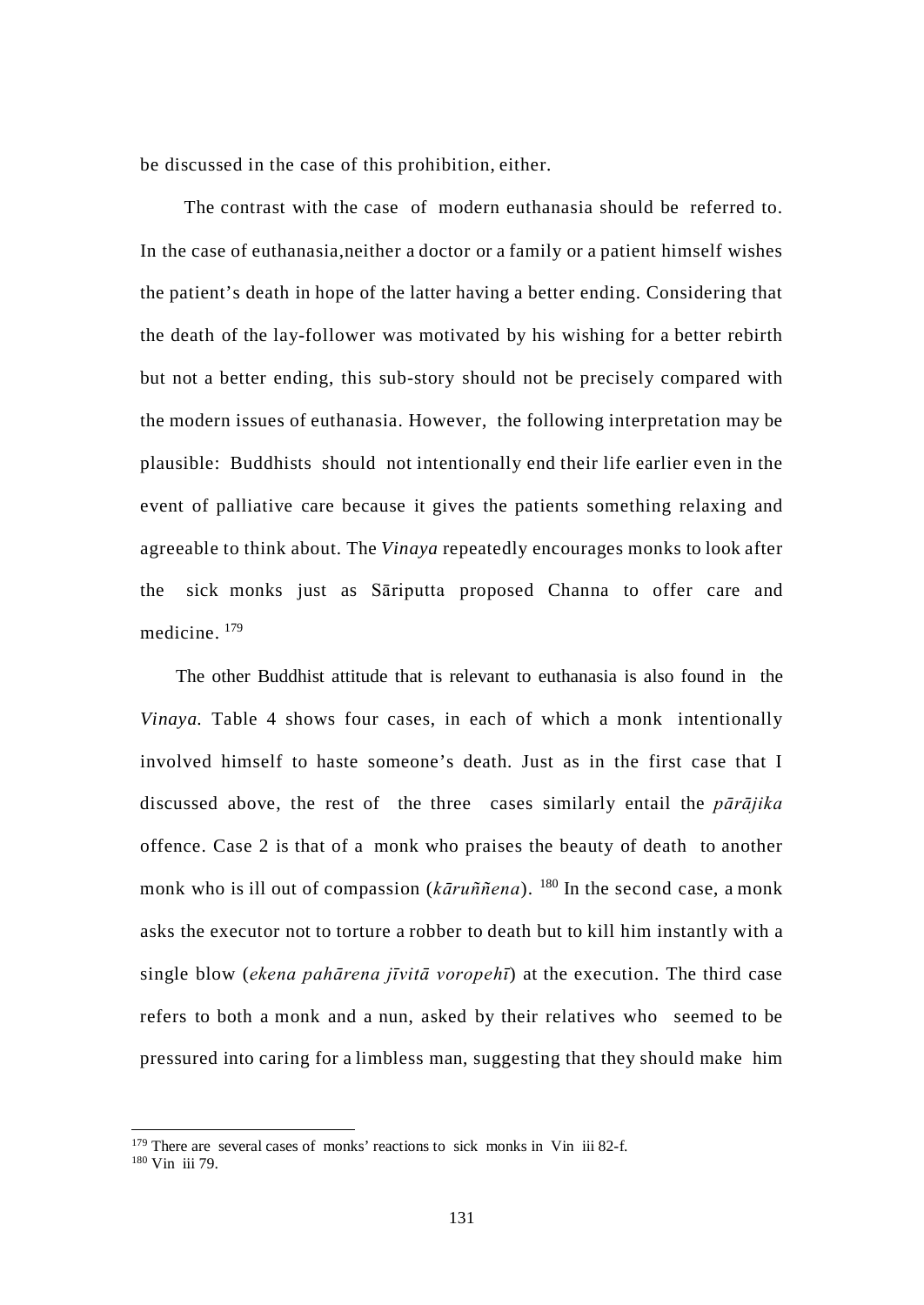drink buttermilk to kill him (*te taṃ takkaṃ pāyesuṃ*). [181](#page-138-2)

| Case                          | <b>PTS</b>         | $(A)$ person<br>who died | (B) What a monk<br>(/monks) did             | B)'s motive                                         | How A died                                     |
|-------------------------------|--------------------|--------------------------|---------------------------------------------|-----------------------------------------------------|------------------------------------------------|
|                               | Vin iii<br>$71-3.$ | a sick layman            | praised the beauty<br>of death              | taking his<br>beautiful wife                        | by intaking<br>poisonous<br>food/drink         |
| $\mathfrak{D}_{\mathfrak{p}}$ | Vin iii<br>79.     | a sick monk              | praised the beauty<br>of death              | compassion with<br>his sickness                     | not mentioned                                  |
| 3                             | Vin iii<br>86.     | a robber                 | asked the executer<br>to kill him instantly | compassion with<br>his torture                      | by the executor<br>who accepted B's<br>request |
| $\overline{4}$                | Vin iii<br>86.     | a limbless man           | suggest making him<br>drink butter milk     | agreeing to his<br>relatives' wish<br>for his death | by drinking butter<br>milk                     |

**Table 4 The Other Cases in the Vinaya which are Comparable with Euthanasia**

As I examined above, even though the act of killing may stem from a compassionate motivation for someone or the others such as a person's family, it is still undoubtedly regarded as a *pārājika* offence. In contrast, the fact that suicide or killing of self without anyone's help seems not to be clearly prohibited only appears evident from reading of the original story. Therefore, the commentary or its later compilators sought a solution, a karmic rationale which can function as a moral warning for prevention.

<span id="page-138-2"></span><span id="page-138-1"></span><span id="page-138-0"></span><sup>&</sup>lt;sup>181</sup> The latter two cases are described in Vin iii 86.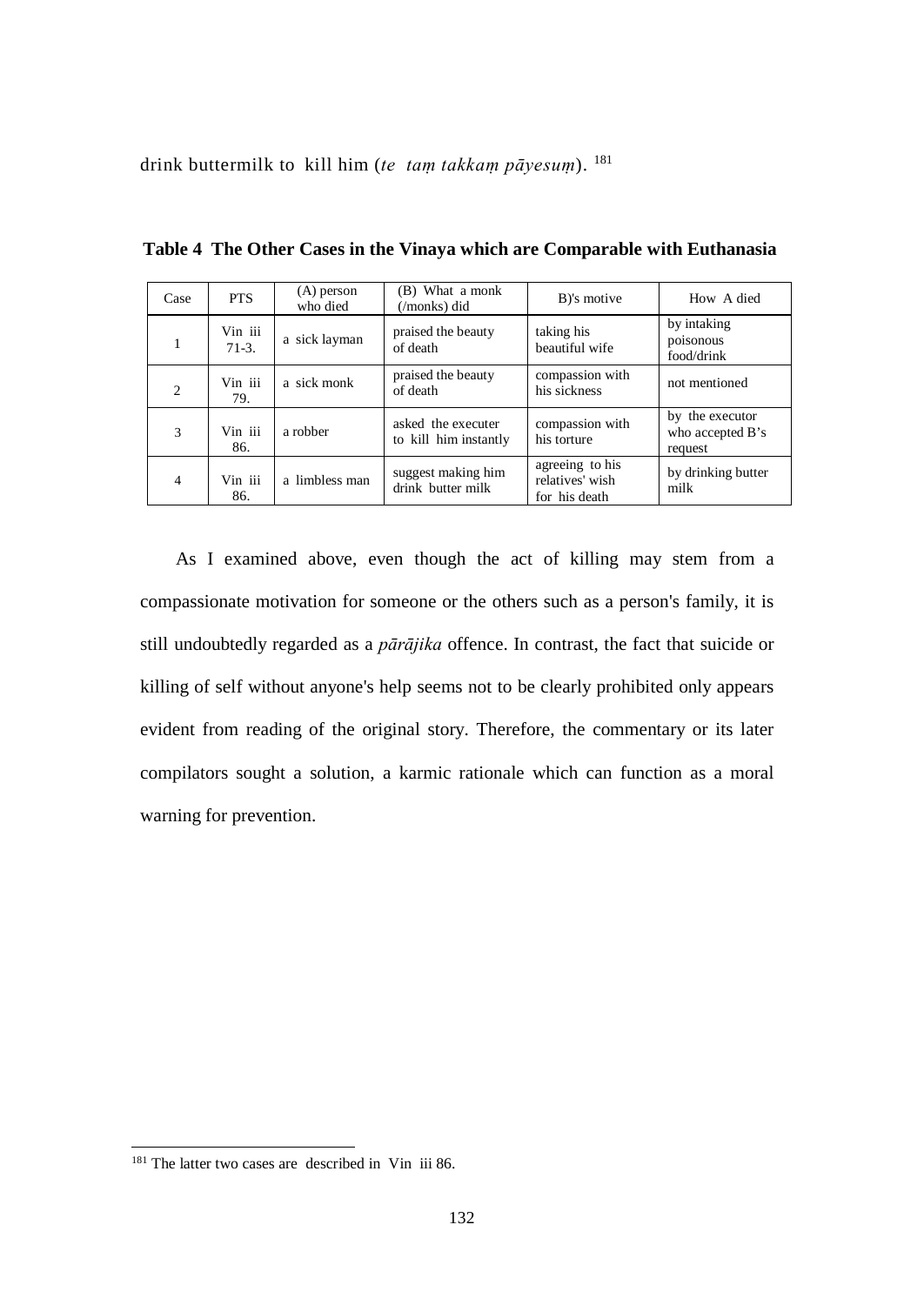# **Conclusion**

Throughout this dissertation, I have examined Buddhist texts relevant to suicide and euthanasia: the understanding of general Buddhist ethics on these acts as forms of killing, the themes regarding monastic suicide as narrative, the symbolization of the Bodhisatta's self-sacrifice, and the background stories of the *Vinaya*.

Without a doubt, Buddhism values life. Moreover, the stories regarding the three monks do not constitute discourses on death. The same is true of the narratives of the Bodhistta's self-sacrifice. Instead, these are life histories, affirming the value of life and advising on how to live one's life. These are not mere apologie geared towards preaching Buddhist moral values. Seeing these stories being referred to as the source to warn and ethicize the acts of suicide and euthanasia, I attempted to discover other ways of reading these texts.

I expected in this dissertation to search for alternative readings of Buddhist narratives that might correspond to the three objectives of my study as provided in the introduction. By way of summary, let me now review and consolidate the answers to each of these objectives that I have proposed throughout the body of this dissertation.

In Chapter 1, I introduced concepts from general Buddhist morality and briefly compared these with Western ethical theories such as consequentialism, deontology, and virtue ethics. With detailed reference to Goodman's study, I

133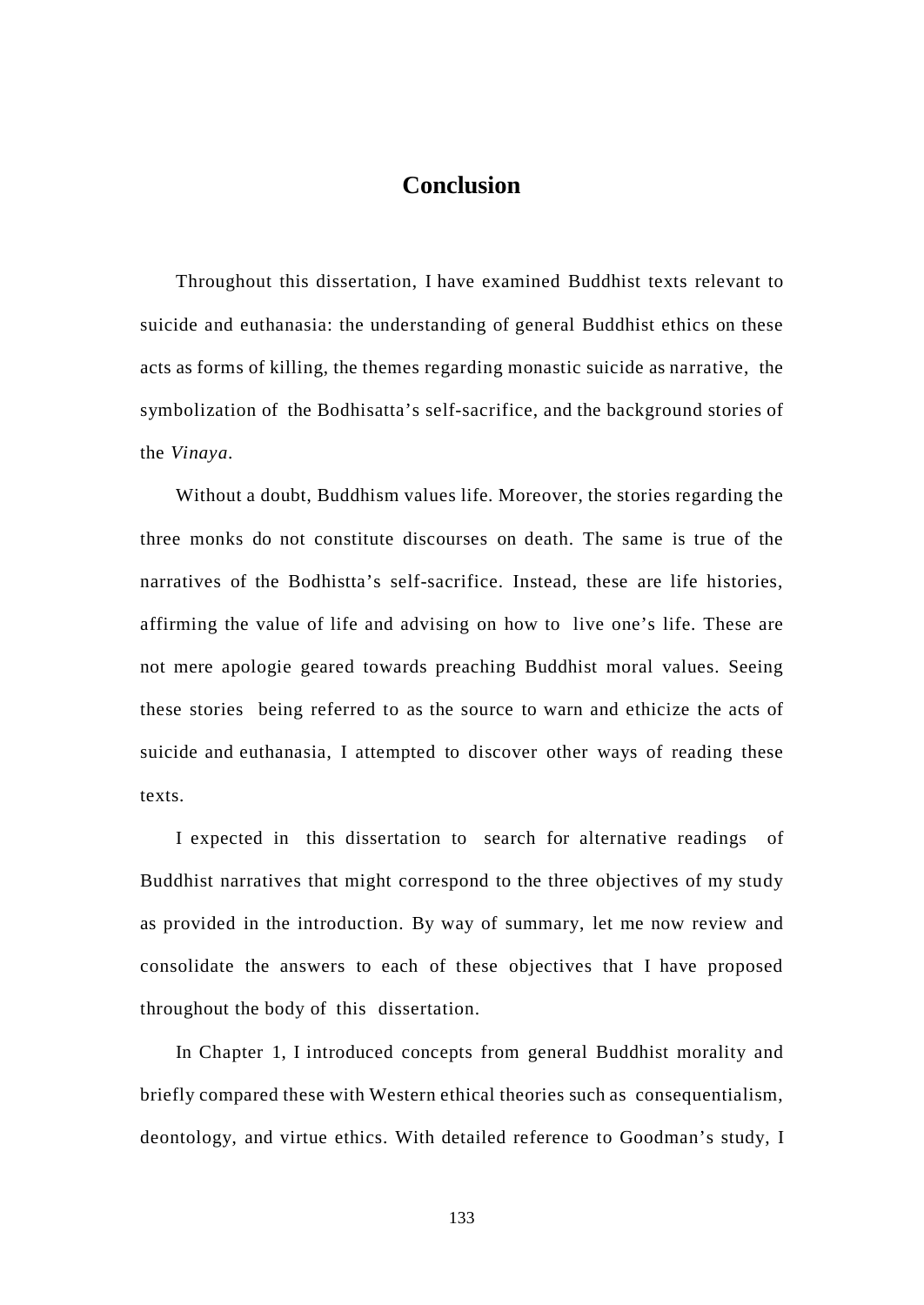discussed major ideas regarding Buddhist ethics by applying the relevant sources as seen in the Pāli *Tipiṭaka*. Central to Buddhist morality is the encouragement of wholesome karmas and to discourage unwholesome ones, including those that incorporate killing. I demonstrated that the definition of these would derive from interpersonal relationships in most cases when one acts in society. This also led to a question of whether self-killing— without harming others— should be regarded as embodying unwholesome karma.

Moving to the reading of the *Sutta Piṭaka* for the second objective, I examined the three discourses regarding the monastic suicide of: Godhika, Vakkali, and Channa. I attempted a new reading of these discourses to evaluate their deaths by suicide as narratives. This was intended to show the essential themes as literature could present them, beyond any dualistic ethical judgments. Thus I focused on their dramatic characteristics such as story line, characters, and dialogues. My further analysis of the third objective was conducted by comparing the commentary and modern previous studies in order to show the development of ethicization concerning their resultant suicides. Consequently, the result of my examination also clarified the dramatic effects of the three discourses demonstrating the process of one's life and the meaning of life, and not only limiting my focus on suicide alone.

The examination of the *jātaka* narratives in Chapter 3 also aimed to achieve the second and third objectives. First, I explained the meaning of *dānapāramī* that describes the motives behind the Bodhisatta's self-sacrifice based on the studies of the *Pāli Tipiṭaka*. I then analyzed his motives by classifying all eight *jātaka* stories into two groups according to the Bodhisatta's

134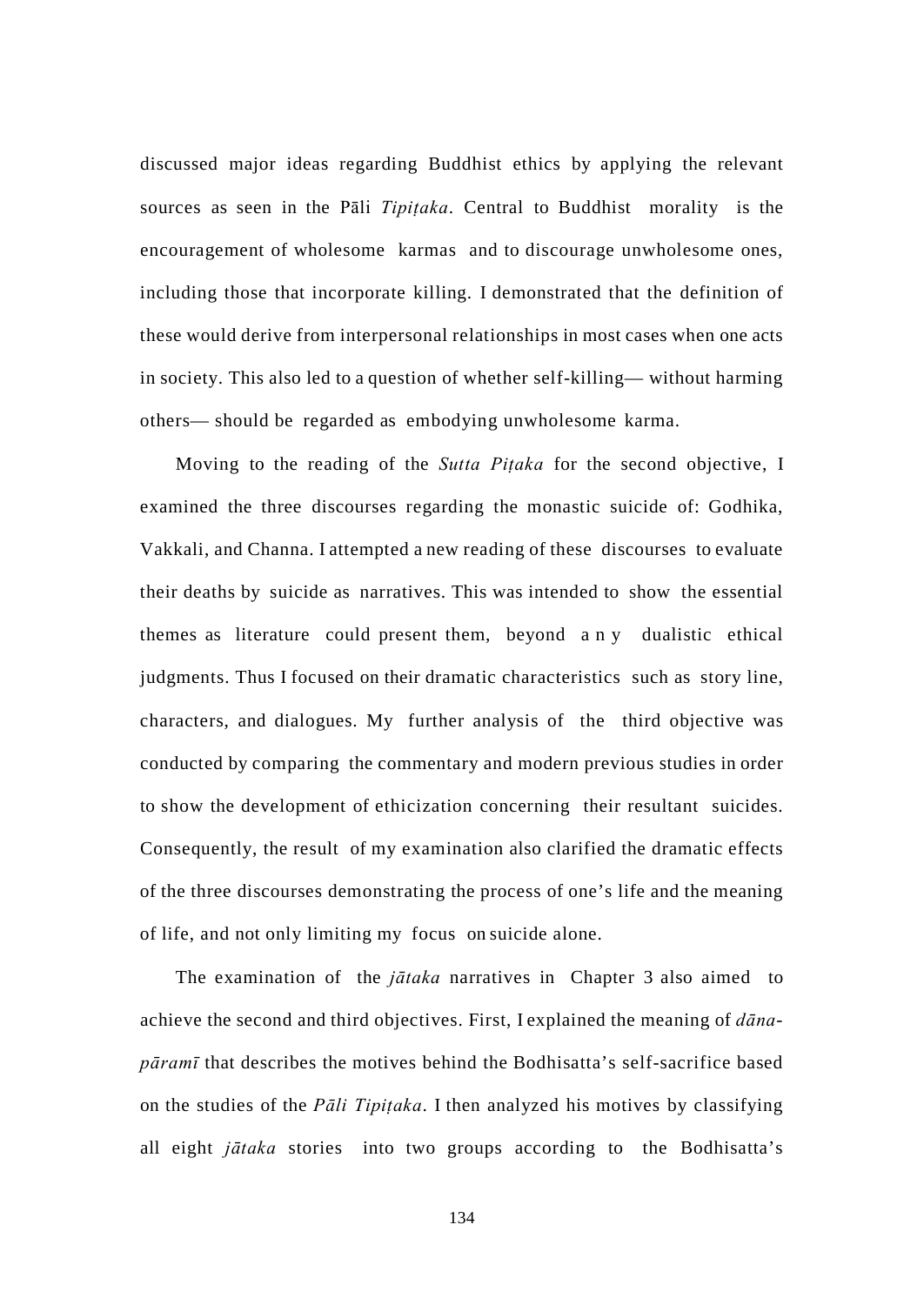declaration before his self-sacrifice. The second group has more specific utterances such as the attainment of omniscience, while the stories of the first group more simply voice the motive of saving the life of another human being. I also speculated about the probability of the development of these motives in the later extra-canonical collection of *jātaka* narratives such as the *Paññāsajātaka*. Since the Bodhisatta declares his motives in detail in the *Paññāsajātaka*, I analyzed the development of symbolization of the Bodhiatta's selfsacrifice so that general Buddhists will not copy such suicidal acts. I also presented my idea that this intended symbolization also had the paradoxical effect of attracting others to copy his actions.

The examination in chapter 4 was to show how the acts of suicide and euthanasia as described in the *Vinaya* were interpreted in negative ways in order to discourage these as being associated with unwholesome karmas. For the second objective of my study, I focused on the reading of the first sub- story that caused the promulgation of the third *pārājika* rule. My first task was to read the original text as narrative by focusing on the story and the characters in each scene just as I would watch a drama or theatrical performance. I first classified the major incidents in three scenes and secondly, for the third objective, I analyzed the explanation in the commentaries in order to clarify what the commentaries saw as problematic and compared it with the other moral concepts reiterated in the Pāli *Tipiṭaka*. One notable point is the incoherent reasoning governing the Buddha's seclusion. The commentary attempted to justify the Buddha's actions with reference to Abhidhammic concepts such as destructive karma. The other is the difference between the Buddha's statement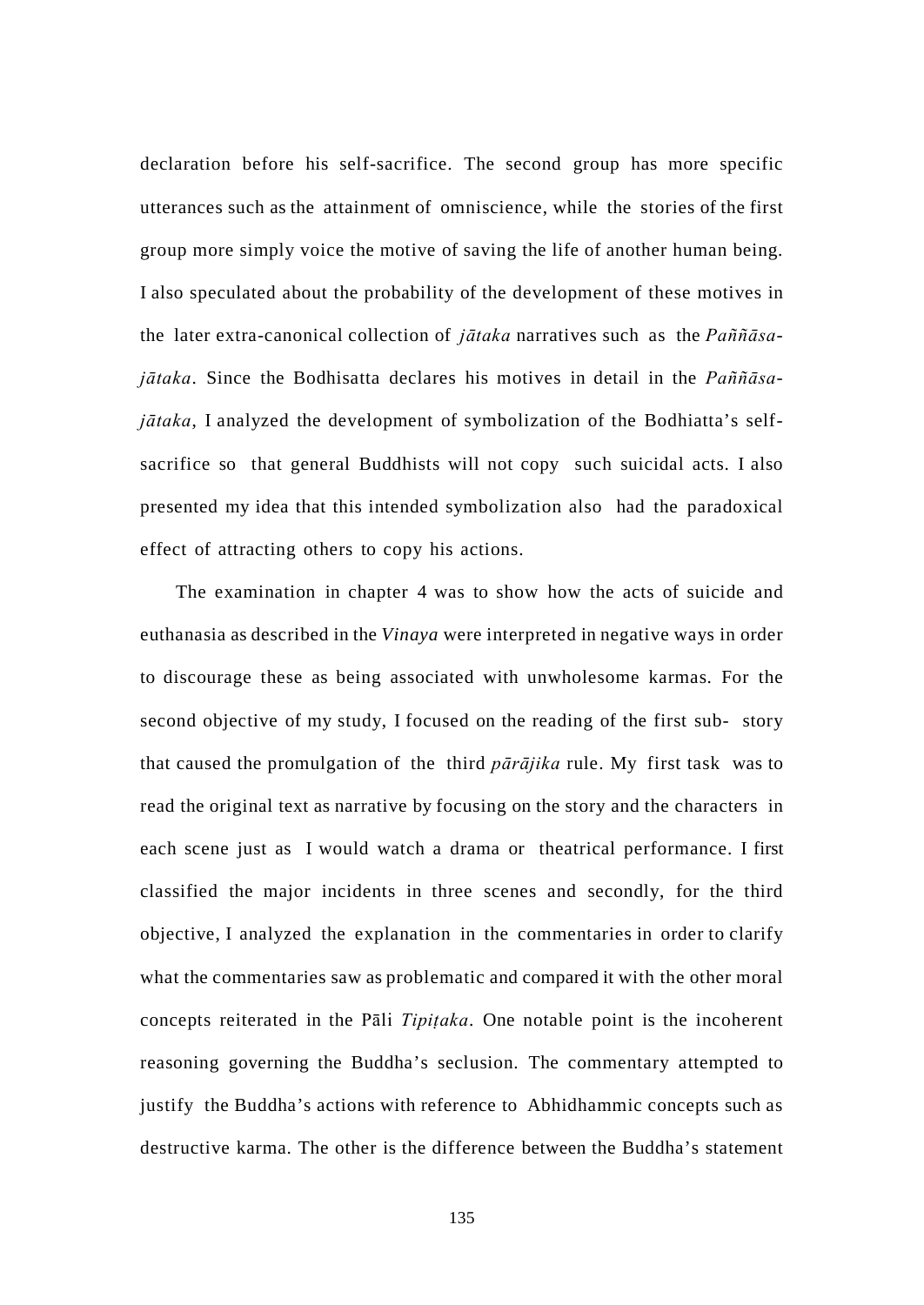calling for prohibition and that calling for condemnation. My examination showed this difference introduced confusion or ambiguity regarding the question of whether or not suicide should be included in the third *pārājika*. I also presented some more examinations of the other stories concerning suicide and euthanasia.

Throughout my study, my aim was not to investigate these cases of suicide and euthanasia in the *Pāli Tipiṭaka* within a framework based on Buddhist ethics. This is not a study on Buddhist ethics. Instead, I attempted to trace the transition of the later attempts made to ethicize suicide and euthanasia in the context of negative views and also to read the relevant texts as narratives. Especially as Buddhism pays the greatest respect to living one's life with wisdom and compassion, violent acts are never encouraged.

It must be said that these stories involving suicide and euthanasia never actually encourage these acts, but simply relate how people in the stories acted and lived. Their ethicization may have contributed to the prevention of or warning against suicide and euthanasia to Buddhists. Conversely, this has also limited in another way the understanding of these "life" stories. More importantly, each case depends on the situations into which people in the story were placed. Therefore, none of the cases presented in these stories can be universally applied to others.

For future studies of suicide and euthanasia from a Buddhist perspective, I would suggest that one should avoid framing Buddhist ideas exclusively in concepts derived from Western ethics. Although this attempt could be successful to some extent, it may well be inadequate to cover the entire

136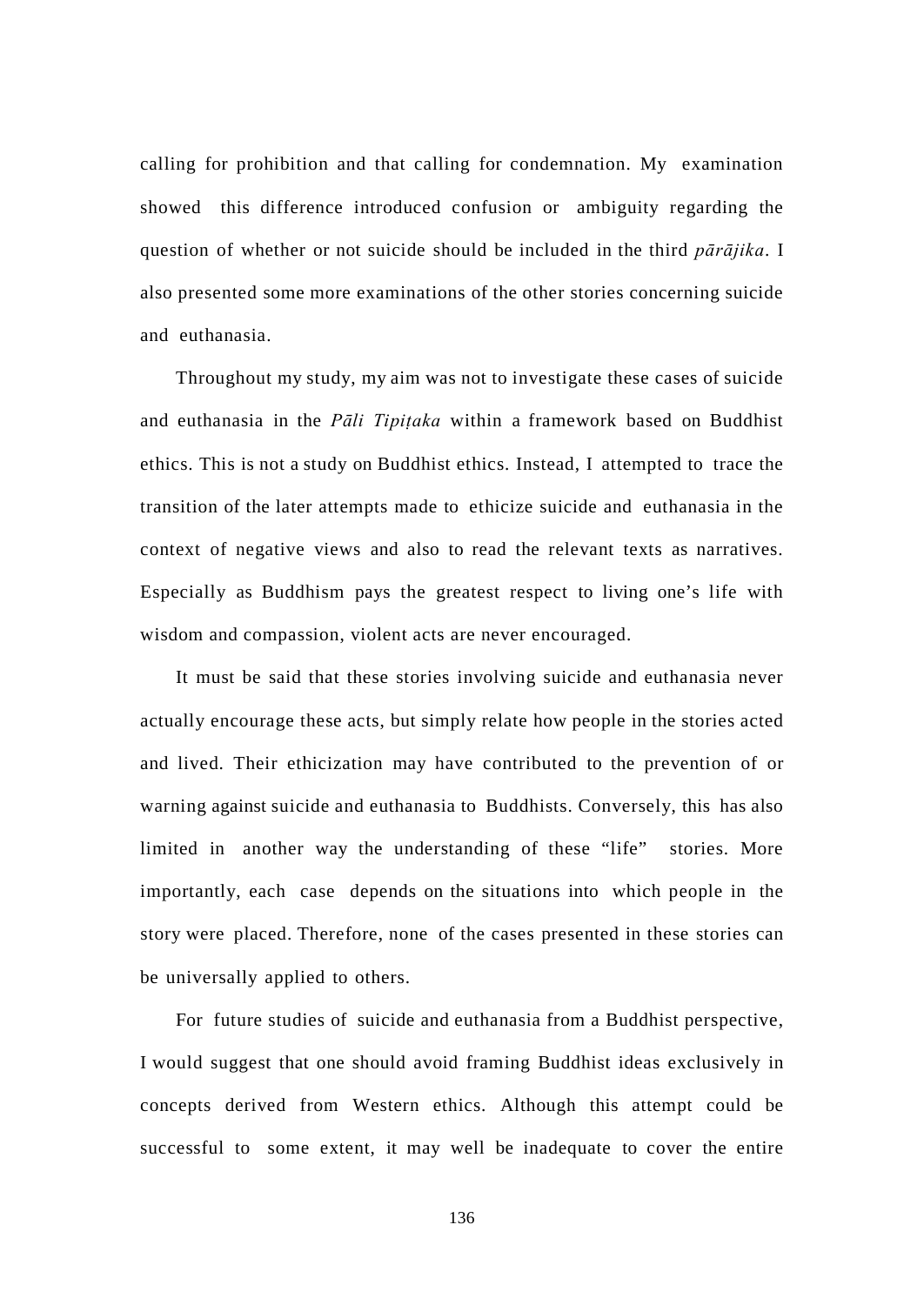spectrum of Buddhist moral values. Buddhist ethics will never offer universal theories while also remaining flexible enough to be applied to each case in the same manner that the Buddha helped beings to be liberated..

Instead, I would suggest that the studies of these texts can attempt new possible ways of textual readings from different perspectives. Although searching for their underlying ethics is one approach to reading these stories, I hope researchers including myself can find different ways to arrive at new interpretations of them. I also hope such new perspectives can shed more light on as well as offer a more cogent response to the issues of suicide and euthanasia from Buddhist perspectives.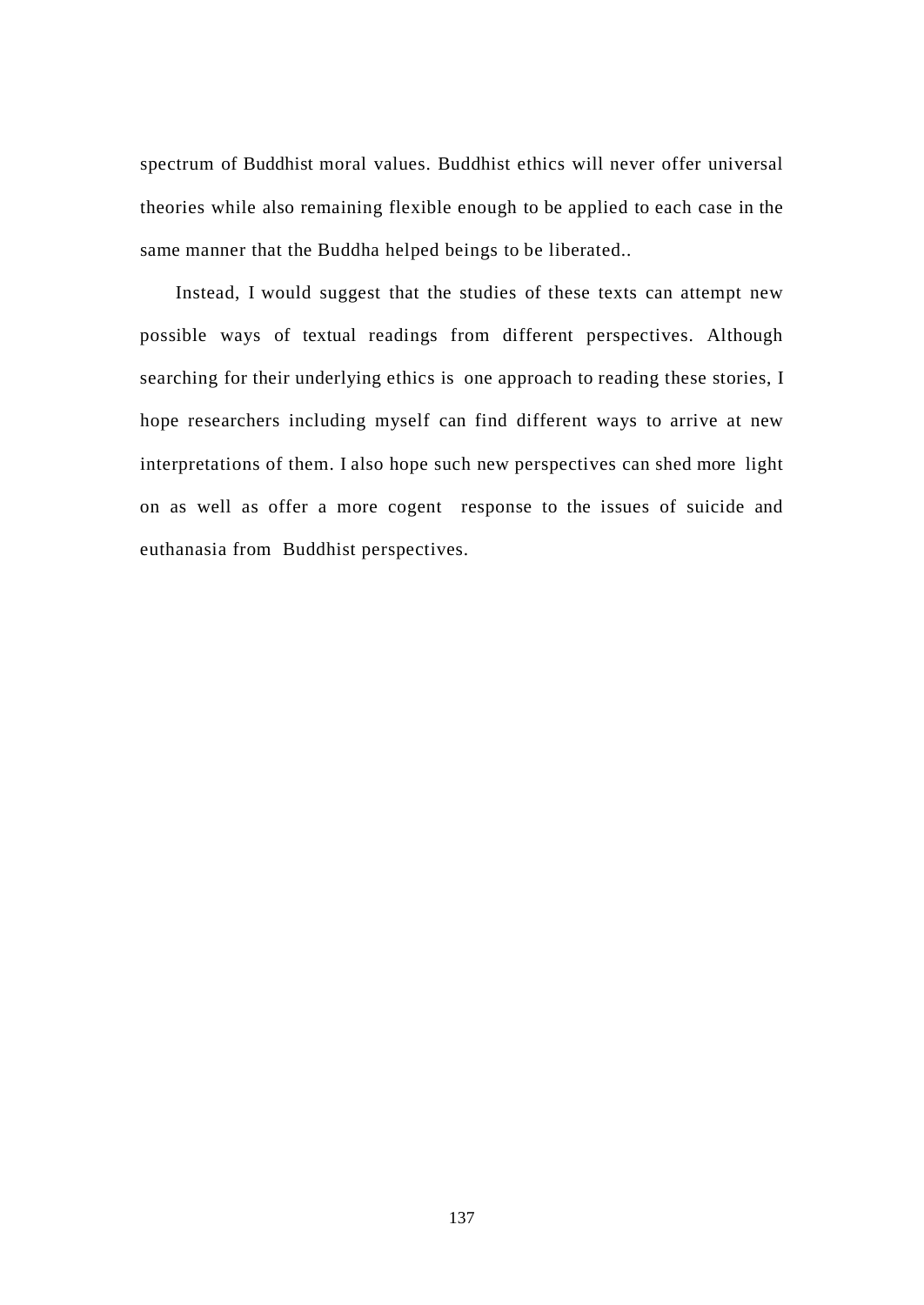# **Bibliography**

#### **1. Primary Sources**

AbhiDhammatthasaṅgaha and AbhiDhammatthavibhāvinī-ṭīkā. H.

Saddhatissa, ed. London: Pali Text Society, 1989.

- Aṅguttara-nikāya. 5 Vols. Vols I-II, R. Morris. (ed.) Vols. III-V, E. Hardy, ed. First published 1885-1900. Reprint. London: Pali Text Society, 1979-1995.
- Buddhavaṃsa and Cariyāpiṭaka. N.A. Jayawickrama. (ed.) First published 1974. Reprint. London: Pali Text Society, 1995.
- Dhammapada. O. von Hinüber and K.R. Norman. (eds.) London: Pali Text Society, 1994, 1995.
- Dīgha-nikāya. 3 Vols. Vols. I-II, T.W. Rhys Davids and J.E. Carpenter. (eds.) Vol. III, J.E. Carpenter, ed. First published 1889-1910. Reprint. London: Pali Text Society, 1995-2007.
- Jātaka with Commentary. 7 Vols. V. Fausbøll. (ed.) First published 1877- 1896. Reprint. London: Pali Text Society, 1990-1.
- Khuddakapāṭha. Helmer Smith. (ed.) First published 1915. Reprint. London: Pali Text Society, 1978.
- Majjhima-nikāya. 3 Vols. Vol. I, V. Trenckner. (ed.) Vols. II-III, Robert Chalmers, ed. First published 1888-99. Reprint. London: Pali Text Society, 1993-94.

Milindapañha. V. Trenchner. (ed.) First published 1880. Reprint. London: Pali Text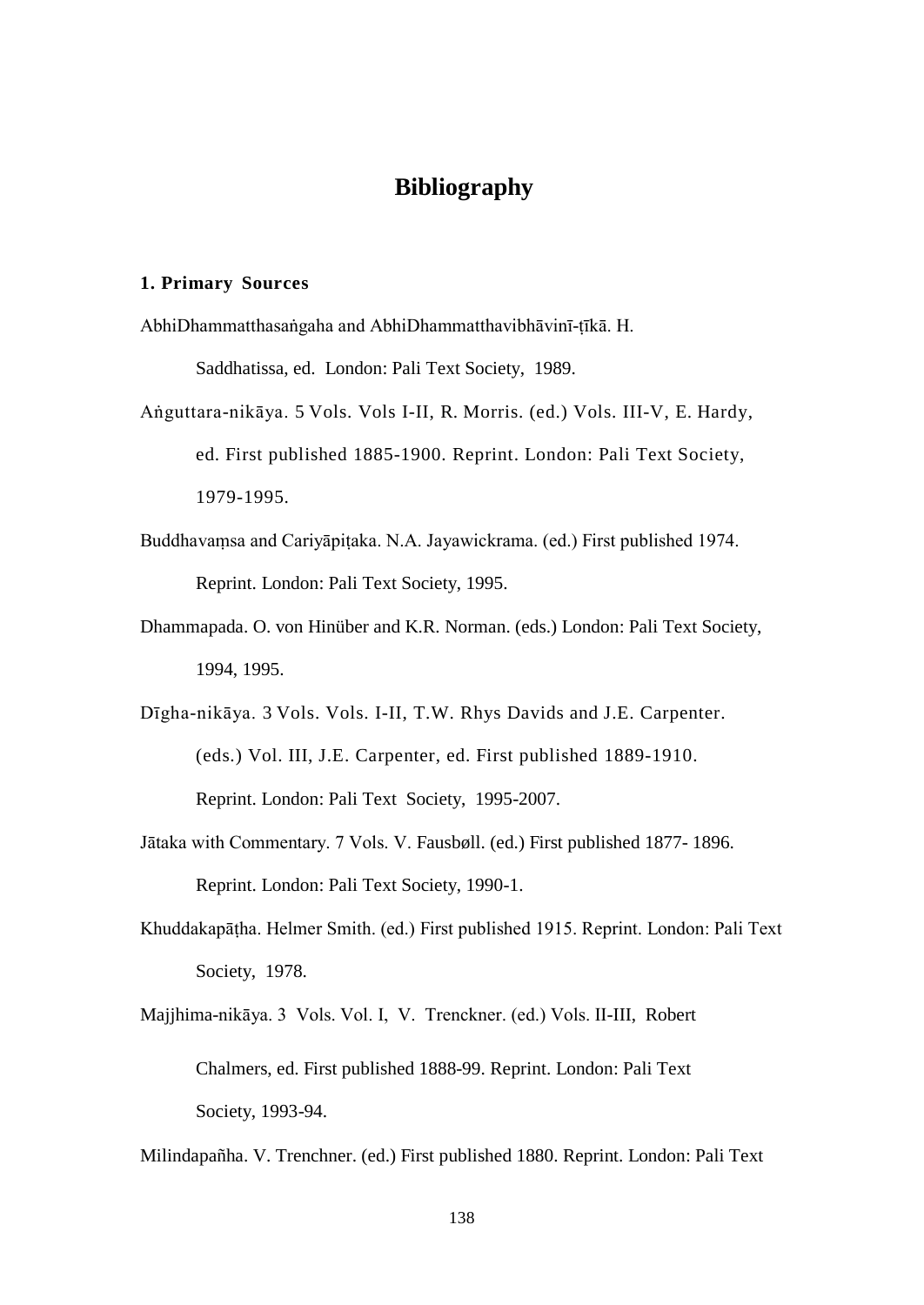Society, 1961.

- Samantapāsādikā. 8 Vols. J. Takakusu and M. Nagai (ed.)London: Pali Text Society, 1977.
- Saṃyutta-nikāya. 5 Vols. Léon Feer. (ed.) First published 1884-98. Reprint. London: Pali Text Society, 1975-2006.
- Theragāthā & Therīgāthā. R. Pischel, (ed.) with Appendixes by K.R. Norman and L. Alsdorf. London: Pali Text Society, 1990
- Theragāthā Commentary (Paramatthadīpanī V). 3 Vols. F.L. Woodward. (ed.) London: Pali Text Society, 1995.
- Vibhaṅga. Mrs C.A.F and Rhys Davids. (ed.) First published, 1904. Reprint. London: Pali Text Society, 1978.
- Vibhaṅga Commentary (Sammoha-vinodanī). Ven. A.P. Buddhadatta. (ed.) First published, 1923. Reprint. London: Pali Text Society, 1980.
- Vinaya-piṭaka. 5 Vols. H. Oldenberg. (ed.) First published 1879-1883. Reprint. London: Pali Text Society, 1969-1995.
- Visuddhimagga. 2 Vols. C.A.F. Rhys Davids. (ed.) First published 1920. Reprinted as one vol. London: Pali Text Society, 1975.
- Yamaka Commentary. Mrs C.A.F. Rhys Davids. (ed.) London: Pali Text Society, 1912.

## **2. Electronic Pāli Sources**

*Chaṭṭha Saṅgāyana Tipitaka*. Vipassana Research Institute. [<http://tipitaka.org>](http://tipitaka.org/).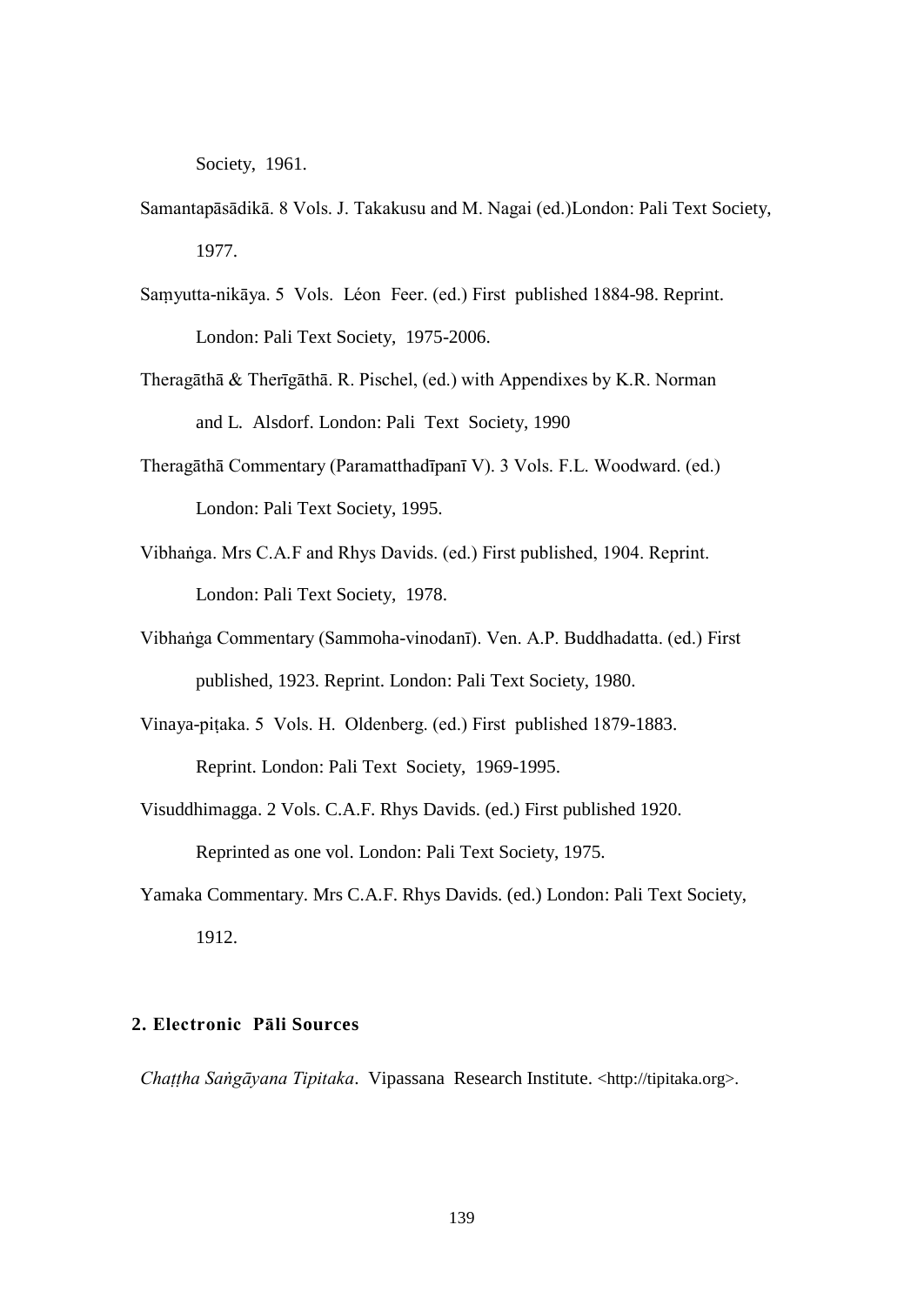## **3. Translations and dictionaries**

- Bodhi, Bhikkhu. (trans.) 2000. *The Connected Discourses of the Buddha: A Translation of the Saṃyutta Nikāya*. 2 vols. Boston: Wisdom Publications.
- Horner, I. B. (trans.) 1993. *The Book of the Kindred Saying*. Vol. 4. London: The Pali Text Society.
- Davids, Rhys, & William Stede (ed.). *The Pali Text Society Pali-English Dictionary*. 1952. London: The Pali Text Society.

Woodward, F. L. Milinda's Questions. Vol. 1. 1956. London: The Pali Text Society.

#### **4. Secondary Sources**

- Bhikkhu Bodhi, ed., 1993. *A Comprehensive Manual of Abhidhamma*. Kandy: Buddhist Publication Society.
- Bodhi, Bhikkhu. 1994. "The Noble Eightfold Path: The Way to the End of Suffering". *The Wheel Publication* No. 308/311. Kandy: Buddhist Publication Society.
- Bronkhost, Johannes. 2006. *Greater Magadha: Studies in the Culture of Early India*. Leiden: Brill.
- Chou, Jouhan 周柔含. 2008. "齊頂(首)補特伽羅についての一考察 (Samasisipuggala)". *Journal of Indian and Buddhist Studies*. vol. 57 n.1: Tokyo: The Japanese Association of Indian and Buddhist Studies. 367-373.
- Delhey, Martin. 2006. "Views on Suicide in Buddhism: Some Remarks". *LIRI Seminar Proceedings Series*. Vol. 2. Michael Zimmermann (ed.), Lumbini: Lumbini International Research Institute. 25-63.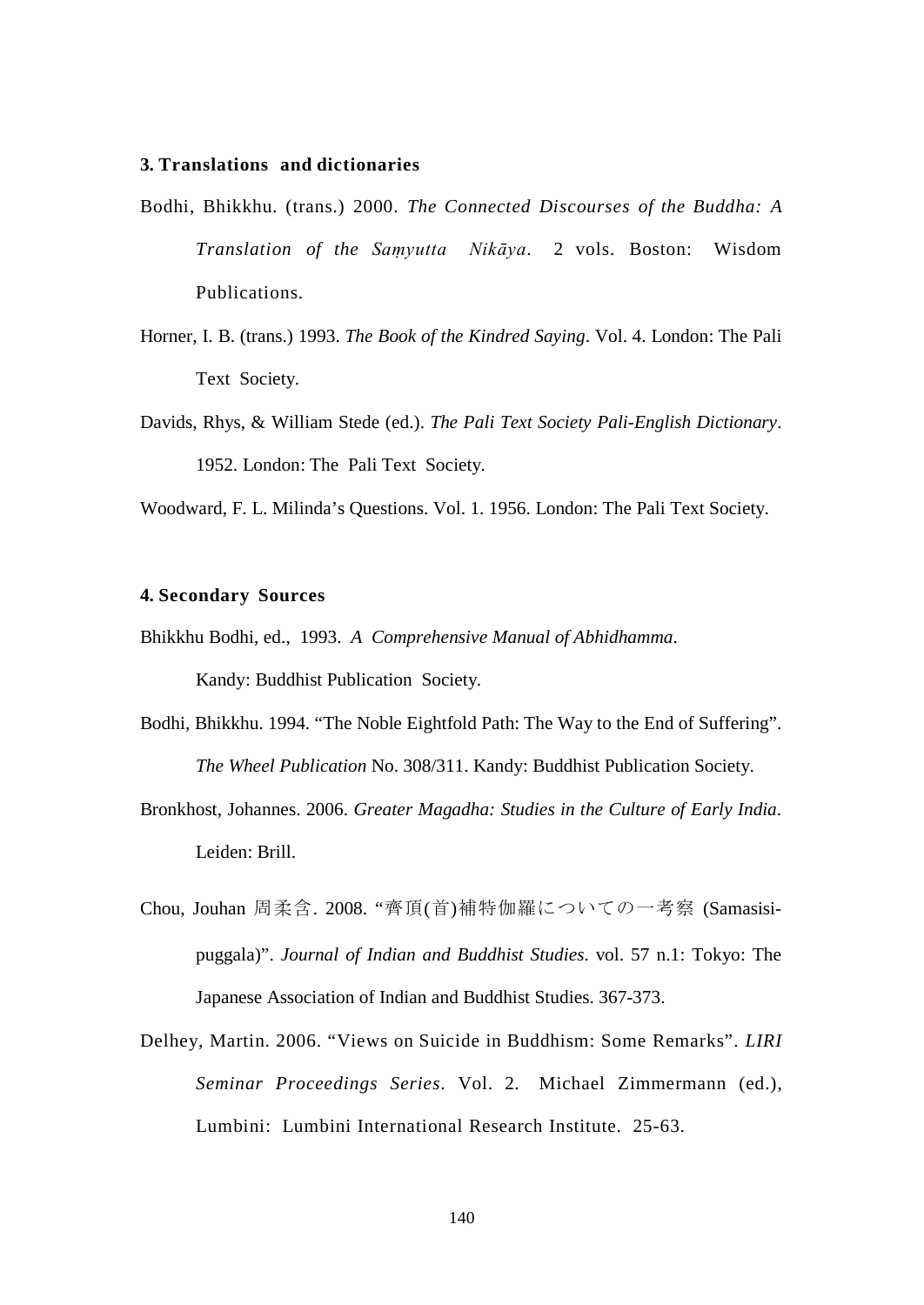- Durkheim, Émile. 2006. *On Suicide*, Robin Russ, (trans.) London: Penguin Classics.
- Fletcher, Joseph. 1996. *Situation Ethics: The New Morality*. Introduction by James F. Childress. Kentucky: Westminster John Knox Press.
- Fraser, Chris, Dan Robins, et imothy O'Leary. 2011. *Ethics in Early China: An Anthology*. Hong Kong: Hong Kong University Press.
- Gombrich, Richard F. 1997. *How Buddhism Began: The Conditioned Genesis of the Early Teachings*. London: Munshiram Manoharlal.
- Goodman, Charles. 2009. *Consequences of Compassion: An Interpretation and Defense of Buddhist Ethics*. New York: Oxford.
- Guruge, Ananda W.P. 2005. "The Buddha's Encounters with Māra the Tempter: Their Representation in Literature and Art". *The Wheel Publication* No. 419. Access to Insight Edition. Kandy: Buddhist Publication Society.
- Harvey, Peter. 2000. *An Introduction to Buddhist Ethics*. Cambridge; Cambridge University Press.
- Keown, Damien. 1996. "Buddhism and Suicide: The Case of Channa". *Journal of Buddhist Ethics*, Vol. 3:8-31.

———2001. *Buddhism and Bioethics*. New York: Palgrave.

- Koike, Kiyoyuki. 2007. "仏教思想と生命倫理 (Bioethics from a Buddhist Viewpoint)". Doctoral diss., Ryukoku University.
- Lamotte, Étienne. 1987. "Religious Suicide in Early Buddhism". *Buddhist Studies Review*.

McDermott, James. P. 1977. "Kamma in the Milindapañhā". *Journal of the*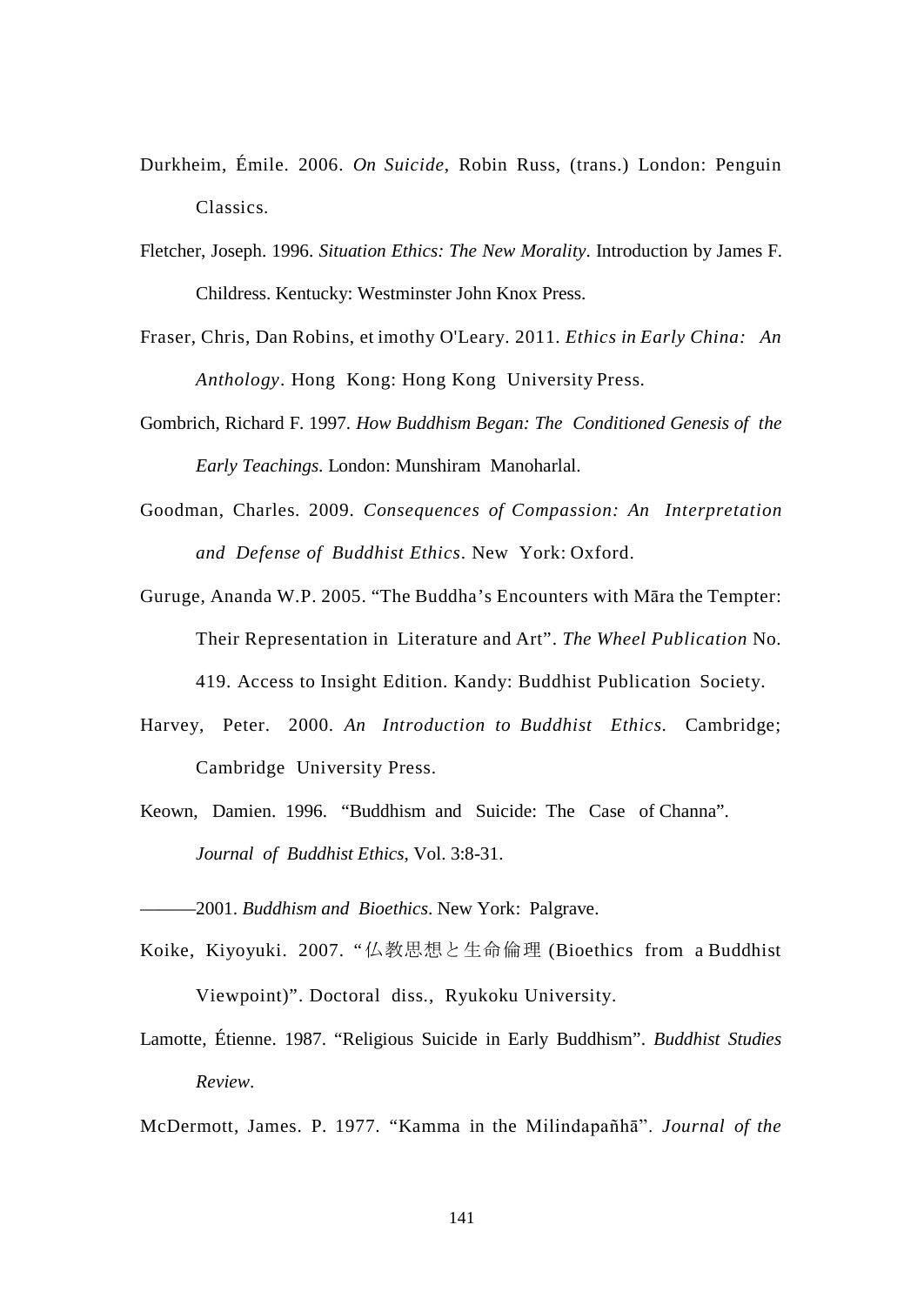*American Oriental Society*, vol. 97 no. 4: 460-468.

Main, Jessica. 2008. "The Karma of Others: Stories from the *Milindapañhā* and the *Petavatthu-aṭṭhakathā*"*.* In *Revisioning Karma*: The eBook, Charles

S. Prebish, Damien Keown, and Dale S. Wright (ed.), 297–351.

Nawa, Ryuken. 2011. "チャンナの自殺 (Channa's Suicide)".

*Machikaneyama Ronso. Philosophy*. Vol. 45: 67- 82.

- Ohnuma, Reiko. 2006. *Head, Eyes, Flesh, and Blood: Giving Away the Body in the Indian Buddhist Literature*. New York: Columbia University Press
- ——— 1998. "The Gift of Body and the Gift of Dharma". *History of Religions*. Vol. 37, no. 4. 323–59.
- Promta, Somparn. 2008. *An Essay Concerning Buddhist Ethics*. Bangkok: Chulalongkorn University Press.
- Radich, Michael. 2016. "A "Prehistory" to Chinese Debates on the Survival of Death by the Spirit, with a Focus on the Term Shishen 識神/ Shishen 神識". *Journal of Chinese Religions*, 44:2. 105-126.
- Sheravanichkul, Arthid. 2008. "Self-Sacrifice of the Bodhisatta in the Paññāsa Jātaka". *Religion Compass*. Vol. 2/5. Blackwell Publishing Ltd. 769–787.
- Tillich, Paul. 1973. *Systematic Theology*, Vol. 1, Chicago: Chicago University Press.

Unebe, Toshiya (ed.) 2008. "パーリ語およびタイ語写本による東南アジア